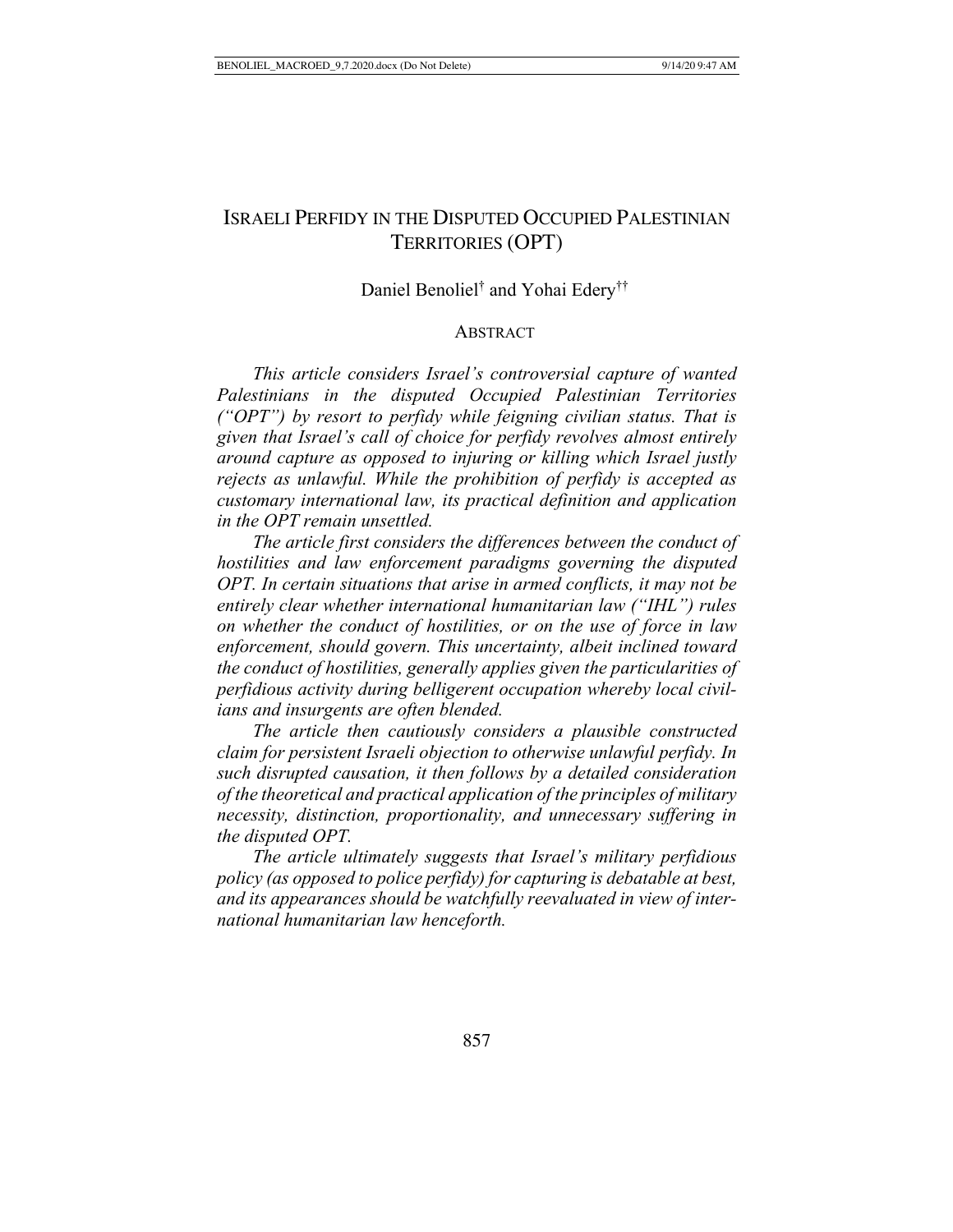#### TABLE OF CONTENTS

| I.   |                                                               |
|------|---------------------------------------------------------------|
| П.   | THE POSITIVE FRAMEWORK: CONFLICT OF LAWS  864                 |
|      |                                                               |
|      | B. Law of Armed Conflict during Belligerent Occupation  865   |
|      | 1. Belligerent Occupation Geographic Discontinuity 865        |
|      |                                                               |
|      |                                                               |
|      | D. Military and Law Enforcement Perfidy Classifications 882   |
| III. | MILITARY PERFIDY IN THE LAW OF ARMED CONFLICT 892             |
|      | A. The Illegality of Perfidy in Feigning Civilian Status  892 |
|      | B. Military Perfidious Capture Persistent Objection  899      |
|      |                                                               |
| IV.  | PRINCIPLES OF MILITARY PERFIDY IN THE LAWS AND CUSTOMS OF     |
|      |                                                               |
|      | A.                                                            |
|      | $B_{-}$                                                       |
|      |                                                               |
|      |                                                               |
| V.   |                                                               |
|      |                                                               |

# I. INTRODUCTION

Perfidy combat methods are integral to modern warfare stretching from U.S. operations in Iraq or Afghanistan to Israel's experience in the disputed Palestinian Occupied Territories ("OPT"), and elsewhere.<sup>1</sup> This article analyses the legality of Israel's perfidy methods

<sup>†</sup> Associate Professor, University of Haifa Faculty of Law.

<sup>††</sup> LL.M candidate, University of Haifa Faculty of Law. The authors wish to thank former Israeli Supreme Court Chief Justice Dorit Beinisch, former Head of Israeli Defense Forces ("IDF") International Law Department, Colonel (Ret.) Adv. Pnina Sharvit Baruch, Eliav Lieblich, Itamar Mann, Ido Rosenzweig, and Avi Issacharoff (also the creator of Netflix series *Fauda*). This research follows a moot court event held at the University of Haifa Faculty of Law under the supervision and the participation of both authors, respectfully. The opinions expressed are those of the authors alone and all disclaimers apply.

<sup>1</sup> *See* GARY D. SOLIS, THE LAW OF ARMED CONFLICT: INTERNATIONAL HUMANITARIAN LAW IN WAR 244 (2010) (Solis refers to U.S. operations in Afghanistan in which wearing civilian clothing and growing beards is a primary method used by US special forces); Geraint Hughes, *The Use of Undercover Military Units in Counter-Terrorist Operations: A Historical Analysis with Reference to Contemporary Anti-terrorism*, 21 SMALL WARS & INSURGENCIES 561 (2010) (describing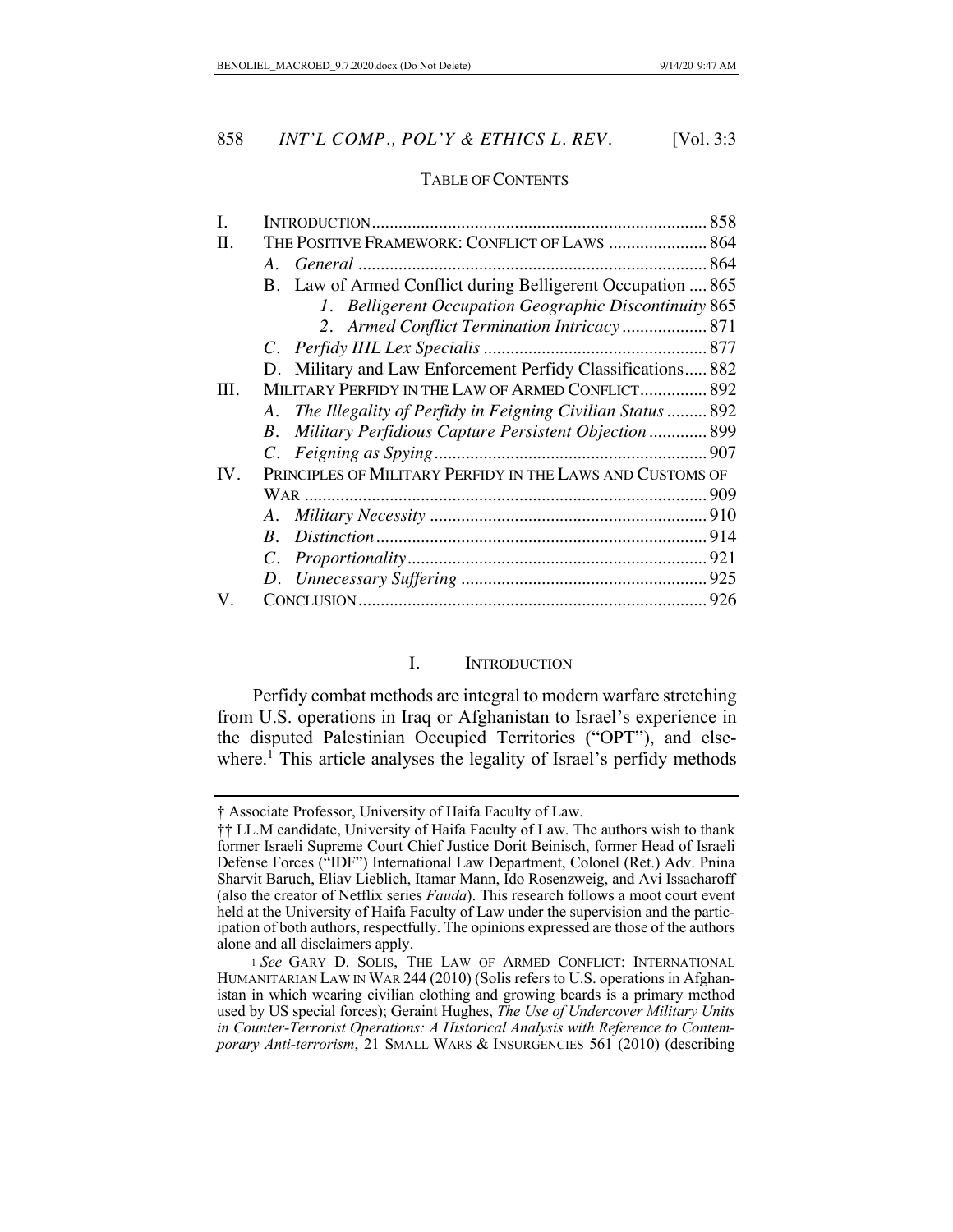with an emphasis on feigning civilian status by resort to capture wanted Palestinians in the disputed OPT.2 This widely practiced counter-terrorism method is one of Israel's emblematic modus operandi since its early statehood.3 The method is used by Israeli security forces, predominantly the Israeli Defense Forces' ("IDF") elite forces operating undercover. These commando soldiers are specially trained to assimilate themselves amongst the Palestinian civilian population wearing civilian clothing, which amounts to feigning civilian, noncombatant status.4

3 Mista'arvim ( םיברעתסמ ( is the present-day Hebrew term for feigning Arab Palestinian civilian status. The name is derived from the middle ages Arabized Hebrew "Musta'arabi," meaning during "those who live among the Arabs," borrowed from the Arabic "mustʿarib" ( برعتسم( , meaning "Arabized." *See* RICHARD HITCHCOCK, MOZARABS IN MEDIEVAL AND EARLY MODERN SPAIN: IDENTITIES AND INFLUENCES 1 (2016); FRANCIS E. PETERS, THE MONOTHEISTS: JEWS, CHRISTIANS, AND MUSLIMS IN CONFLICT AND COMPETITION, VOLUME II: THE WORDS AND WILL OF GOD 287 (2005); *See* also Israel Defense, Efraim Lapid, *Me'Hashahar" le- "Duvdevan" - Mista'arvim Mista'arim Bashetah"*, [*From 'Dawn' to 'Cherry' - Mista'arvim Attack in the Field*], ISRAEL DEFENSE (Jul. 26, 2018) (Isr.), https://www.israeldefense.co.il/he/node/35115.

4 The diverse disguises include traditional Arab clothing, "uniforms" of the various masked Palestinian insurgency groups, and everyday civilian garb or women's dress. For transportation, they use cars belonging to residents of the OPT, bearing local license plates. See e.g., B'TSELEM, ACTIVITY OF THE UNDERCOVER UNITS IN

the special units of the U.S. Army and the British Army that are feigning in the struggle against the Taliban forces in Afghanistan, and in the past in Northern Ireland). For post-WWII examples of perfidious activity by the United States, France, India, Indonesia, or Turkey, *see Ex parte* Quirin, 317 U.S. 1, 21-22 (1942) (German undercover soldiers planning to blow up US military and industrial facilities were captured and tried by the U.S. authorities); Bin Haji Mohamed Ali and Another v. Public Prosecutor, [1968] 1 A.C. 430 (PC) (U.K.) (retaining two members of the Indonesian armed forces which were caught and trialed wearing civilian clothes after they planted a bag containing explosives in a civilian building, causing the deaths of three civilians). *See also* Hughes, *supra*, at 254, 266 (discussing examples of Turkish, Indian, and French perfidious military actions). *See also* W. Hays Parks, *"Special Forces" Wear of Non-Standard Uniforms*, 4 CHI.J. INT'L L. 493, 548, 557 (2003) (discussing WWII additional examples of perfidious activity).

<sup>2</sup> The state of Israel sees these territories as "administered territories" and refers to them by the name "Judea and Samaria," while most of the international community uses the term "Occupied Palestinian Territories" ("OPT") and sees them as "occupied territories." *See* HCJ 69/81 Abu Aita v. Regional Commander of the Judea and Samaria Area & Staff Officer in Charge of Matters of Customs, 37(2) PD 197, 205, 215 (1981); Meir Shamgar, *Legal Concepts and Problems of the Israeli Military Government—The Initial Stage*, *in* MILITARY GOVERNMENT IN THE TERRITORIES ADMINISTERED BY ISRAEL, 1967–1980: THE LEGAL ASPECTS 1, 13 (Meir Shamgar ed., 1982); *See also* Dore Gold, *From "Occupied Territories" to "Disputed Territories"*, JERUSALEM CTR. PUB. AFF. (Jerusalem Letter/Viewpoints No. 470, Jan. 16, 2002), http://www.jcpa.org/jl/vp470.htm. (The focus shall be on the OPT including East Jerusalem, excluding to the Hamas governed Gaza Strip).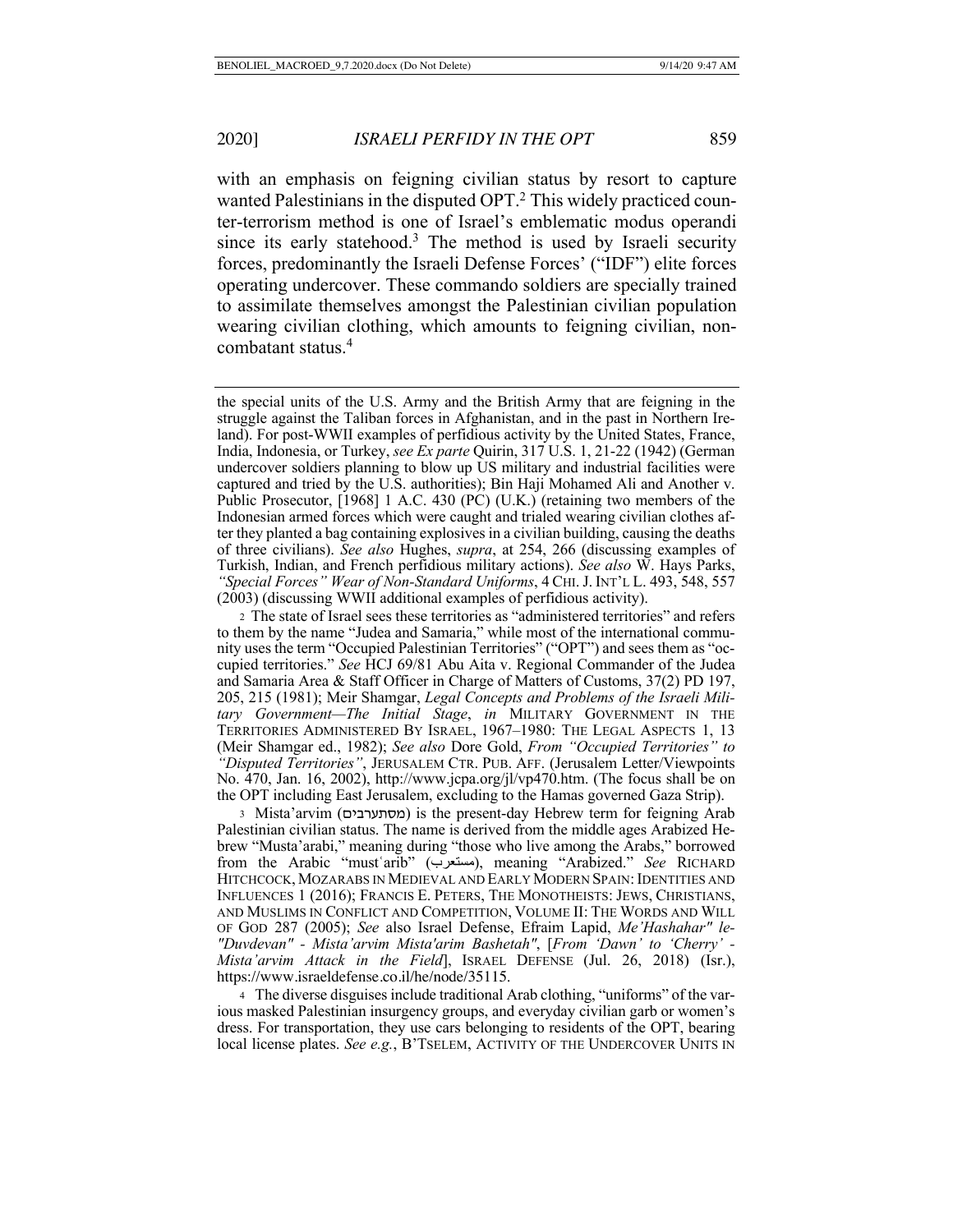The IDF's perfidy elite units are known for having developed a plethora of combat methods to address varied security challenges. These include intelligence-gathering operations, unique ambush tactics, and capturing suspects of participation in hostile activity.5

International humanitarian law ("IHL") defines perfidy only when it is applied during the conduct of hostilities.<sup>6</sup> Resort to perfidy is otherwise permissible in operations governed by the law enforcement paradigm.7 Adhering to military perfidy during hostilities, Article 37 to the Additional Protocol I of 8 June 1977 to the Geneva conventions of 12 August 1949 prohibits the killing, injuring, or capturing an adversary by resort to perfidy.<sup>8</sup> It thus archetypally prohibits particular outcomes of perfidy as a method of warfare.<sup>9</sup> More concretely, as shall be discussed, methods of perfidy while feigning civilian status with the intent to kill or injure are surely unlawful in IHL for both international and non-international armed conflicts. By the same token, capturing an adversary by resort to perfidy mainly by treacherously wearing civilian clothes during undercover operations, which is

THE OCCUPIED TERRITORIES 8 (May 1992), https://www.btselem.org/publications/summaries/199205\_undercover\_units.

<sup>5</sup> *See Duvdevan Unit*, ISR. DEF. FORCES, https://www.idf.il/en/minisites/duvdevan-unit/ (last visited Mar. 23, 2020); Jessica Purkiss, *Profiling Israel's Undercover Mista'arvim Unit*, PALESTINE MONITOR (FEB. 18. 2013), http://palestinemonitor.org/details.php?id=zu1upoa2711yj0bhwgj7r; Agreement on Gaza Strip and Jericho Area, Isr.-PLO, May 4, 1994, 33 I.L.M. 622, at 32.

<sup>6</sup>*See* NILS MELZER, TARGETED KILLING IN INTERNATIONAL LAW 372 (Vaughan Lowe ed. 2008); INT'L COMM. OF THE RED CROSS, COMMENTARY ON THE ADDITIONAL PROTOCOLS OF 8 JUNE 1977 TO THE GENEVA CONVENTIONS OF 12 AUGUST 1949 ¶ 1484, at 430 (Yves Sandoz et al. eds., 1987), https://www.loc.gov/rr/frd/Military\_Law/pdf/Commentary\_GC\_Protocols.pdf [hereinafter COMMENTARY TO THE ADDITIONAL PROTOCOLS 1987] ("Article 37 is concerned only with acts that take place in combat, as is clear from the scope of this Part, as well as this Section"). Giladi furthermore argues that the discussion of perfidy in the context of non-international armed conflict during the Diplomatic Conference upholds the opinion that the rule does not apply in law-enforcement operations. *See* Rotem Giladi, *Out of Context: "Undercover" Operations and IHL Advocacy in the Occupied Palestinian Territories*, 14 J. CONFLICT & SECURITY L. 393, 427 (2010).

<sup>7</sup> *See* NILS MELZER, *supra* note 6, at 377.

<sup>8</sup> Article 37 to the Additional Protocol I. *See* discussion *infra* Part I(B).

<sup>9</sup> *See* COMMENTARY ON THE ADDITIONAL PROTOCOLS 1987, *supra* note 6, ¶ 1490 at 432 ("It was not the prohibition of perfidy *per se* which was the prime consideration of Article 37, but only the prohibition of a particular category of acts of perfidy.").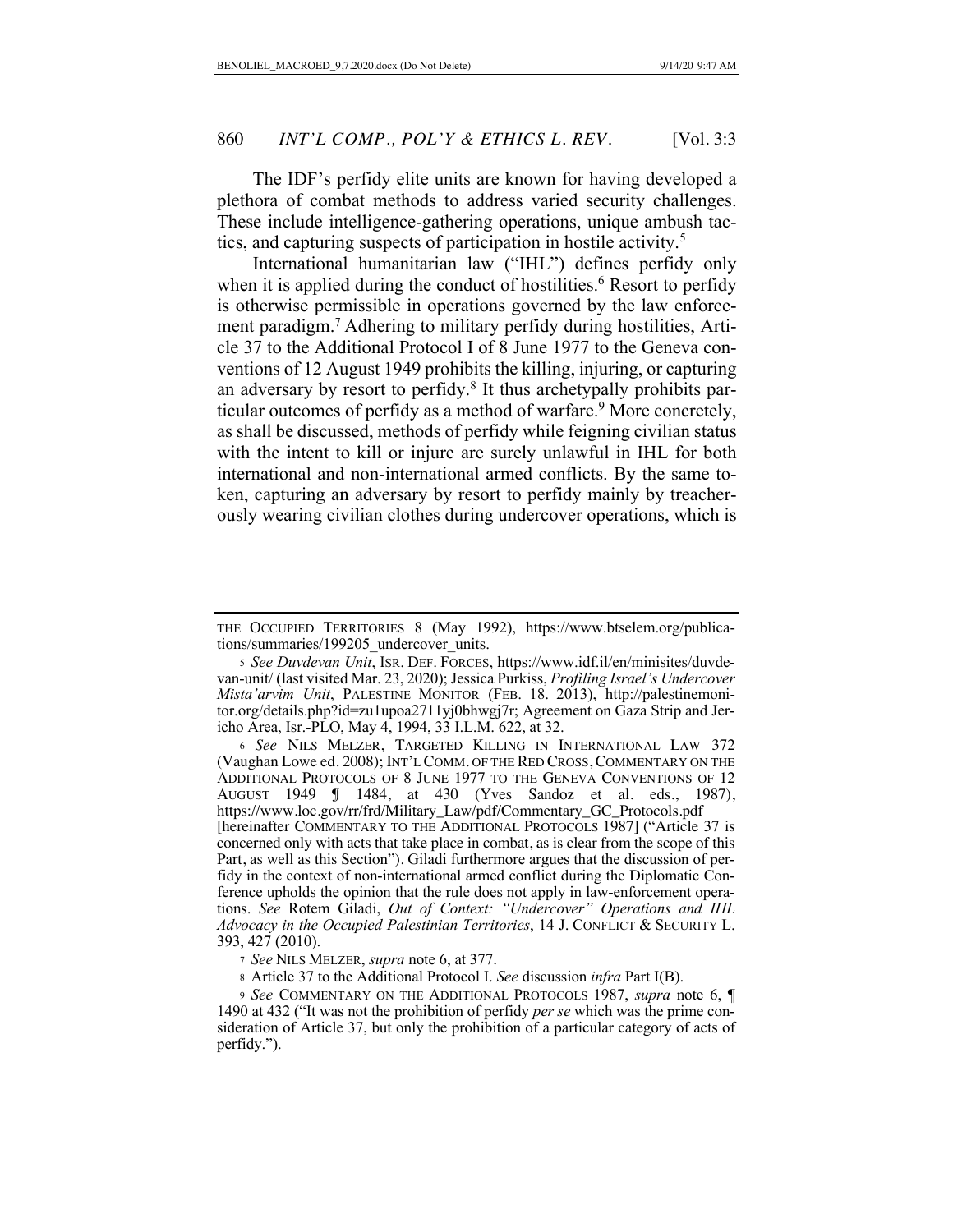also the focus of this paper, is more contestable.<sup>10</sup> In the military operational flow of perfidious warfare focusing on feigning as civilian methods, it is understood that in the Additional Protocol I's plenary meeting the discussion was mainly concerned with subparagraph (c), which relates to the feigning of a civilian or noncombatant status, and as a result the involvedness of insurgents.<sup>11</sup> The IDF's undercover record adheres to the fact that Israel views perfidious killing or injuring as unlawful and rarely do undercover operations result in dead or injured.12 As a result, this near-sighted focus on Israel's perfidious killing or injuring by human rights advocates could also explain the minute record of legal proceedings concerning Israel's perfidy policies.<sup>13</sup>

<sup>10</sup> An "undercover" operation is a term borrowed from police vocabulary and is not a term of art in IHL or military jargon. *See* Giladi, supra note 6, at 396 n. 11 & sources herein (citing Michael Davis, *Code of Ethics*, *in* THE ENCYCLOPEDIA OF POLITICAL SCIENCE (William G. Bailey, ed., 2d ed. 1995) 83, 87–88; GARY T. MARX, UNDERCOVER: POLICE SURVEILLANCE IN AMERICA (1988); RANDOLPH D. HICKS, UNDERCOVER OPERATIONS AND PERSUASION (1973)).

<sup>11</sup> *See*, in particular, Int'l Comm. of the Red Cross [ICRC], Off. Records of the Diplomatic Conf. on the Reaffirmation & Dev. of Int'l Humanitarian L. Applicable in Armed Conflicts, vol. XIV [O.R. XIV], ¶ 23 at 264, CDDH/III/SR.28 (Feb. 3– Apr. 18, 1975) [hereinafter ICRC, Off. Recs. on IHL Applicable in ACs]. Art. 37(1)(c) forbids: "the feigning of civilian, non-combatant status." Protocol Additional to the Geneva Conventions of 12 August 1949, and relating to the Protection of Victims of Non-International Armed Conflicts (Protocol I), art. 37(1)(c) (June 8, 1977). *See also*, COMMENTARY TO THE ADDITIONAL PROTOCOLS 1987, *supra* note 6, ¶ 1503 at 436-37.

<sup>12</sup> The few cases of perfidious activity by resort to killing or injuries in the OPT occurred during the first Palestinian uprising ("Intifada") between 1989-1991. Henceforth, the occasions of death or injury were reported they were mostly associated with collateral damage. *See B'Tselem: Stop Using Undercover Forces in Combat Actions*, B'TSELEM (Jan. 25, 2007), https://www.btselem.org/press\_releases/20070125; HUMAN RTS. WATCH, A LICENSE TO KILL: ISRAELI UNDERCOVER OPERATIONS AGAINST "WANTED" AND MASKED PALESTINIANS (1993); B'TSELEM, ACTIVITY OF THE UNDERCOVER UNITS IN THE OCCUPIED TERRITORIES, *supra* note 4, at 27-52 (for numerous cases which occurred during the First Intifada); ELIA ZUREIK & ANITA VITULLO, TARGETING TO KILL: ISRAEL'S UNDERCOVER UNITS (Palestine Human Rights Information Center 1992); AL HAQ, WILLFUL KILLINGS: A SUSTAINED ISRAELI POLICY IN THE OCCUPIED TERRITORIES 21 (1992).

<sup>13</sup> *See* LCrimA (Jer) 37000-06-17 The State of Israel v. Na'elwa, ¶ 17 (Jan. 30, 2018), Nevo Legal Database (by subscription, in Hebrew) (Isr.) [hereinafter *Na'elwa*]. For tort cases arising from perfidious activity, *see* CA 209/00 Maher Mohammad Shaban Hatat v. State of Israel-Ministry of Defense ¶ 5 (Jul. 1, 1997), Nevo Legal Database (by subscription, in Hebrew) (Isr.); HCJ 1901/08 Hana Dababseh v. IDF Advocate General ¶ 1 (Jul. 15, 2012), Nevo Legal Database (by subscription, in Hebrew) (Isr.); CA 3569/03 Rafiq Sabana v. IDF Commander in Judea and Samaria ¶ 2, Nevo Legal Database (Nov. 4, 2010) (by subscription, in Hebrew) (Isr.).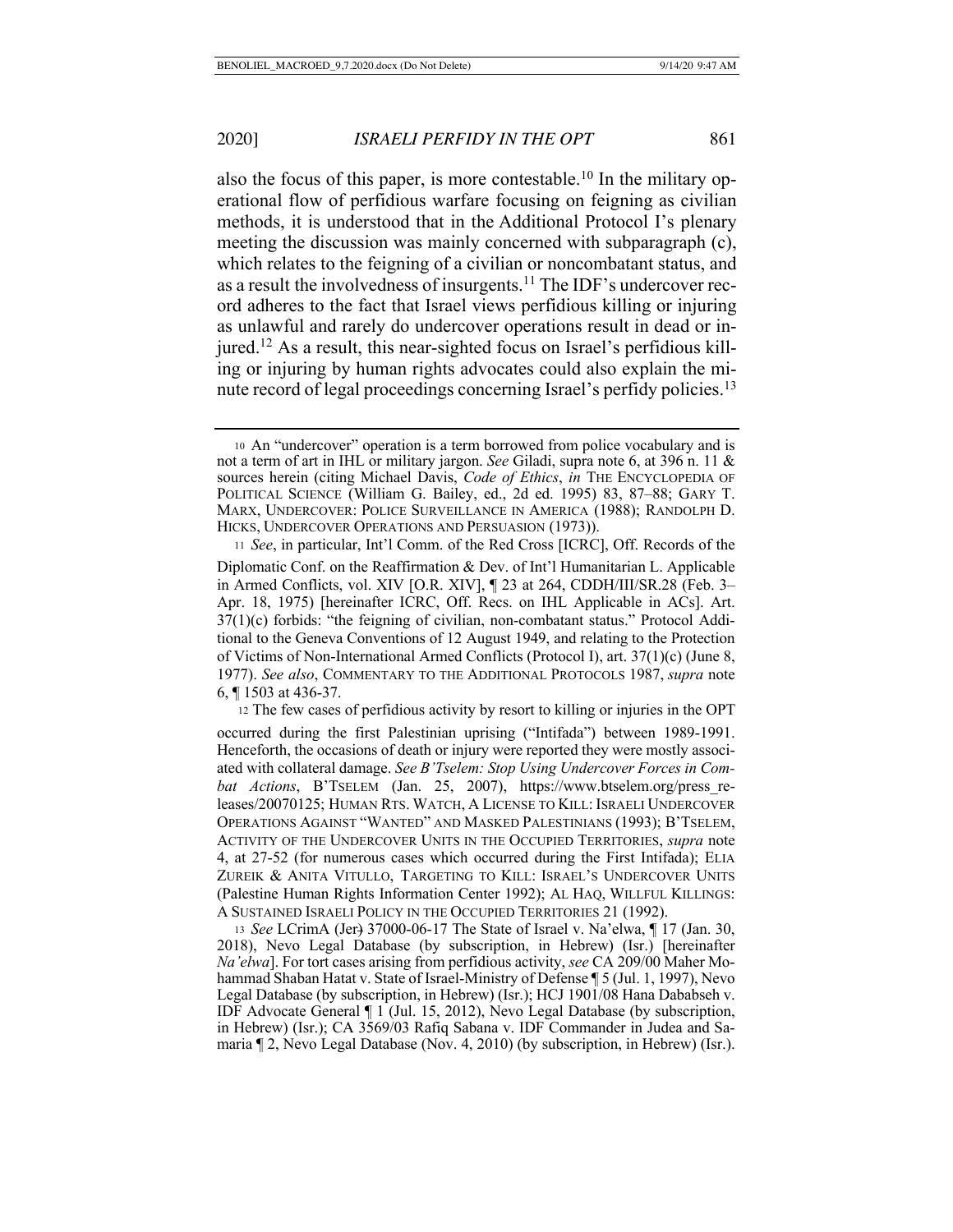Israeli perfidy in the OPT unfolded mostly after the Six-Day War in 1967, upon Israel's belligerent occupation of the West Bank, East Jerusalem, and the Gaza Strip. Soon after, the Israeli Army and its intelligence establishment recognized the need to infiltrate, gather intelligence, and operate clandestinely amongst the Palestinian civilian population. Continuously, a few military elite units specializing in covert perfidy operations were established. The training of such combatants includes an intimate acquaintance with the traditions of the specific regions in which they operate, the local dialect and manner of speech, intimate understanding of the local family clans, as well as the topography. As of 1986, most perfidy is concentrated by the Cherry ("Duvdevan") commando unit.<sup> $14$ </sup> The unit gained more importance after the signing of the Israeli-Palestinian Oslo Interim Accords as of the Gaza-Jericho Agreement in 1994,<sup>15</sup> and the Interim Agreement on the OPT and the Gaza Strip in 1995, underlying the transfer of power over certain Palestinian towns and villages to the newly created Palestinian Authority ("PA").<sup>16</sup> The transfer was substantial, as the IDF was no longer allowed to maintain an overt military presence in many of these areas.17 During the Second Palestinian uprising ("Intifada") between 2000-2005, at the height of its activity, Israel started to use perfidy

*See also* Ido Rosenzweig, *Combatants Dressed as Civilians: The Case of the Israeli Mista'arvim under International Law*, ISR. DEMOCRACY INST. POL'Y PAPER 8E, (2014); Giladi, *supra* note 6, at 395.

<sup>14</sup> The reasons for the establishment of the Duvdevan unit were explained by former IDF Chief of Staff, Ehud Barak, as follows: "I want a unit, with combatants that look like Arabs, talk like Arabs and ride a bike in the Nablus Casbah as if they were in Dizengoff street in Tel Aviv. People that can act in disguise and make contact without the need for large undisguised forces." *2014 Annual Report*, DUVDEVAN ASS'N 2 (2014).

<sup>15</sup> Agreement on the Gaza Strip and the Jericho Area, *supra* note 5.

<sup>16</sup> Interim Agreement on the West Bank and the Gaza Strip, Isr.-P.L.O., art. V(3) at 33, Sept. 28, 1995, 36 I.L.M. 551 [hereinafter Oslo II], *available at* https://content.ecf.org.il/files/M00261\_TheIsraeli-PalestinianInterimAgreement-EnglishText.pdf (titled "Areas B and C").

<sup>17</sup> In the past, there was another active unit named "Shimshon" (Samson, in Hebrew). Shimshon was founded for the same reasons as Duvdevan unit, but while Duvdevan operated, and still operates, mainly in the OPT, Shimshon operated mainly in the Gaza Strip. The unit was founded in 1988 and was active 1996; following the Oslo Accords and transferring the control of most of the Gaza Strip to the Palestinian National Authority ("PNA"), the unit was dissolved and some of the combatants were reassigned to Duvdevan. See GUY AVIAD, LEĶSIĶON ḤAMAS [HAMAS LEXICON] 205 (2008) (Isr.); SHLOMI TZIPORI, TSADEĶ MASV ARAV [FEIGNED JUSTICE] 45 (2004) (Isr.).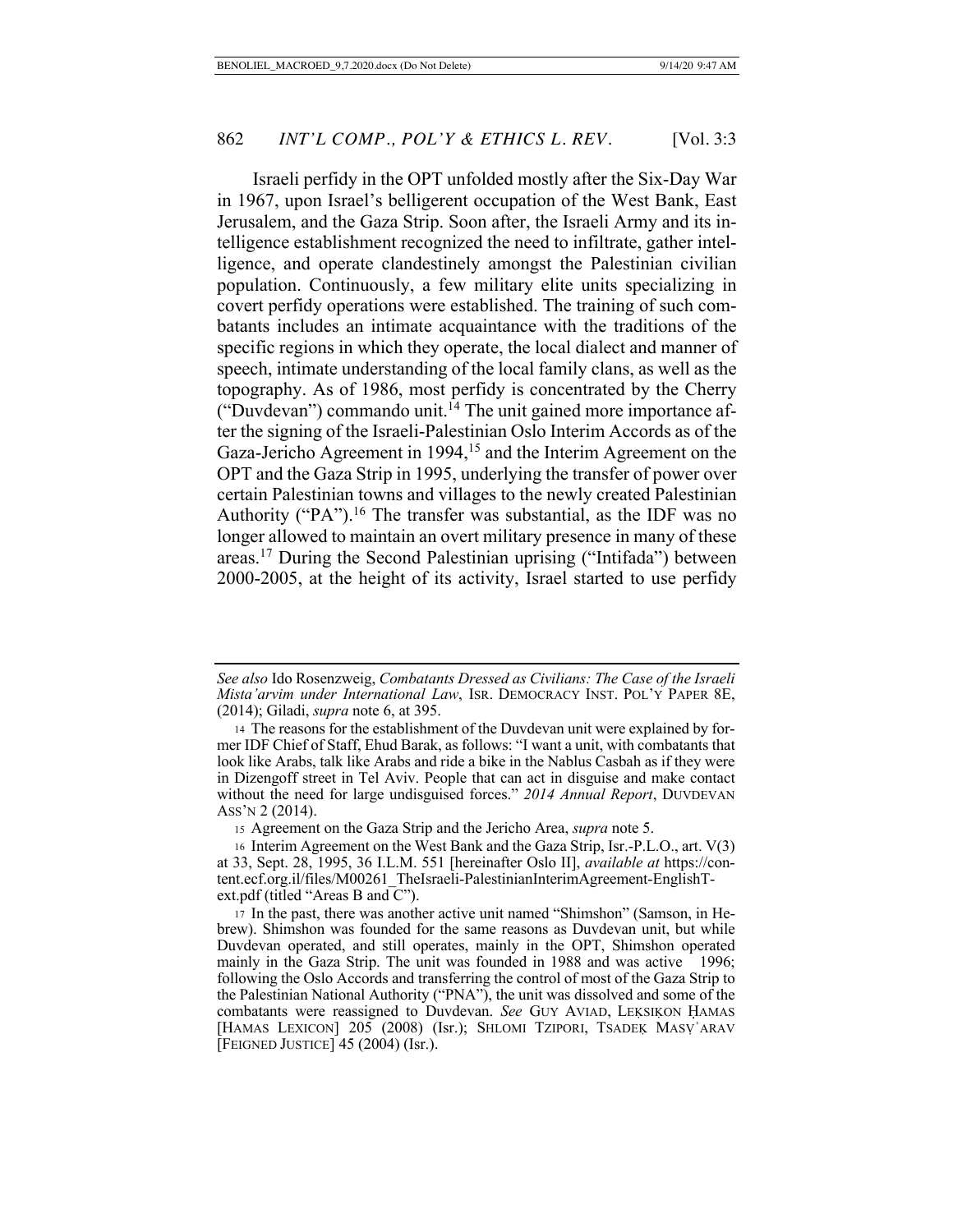tactics almost daily.18 Even to date, the IDF reports that Duvdevan executes, as in the case of last year alone, more than three-hundred perfidy operations, including the capture of many wanted persons, intelligence gathering, and weapon confiscations.<sup>19</sup>

This article's argument opts for an interpretative bent terming perfidy as a military action within the laws of war both in theory and per the OPT's actuality. That is while cautiously assessing Israel's default persistent objection to an otherwise binding customary international law forbidding all forms of perfidy, including for capture of wanted persons. This argument is sustained threefold. Part I, considers two underlying conflict of laws concerns over the legality of Israel's perfidy in the OPT while feigning civilian status. First, it addresses the need to define the laws that apply in the OPT, with a subsequent concern over the mixed applicability of the law of armed conflict and belligerent occupation law. Second is the inquiry of whether perfidy is defined within the law enforcement paradigm as opposed to the conduct of hostilities paradigm, and thus which of the two constitutes specialized law in theory and practice.

Part II discusses the capture of wanted persons by resort to perfidy while feigning civilian status within the boundaries of the law of armed conflict. Debating its unlawfulness, this Part also distinguishes perfidy from lawful ruses of war based on perfidy's three underlying rationales – namely chivalry, mutuality, and the principles of distinction. If Israel is able to use perfidious capture in the OPT, it would

<sup>18</sup> Michal Danieli, *Ha-Musta'arvim: Yeḥidat Dudevan [The Mista'arvim: Duvdevan Unit]*, MAKO (Jan. 7, 2011) (Isr.), https://www.mako.co.il/pzm-units/special-units/Article-cd28197a7e5d031006.htm; Yael Bniya, *Miśḥaḳ HaTsellim: HaTsah LeOmon Shel Yeḥidat Mista'arvim "Duvdevan"[The Shadow Game: A Glimpse into "Duvdevan" Training Units]*, MAKO (Mar. 24, 2013) (Isr.), https://www.mako.co.il/pzm-soldiers/Article-0005be874db9d31006.htm.

<sup>19</sup> Amit Melamed, *300 Mevtsʿayim Ve HaTsinaynot—Kakh Nar'atah HaShana Shel Yeḥidat Ḳomandi, Galeria Mivkhadat* [*300 Operations and Excellence—This Is How the Year of the Commando Unit Looked, a Special Gallery*], ISR. DEF. FORCES (Jan. 1, 2018) (Isr.) (*available at* IDF website). The second military feigning unit is the "Yamas" (Yeḥidat Mista'arvim) is an elite unit of feigning anti-terrorism combatants founded in 1991 by the Israel Border Police. The basic purpose of the unit is dealing with protestors and demonstrations. The Yamas works with a strong cooperation with the Israeli Security Agency ("ISI") (Shabaḳ, in Hebrew) and the IDF. *See Yehidat Mista'arvim (Yamas)* [*"Mista'arvim Unit (Yamas)*], Israel Police (Isr.), at: https://www.gov.il/he/departments/guides/border\_police\_units?chapterIndex=1; *Hhi Karov LYamas* [*The closest as possible to Yamas*], ISRAEL DEFENSE (May 11, 2012) (Isr.), https://www.israeldefense.co.il/he/content/%D7%94%D7%9B%D7%99-%D7%A7%D7%A8%D7%95%D7%91- %D7%A9%D7%90%D7%A4%D7%A9%D7%A8-

<sup>%</sup>D7%9C%D7%99%D7%9E%D7%A1.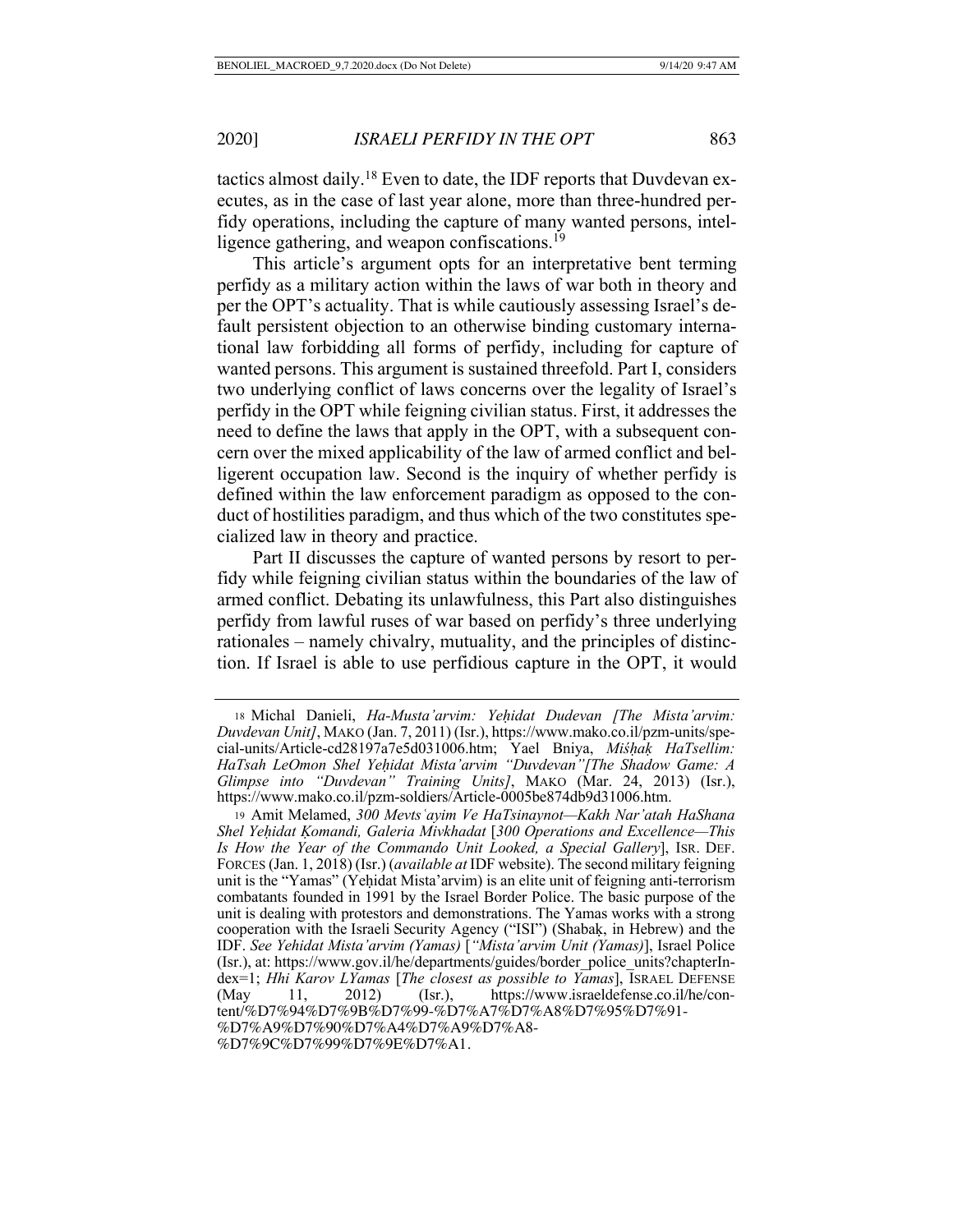need to be considered a persistent objector to the forbidding customary norm. This Part questions the applicability of the persistent objection doctrine in Israel's case, and does so while discussing Israel's unique blend of state practice in the backdrop of conflicting *opinio juris*, as the latter both formally rejects perfidy while at the same time publicly manifests it. Given the unlawfulness of perfidious capture, lastly, this Part considers the lawfulness of the rule of feigning civilian status before capturing by resort to lawful spying.

Part III then follows under the assumption that in principle, as in the contested case of Israel, perfidious capture may underlie persistent objection to the customary norm prohibiting it. In such case, there remains a need to assess the breadth of military perfidy within the boundaries of the law of armed conflict. This added consideration, in the natural flow of the principles of armed conflict, should account for the four main humanitarian principles of international humanitarian law—namely military necessity, distinction, proportionality, and the prevention of unnecessary suffering. The article ultimately concludes that Israel's capture of wanted Palestinians by resort to military perfidy (as opposed to police perfidy) while feigning civilian status is, at the most, debatably legal. That is, it is only valid with the condition that Israel's persistent objection to the customary norm prohibiting perfidy is sustained.

# II. THE POSITIVE FRAMEWORK: CONFLICT OF LAWS

#### *A. General*

The legality of perfidy while feigning civilian status by Israel sets two underlying conflict of laws concerns. First is the need to define the laws that apply in the OPT where the bulk of the perfidy activity occurs. In view of belligerent occupation law, the main difficulty derives from the attempt to reconcile the notion whereby the belligerent Israeli occupation of parts of the OPT has possibly terminated with the seizure of control by the PA based on the Oslo Accords. A subsequent matter relates to the mixed applicability of the law of armed conflict and the law of belligerent occupation, especially given the substantive decrease in the Israeli-Palestinian armed conflict's intensity.

A second concern follows, relating to the inquiry of whether perfidy is defined within the law enforcement paradigm as opposed to the conduct of hostilities paradigm and the question which of the two constitutes specific law in theory and practice. As argued herein, the interpretative affinity should justly term perfidy as a military action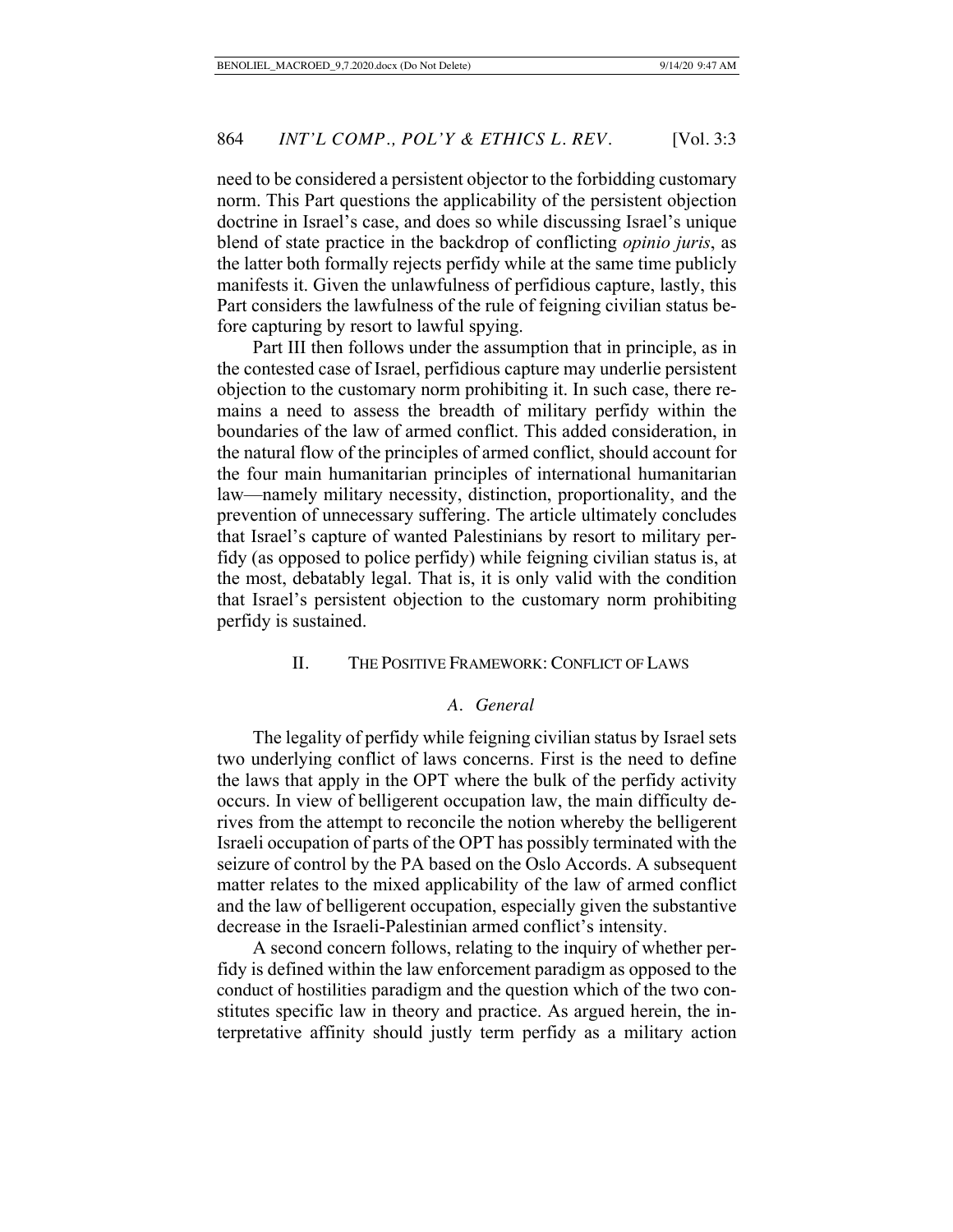within the law of armed conflict. The legal challenge remains everpresent as the military commander is obliged to determine every military perfidy operation given its specific circumstances also beyond the principled classification.

There surely remains a broader complex of laws applicable in the OPT. These comprise of the law of armed conflict, belligerent occupation law, international human rights law, Israeli administrative law, and legislation enacted by the military commander subject to judicial review. International human rights law ("IHRL"), indeed, is said to apply in principle in any territory under the authority of all state parties including in occupied territories.<sup>20</sup> Focusing on perfidy in international law, though, the base points discussed are the law of armed conflict during belligerent occupation, as follows.

## *B. Law of Armed Conflict during Belligerent Occupation*

In assessing the OPT's belligerent occupation status given perfidious activity, there are two core concerns. The first underlies an interpretative challenge relating to the geographical scope of the OPT's belligerent. That is while reconciling Israel's transfer of state powers to the PA in areas A and B thereof, but not Area C based on the Oslo Accords. In view of a conceivable conflict of laws with the conduct of hostilities' paradigm, it is further required to consider the drastic decrease in intensity in the Israeli-Palestinian conflict in the West Bank including East Jerusalem. Such a decrease in an armed conflict's intensity could be said to terminate the applicability of the Law of Armed Conflict thereof. In such a case, it would directly impose on the mixed applicability of the two bodies of law during hostilities.

#### 1. Belligerent Occupation Geographic Discontinuity

Any belligerent occupation status is continuously grounded on the applicable post-WWII military tribunals and international court

<sup>20</sup> *See* Legal Consequences of the Construction of a Wall in the Occupied Palestinian Territory, Advisory Opinion, 2004 I.C.J. 131, ¶¶ 104-106 at 177-78 (July 9) [hereinafter the Wall Case]. *See also* YORAM DINSTEIN, THE INTERNATIONAL LAW OF BELLIGERENT OCCUPATION 71 (2009) [hereinafter DINSTEIN, BELLIGERENT OCCUPATION]; EYAL BENVENISTI, THE INTERNATIONAL LAW OF OCCUPATION 12- 15, 74 (2d ed. 2012) [hereinafter BENVENISTI, LAW OF OCCUPATION]; YUTAKA ARAI-TAKAHASHI, THE LAW OF OCCUPATION—CONTINUITY AND CHANGE OF INTERNATIONAL HUMANITARIAN LAW, AND ITS INTERACTION WITH INTERNATIONAL HUMAN RIGHTS LAW 401-550 (2009); Orna Ben-NAFTALI & YUVAL SHANY, INTERNATIONAL LAW BETWEEN PEACE AND WAR 242-43 (2006) [hereinafter BEN-NAFTALI & SHANY].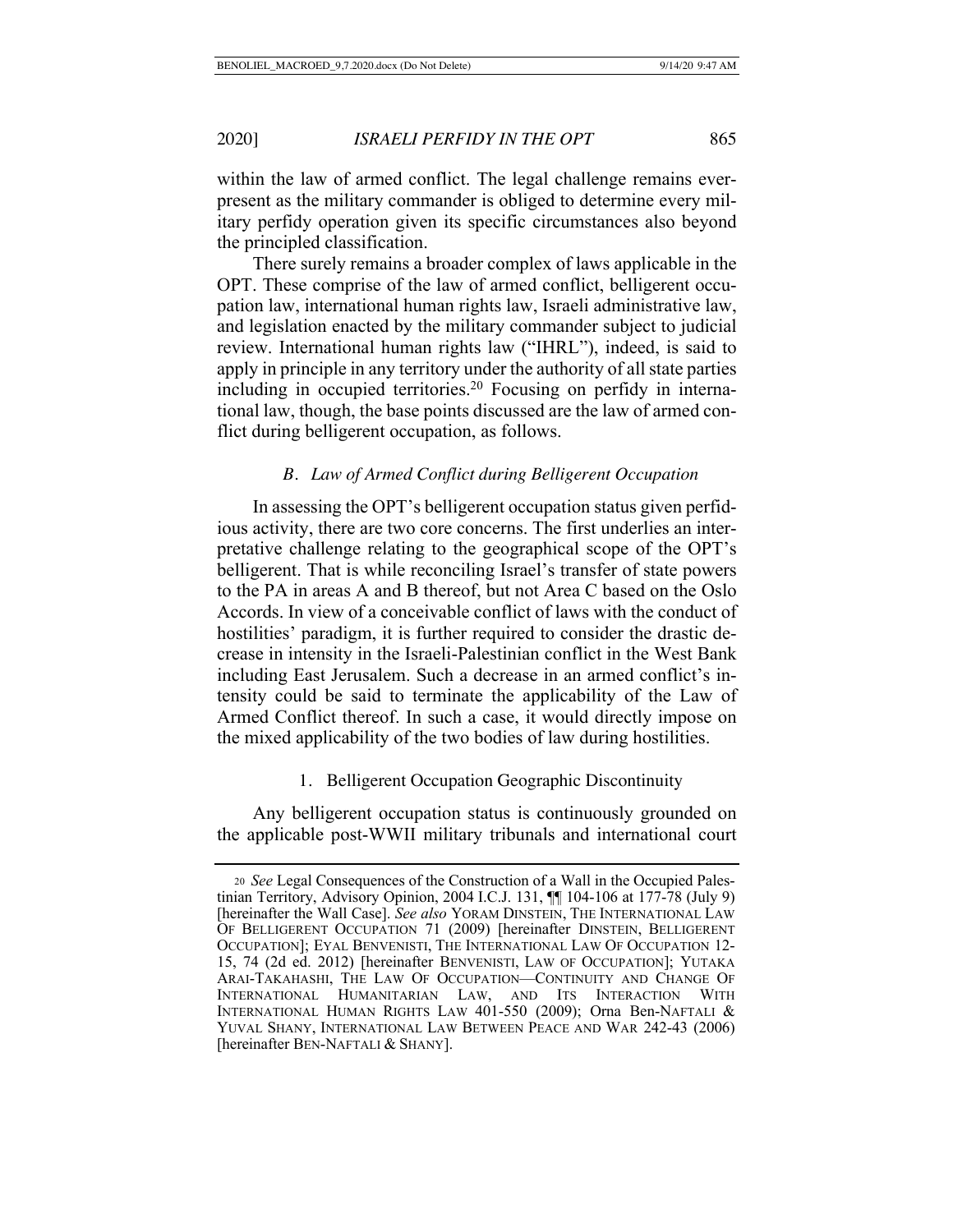decisions.21 For a start, the OPT's actual status in view of Israel itself is further gleaned from Israeli Supreme Court decisions affirming The Hague regulations of 1907 as customary law.22 Defining an occupation is complex, given that the 1949 Geneva Conventions do not term the notion of occupation. It is, however, defined in Article 42 of the Hague Regulations. Subsequent treaties, including the 1949 Geneva Conventions, have not altered this definition.<sup>23</sup> Be that as it may, the State of Israel remains at odds with the Fourth Geneva Convention of 1949 as conditioned in article 2(2), stating that the occupied territory being "of a High Contracting Party," is not comprehensively reflected in the OPT.24 Instead, Israel continues to claim that the fact that the Hashemite Kingdom of Jordan was not a legal sovereign in the area, which theoretically releases Israel from the obligation to wholly apply the Convention. Israel, for its part, has unilaterally declared that it applies what it sporadically labels as the *humanitarian articles* of the convention. That is without specifying ex-ante which articles supposedly fall

<sup>21</sup> International Military Tribunal (Nuremberg), 41 AM.J. INT'L L. 172, 248–249 (1947) (stating that the Hague Conventions at the time of Nazi aggression "represented an advance over existing international law at the time of their adoption. . . . [and] were recognized by all civilized nations, and were regarded as being declaratory of the laws and customs of war . . . .").; International Military Tribunal for the Far East (Tokyo), 15 I.L.R. 356, 365–66 (1948).

<sup>22</sup> HCJ 1661/05 Gaza Coast Regional Council v. The Knesset of Israel, 59(2) PD 481, 58 559- (2005) (Isr.); HCJ 393/82 Jam'iat Iscan al-Ma'almoun al-Tha'auniya al-Mahduda al-Mauliya v. Military Commander of the West Bank, 37(4) PD 785, 793 (1983) (Isr.) [hereinafter *Jam'iat Iscan*]; Yaffa Zilbershats, Shlitat Tzahal Bee-Yehuda, Shomrom VeAzza: Tfisa Lohamtit O Kibush Kolonyali [*The IDF in the OPT and Gaza: Legitimate Belligerent Occupation or Prohibited Colonialism*], 20 BAR–ILAN L. STUD. 547, 551 (2004) (Isr.) (in Hebrew); Orna Ben-Naftali & Keren Michaeli, *Parshat Lekh Lekha: Bein Adam LeMaḳom [The Call of Abraham: Between Man and Makom (Place; God)]*, 9 HAMISHPAT 107, 110 (2004) (discussing HCJ 7015/02 Ajuri v. The IDF forces commander in the OPT 56(6) PD 352 (2002) (Isr.)).

<sup>23</sup> INTERNATIONAL COMMITTEE OF THE RED CROSS, INTERNATIONAL HUMANITARIAN LAW AND THE CHALLENGES OF CONTEMPORARY ARMED CONFLICTS 11 (2015) [hereinafter ICRC, CHALLENGES OF CONTEMPORARY ARMED CONFLICTS].

<sup>24</sup> *See* Geneva Convention (IV) Relative to the Protection of Civilian Persons in Time of War, Aug. 12, 1949, 75 U.N.T.S. 287, art. 2(2) [hereinafter "Fourth Geneva Convention" or "GC IV"]. *See also* art. 2 at the Convention (I) for the Amelioration of the Condition of the Wounded and Sick in Armed Forces in the Field art 49, Aug. 12, 1949, 75 U.N.T.S. 31 [hereinafter "First Geneva Convention" or "GC I"]; Geneva Convention (II) for the Amelioration of the Condition of the Wounded, Sick, and Shipwrecked Members of Armed Forces at Sea, 12 August 1949, 75 U.N.T.S. 85 (1950) [hereinafter "Second Geneva Convention" or "GC II"]; Geneva Convention (III) Relative to the Treatment of Prisoners of War, 12 August 1949, 75 U.N.T.S. 135 (1950) [hereinafter "Third Geneva Convention" or "GC III"].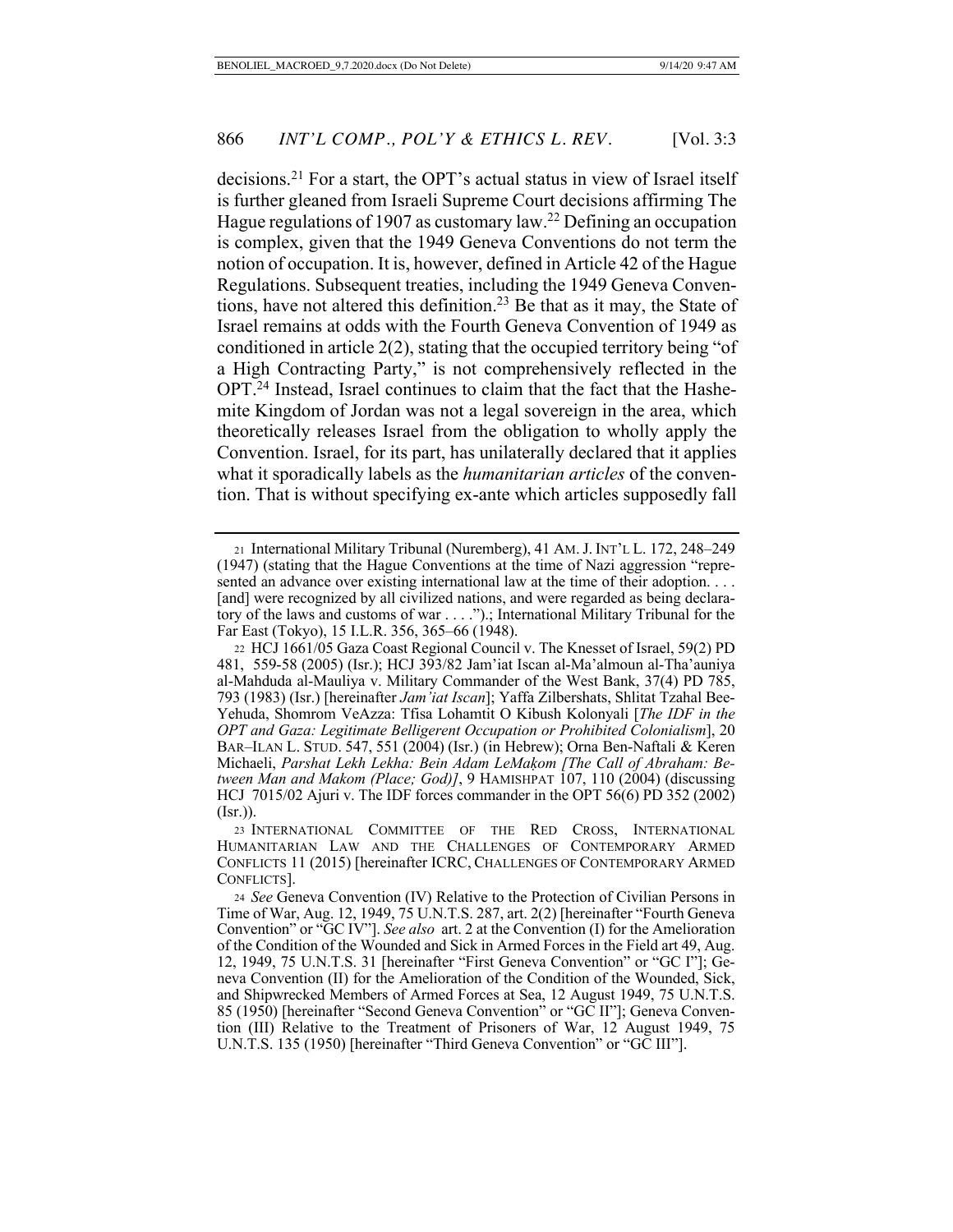under this category.<sup>25</sup> The Israeli Supreme Court thus upheld that the Convention, as a whole, does not constitute customary international law. Hence without internal legislation imposing the convention onto the Israeli legal system, it is not deemed *in toto* binding international  $law.<sup>26</sup>$ 

The ICJ and other critics of Israel's stance surely stipulate that the convention fully applies in the OPT as it concerns the protection of civilians during times of war which, undoubtedly underlies the status of Palestinian civilians.<sup>27</sup> Aside from the intricacy over the law of belligerent occupation, the Israeli Supreme Court continues to broadly define the sporadic hostilities between Israel and the Palestinians in the OPT as an international armed conflict ("IAC").<sup>28</sup> Yet, as of the Oslo Interim Accords upon the establishment of the Palestinian Authority in 1995, the OPT is demarked in three areas, namely areas A, B, and C.29 Area A—together with Area H1, which demarks the Arab part of the city of Hebron—delimits the main Palestinian urban areas under Palestinian civil and security control.30 The Oslo accords further indicate Area B under Palestinian civil control and Israeli security control, while Area C remains under Israeli civil and security control.<sup>31</sup>

27 DAVID KRETZMER, THE OCCUPATION OF JUSTICE, THE SUPREME COURT OF ISRAEL AND THE OCCUPIED TERRITORIES 32-34 (2002); The Wall Case, 2004 I.C.J. Rep. at 178-80, ¶¶ 108-111; BEN-NAFTALI & SHANY, *supra* note 20, at 140.

<sup>28</sup> HCJ 769/02 Public Committee Against Torture in Israel v. The Government of Israel 62(1) PD 507, ¶¶ 16-18 (2006) (Isr.) [hereinafter *Targeted Killings Case*]; HCJ 9594/03 B'Tselem - The Israeli Information Center for Human Rights in the Occupied Territories v. IDF Advocate General (Aug 21, 2011) Nevo Legal Database (by subscription, in Hebrew) (Isr.). In 2011, Chief Justice Beinisch expressed reservations over the IAC's applicability in the OPT, stating that the issue should be further examined. *Id.* **[14.** 12-13.

<sup>29</sup> Additional Announcement by the Government at HCJ 769/02 Public Committee Against Torture in Israel v. The Government of Israel, ¶¶ 45-48 [hereinafter Targeted Killings Additional Announcement]; Yoel Zinger, Israeli - Palestinian intermediate agreement on Palestinian self-governing in the OPT and Gaza Strip - Legal Aspects, 27 MISHPATIM 605, 606, 610-11, 623-24 (1996).

<sup>25</sup> Meir Shamgar, *The Observance of International Law in the Administered Territories*, 1 ISR. Y.B. HUM. RTS. 262, 266 (1971).

<sup>26</sup> *See, e.g.*, HCJ 7015/02 Ajuri v. The IDF forces commander in the OPT 56(6) PD 352, 364 (2002) (Isr.); *Jam'iat Iscan* 37(4) PD at ¶11; HCJ 698/80 Kawasma v. Minister of Defense 35(1) PD 617, 638 (1980) (Isr.); HCJ 3278/02 Hamoked: Center for the Defense of the Individual v. The IDF Commander in the West Bank 57(1) PD 385, 396 (2002) (Isr.); HCJ 2056/04 The Council of Beit Sourik Village v. The Government of Israel 58(5) PD 807, 827 (2004) (Isr.); HCJ 7957/04 Mara'abe v. The Prime Minister of Israel 60(2) 447, 492 (2005) (Isr.) [hereinafter *Mara'abe*].

<sup>30</sup> *Id.*

<sup>31</sup> *Id.*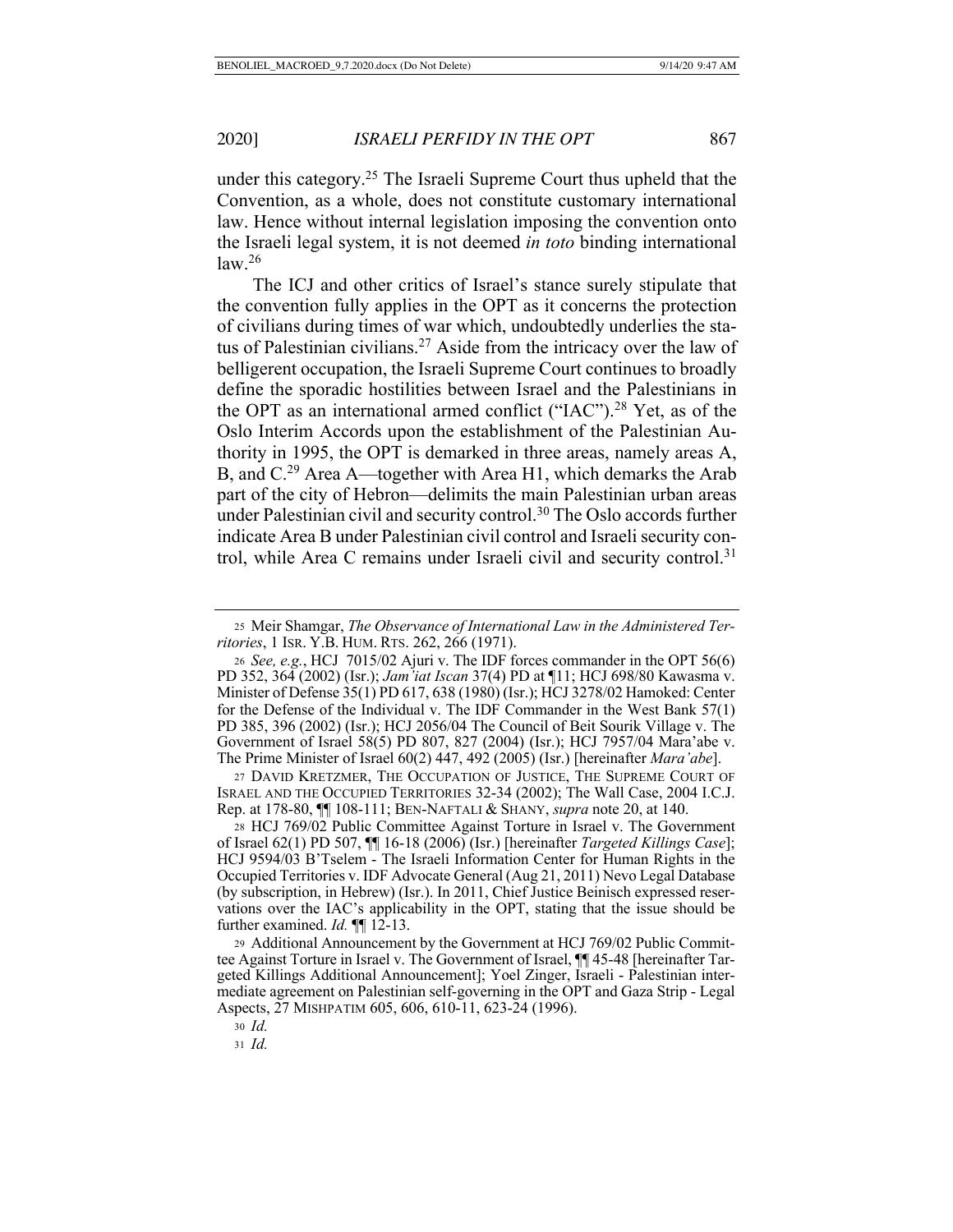The issue concerning the application of the laws of belligerent occupation is more perplexing concerning territories under Palestinian control. The reason for this is that often perfidy activities take place in areas A or B, where Israel is not directly administering the regions given Palestinian jurisdiction.32

The Israeli Supreme Court in the *Targeted Killings* case, on its part, holds that proper interpretation of the "effective control" test is learned from Article 42 of the Hague Regulation, which was annexed to The Hague Convention of 1907.<sup>33</sup> That is bearing in mind that neither the 1949 Geneva Conventions nor the 1907 Hague Regulations define or refer to the term "effective control."34 The Court held that Areas A and H1—and, in principle, Area B which comprises approximately forty percent of the OPT—are no longer under military occupation, and therefore the law of belligerent occupation ceases to apply, due to presiding Palestinian rule of law. <sup>35</sup> This is allegedly in accordance with the different interim Oslo agreements between Israel and the PA.36 According to Israel's interpretation of its effective control, or lack thereof, belligerent occupation exists only as long as the territory

<sup>32</sup> The IDF has resumed military operations in areas A and B as of operation "Defensive Shield" in 2002. *See* Barak Ravid & Chaim Levinson, *Shin Bet Opposes Plan to Limit Israeli Army's Operations in Palestinian Cities*, HAARETZ (Apr. 18, 2016), https://www.haaretz.com/israel-news/.premium-shin-bet-opposes-plan-limiting-idf-operations-in-palestinian-cities-1.5434753. In 2016, Prime Minister Netanyahu declared that this policy shall continue. *See PM: IDF to Keep Operating in West Bank Areas under Full PA Control*, TIMES OF ISRAEL (Apr. 21, 2016), https://www.timesofisrael.com/pm-idf-to-keep-operating-in-west-bank-areas-under-full-pa-control/.

<sup>33</sup> Regulations Respecting the Laws and Customs of War on Land, Annex to Hague Convention (IV) Respecting the Laws and Customs of War on Land art. 42, Oct. 18, 1907, 205 C.T.S. 277 [hereinafter Hague Regulations of 1907] ("Territory is considered occupied when it is actually placed under the authority of the hostile army. The occupation extends only to the territory where such authority has been established and can be exercised."). The ICJ has twice considered the notion of occupation, relying exclusively on Article 42 of The Hague Regulations in determining that an occupation and the law of occupation of the entire OPT and in areas of the DRC resulting from Second Congo War, accordingly, applied in those areas. *See* The Wall Case, *supra* note 20, at ¶ 78; Armed Activities on the Territory of the Congo (Dem. Rep. Congo v. Uganda), Judgment, 2005 I.C.J. Rep. 168, ¶¶ 172–77.

<sup>34</sup> ICRC, CHALLENGES OF CONTEMPORARY ARMED CONFLICTS, *supra* note 23, at 11. In this regard, effective control is the main term substantiating the notion of "authority," underlying the definition of occupation in Article 42 of the 1907 Hague Regulations. Hague Regulations *supra* note 33.

<sup>35</sup> Targeted Killings Additional Announcement, *supra* note 29, at ¶¶ 45-48 of the States additional notice to the Court.

<sup>36</sup> *Id.* at ¶¶ 46-47.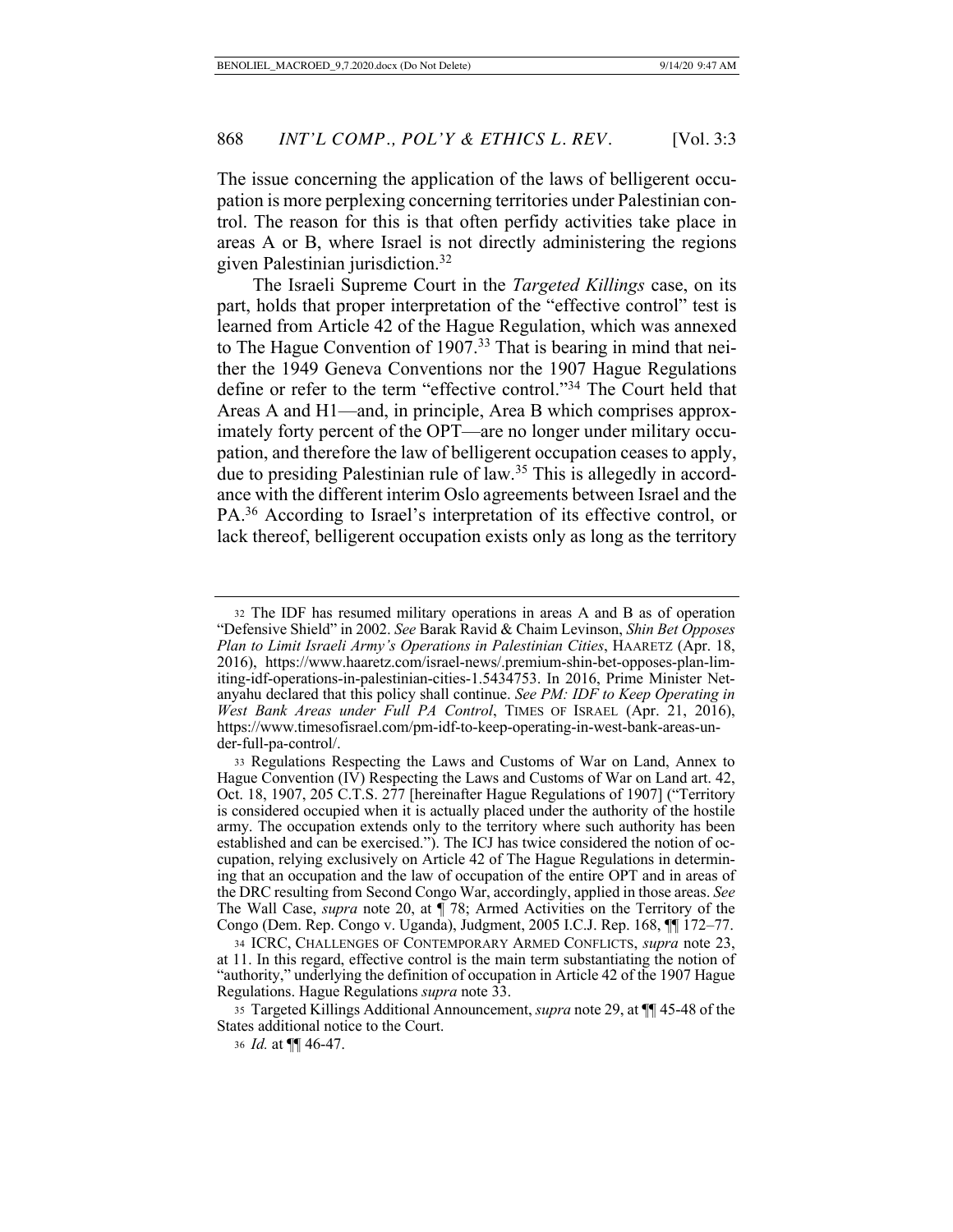is under direct military control, and the lack of this direct military control would mean that the law of belligerent occupation no longer apply. Israel further claims that the status of the Hamas-held Gaza Strip cannot rely on an Israeli law-enforcement paradigm as of the 2005 "disengagement" from Gaza, which terminated Israel's disputed occupation of that area.<sup>37</sup> In support of this view, Israel's further explains that it had stopped enacting administrative military powers in Gaza, as these were lawfully transferred to the PA.

However, critics claim that the Israeli stance remains incompatible with the conventional interpretation of the notion of authority pursuant to Article 42. The ICRC notably considers an archetypal "functional approach" in some explicit and exceptional situations: when foreign forces, such a in the case of Israel and Gaza, withdraw their civil administrative control from occupied territory or parts of them, yet retain vital elements of military authority, then the law of occupation may continue to apply *mutatis mutandis*. 38 The functional approach warrants a more accurate definition of the law applicable to undetermined situations, whether an occupation has formally ended or not.39

This underlies a situation in which the occupying power can impose its military authority, notwithstanding the particularities of its exact physical whereabouts.40 This view echoes Oppenheim and von Glahn's perception of belligerent occupation in modern warfare where

<sup>37</sup> For the debate on the legal status of Gaza, *see* COORDINATION OF GOV'T ACTIVITIES IN THE TERRITORIES—OPERATIONS & PALESTINIAN AFF. DEP'T, UNCLASSIFIED STATUS OF AUTHORIZATIONS FOR THE ENTRY OF PALESTINIANS INTO ISRAEL, FOR THEIR PASSAGE BETWEEN JUDEA AND SAMARIA AND THE GAZA STRIP AND FOR THEIR DEPARTURE ABROAD 2-16 (last updated Feb. 19, 2020), https://www.gisha.org/UserFiles/File/LegalDocuments/procedures/gen-

eral/50en.pdf [hereinafter COGAT, UNCLASSIFIED STATUS]; Yuval Shany, *Binary Law Meets Complex Reality: The Occupation of Gaza Debate*, 41 ISR. L. REV. 68, 70-72 (2008); Yuval Shany, *Faraway, So Close: The Legal Status of Gaza After Israel's Disengagement*, 8 Y.B. INT'L HUMANITARIAN L. 369 (2005); Nicholas Stephanopoulos, *Israel's Legal Obligations to Gaza After the Pullout*, 31 YALE INT'L L.J. 524 (2006). For the Israeli Supreme Court's view, *see* HCJ 9132/07 Jaber Al-Bassiouni v The Prime Minister (2008) (unpublished) (Isr.), https://versa.cardozo.yu.edu/opinions/ahmed-v-prime-minister (English translation); and CrimA 6659/06 A v The State of Israel 2008) (unpublished) (Isr.), https://versa.cardozo.yu.edu/opinions/v-state-israel-1.

<sup>38</sup> ICRC, CHALLENGES OF CONTEMPORARY ARMED CONFLICTS, *supra* note 23, at 12.

<sup>39</sup> *Id.* 

<sup>40</sup> YORAM DINSTEIN, DINEI MILḤAMA [LAWS OF WAR] 209-10 (1983) [hereinafter DINSTEIN, LAWS OF WAR].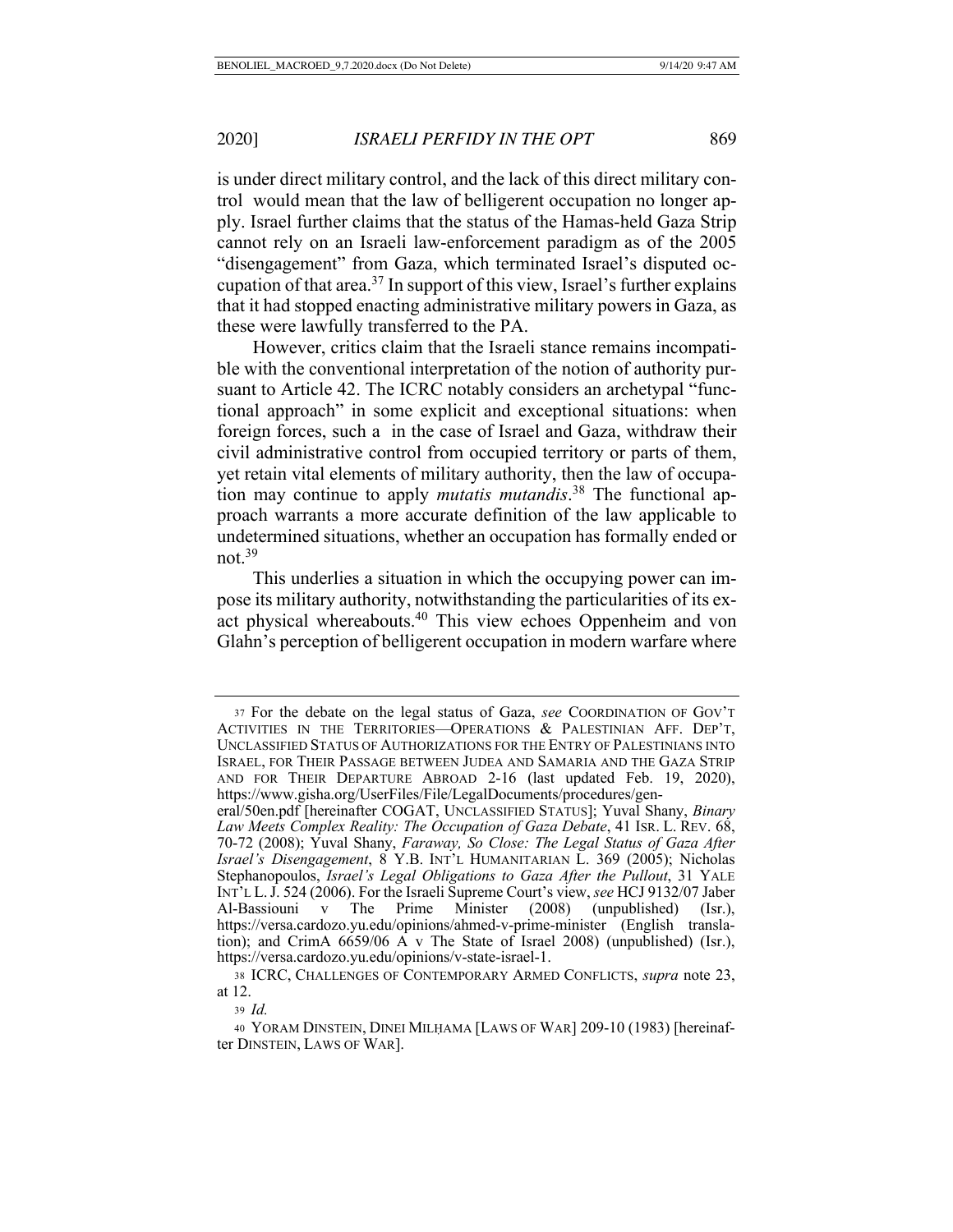there is no need for a general physical military presence,  $41$  and neither is there a need for a specified physical military presence in towns and villages to establish a de facto belligerent occupation. Taken to the extreme, the argument goes, belligerent occupation is conceivable even by resort to air force power only.<sup>42</sup>

Undoubtedly, Israel imposes its authority on areas A and B at will, as these areas are completely surrounded by Area C. The latter notably constitutes the majority of the OPT, which under the Oslo Interim Accords still remains under full Israeli control. That is while the IDF's perfidious activity regularly occurs throughout the OPT, mobility between the different areas, moreover, continues to depend on the IDF's sole discretion. Israel, to be sure, still controls the Palestinian civil registrar, the trafficking of goods in or out of the OPT, the right of passage for the local population including the entry of Palestinians into Israel, their passage between the OPT and the Gaza Strip and their travel abroad, etc.<sup>43</sup> The narration of whether the entire OPT remains occupied remains inconclusive, albeit leaning toward the ICJ's broader interpretation.44

Given the standard interpretative view, whereby the entire OPT remains, in principle, under belligerent Israeli occupation, the occupying power is said to undertake numerous duties regarding the local population.45 It must preserve public order, safety, and the rule of

<sup>45</sup> The main legal sources containing belligerent occupation laws are the Hague Reg-

ulations of 1899 and 1907: Convention (II) Respecting the Laws and Customs of War on Land and Its Annex: Regulations Concerning the Laws and Customs of War on Land, July 29, 1899, 32 Stat. 1803, T.S. 43 [hereinafter Hague Regulations of 1899]; Hague Regulations of 1907, *supra* note 33. These regulations have since achieved customary status, as is evident in a number of military tribunal verdicts. *See e.g.*, International Military Tribunal (Nuremberg), *supra* note 21, at 248-249; The Wall Case, 2004 I.C.J. ¶¶ 78, 89 at 167, 172; GC IV in its entirety. The next update to the law of occupation was done in Protocol I Additional to the Geneva

<sup>41</sup> LASSA F. L. OPPENHEIM, INTERNATIONAL LAW 435 (Hersch Lauterpacht, ed., 7th ed. 1952); GERHARD VON GLAHN, THE OCCUPATION OF ENEMY TERRITORY: A COMMENTARY ON THE LAW AND PRACTICE OF BELLIGERENT OCCUPATION 28-29 (1st ed. 1957).

<sup>42</sup> VON GLAHN, *supra* note 41.

<sup>43</sup> COGAT, UNCLASSIFIED STATUS, *supra* note 37, at 2-16.

<sup>44</sup> *See* The Wall Case, 2004 I.C.J. ¶¶ 78, 89 at 167, 172. The European Union unanimously voted in favor the UN General Assembly Resolution on the Advisory Opinion and has, in later statements, maintained its position concerning the OPT's belligerent occupation. *See, e.g.*, European Parliament resolution of 5 July 2012 on EU policy on the West Bank and East Jerusalem (2012/2694 (RSP)), 2013 O.J. (C 349 E/82).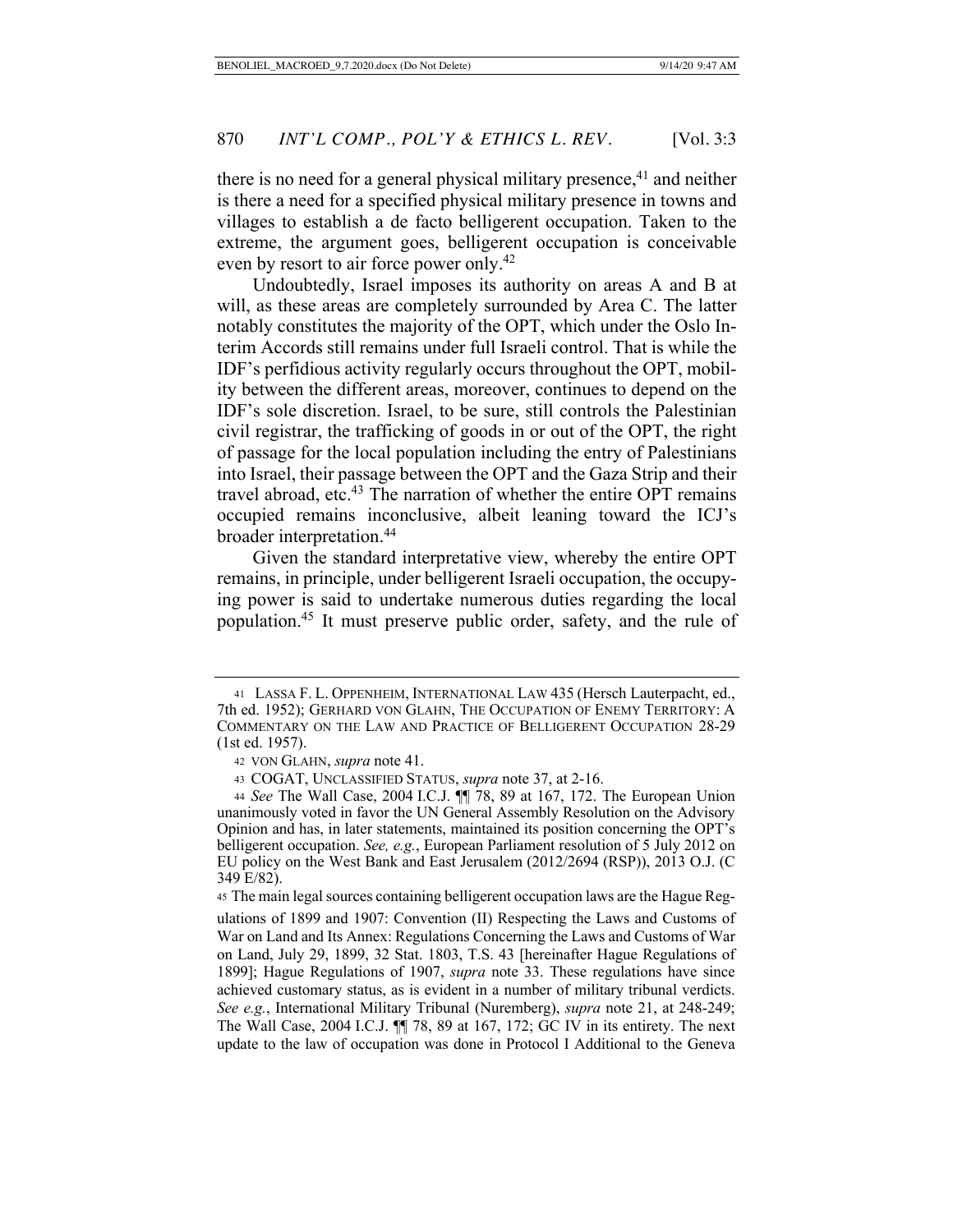law.46 Article 43 of the Hague Regulations constituting this obligation is therefore twofold. The first obliges the occupied population to respect the rule of law in the occupied territory. The second—which is more related to perfidious activity—is the duty to maintain public order and safety, for example, by preventing disorder or by enforcing criminal law.47 The occupant must thus deal with the immediate challenges associated with belligerent occupation, such as riots, looting, and anarchy.48 The occupant must maintain public order and safety "as far as possible," meaning the occupant does not have to actually maintain them, but must consistently make a substantive effort instead.<sup>49</sup> This aspect further constitutes the duty by the occupant to protect the local population from external security peril while safeguarding the latter from third party assaults, equivalent to protecting its own civil population.50 Feigning civilian status, specifically, can be challenging in the context of these two elements constituting the obligation to maintain public safety and order. If the occupying power acting according to the law of armed conflict uses military perfidy tactics by feigning as civilians as part of actual combat against an invading military power, guerrilla, or rebel forces, it may be allowed to use resort to wide-ranging powers while trying to defeat its adversaries. In balance, however, to the degree that an occupying power is applying control over civilian population, its perfidy tactics may fall within the alternative law enforcement paradigm as it acts to maintain and police law and order.

# 2. Armed Conflict Termination Intricacy

The conflict of laws in the OPT between the conduct of hostilities and the law of armed conflict paradigms notably underlies a second

Conventions of August 12, 1949, and Relating to the Protection of Victims of International Armed Conflicts, June 8, 1977, 1125 U.N.T.S. 3 (1977) [hereinafter Additional Protocol I].

<sup>46</sup> Hague Regulations of 1907, *supra* note 33, at art. 43.

<sup>47</sup> Kenneth Watkin, *Maintaining Law and Order During Occupation: Breaking the Normative Chains*, 41 ISR. L. REV. 175, 200 (2008); ARAI-TAKAHASHI, *supra*  note 20, at 99.

<sup>48</sup> ARAI-TAKAHASHI, *supra* note 20, at 128.

<sup>49</sup> *See* DINSTEIN, BELLIGERENT OCCUPATION, *supra* note 20, at 91.

<sup>50</sup> *See* HCJ 168/91 Marcus v. Minister of Defense 45(1) PD 467, 470-71 (1991) (Isr.) (during the Gulf War, to illustrate, under fear of missiles carrying chemical warheads being fired at Israel by Iraq's Saddam Hussein the Israeli Supreme Court ordered the state to equip the civilian population in the OPT and the Gaza Strip with gas masks under belligerent occupation, similarly to the equipment of Israeli civilians); DINSTEIN, BELLIGERENT OCCUPATION, *supra* note 20, at 93-94.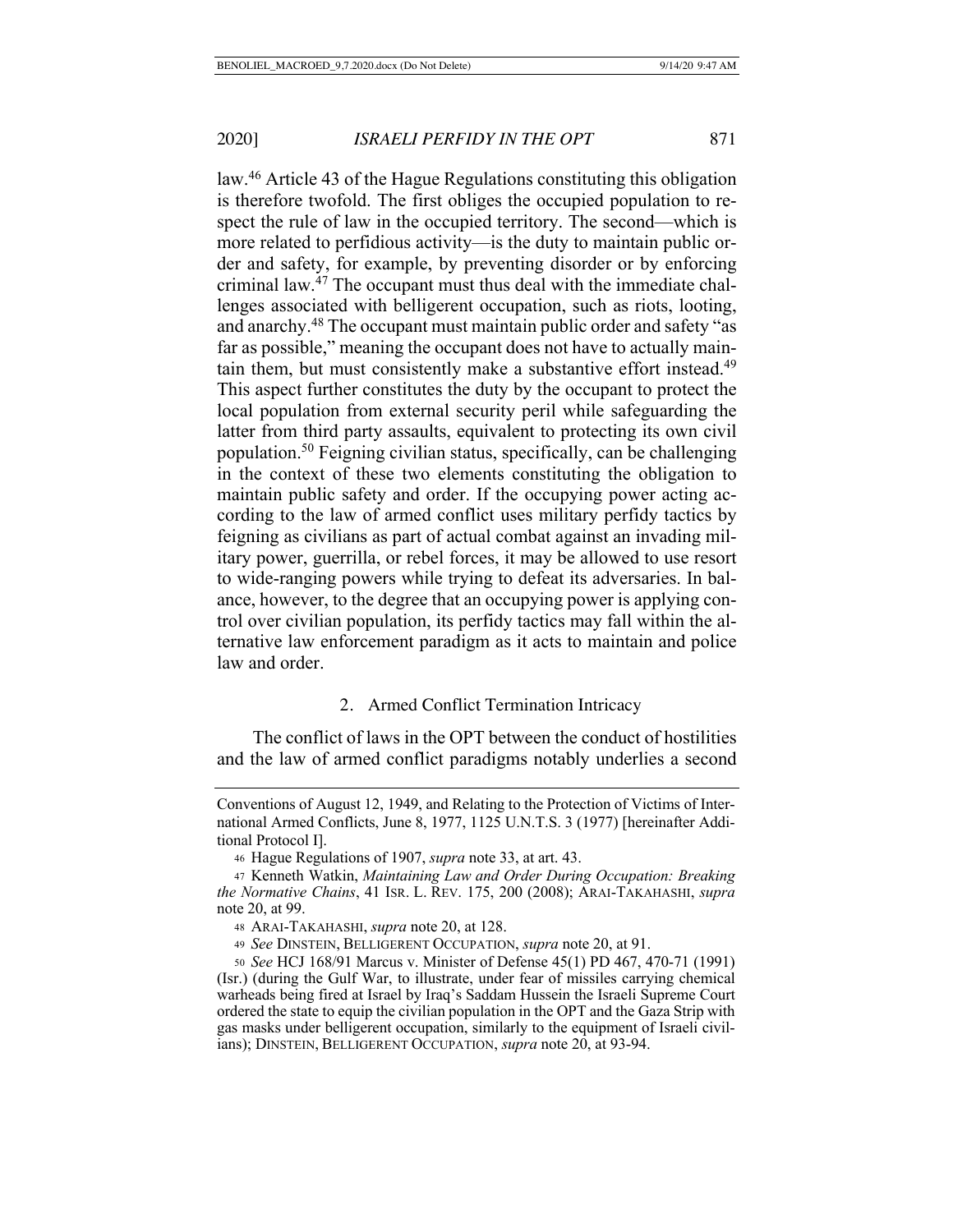concern. It considers the drastic decrease in intensity in the Israeli-Palestinian conflict in the PA-held West Bank, including East Jerusalem, upon its implications on the applicability of the law of armed conflict in the OPT. Table A below depicts the decrease in the number of casualties in the Israeli-Palestinian international armed conflict between September 2001, upon the beginning of the Second Intifada, and 2018. The table nevertheless demonstrates the recurring and unstable cycles of violence.<sup>51</sup>

| <b>Dates</b> | Palestinian       | Israeli     | <b>Comments</b>                                                                                                                                                                                                                                                                                  |
|--------------|-------------------|-------------|--------------------------------------------------------------------------------------------------------------------------------------------------------------------------------------------------------------------------------------------------------------------------------------------------|
|              | Civilian          | Civilian    |                                                                                                                                                                                                                                                                                                  |
|              | <b>Casualties</b> | Casualties* |                                                                                                                                                                                                                                                                                                  |
| 2018         | 295               | 14          | In March 2018, Hamas-led                                                                                                                                                                                                                                                                         |
|              |                   |             | Palestinians in the Gaza Strip<br>started a weekly violent<br>demonstration campaign<br>near the border with Israel.<br>Demonstrations began after<br>the United States moved its<br>Embassy from Tel Aviv to<br>Jerusalem and recognized<br>Jerusalem as the Capital of<br>the State of Israel. |
| 2017         | 69                | 14          |                                                                                                                                                                                                                                                                                                  |
| 2016         | 108               | 11          |                                                                                                                                                                                                                                                                                                  |
| 2015         | 157               | 23          | October 2015 marks the start                                                                                                                                                                                                                                                                     |

Table A: Number of Casualties in Hostilities in the OPT (including the Gaza Strip) between 2001-2018

<sup>51</sup> ISRAEL SECURITY AGENCY (ISA), HITPALGUT HARUGIM MI-TEROR FALASTINI BA-IMUT HA-NOKHEHI [REPORT ON ISRAELI CASUALTIES AS A RESULT OF PALESTINIAN TERROR BETWEEN 2000-2009], SHABAK (2009) (Isr.), https://www.shabak.gov.il/SiteCollectionIm-

ages/%D7%A1%D7%A7%D7%99%D7%A8%D7%95%D7%AA%20%D7%95% D7%A4%D7%A8%D7%A1%D7%95%D7%9E%D7%99%D7%9D/terror-por-

tal/docs/kreport090310\_he.pdf.; THE MEIR AMIT INTELLIGENCE & TERRORISM INFO.CTR., PALESTINIAN VIOLENCE AND TERRORISM AGAINST ISRAEL, 2018: DATA, NATURE AND TRENDS (2018), https://www.terrorism-info.org.il/en/palestinian-violence-terrorism-israel-2018-data-nature-trends-2/; *Themes: Casualties*, U.N. OFF. FOR THE COORDINATION OF HUMANITARIAN AFF. IN THE OCCUPIED PALESTINIAN TERRITORY, https://www.ochaopt.org/theme/casualties (last visited on March 25, 2019); Mx Fisher, *This Map Show Every Person Killed in the Israel-Palestine Conflict since 2000*, VOX (July 14, 2014, 3:10 PM), https://www.vox.com/2014/7/14/5898581/chart-israel-palestine-conflict-deaths.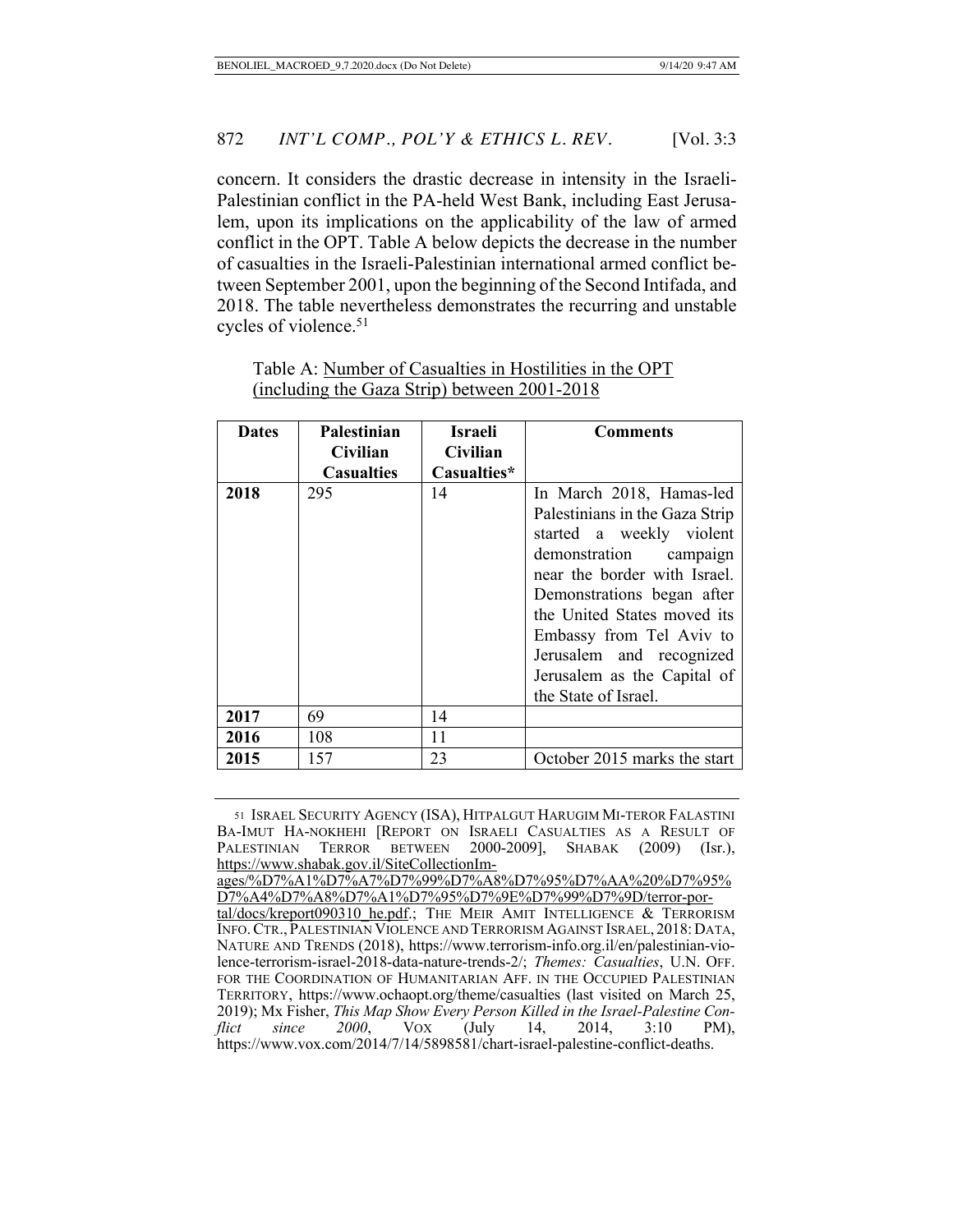|--|

**ISRAELI PERFIDY IN THE OPT** 873

|                                                   |       |                | of the "Intifada of Knifes,"<br>mainly<br>politically<br>with<br>unaffiliated<br>Palestinians<br>stabbing Israelis with knives<br>in the Occupied West Bank.                                                                                                          |
|---------------------------------------------------|-------|----------------|-----------------------------------------------------------------------------------------------------------------------------------------------------------------------------------------------------------------------------------------------------------------------|
| 2014                                              | 2,273 | 84             | The fifty-one-day operation<br>"Protective Edge" took place<br>between July-August 2014<br>against Hamas in the Gaza<br>Strip.                                                                                                                                        |
| 2013                                              | 38    | 6              |                                                                                                                                                                                                                                                                       |
| 2012                                              | 255   | $\overline{7}$ | November 14, 2012, marks<br>the beginning of the eight-<br>day Israeli operation "Pillar<br>of Defense" against Hamas<br>in the Gaza Strip.                                                                                                                           |
| 2011                                              | 118   | 12             |                                                                                                                                                                                                                                                                       |
| 2010                                              | 82    | 9              |                                                                                                                                                                                                                                                                       |
| 2009                                              | 1,398 | $\overline{9}$ | January<br>2009<br>marks the<br>beginning of operation "Cast<br>Lead," which was the first<br>Israeli<br>military operation<br>against Hamas in the Gaza<br>Strip after Hamas formerly<br>toppled the PA government's<br>political control over<br>the<br>Gaza Strip. |
| 2007-<br>2008                                     | 849   | 36             |                                                                                                                                                                                                                                                                       |
| Oct.<br>$2001 -$<br>Feb.<br>2005(2d)<br>Intifada) | 3,223 | 1,089          | Casualties were in the West<br>bank and the Gaza Strip.                                                                                                                                                                                                               |
| Sept.<br>2001                                     | 16    | 1              | The month before the Second<br>Intifada erupted.                                                                                                                                                                                                                      |

\* Including IDF soldiers not during combat.

Such a decrease in an armed conflict's intensity in the West Bank, including the disputed occupied Palestinian territory of East Jerusalem, could be said to terminate the applicability of the law of armed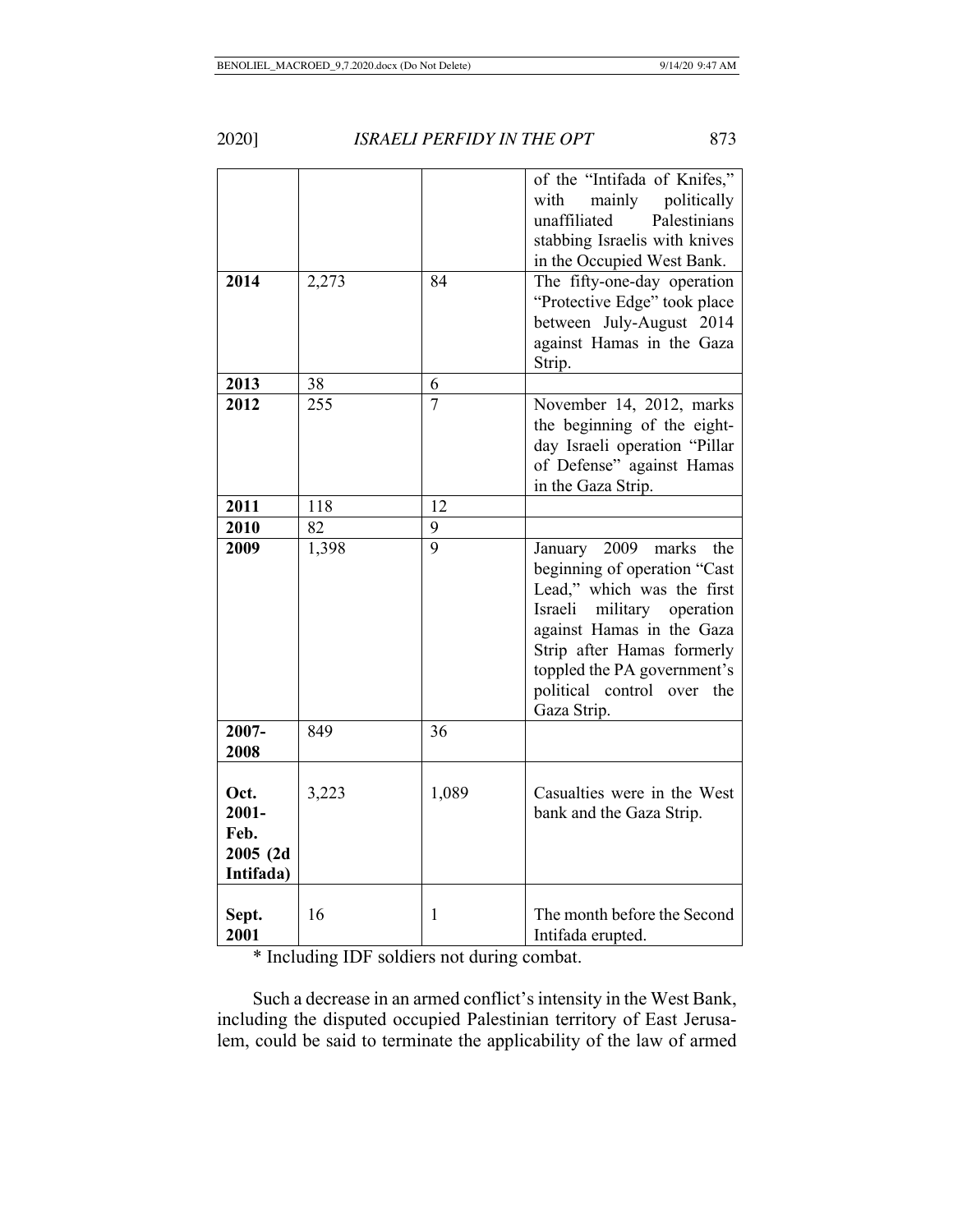conflict to perfidious activity thereof.<sup>52</sup> In such a case, it would directly effect the mixed applicability of the two bodies of law during hostilities.

Assessing the time frame of armed conflict, such as the Israeli-Palestinian one in the OPT, sets numerous legal positive concerns. The first revolves around the lack of exhaustive direction in the 1949 Geneva Conventions on the issue of termination of armed conflicts.<sup>53</sup> That is, given the Geneva Conventions' replacement of the concept of "war" with "armed conflict," emphasizing that the application of IHL should be based on a factual assessment of the situation.<sup>54</sup> At a start, an IAC begins when two or more States resort to armed force against each other. As a factual matter, an IAC begins as "any difference arising between two States and leading to the intervention of armed forces is an armed conflict within the meaning of Article 2."55 Additionally, an IAC still exists even if one of the Parties denies the existence of a state of war.<sup>56</sup>

With regards to ending armed conflict,  $57$  there further exists no exact definition, given the importance of determining when the law of armed conflict is no longer applicable.<sup>58</sup> According to Article 6 of the Fourth Geneva Convention, the Convention applies until "general close of military operations," which has been archetypally described

53 GC IV, *supra* note 24, at art. 3(b).

<sup>54</sup> *See* INT'L COMM. OF THE RED CROSS, COMMENTARY OF 2016 TO THE FIRST

 55 Article 2 is named "Common Article 2," as it is present in each of the four Geneva Conventions [hereinafter Common Article 2 of 1949 GC I-IV].

<sup>56</sup> *Id.* 

57 Al-Bihani v. Obama, 590 F.3d 866, 874 (D.C. Cir. 2010) ("The Conventions

 <sup>52</sup> *See* Amichai Cohen & Yuval Shany, *Sof Hasiksukh (Ha-hanush) - Hazarha leshigrat Hakirut [End of Armed Conflict - Back to Routine Investigations of Deaths in the West Bank]*, ISR. DEMOCRACY INST. (Oct. 19, 2010) (Isr.), https://www.idi.org.il/articles/8277.

GENEVA CONVENTION, art. 2, ¶ 193 (Mar. 22, 2016) (prior to the Geneva Conventions in 1949, States commonly insisted that IHL should only apply when a war was officially declared.). *See generally* Quincy Wright, Comment, *When Does War Exist?*, 26 AM.J.INT'L L. 362 (1932) (for a discussion concerning the pre-1949 Geneva Conventions.).

use the term "active hostilities" instead of the terms "conflict" or "state of war" found elsewhere in the document is significant. It serves to distinguish the physical violence of war from the official beginning and end of a conflict, because fighting does not necessarily track formal timelines.").

 <sup>58</sup> Prosecutor v. Gotovina, Case No. IT-06-90-T, Judgement, ¶ 1694 (Nov. 16, 2012).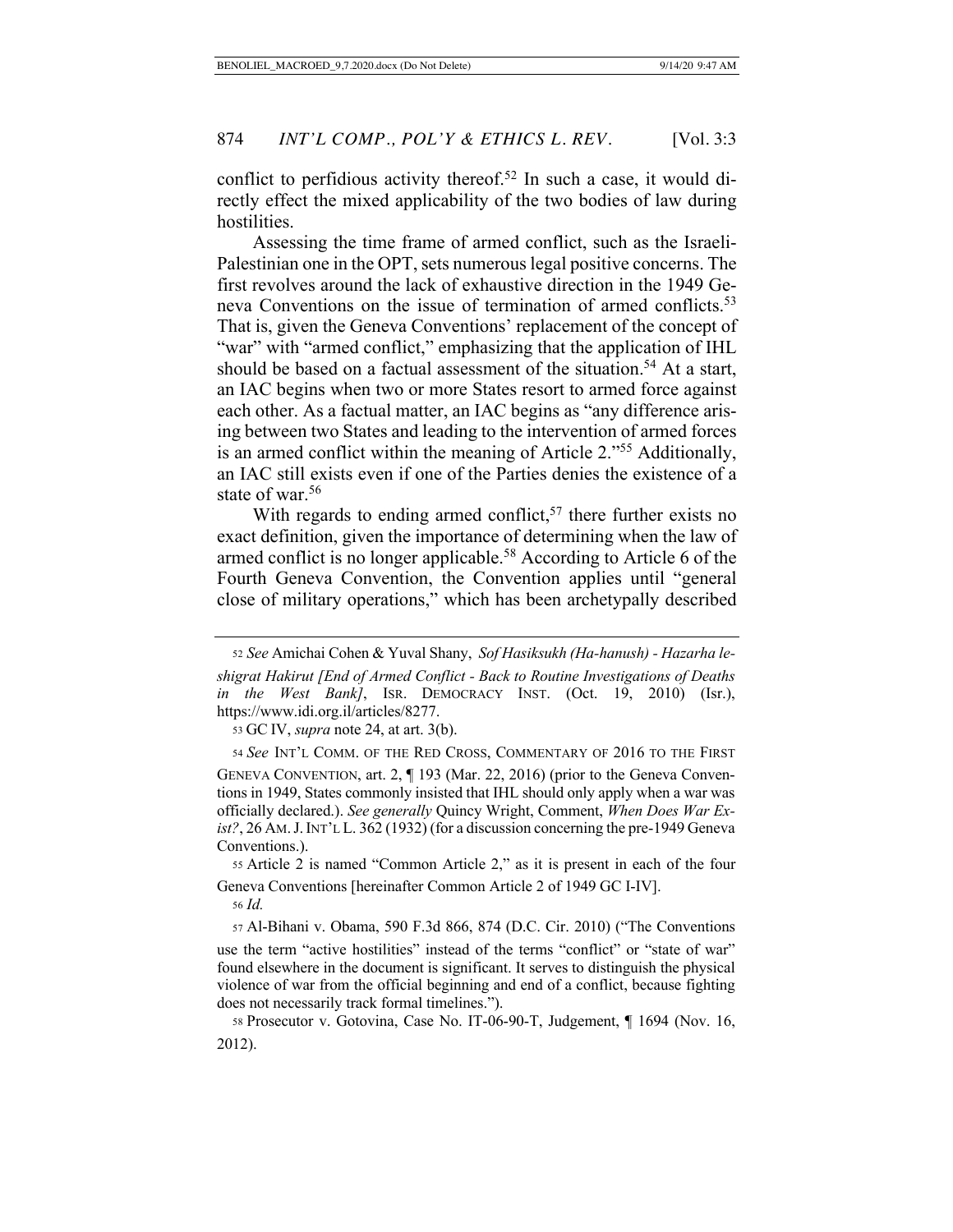as the moment when the "last shot has been fired," implying a *de minimis* level of violence.<sup>59</sup> The *Tadić* case clarifies that in an IAC, the law of armed conflict "applies from the initiation of such armed conflicts and extends beyond the cessation of hostilities until a general conclusion of peace is reached."60

Five years later, in *Al-Bihani*,<sup>61</sup> however, the fact that United States Court of Appeals for the D.C. Circuit emphasized that the Conventions use the term "active hostilities" instead of the terms "conflict" or "state of war" found therein is noteworthy. It obliges to differentiate the physical violence of war from the official beginning and end of a conflict, as fighting does not necessarily track formal timelines.<sup>62</sup> The concept of "active hostilities" is thus narrower than "armed conflict," and an IAC can remain even when active hostilities have ceased. In such a case, agreements between the parties to the conflict only add to the evidence on the end of the armed conflict. Thus, determining if the IAC ended requires an overall factual discretionary assessment based on all actions on the ground.<sup>63</sup> Second, international case law has so far not proven to be sufficiently in agreement on the issue of how to determine when IHL should apply to an IAC. This remains an ambiguous and impractical benchmark.<sup>64</sup>

<sup>62</sup> *Id.* at 874.

 63 Marko Milanovic, *The End of Application of International Humanitarian Law,* 96 INT'L REV. RED CROSS 163, 172 (2014).

 <sup>59</sup> COMMENTARY TO THE ADDITIONAL PROTOCOLS 1987, *supra* note 6, at 66.

 <sup>60</sup> Prosecutor v. Tadić, Case No. IT-94-1-A, Decision on the Defense Motion for

Interlocutory Appeal on Jurisdiction, ¶ 70 (Int'l Crim. Trib. for the Former Yugoslavia Oct. 2, 1995).

 <sup>61</sup> *Al–Bihani*, 590 F.3d at 872.

<sup>64</sup> *See*, *e.g.*, Prosecutor v. Gotovina, Case No. IT- 06-90-T, Judgment (Trial Chamber), ¶ 1694 (Apr. 15, 2011) ("Once the law of armed conflict has become applicable, one should not lightly conclude that its applicability ceases."); *Al-Bihani*, 590 F.3d at 872; Prosecutor v. Tadić, *supra* note 60, ¶ 70. *See also* ICRC, CHALLENGES OF CONTEMPORARY ARMED CONFLICTS, *supra* note 23, at 9.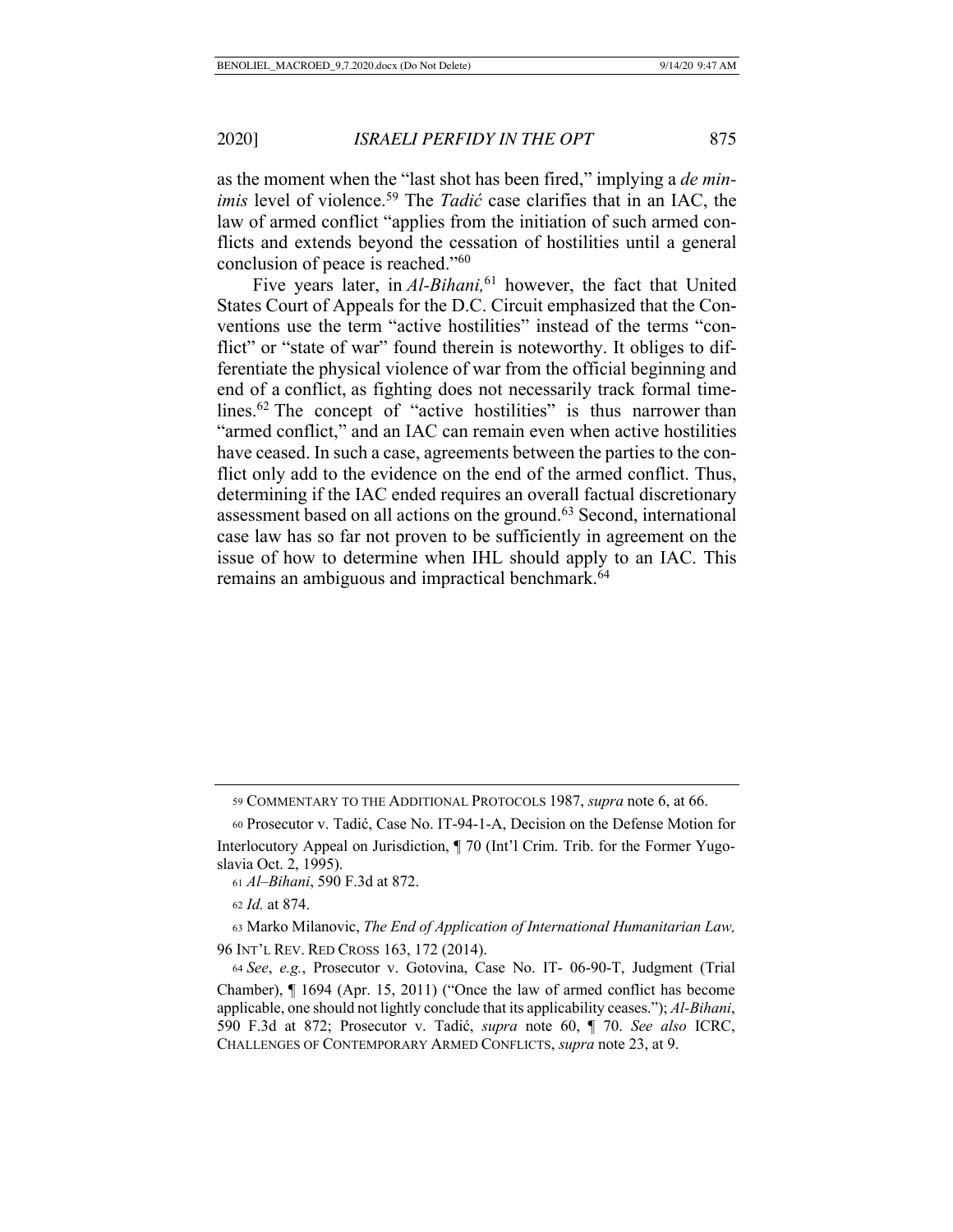Third, uncertainty lies because peace treaties are a decreasingly common State practice.<sup>65</sup> Such is the case also given the ongoing Israeli-Palestinian conflict.<sup>66</sup> The distinctions between peace treaties and ceasefires or armistices are moreover gradually blurred and are becoming rare. Conflicts thus frequently end with less formal instruments, such as armistices or unilateral or joint declarations, or end de facto.<sup>67</sup>

Moreover, the leading scholarly view revolves around the basic proposition whereby IHL applicability ceases once the conditions that initially triggered its application no longer exist. This means that an IAC ends when the belligerent States are no longer tangled in an armed confrontation. In the OPT, more specifically, this probe remains inconclusive, namely because of both the Israeli belligerent occupation's discontinuous geographic scope and the sporadic and temporary hostilities by both Israel and Palestinian insurgents.<sup>68</sup>

 <sup>65</sup> ICRC, CHALLENGES OF CONTEMPORARY ARMED CONFLICTS,*supra* note 23, at

<sup>8;</sup> Nathalie Weizmann, *The End of Armed Conflict, the End of Participation in Armed Conflict, and the End of Hostilities: Implications for Detention Operations under the 2001 AUMF*, 47 COLUM. HUMAN RTS. L. REV. 204, 236-41 (2015-2016). <sup>66</sup> *See, e.g.*, Kim Lavi & Udi Dekel, *Looking at the Gaza Strip: From Short Term* 

*to Long Term* (Tel Aviv U., Inst. For Nat'l Sec. Stud. Insight No. 1109, Nov. 20, 2018), https://www.inss.org.il/publication/looking-gaza-strip-short-term-longterm/ (referring to Israel and Hamas concluding "neither wants . . . to appear as if it is conducting negotiations with the enemy"); *The Escalation in the Gaza Strip: Hamas Negotiates with Fire*, TEL AVIV U. INST. NAT'L SEC. STUD., https://www.inss.org.il/the-escalation-in-the-gaza-strip-hamas-negotiates-with-fire/ (last visited Mar. 24, 2020) (on the preference of Hamas to negotiate limited interim agreements with Israel).

<sup>67</sup> *See* Joakim Kreutz, *How and When Armed Conflicts End: Introducing the UCDP Conflict Termination Dataset*, 47 J. Peace Res. 243 (2010) (using the UCDP Conflict Termination dataset between 1946-2005 to show that conflicts do not exclusively end with decisive outcomes such as victory or peace agreement but more often under unclear circumstances where fighting simply ceases); Milanovic, *supra*  note 63 at 168. *See generally* Howard S. Levie, *The Nature and Scope of the Armistice Agreement*, 50 AM. J. INT'L L. 880 (1956); RICHARD BAXTER, *Armistices and Other Forms of Suspension of Hostilities*, *in* HUMANIZING THE LAWS OF WAR: SELECTED WRITINGS OF RICHARD BAXTER 309 (Detlev F. Vagts et al. eds., Oxford U. Press, 2013) (1976).

 <sup>68</sup> ICRC, CHALLENGES OF CONTEMPORARY ARMED CONFLICTS, *supra* note 23, at 9. The level of intensity in the fights between Israel and Palestinian armed organizations changed rapidly through the years. For a grasp of the fluctuation in violence *see* ISRAEL SECURITY AGENCY (ISA), Duhot Hodshiyim [*Monthly Reports*], SHABAK (Isr.), https://www.shabak.gov.il/publications/Pages/monthlyreports.aspx.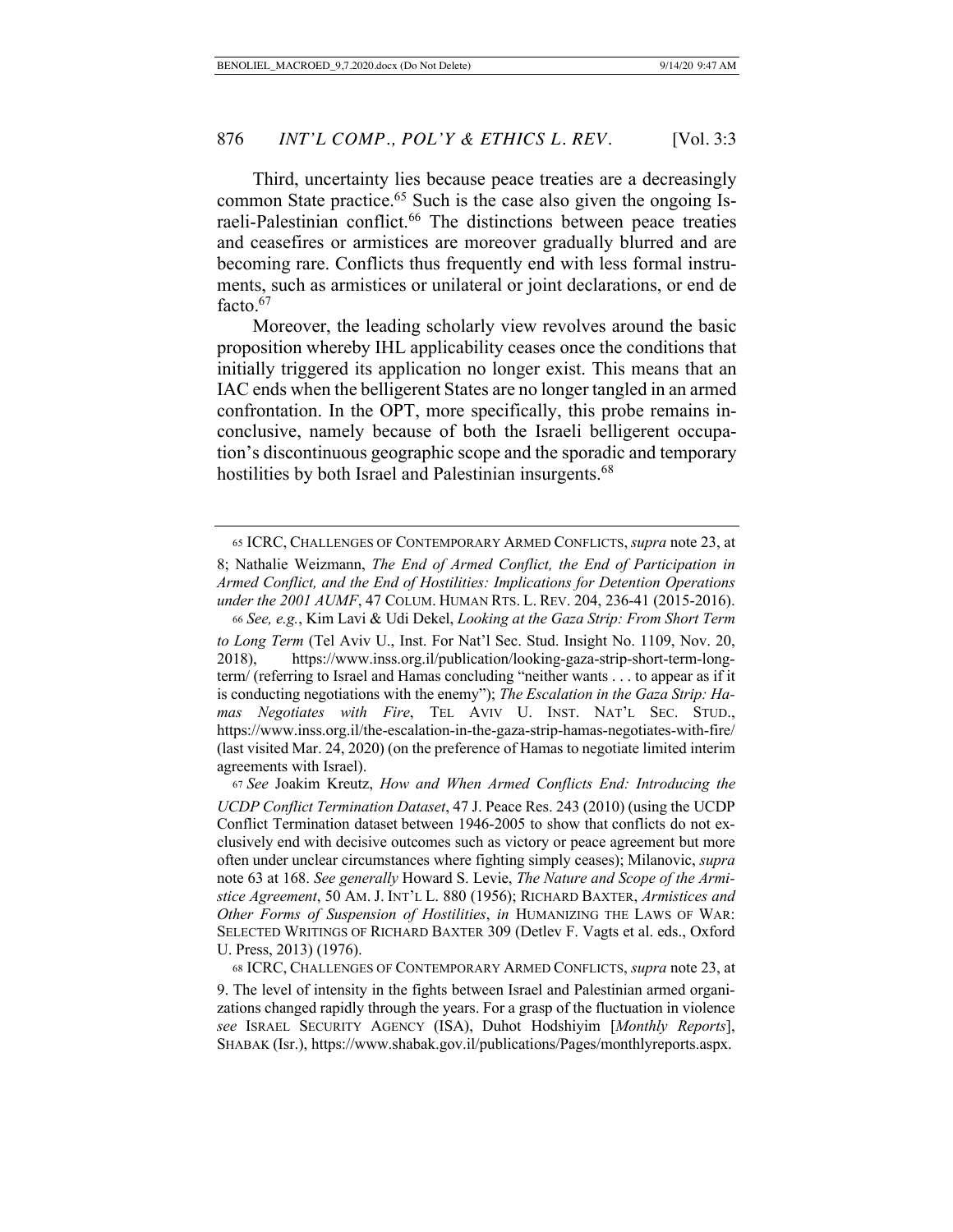Consequently, the overall termination of hostilities is not always easily determined, even in the absence of ongoing military operations.69 Ceasefire clauses or agreements *per se*, such as the Oslo Interim Agreements or other circumstantial truce arrangements between Israel and Palestinian insurgent groups, thus may be of limited relevant value for determining IHL applicability. It is instead the hostile circumstances *de facto*, perfidious or not, that will define the substance that any archetypal ceasefire or future peace agreement, such as the Oslo Accords, may prospectively entail, as these agreements are unproven in putting an end to the armed conflict with a degree of stability and permanence.<sup>70</sup>

# *C. Perfidy IHL Lex Specialis*

The application of the laws of belligerent occupation in the OPT or in Areas A, B, C—or combinations thereof, given Palestinian alternative effective control—is thus mainly parallel to the conceivable application of the laws and customs of war.

There seems to be a broad nonbinding consensus whereby the conflict between Israel and the Palestinians is by its nature an IAC. In applying Article 1(4) of the Additional Protocol I,<sup>71</sup> this follows the International Criminal Tribunal for the former Yugoslavia ("ICTY") stance defining an armed conflict between states or between states and armed organizations whenever sufficiently excessive use of force is witnessed.<sup>72</sup> This poses a complicated situation. On the one hand, while acting to maintain public order and safety, the occupying power

 <sup>69</sup> ICRC, CHALLENGES OF CONTEMPORARY ARMED CONFLICTS, *supra* note 23, at

<sup>8-9;</sup> Weizmann, *supra* note 65, at 233-34

 <sup>70</sup> ICRC, CHALLENGES OF CONTEMPORARY ARMED CONFLICTS, *supra* note 23, at 9.

 <sup>71</sup> Additional Protocol I, *supra* note 45, at article 1(4). Israel claims this article is nonbinding, and adds that even if it were binding, Israel is a persistent objector to this custom. *See* Ruth Lapidot, Yuval Shany & Ido Rosenzweig, *Israel Ve-Shne Haprotokolm Harishonim le-Amanot Geneva [Israel and the Two Protocols Additional to the Geneva Conventions]*, ISR. DEMOCRACY INST. POL'Y PAPER NO. 92 25- <sup>26</sup> (2011), https://www.idi.org.il/media/5085/pp\_92.pdf.

 <sup>72</sup> Prosecutor v. Tadić, Case No. IT-94-1-A, Decision on the Defense Motion for Interlocutory Appeal on Jurisdiction, ¶ 70 (Oct. 2, 1995); *Targeted Killings Case*, at ¶ 21; Tracy Wilkinson, *Israeli Activists Urge Army to Probe Civilian Slayings*, L.A. TIMES (Dec. 31, 2001) https://www.latimes.com/archives/la-xpm-2001-dec-31-mn-19266-story.html.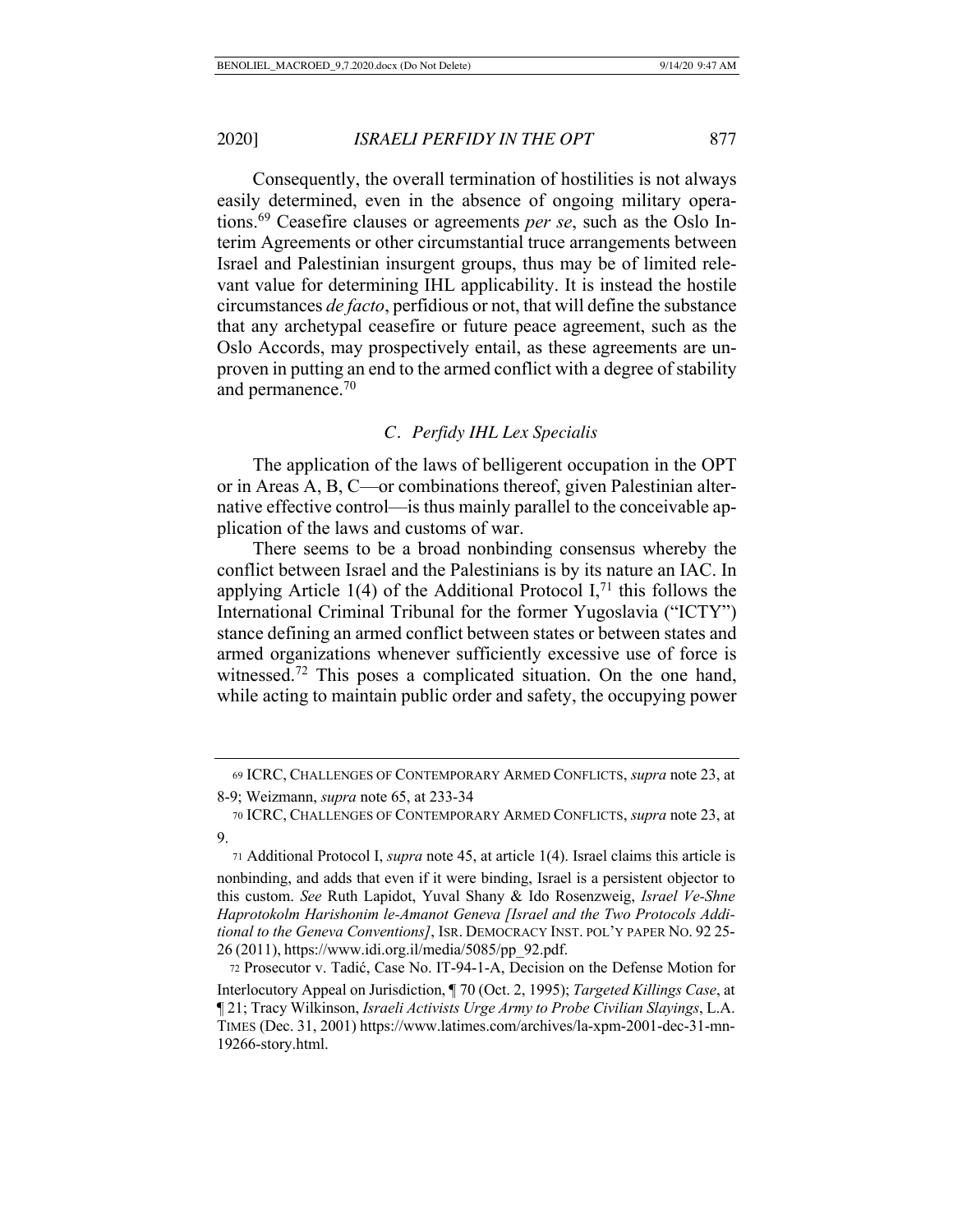must act as a police force, $73$  which involves actions of limited force that are usually forbidden in armed conflict, such as the use of tear gas during civil riots used by police forces of the occupying power.<sup>74</sup>

On the other hand, a complication arises whenever the local population opposes the occupying power violently, as in such cases when conduct that starts as a policing action can quickly turn into an action bearing a military nature. Such are situations in which disturbances of peace by the local population involve the resort to weaponry that endangers the lives of occupying power soldiers. In such scenarios, an occupying power may no longer act as a law enforcing police force. It then becomes eligible to use military force within the boundaries of the law of armed conflict.

This legal duality, whereby laws of war run alongside law enforcement police actions, may complicate efforts to define whether the action taken by the occupant is a military or a police action. This mixture certainly bears significant importance when determining the legality of any given forceful action, including perfidy bestowed upon the civil population during belligerent occupation.75 A 2012 ICRC expert opinion report depicts two conflicting approaches toward the parallel application of the laws of war and the law enforcement paradigms, as follows. The first approach states that during a belligerent occupation, there cannot be a parallel application of laws. This "either/or" approach states that during a belligerent occupation the law enforcement paradigm should apply, and not the laws of war, based on Articles 5 and 68 of the Fourth Geneva Convention.<sup>76</sup> This approach certainly has been rejected by most of the experts, who claim that some of the articles regarding the law of armed conflict, such as Articles 49(2), 49(5), and 53 of the Fourth Geneva Convention, should apply during an occupation.<sup>77</sup> It has also been rejected due to the implications of the "either/or" approach, as the law enforcement paradigm is the permanent legal system during an occupation. As such, there can be no response to situations in which armed forces operating

 <sup>73</sup> Watkin, *supra* note 47, at 177-79.

 <sup>74</sup> DINSTEIN, BELLIGERENT OCCUPATION, *supra* note 20, at 99.

 <sup>75</sup> INT'L COMM. OF THE RED CROSS [ICRC], EXPERT MEETING REPORT: OCCUPATION AND OTHER FORMS OF ADMINISTRATION OF FOREIGN TERRITORY 114 (Mar. 2012) [hereinafter ICRC, OCCUPATION AND OTHER FORMS OF ADMINISTRATION].

 <sup>76</sup> *Id.* at 112.

 <sup>77</sup> *Id.*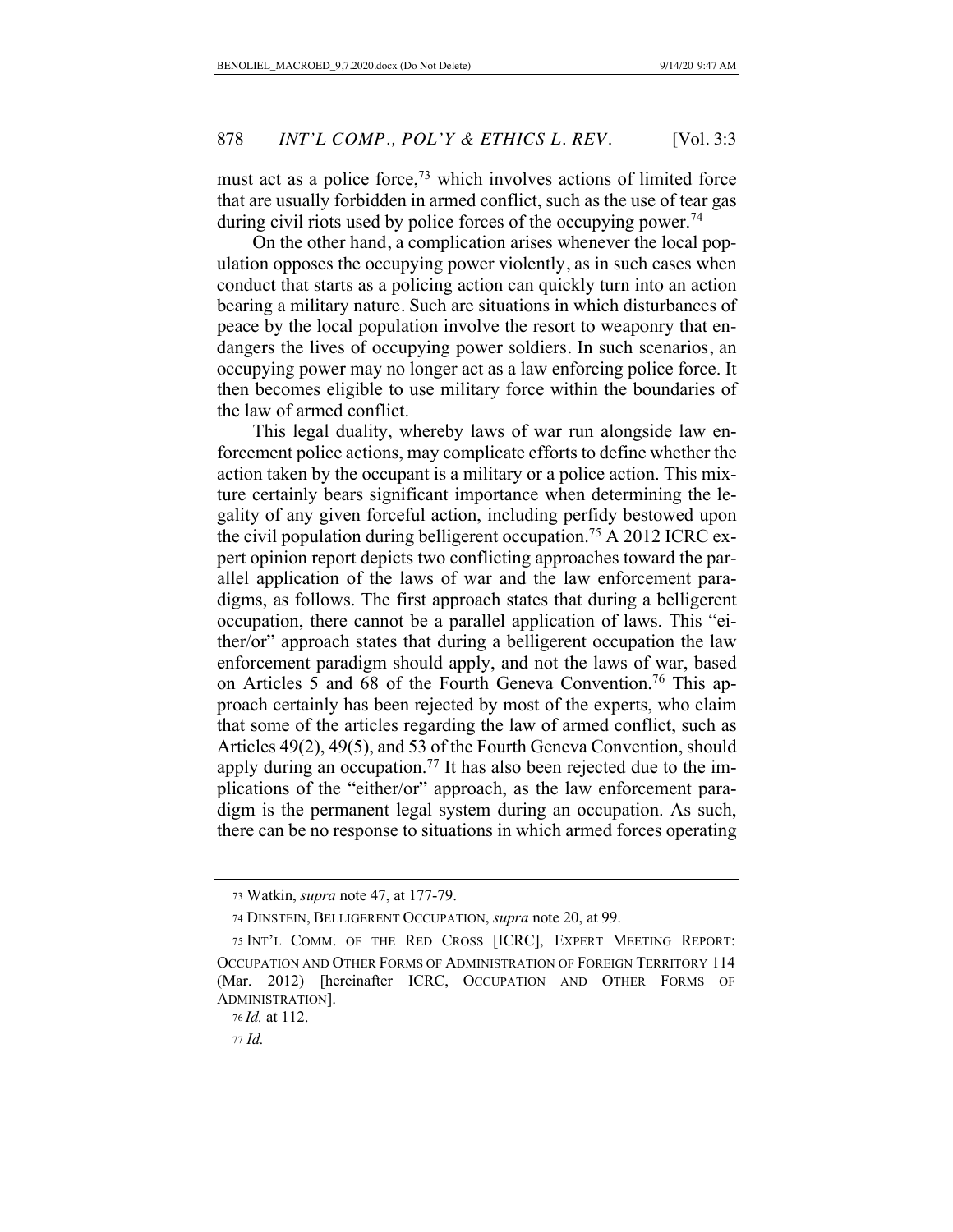within civil occupied population undertake forceful actions against the occupying power.78 Most ICRC experts, therefore, lean toward a second approach. This approach is based on a parallel application of the laws of war and the law enforcement paradigms.<sup>79</sup> Accordingly, in many military occupations rebelling armed forces lead occupying forces to continually respond as a combatant force in attempt to overpower them while restoring law and order. In practice, though, a given violent confrontation can occur in certain occupied areas, while other areas remain peaceful. Under this approach upon its obscurities, the ICRC experts detailed three conducts which limit the application of the laws and customs of war, as opposed to categorically employing the law enforcement paradigm.<sup>80</sup>

The first approach is based on a realistic fact-based examination grounded in a "situation-based" or a "sliding scale" approach. The choice between the laws of war or the law enforcement paradigms will accordingly depend on the gravity of the threat to the occupying power. When the threat possesses warlike characteristics led by armed groups in the occupied population or guerrilla organizations thereof, as well as situations in which the level of violence is excessive, the laws of war apply. Otherwise, when threats do not have martial characteristics, the law enforcement paradigm must be applied instead.<sup>81</sup>

A military unit during a belligerent occupation, to illustrate, may be sent to sojourn an illegal demonstration blocking a traffic route. The operating unit may adhere to reasonable use of force in the process. This, of course, remains a conventional law enforcement operation. If, however, the demonstrators move into throwing stones in a manner that threatens the police force or conceivably uses deadly Molotov cocktails, then the police force may respond with an equivalent use of force, such as utilizing rubber bullets or sponge grenades. Such operation, therefore, would no longer be strictly a law enforcement action, but would more likely be classified as a military operation.<sup>82</sup> Upon the escalation in hostilities in the OPT at the start of the Second Intifada in October 2000, the Israeli Supreme Court further defined the situation as an IAC in the backdrop of its continuous application of the

 <sup>78</sup> *Id.* at 113.

<sup>79</sup> *Id*.

<sup>80</sup> *Id.* at 113-15.

<sup>81</sup> ICRC, OCCUPATION AND OTHER FORMS OF ADMINISTRATION,*supra* note 75, at 113-15.

 <sup>82</sup> *Id.* at 121-25.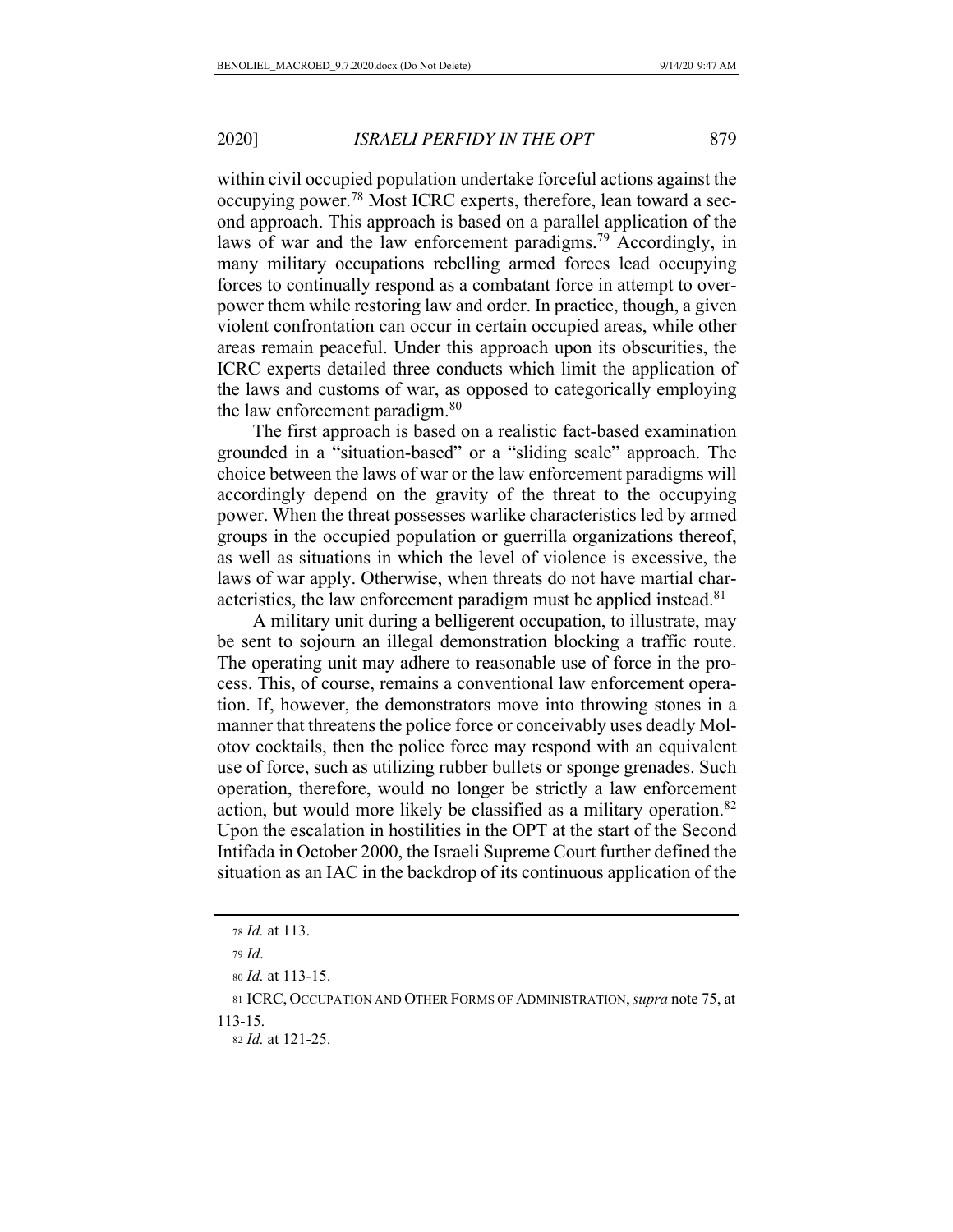law enforcement paradigm.<sup>83</sup> In case of escalated law-enforcement operations, undercover units should, therefore, be identified by revealing distinctive identifying signs no later than once a law enforcement operation escalates into combat action.<sup>84</sup> This is in order to be sure that no unlawful perfidious activity occurs.

The second related method is the "mixed model approach." This model suggests a parallel application of the laws and customs of war, alongside human rights law, as part of the belligerent occupation laws. This approach promotes a parallel use of force against counter-occupation forces while preserving human rights and the safety of the civilian population.<sup>85</sup>

The third approach, labeled the "Jump Theory," suggests an archetypal leap between both legal systems, namely between the law enforcement and the law of armed conflict paradigms, according to the individual status of the person to whom the law is applied. If the person is either a combatant or a civilian taking an active part in hostilities, such as during a guerrilla war, the laws and customs of war apply. If, however, the subject matter is a "regular" civilian committing a criminal offense, the law enforcement paradigm shall apply. $86$  As Kretzmer relatedly emphasizes, this is particularly challenging given that non-state parties to a conflict are liable to domestic prosecution regardless of whether they have acted under international law.<sup>87</sup> This legal asymmetry thus underlies a negative incentive for occupying powers to jump from a law-enforcement to armed conflict model, as in doing so they alter the rules of engagement without granting of combatant privilege and prisoner of war status.<sup>88</sup>

Most ICRC experts in the 2012 report surely are in favor of adopting the parallel application approach, according to either one of the three models presented. It seems that this line is the most applicable to the frequent fluctuating reality also in the OPT, given the variable intensity of conflict between Israel and the Palestinian non-state actors

<sup>83</sup> *See Targeted Killings Case*, ¶¶ 16-17

 <sup>84</sup> Rosenzweig, *supr*a note 13, at 14.

<sup>85</sup> *Id.* at 14-15. The appliance of human right laws in parallel to the occupation laws will be discussed further in this paper.

<sup>86</sup> *Id.* at 14.

<sup>87</sup> *See, e.g.*, David Kretzmer, *Rethinking the Application of IHL in Non-International Armed Conflicts*, 42 ISRAEL L. REV. 8, 36 (2009).

<sup>88</sup> *Id.* at 35-36.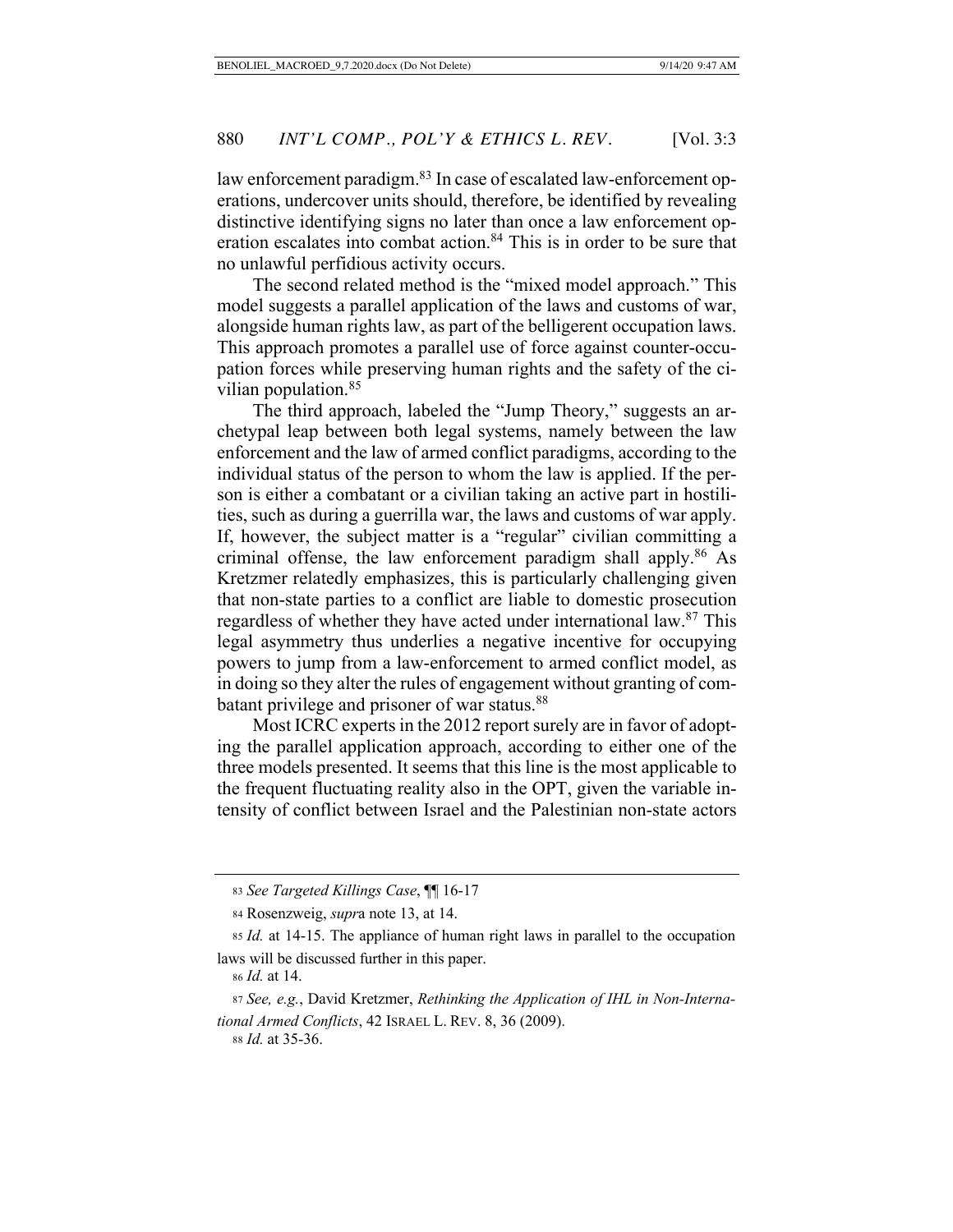opposing it. Accordingly, during military occupation, the law enforcement paradigm should apply, apart from when there are instants in time and space of sufficiently intense hostility. In the latter events, the laws and customs of war in principle, prevail as a lex specialis.

The conflict of law further surges as the long-lasting Israeli-Palestinian conflict underlies an archetypal *prolonged* belligerent occupation. Article 6 of the Fourth Geneva Convention states that the application of the Convention will conclude one year following the general close of military operations.<sup>89</sup> The occupying power shall remain bound, however, for the duration of the occupation, to the extent that it exercises the functions of government in such territory by numerous provisions of the Convention.<sup>90</sup> These treaty arrangements adhere to the laws of war, as the occupying power remains the new *de facto* legal sovereign in the territory during that period.<sup>91</sup> As such, most actions undertaken by the occupant will *prima facie* fall within the law enforcement paradigm. Article 6 tries to restore the routine life of the population in the occupied territory. This is pursuant to the belief that the occupying power needs to end the conflict as quickly as possible and ensure that the daily lives of the local population get back on course. The main challenge which underlies this intention is the absence of an alternative regime which may leave the occupied population defenseless. That is especially with regard to the protections under the laws and customs of war.<sup>92</sup> It should be noted that Article  $3(3)$  of the Additional Protocol attempts to unravel this difficulty by extending the application of the Geneva Conventions to the entire occupation period until its end. It remains, however, unclear how to balance Article 3(3) with Article 6, as the latter is the core article regarding prolonged occupation.<sup>93</sup> Resolving the conflict of law in a territory under belligerent occupation requires added consideration of the classification of any operational activity. Such is the discussion touching upon the resort to perfidy including while feigning civilian status in the OPT.

 <sup>89</sup> GC IV, *supra* note 24, art. 6.

<sup>90</sup> *Id.* 

<sup>91</sup> *Id.*; BENVENISTI, *supra* note 20, at 68-76, 244.

 <sup>92</sup> DINSTEIN, BELLIGERENT OCCUPATION, *supra* note 20, at 282.

<sup>93</sup> *Id.* at 128-32.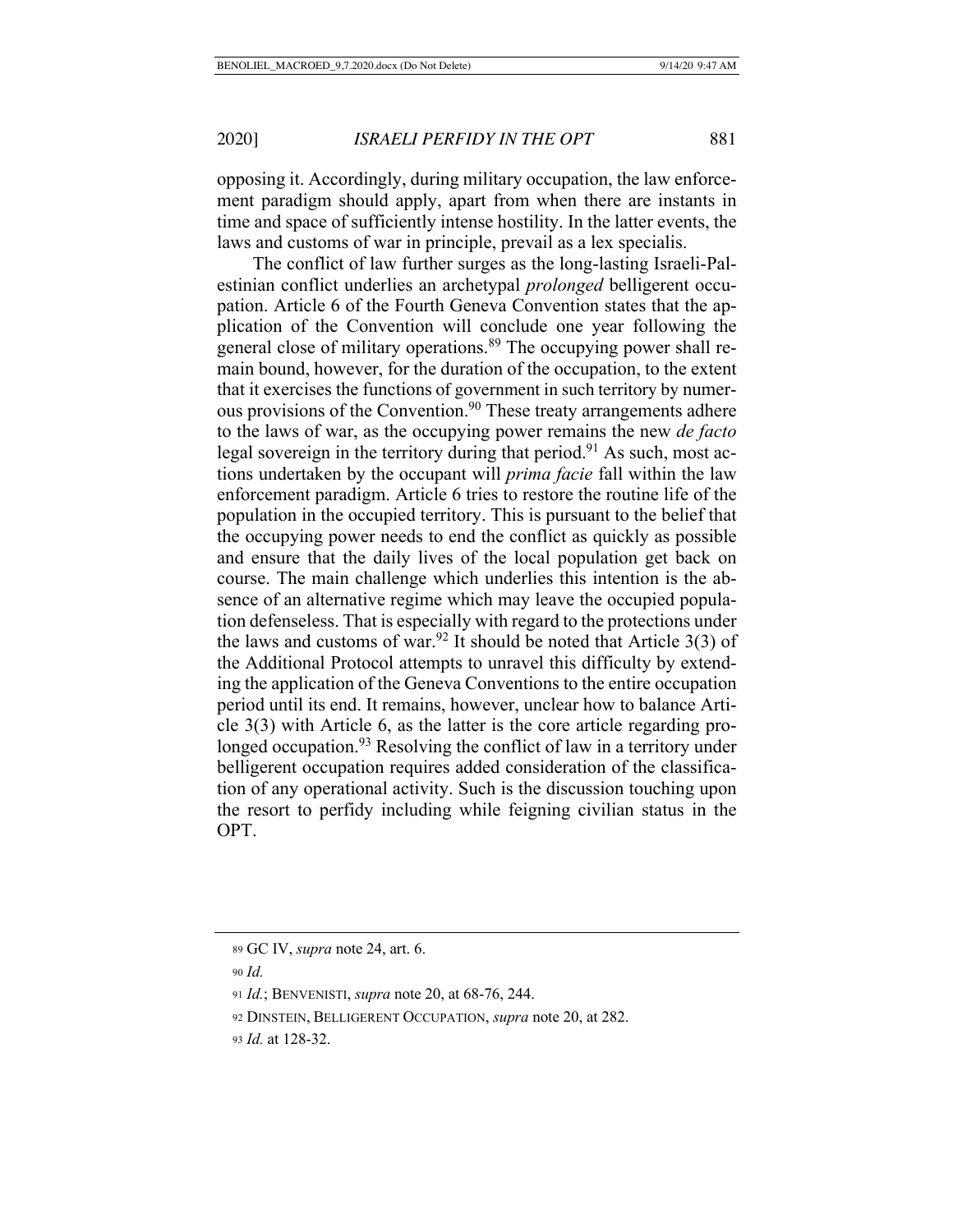#### *D. Military and Law Enforcement Perfidy Classifications*

The classification of military actions in resort to perfidy during a belligerent occupation, prolonged or not, inflicts lawlessness upon an occupying power. The classification challenge is needed both in principle and given hostility specificities. On the one hand, the occupant has a responsibility to maintain law and order and to ensure public order and public safety.<sup>94</sup> Such as, for example, while enforcing criminal law,  $95$  maintaining a system to supply food, and guaranteeing medical equipment and other essential goods to the occupied population.96 In balance, however, the occupant has the right to resort to armed force in situations in which widespread violence erupts and contests the occupying power's authority.<sup>97</sup> The resort to perfidious combat methods during military operations by the use of armed force in the course of armed conflict in principle also constitutes an *attack.*<sup>98</sup> That is in view of its wide definition in Article 49 to Additional Protocol.99

When a belligerent occupation is not calm and is characterized by cycles of forcefulness, there may be periods in which the intensity of the hostilities between the occupying power and the occupied population mandate the resort to significant use of force. So much so that, in responding to a degree hostilities that may rise to the level of an armed conflict, the military action would be governed by  $IHL$ .<sup>100</sup> Then again,

 <sup>94</sup> Hague Regulations, *supra* note 33, at art. 43; GC IV, *supra* note 24, at art. 64; DINSTEIN, BELLIGERENT OCCUPATION, *supra* note 20, at 67-70; Watkin, *supra* note 47, at 177-78; IAN BROWNLIE, THE RULE OF LAW IN INTERNATIONAL AFFAIRS: INTERNATIONAL LAW AT THE FIFTIETH ANNIVERSARY OF THE UNITED NATIONS 213 (1998).

 <sup>95</sup> Yoram Dinstein, *International Law of Belligerent Occupation and Human Rights*, 8 ISR. Y.B. HUM. RTS. 104, 111 (1978).

 <sup>96</sup> GC IV, *supra* note 24, at art. 23, 55.

 <sup>97</sup> Watkin, *supra* note 47, at 179-80; David Kretzmer, *Targeted Killing of Suspected Terrorists: Extra Judicial Executions or Legitimate Means of Defense?*, 16 EUR. J. INT'L L. 171, 196 (2005).

<sup>98</sup> *See* COMMENTARY TO THE ADDITIONAL PROTOCOLS 1987, §§ 1880, 1882 (commentary to art. 49).

<sup>99</sup> *Id.* 

 <sup>100</sup> *Targeted Killings Case*, 62(1) PD at 519-21 (2006); Wilkinson, *supra* note 72; ICRC, OCCUPATION AND OTHER FORMS OF ADMINISTRATION, *supra* note 75, at 120- 21. The United States also referenced the complexity of applying the laws of war in parallel to the law enforcement paradigm in an occupied territory, whereby the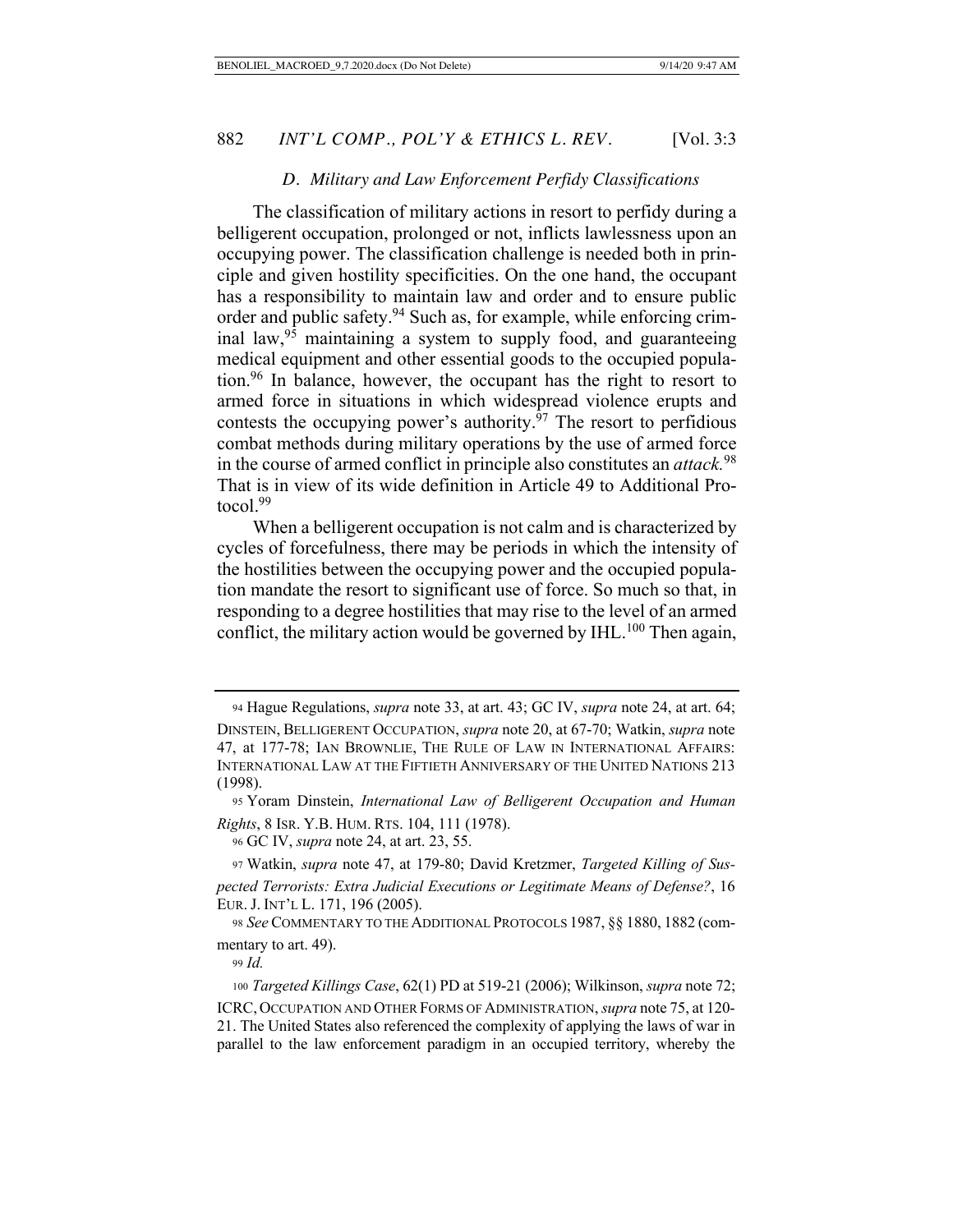there can be quieter periods in which most actions undertaken by the military are by nature police actions. That is notwithstanding that some police actions could remain counter-insurgence actions of a more "militaristic" nature.<sup>101</sup> This dual police and military setting constructs uncertainty considering the categorization of certain actions taken by an occupying power security apparatus altogether. This classification is vital while determining the laws applicable to a given action and how the legality of the action will also be assessed *ex post*. Police actions in an occupied territory usually fall under the law enforcement paradigm. Conversely, military actions in an occupied area fall under IHL, since these actions require the use of massive and significant power. This is contrasted with police actions, the aim of which is to counter insurgents or any other action endangering the rule of the occupant.102

Approaching the question of the legality of Israeli perfidy by feigning as Palestinian civilians, one must first examine if the activity nurses police or military characteristics. Feigning during police action in an occupied territory is allowed subject to certain restrictions. As an action falling within the law enforcement paradigm, this practice equivalently occurs as it would within the sovereign territory of the occupying state. Such cases, it should be noted, are reserved for extreme and special situations, such as the model war on organized

<sup>&</sup>quot;counter insurgency (COIN) strategy should be multifaceted and flexible." A turbulent occupation is referred to as "a shifting 'mosaic war' that is difficult for counterinsurgents to envision as a coherent whole" in U.S. ARMY & MARINE CORPS, COUNTERINSURGENCY FIELD MANUAL, ¶ 1-37 (Dec. 2006).

 <sup>101</sup> ICRC, OCCUPATION AND OTHER FORMS OF ADMINISTRATION, *supra* note 75, at 119-21; Watkin, *supra* note 47, at 190-91. For the OPT context, *see* THE MEIR AMIT INTELLIGENCE & TERRORISM INFO. CTR., *supra* note 51, at 33-39.

 <sup>102</sup> ICRC, OCCUPATION AND OTHER FORMS OF ADMINISTRATION, *supra* note 75, at 119-21; Watkin, *supra* note 47, at 190-91.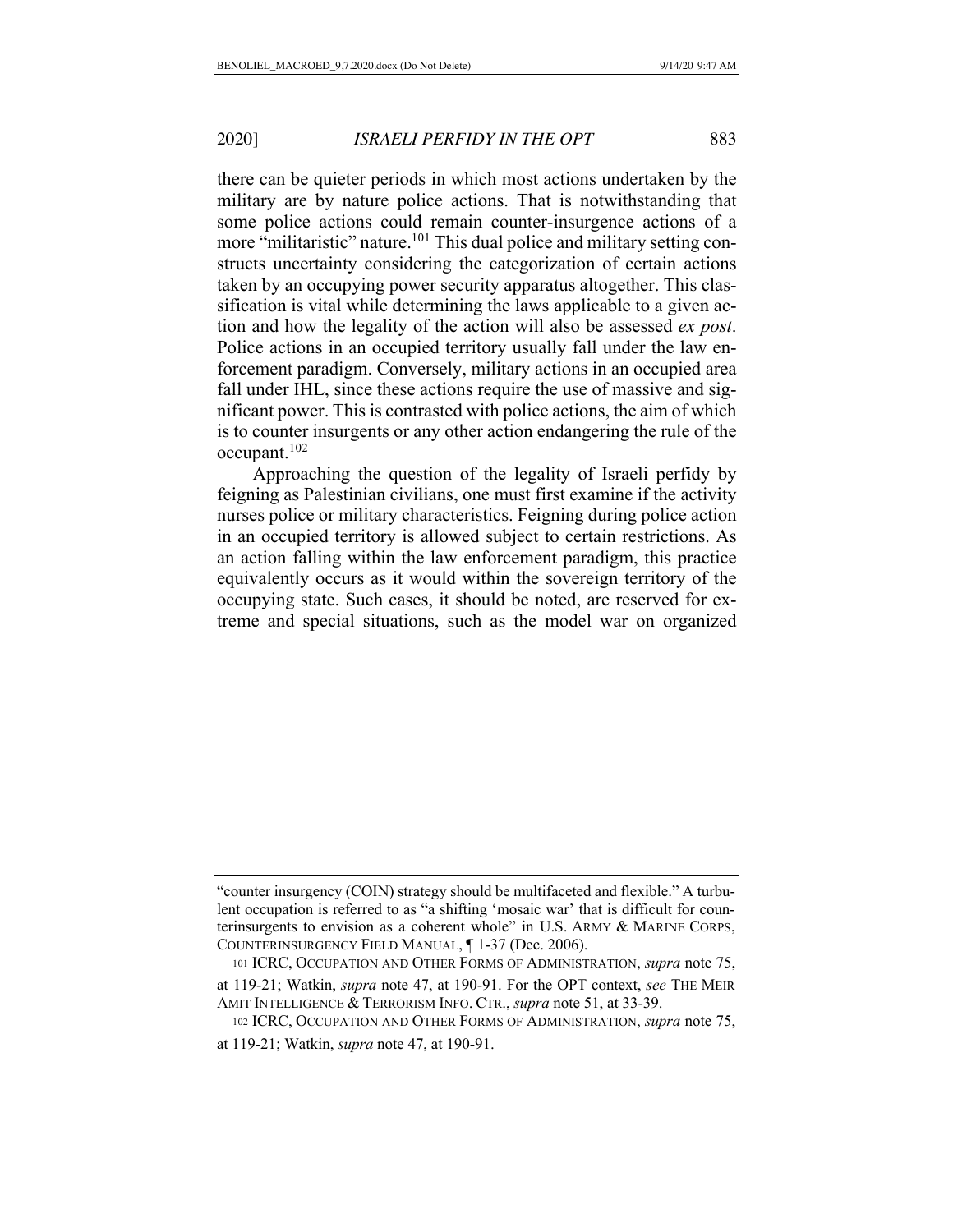crime.103 Resort to military perfidy while feigning civilian non-combatants, on the other hand, intended to kill, injure, or capture enemy combatants is strictly forbidden under international law.104

The classification of the action as noted underlies a second legal challenge in an occupied territory. Often, military activities in occupied area begin as a police action but quickly turn into an action with military characteristics.<sup>105</sup> For this reason, it is not always possible to define a certain action in advance as a police action, and the action may continuously shift from the law enforcement paradigm to the laws of war, in a manner that reflects the complex nature of territory under belligerent occupation.<sup>106</sup>

 104 Hague Regulations 1907, *supra* note 33, art. 23; Additional Protocol I, *supra*  note 45, art. 37; JEAN-MARIE HENCKAERTS & LOUISE DOSWALD-BECK, CUSTOMARY INTERNATIONAL LAW, VOL. I: RULES (ICRC), 221-26 (2005) (regarding Rule 65 "Perfidy").

 106 ICRC, OCCUPATION AND OTHER FORMS OF ADMINISTRATION, *supra* note 75, at 128-29.

 <sup>103</sup> CYRILLE FIJNAUT, *The Normalization of Undercover Policing in the West: Historical and Contemporary Perspectives*, *in* THE CONTAINMENT OF ORGANIZED CRIME AND TERRORISM 111, 112-30 (2016). With regard to Israel, the Israeli Police is in charge of handling internal security within Israel. It sometimes uses perfidy to attempt to eliminate organized crime. In addition, the Israel Police began to operate an undercover unit against Arab citizens of Israel in an attempt to deal with crime in the Arab sector, which sets a law enforcement challenge especially in the field of human intelligence gathering. The use of intervention was perceived as an extreme act of force and was highly criticized. *See also* Tal Wolowitz, *Yehidot E'ilit Ilahamo BePes'a Meurgan* [*Eelite Police Units Will Fight Orgenized Crime*], MAARIV NRG (May 30, 2007), https://www.makorrishon.co.il/nrg/online/1/ART1/588/926.html; Tomer Zarhin, *Hamistara Maf'ila Yhidat Mista'arvim Sodit Hadash Bekerev E'zrahi Israel [The Police Operate a New Secret Undercover Unit among Israeli Citizens]*, HAARETZ (Oct. 12, 2009), https://www.haaretz.co.il/news/politics/1.1284850; Liel Keizer, Yehonatan Lis & Jack Khoury, *Pniya La-Mistara Ve-Layu'amash Mazuz: Parki Et Yehidat Ha-Mista'arvim, 'O Hisfo Et Pe'luta [A Request to the Police and the Attorney General Mazuz: Dismantle the Undercover Unit, or Expose its Activities]*, HAARETZ (Oct. 14, 2009), https://www.haaretz.co.il/news/politics/1.1285072.

 <sup>105</sup> CA 5964/92 Bani ʿOdeh v. The State of Israel 56(4) PD 1, at ¶ 9-10 (2002) (Isr.) [hereinafter *Bani ʿOdeh*]; CA 1071/96 Estate of Natzer v. The State of Israel 60(4) PD 337, at ¶ 12 (2006) (Isr.); CA 1354/97 Akasha v. The State of -Israel 59(3) PD 193, ¶ 17-22 (2005) (Isr.) (holding that in the circumstances of the demonstration—a military force was sent to disperse a demonstration which Israel itself claimed to have been a police action; however, the force sent to disperse the demonstration used a Tutu rifle firing live ammunition severely injuring one demonstrator—did not justify the use of such rifle and ordering the state to compensate the injured protester).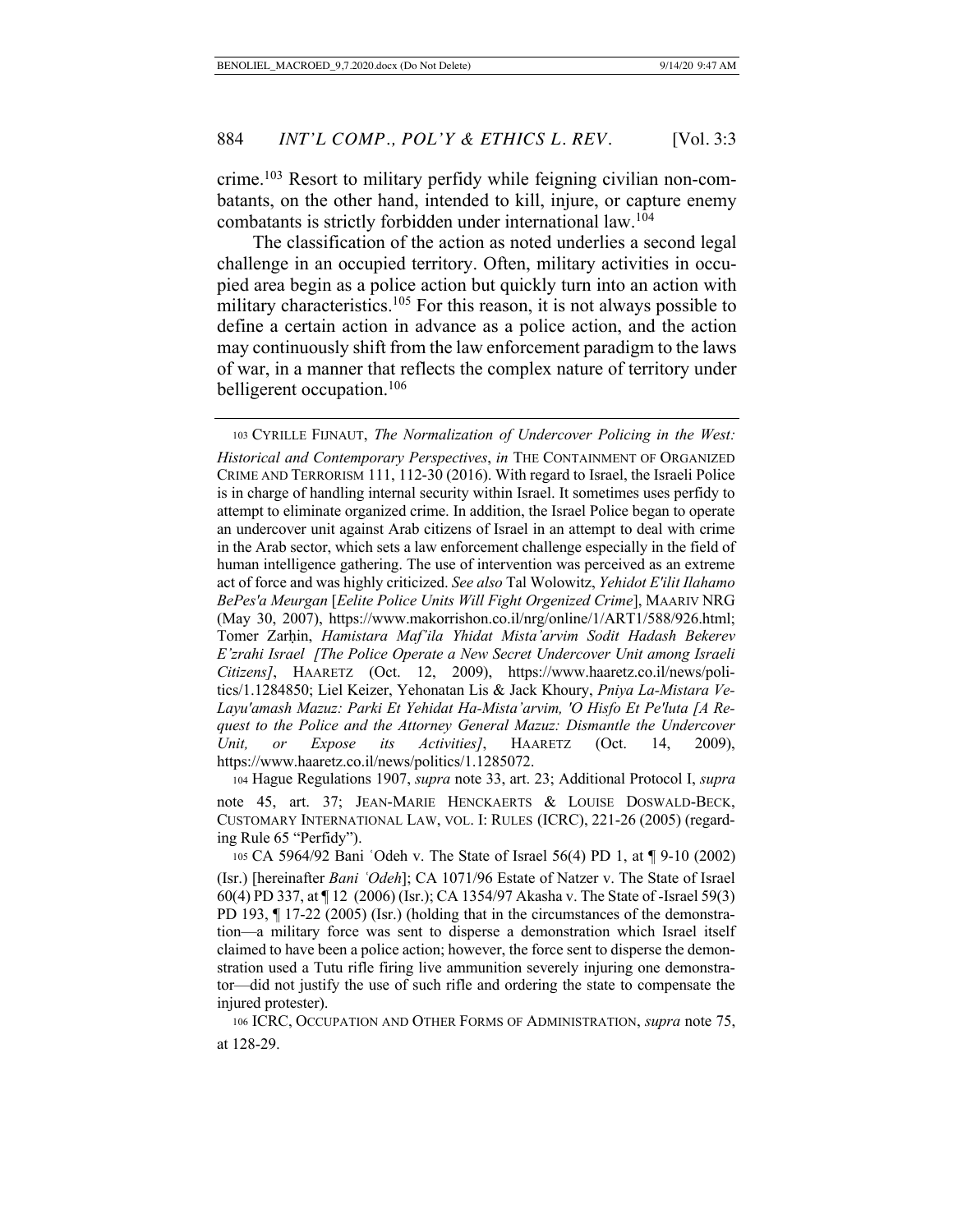The Israeli Supreme Court, notably, has conceived this jurisprudential strain in two categories of court cases.<sup>107</sup> The first is tort law cases, in which Palestinians from the OPT sued the State of Israel for bodily and proprietary harm often inflicted by the IDF during perfidious capture. The Palestinian plaintiffs in this category of cases sought to define the resort to use of force by the IDF as a police activity. In context, hundreds of tort claims were filed by Palestinian residents of the OPT and the Gaza Strip against Israel, claiming that IDF soldiers acted illegally by resorting to excessive force, which resulted in the disproportionate killing or injuring of civilians. These bulk of claims were prevalent after the First Intifada between 1987-1991. The First Intifada, notably, was characterized by sizable civilian riots that included stone-throwing toward IDF armed forces. The IDF would respond with rubber and plastic bullets and non-lethal tear gas weaponry.108 In response to these tort claims, the State argued for state immunity based on the Israeli Civil Torts (State Liability) Act of 1952.109 This Act was said to exempt the state from a compensatory duty during the occurrence of standard military actions.110 During the First Intifada, the law lacked a clear definition of said military actions and Court was called into action.111 In the landmark *Bani ʿOdeh*, Chief Justice Aharon Barak offered numerous case-by-case criteria made to

<sup>107</sup> *See Bani ʿOdeh*, *supra* note 105, at ¶ 5 (discussing the responsibility of the State to injuries of Palestinians during military/police operations in the occupied territories). *See generally* HCJ 9594/03 B'Tselem - The Israeli Information Center for Human Rights in the Occupied Territories v. IDF Advocate General (Aug 21, 2011), Nevo Legal Database (by subscription, in Hebrew) (Isr.) [hereinafter *B'Tselem Case*] (discussing the opening of investigations after the death of Palestinians in army/policing activities in the occupied territories).

 <sup>108</sup> HCJ 8276/05 Adalah - The Legal Center for Arab Minority Rights in Israel v. Minister of Defense 62(1) PD 1, at ¶ 36 (2006) (Isr.) [hereinafter *Adalah Case*]; Assaf Jacob, *Hasinut Tahat Esh: Hasinut ha-Medina Beshel Nezek she-Nigram Ketotsa'a mi-"Pe'ula Milhamtit"* [*Immunity Under Fire: State Immunity for Damage caused by "Combat Action"*], 33(1) Mishpatim 107, 158-172, 178 (2003), at 158-172.

 <sup>109</sup> The Civil Wrongs (Liability of the State) Act, 5712-1952, SH no. 109 p. 339 (Isr.).

 <sup>110</sup> *Bani ʿOdeh*, *supra* note 105, at ¶¶ 4, 11; *Adalah Case*, *supra* note 108, at ¶ 3- 6. *See also* Assaf Jacob, *supra* note 108, at 115-25 (for similar laws existing in many states).

 <sup>111</sup> *Bani ʿOdeh*, *supra* note 105, at ¶ 10.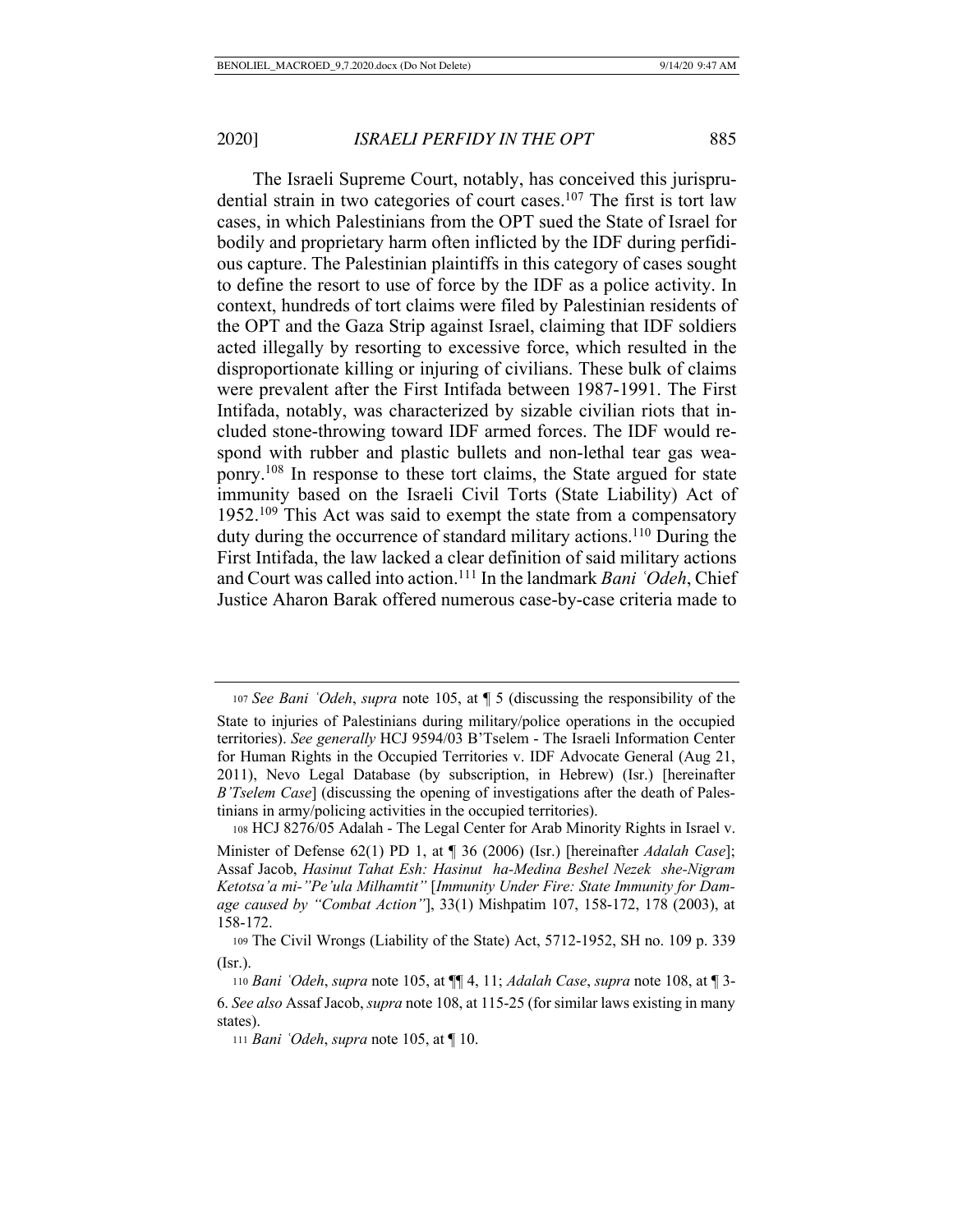classify particular actions as military ones under the law of armed conflict, thus granting state tort law immunity thereof.<sup>112</sup> Given perfidy activity at large, the Court classified perfidious activity in the OPT mainly as a military action falling under the conduct of hostilities paradigm.

The second category of cases revolves around the Israeli Military Advocate General ("MAG")'s decision not to instruct the IDF's Military Police Corps to open a police investigation into the deaths of Palestinians as a result of actions taken by IDF soldiers.<sup>113</sup> The Palestinian plaintiffs argued for the application of the law enforcement paradigm, which demanded such police inquiry. The background for these petitions was the decision by the IDF's Advocate General during the Second Intifada between 2003-2005 to merely conduct an operational debriefing into each death of a Palestinian civilian. That is as opposed to instructing the opening of a criminal investigation by the department, and is apart from cases in which the operational debriefing pointed to obvious illegality in the actions taken by the soldiers.114 In the latter cases, the IDF claimed that since these were matters of military action and, given that the persons killed were combatants or civilians directly participating in hostilities, there was no obligation to order military investigations.115 The petitioners claimed that an investigation must be ordered for any deaths resulting from a law enforcement action.<sup>116</sup> Petitioners based their claims on the Israeli Military Justice Act of  $1955$ ,  $117$  the right to life in the Israeli constitutional law, international human rights law, and the laws of belligerent occupation in view of IHL.118 Following these petitions, and the escalation in violence between Israel and the Palestinians at the end of 2005, the Advocate

115 *Id*. at ¶ 3.

<sup>112</sup> *Id.* at ¶¶ 10-12.

 <sup>113</sup> *B'Tselem Case*, *supra* note 107, ¶¶ 1-2.

 <sup>114</sup> Appeal to Grant a Decree Nisi in HCJ 9594/03 B'Tselem v. Israeli Military Advocate General, ¶¶ 13-15, 18-21 (2003), (Isr.), https://law.acri.org.il/he/wp-content/uploads/2011/03/hit9594.pdf [hereinafter *B'Tselem Appeal*].

 <sup>116</sup> *B'Tselem Appeal*, *supra* note 114, at ¶ 15.

 <sup>117</sup> Military Justice Act, 5715-1955, SH no. 189 p. 171 (Isr.).

 <sup>118</sup> *B'Tselem Appeal*, *supra* note 114, at ¶¶ 25-43.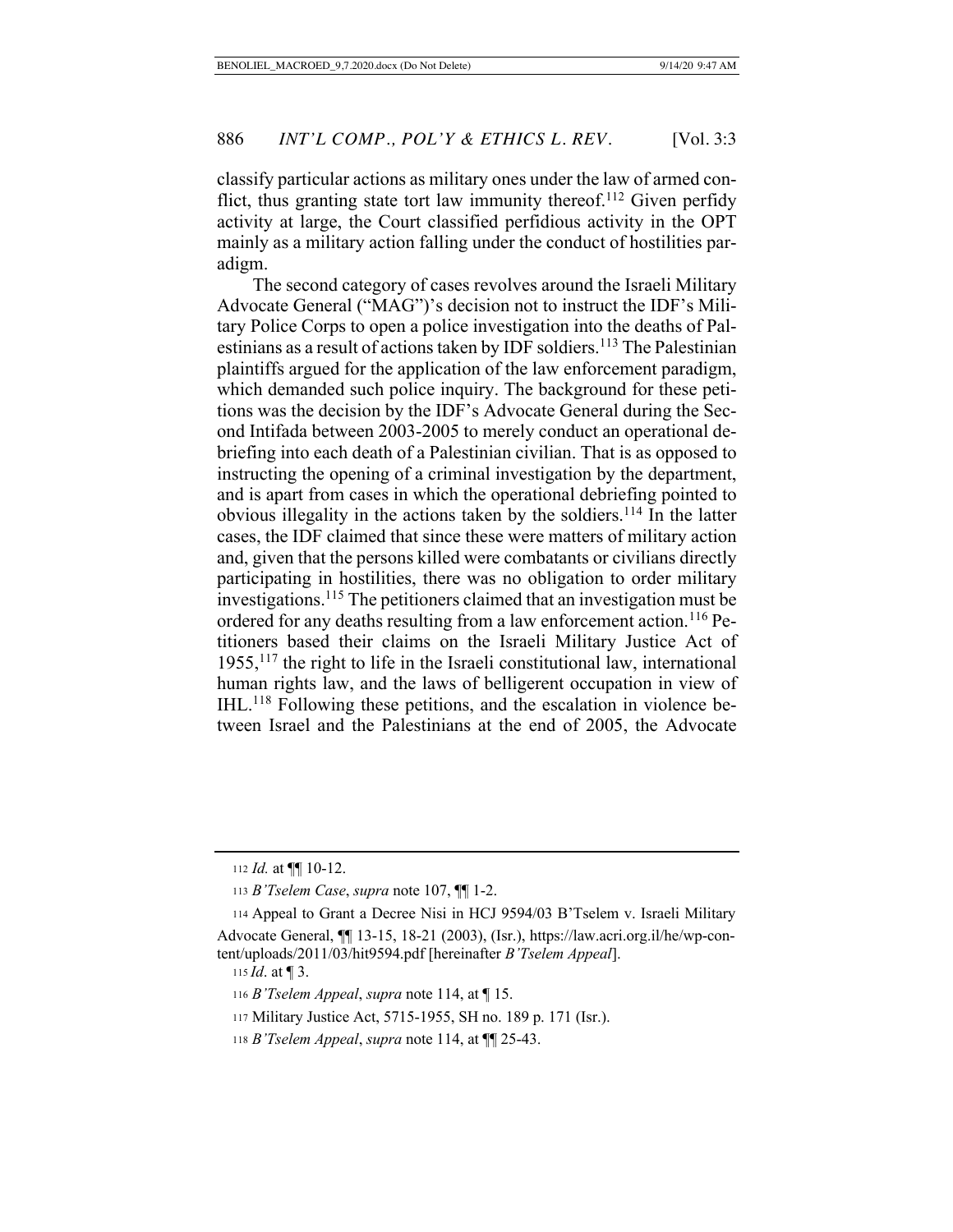General ordered a change in the regulations about opening investigations concerning the deaths of Palestinian civilians.<sup>119</sup> The Israeli Supreme Court dismissed the petition on the merits.<sup>120</sup> Since this precedential decision, Israeli jurisprudence has followed the Court's view, whereby each action taken by the military in occupied territory must be observed in light of the role that military combatants undertake in any specific action, be it police or military, based on a balancing test in the application of the law.<sup>121</sup> The Court explained that the actions undertaken by an occupying power lie on a spectrum, stretching between law enforcement and military acts. In both categories of cases, the Court was inclined to perceive such use of force as military actions and not police actions.122

The first indication considers the purpose of the action. Its purpose needs to be examined and then classified as having police or military characteristics<sup>123</sup>—that is, bearing in mind that police action can quickly turn into military action due to given circumstantial changes.124 When occupying forces attempt to arrest a person that committed a minor traffic offense or an act of vandalism, it is deemed to be a law enforcement action. When, however, the occupying forces plan to arrest a senior leader of a terrorist organization on terrorism charges, it is indicative of the perfidy action being defined as a military action, since the captured person is perceived as a military threat, deeming the capture a military necessity.125 The Court's indication was equally acknowledged by ICRC experts, agreeing that in the latter situations, the law enforcement paradigm is not applicable in principle while favoring the laws and customs of war as lex specialis.<sup>126</sup>

The second indication upheld by the Court is the level and extent of military force used. Many feigning civilian actions involve the use

<sup>124</sup> *Id.*

<sup>125</sup> *Id.* at ¶¶ 19, 25; ICRC, OCCUPATION AND OTHER FORMS OF ADMINISTRATION, *supra* note 75, at 128.

 126 ICRC, OCCUPATION AND OTHER FORMS OF ADMINISTRATION, *supra* note 75, at 124-128.

 <sup>119</sup> *B'Tselem Case*, *supra* note 107, at ¶1-2.

<sup>120</sup> *Id.* ¶¶ 6-8.

<sup>121</sup> *Id.* at ¶¶ 11.

 <sup>122</sup> *Id.* at ¶ 10; for more examples *see* HCJ 3003/18 Yesh Din - Volunteers from Human Rights v. IDF Chief of Staff ¶ 15 (2018) (Isr.).

 <sup>123</sup> CrimA 3866/07 State of Israel v. Athef Naif Elmaqusy ¶¶ 18-19 (Mar. 21, 2012), Nevo Legal Database (by subscription, in Hebrew) (Isr.) [hereinafter *Elmaqusy*].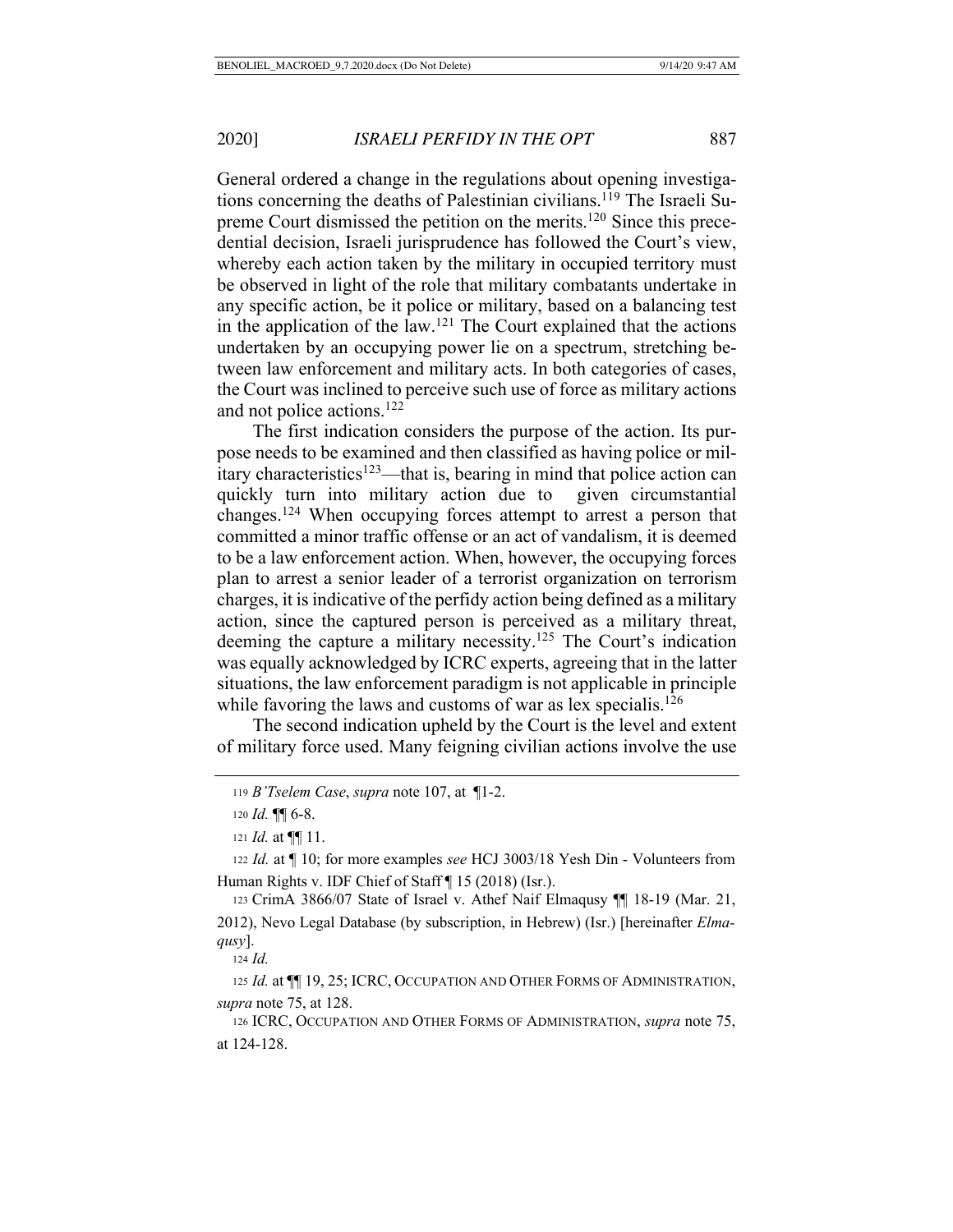of integrated forces comprising small, well-trained, specialized units backed by other supporting units, especially intelligence and other reconnaissance units, alongside combatants wearing a uniform.127 It should be noted that although international humanitarian law does not explicitly necessitate combatants of an occupying military to wear uniforms, as shall be later discussed, they are nonetheless obliged to distinguish themselves from civilians. Consequently, scholars mainly concur that the reluctance of a military force to wear uniform amounts to perfidy, which is prohibited under the laws of war.<sup>128</sup> This understanding is notwithstanding that an elite undercover unit typically consists of small and highly trained groups of soldiers.<sup>129</sup>

The third indication is the duration of the forceful action. Feigning actions, notably, are often first characterized by a lengthy process of intelligence gathering through observation and surveillance atypical of regular police activity.<sup>130</sup> Most feigning actions, moreover, are based on the element of surprise, as the opponent does not realize that the presumed civilians are essentially disguised combatants. In order to maximize the surprise, consequently, the feigning actions tend to be short and swift. A recently publicized illustration has been the IDF's perfidious capture of Omar al-Kiswani, a student leader associated with Hamas in Birzeit University near the town of Ramallah in the OPT.131 After an extensive surveillance of al-Kiswani, a decision was made to arrest him with a feigning taskforce. A unit of five combatants, presumably dressed as students, captured him on campus while

 <sup>127</sup> *Na'elwa*, *supra* note 30, ¶ 17; Giladi, *supra* note 6, at 396-98, 416-17; Hughes,

*supra* note 1 (this article describes the U.S. and British Armies' special units specializing in feigning civilian status in their struggle against the Taliban forces in Afghanistan, and in the past in Northern Ireland, respectively); Rosenzweig, *supra* note 13, at 22-26.

 <sup>128</sup> Hague Regulations of 1907, *supra* note 33, at art. 23(f); ICRC, OCCUPATION AND OTHER FORMS OF ADMINISTRATION, *supra* note 75, at 130; Rosenzweig, *supra* note 13, at 28.

 <sup>129</sup> *Elmaqusy*, supra note 123, at ¶ 25; Giladi, *supra* note 6, at 398-408.

 <sup>130</sup> *Elmaqusy*, *supra* note 123, sec. 24.

 <sup>131</sup> Alexander Fulbright, *In Daylight Campus Raid, Undercover Commandos Nab West Bank Student Leader*, TIMES OF ISR. (Mar. 7, 2018), https://www.timesofisrael.com/in-daylight-campus-raid-undercover-commandos-nab-west-bank-studentleader/; Mersiha Gadzo, *Birzeit Student Union President Omar Kiswani Arrested on Campus*, AL JAZEERA (Mar. 8, 2018), https://www.aljazeera.com/news/middleeast/2018/03/president-birzeit-student-union-beaten-arrested-campus-180307192246881.html.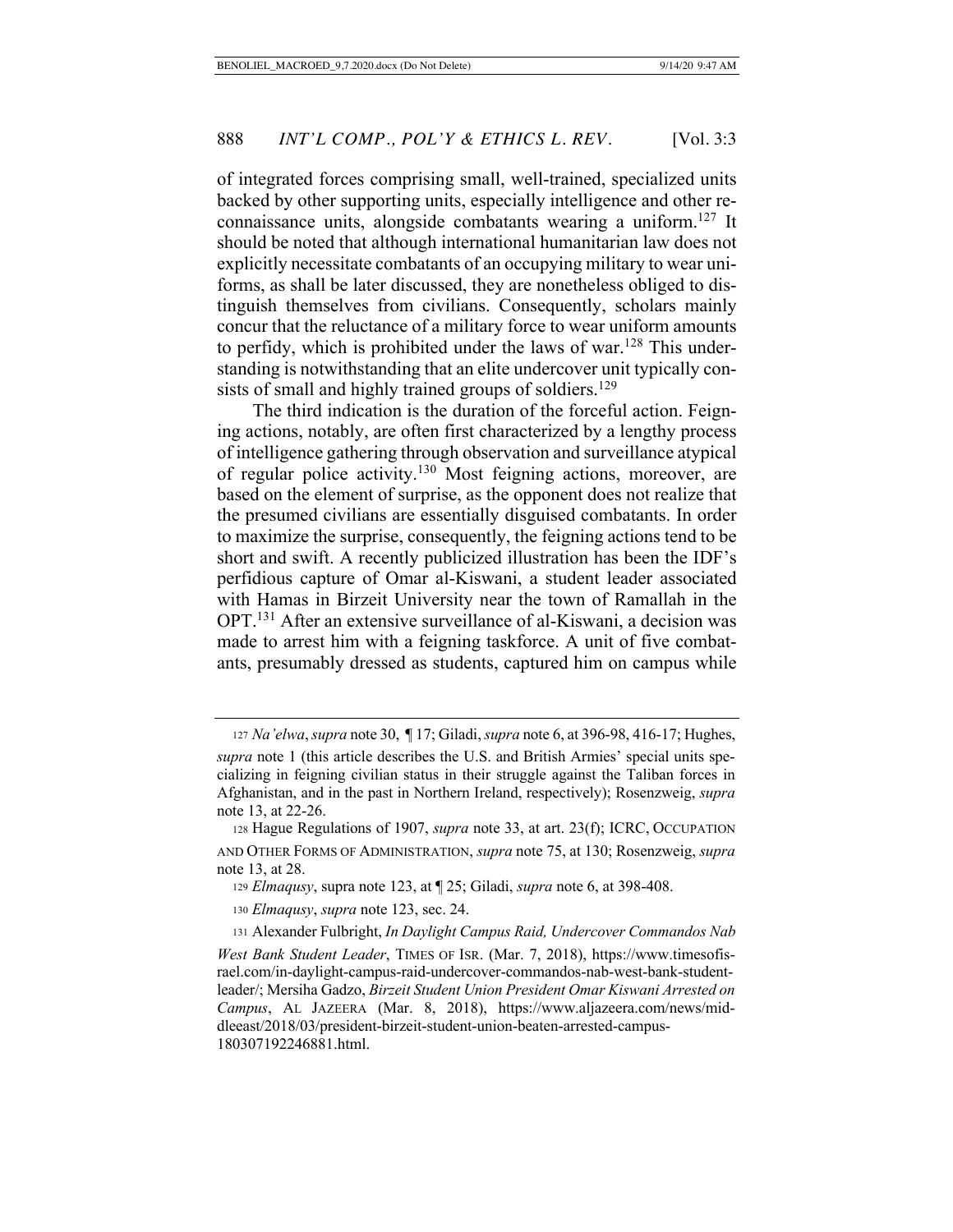drawing weapons. At the same time, a second identified group of soldiers confined the guards at the campus entrance. The capture itself lasted seconds, after weeks and possibly months of military intelligence gathering.132

The fourth indication considers the place in which an action occurs. Most feigning activities take place in locations in which regular police access is limited. In context, oftentimes perfidy while feigning civilian status may be used to capture a suspect in places where such an arrest by a force wearing uniforms and carrying an arrest warrant would reasonably result in heavy casualties. Israel, to illustrate, recently arrested a Palestinian in the OPT suspected of multiple stabbings of Israeli citizens. Days after the event where the wanted Palestinian citizen was also injured, he was hospitalized in a civil hospital in the city of Hebron. It became reasonably apparent to the IDF that turning up with an arrest warrant and in uniform would provoke a violent riot funneled by incidental loss. Israel thus decided to resort to perfidious capture with the feigning force dressed like a Palestinian family arriving at the hospital accompanying a Palestinian woman in labor. It was equally apparent that soon after his release from hospital, the suspect might resume hostilities. The taskforce arrived at the room where the suspect was hospitalized, assaulted him by surprise with drawn weapons, pulled him out of his bed, and removed him quickly from the hospital, with guns drawn toward the suspect's cousin who attempted to stop them. That is until, ultimately the cousin was shot and killed.<sup>133</sup> Notwithstanding the particularities of this example, it remains the case whereby regular police forces carrying warrants may not always be relevant for the protection of the humanitarian interests involved, thus possibly justifying the resort to undercover elite military units instead.

 <sup>132</sup> Elior Levi & Yoav Ziton, *F'auda Be-Bir Zet: Mista'arvim Pashtu 'l Ha-Universita*[*"Fauda" in Birzeit: Mista'arvim Raid the University*], YNET (Mar. 7, 2018),https://www.ynet.co.il/articles/0,7340,L-5149366,00.html ; Oren Frisco, Lo Le-'etona'im. Universitat Bir-Zit: Ha-Mista'arvim Sh-hadru La-kampus [*No to Journalists, University of Birzeit: The Mista'arvim that Entered the Campus Disguised as Students*], SEVENTH EYE (Mar. 8, 2018), https://www.the7eye.org.il/282490.

<sup>133</sup> *See e.g.*, *Elmaqusy*, *supra* note 123, at ¶ 24; Nir Dvory, *Mista'arvim Lokhdim Mevukash Be-Beit Holim Be-Hebron* [*Mista'arvim* captur*e a Suspect in a Hospital in Hebron*], MAKO (Nov. 12, 2015), https://www.mako.co.il/news-military/security-q4\_2015/Article-0678038a40af051004.htm. Feigning is sensitive places such as hospitals is not rare. *See, e.g.*, CA (Nz) 1126/06 The State of Israel, the Ministry of Defense v. Khaled, ¶ 9 (Oct. 31, 2007), Nevo Legal Database (by subscription, in Hebrew) (Isr.).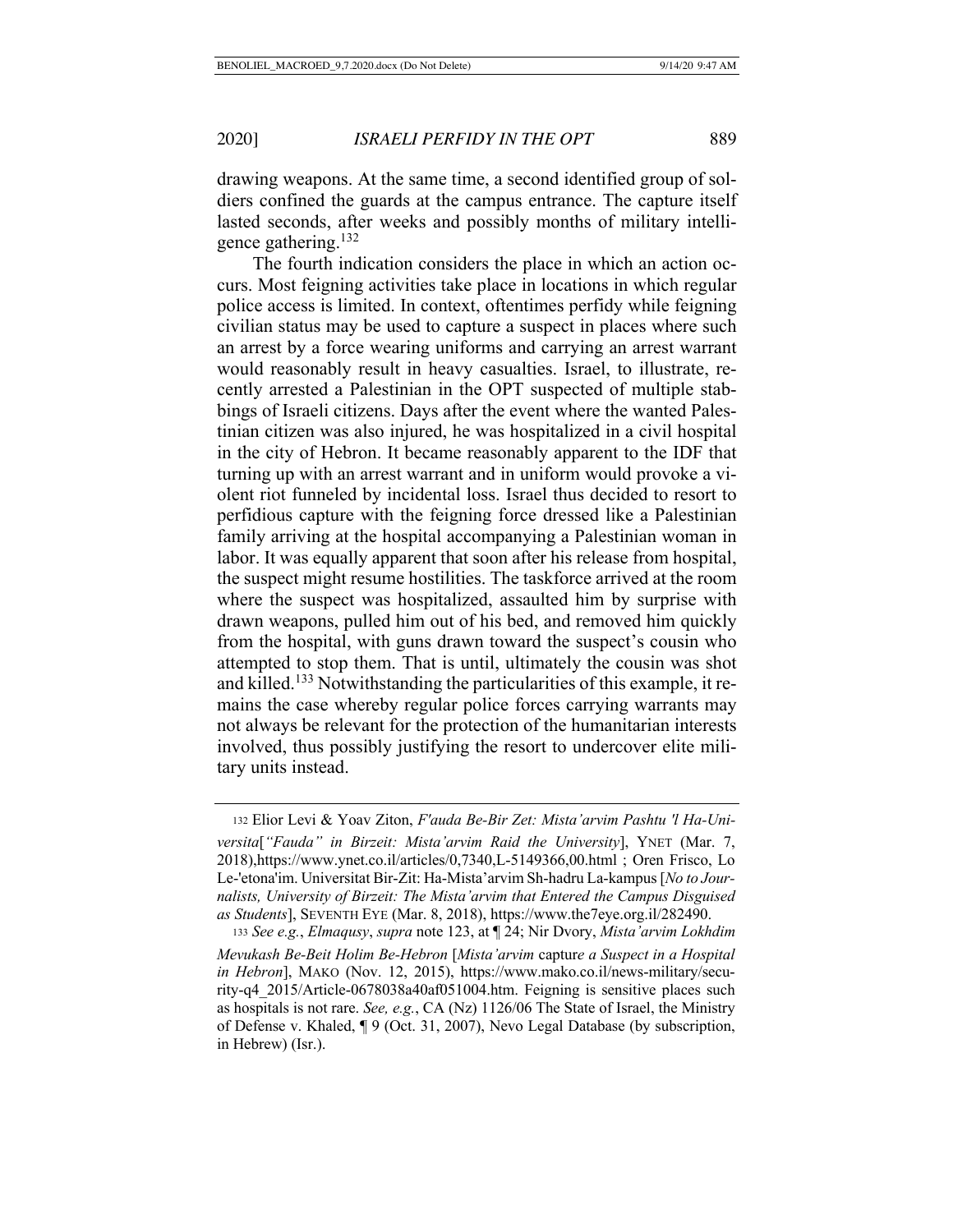The fifth indication considered is the prevailing threat identified prior to any military activity. Feigning actions are typically authorized against senior members of Palestinian insurgent groups. This is because the operational efforts and interrelated dangers are high, which explains why the military avoids employing perfidy methods for capturing low ranking members. The Court related this consideration to the "sliding scale" model discussed above, and did so while emphasizing that events can unexpectedly intensify even when threats are deemed moderate and a police force remains in charge.<sup>134</sup> The court upheld that in relevant cases, such threat may even suffice to justify the application of IHL. $^{135}$ 

A sixth indication from the case law follows accordingly. That is, as a forceful activity could be deemed a military operation in consideration of the type and nature of the participants in hostilities against an occupying power. The employed proposition arguably upholds that local insurgent groups in occupied territories regularly expect the occupant's retaliation in adherence to the laws of war as a result of insurgent hostile actions. Such an expectation may lead an occupant to avoid treating the hostilities as individual criminal acts, but rather as a series of organized actions equivalent to the organization underlying armed conflicts.<sup>136</sup> The occupied civilian population on its part may further assume that the occupant is unable to administer such threats using police force. This inability to administer such threats further sustains an expectation concerning the use of a military force instead tactics subject to the law of armed conflict.

Local insurgents may well become aware that the military units using advanced operational procedures plan to bring them to justice or otherwise neutralize them. In the Palestinian context, this also explains why most insurgency leaders frequently use excessive safety precautions against the risk of being perfidiously captured by the IDF.137 In balance, however, the rebuttal of the element of surprise by perfidiously captured persons questions the rationale of the treachery based

 <sup>134</sup> *Bani ʿOdeh*, *supra* note 105, at 10.

 <sup>135</sup> *Elmaqusy*, *supra* note 123, at ¶ 18; *Bani ʿOdeh*, *supra* note 105, at 7-9.

 <sup>136</sup> ICRC, OCCUPATION AND OTHER FORMS OF ADMINISTRATION, *supra* note 75,

at 128; Prosecutor v. Tadić, *supra* note 60, ¶ 70; Prosecutor v. Ramush Haradinaj, Idriz Balaj & Lahi Brahimaj (Haradinaj et al.), IT-04-84-T, ¶ 49, Trial Chamber Judgement, (Int'l Crim. Trib. for the Former Yugoslavia Apr. 3 2008).

 <sup>137</sup> ICRC, OCCUPATION AND OTHER FORMS OF ADMINISTRATION, *supra* note 75, at 128.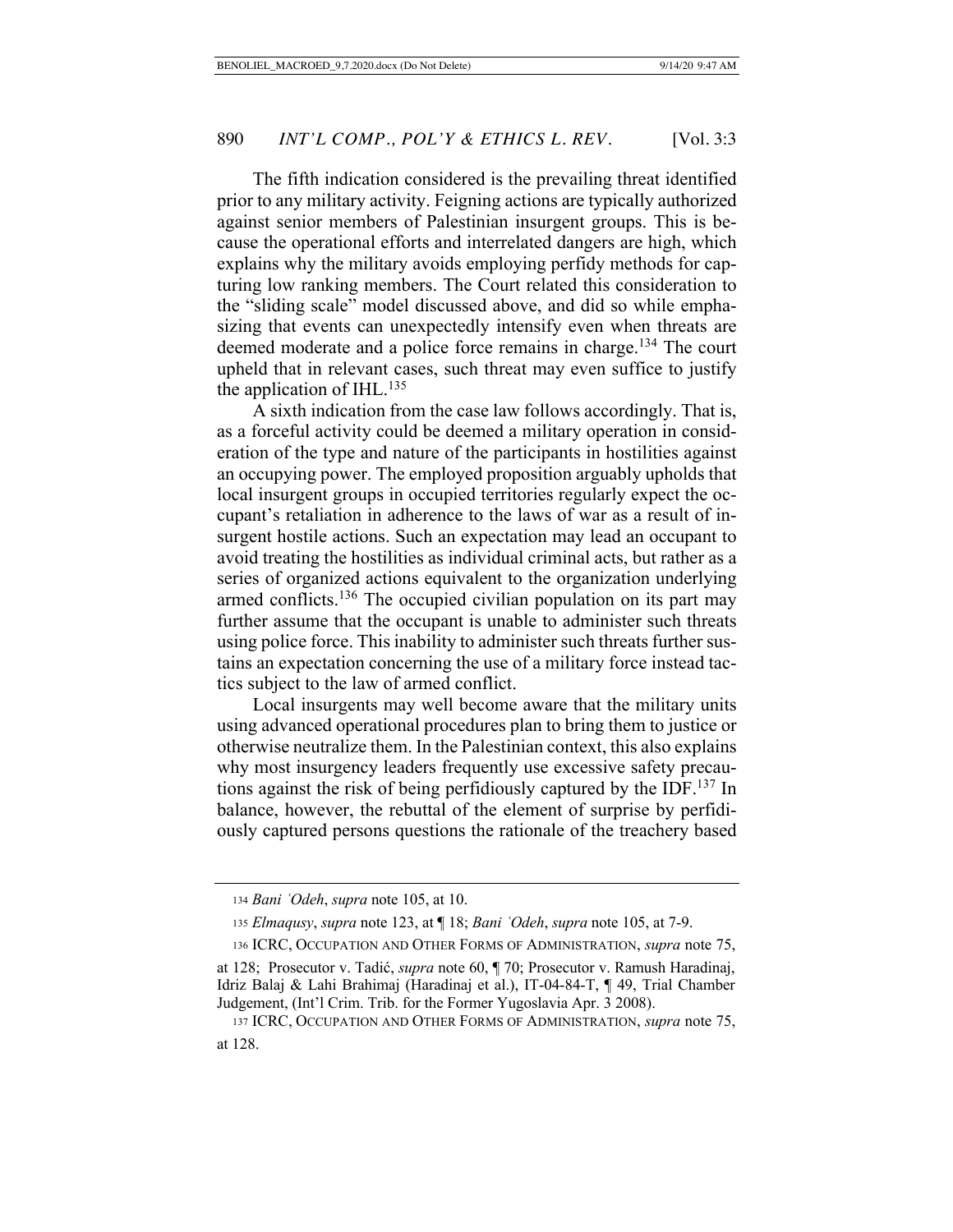on the intent to deceive a rival while establishing the elements of perfidy. Customary international law has nevertheless ignored this rationale in defining the formal elements of perfidy.138

A final indication held by the Court refers to the nature and type of the belligerent occupation. The Israeli Supreme Court, in so doing, started by defining the belligerent Israeli occupation of the OPT as "turbulent," as this occupation endured sporadic bursts of violence between the occupying force and Palestinian insurgents.<sup>139</sup> The 2012 ICRC expert opinion similarly distinguishes between different belligerent occupations according to the recurrence of violent episodes and their relative intensity. In the model of "silent" occupations without such cycles of violence, the tendency is to view the default law as the law enforcement paradigm. In turbulent occupations characterized by periods or sporadic outbreaks of violence, however, the tendency is to apply in parallel both the law enforcement paradigm and the laws and customs of war in actions intended to foil threats to the occupation.<sup>140</sup> Thus, the type and nature of a belligerent occupation may further reflect on the classification of a perfidious capture as either a military or a police activity.

In conclusion, during prolonged archetypal occupations, the actions taken by an occupant can be police or military conduct. The Israeli Supreme Court decisions adhered to the difficulty of classifying actions complying with the notion whereby each action be viewed individually in addition to considering the overall application of laws.<sup>141</sup> In context, while not every perfidy action in the OPT is of a military nature, such actions should in principle be classified as such, and therefore subject to the laws and customs of war.<sup>142</sup>

<sup>138</sup> *See* discussion in Part III.A, *infra*.

 <sup>139</sup> *Mara'abe*, *supra* note 26, at ¶ 18.

 <sup>140</sup> ICRC, OCCUPATION AND OTHER FORMS OF ADMINISTRATION, *supra* note 75,

at 115; Giladi, *supra* note 6, at 429-31.

<sup>141</sup> *Bani ʿOdeh*, *supra* note 105, at ¶10-12 .

 <sup>142</sup> For an example in which a feigning action is deemed a military action, *see Elmaqusy*, *supra* note 123, ¶ 31.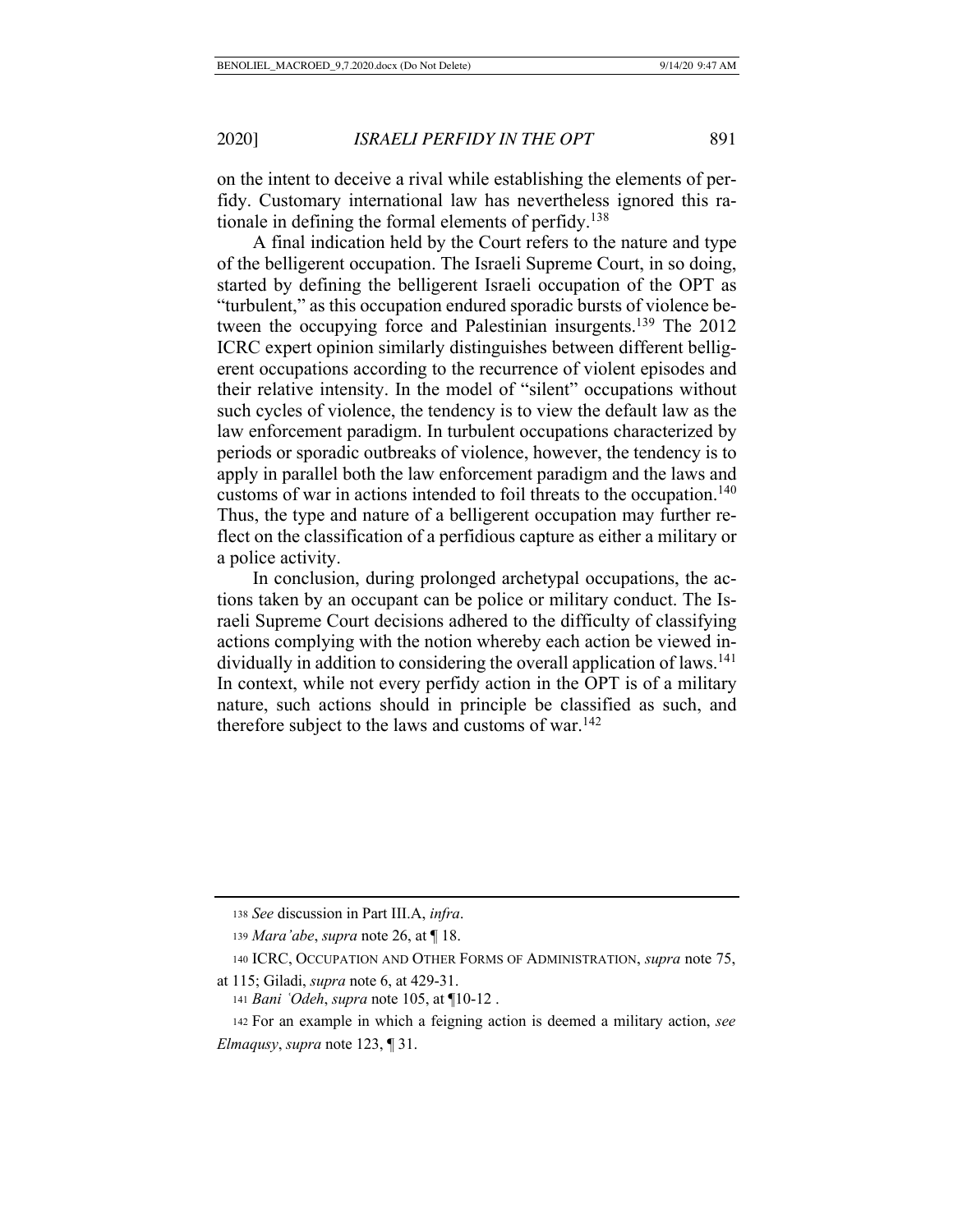# III. MILITARY PERFIDY IN THE LAW OF ARMED CONFLICT

#### *A. The Illegality of Perfidy in Feigning Civilian Status*

In IHL, perfidious feigning as civilians is defined by two closely related terms, namely perfidy and treachery. Both are illegal in principle. The use of perfidy is prohibited in Article 37 of the Additional Protocol I, which prohibits killing, injuring, or capturing an adversary by resort to perfidy.<sup>143</sup> Article  $37(c)$  further states that "the feigning of civilian, non-combatant status" constitutes perfidious action.144 A perfidious actor must first create an appreciation of trust in his or her adversary and then intently betray that said trust by resort to perfidious action.145 Article 37 more specifically divides perfidy into three elements.146 The first is inviting the adversary's trust by falsely letting her believe that she is entitled to protection under the applicable law during the armed conflict.<sup>147</sup> The second suggests that there should be an objective standard of protection in such, given circumstances according to international law.<sup>148</sup> Third and finally, there should be an intent to deceive the adversary while causing her death, injury, or capture. The latter element is considered subjective based on the betrayer's *mens rea*. 149 Examples of measures not considered to be perfidious include, in balance, situations where no confidence had been established, such as an ambush or the use of snipers while the intended result was not to kill, injure, or capture the adversary.<sup>150</sup>

Military actions of feigning civilian status thus fit the definition of perfidy. The combatants in such cases pretend to be civilians in an attempt to blend into the civilian population by gaining their trust. When in the proximity of the target, they commit perfidy by betraying

<sup>149</sup> *Id.*

 <sup>143</sup> Additional Protocol I, *supra* note 45, art. 37.

 <sup>144</sup> *Id.* at art. 37(c).

 <sup>145</sup> HENCKAERTS & DOSWALD-BECK, *supra* note 104, at 221-26 (regarding Rule 65 "Perfidy").

 <sup>146</sup> COMMENTARY TO THE ADDITIONAL PROTOCOLS 1987, *supra* note 6, at ¶ 1500. And *see* discussion hereinafter.

 <sup>147</sup> Additional Protocol I, *supra* note 45, art. 37; Rosenzweig, *supra* note 13, at 39.

<sup>148</sup> *Id.*

 <sup>150</sup> William H. Ferrell III, *No Shirt, No Shoes, No Status: Uniforms, Distinction,* 

*and Special Operations in International Armed Conflict*, 178 MILITARY L. REV. 94, 118–19 (2003). Rosenzweig, *supra* note 13, at 39.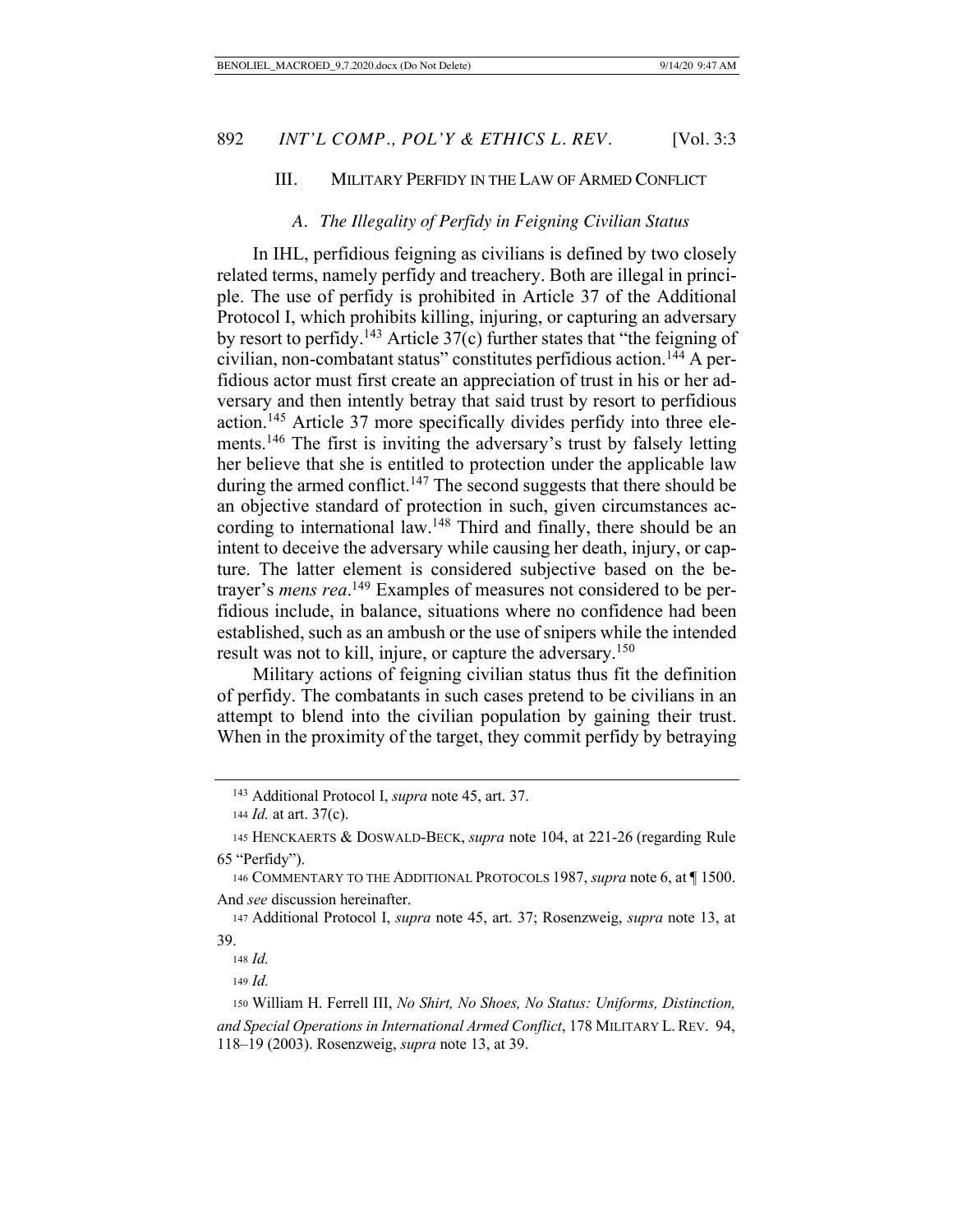his or her trust and the trust of those around in order to kill, injure or capture. Article 37 of the Additional Protocol I includes a number of examples of perfidy including subsection (c): feigning noncombatant civilian status. Subsection (c) incontestably expresses the method in which feigning combatants oftentimes operate in the OPT for the purpose of capturing as explained.151

Aside from the prohibition of the usage of perfidy, treachery is also outlawed in Article 23(b) of the Hague Regulations of 1907. This is, while narrowing the prevention to "*kill or wound treacherously in*dividuals belonging to the hostile nation or army" thereof.<sup>152</sup> The definition therefore excludes "capturing" from the prohibited forms of unlawful treachery. Article 23(b), like the rest of the Hague Conventions, constitutes binding customary law *erga omnes*, including toward Israel given its inconsistent adherence to capture by resort to perfidy, which shall be discussed later.<sup>153</sup> Though perfidy prohibits feigning as civilians through capture, unlike the definition of treachery, the exclusion of capture by resort to perfidious activity arguably remains unlawful. That is based on binding customary international law for the following reasons.

First, there has been a unanimous consensus among all state parties who voted in support of Article 37, as witnessed in the official protocols of the diplomatic convention which endorsed the Additional Protocol I per IACs.<sup>154</sup> All state parties participating in the discussions regarding the Additional Protocol I agreed that the prohibition on capture by resort to perfidy is binding customary law. It should be noted, moreover, that state parties specifically refused to expand a consensual prohibition to non-international armed conflicts ("NIAC").<sup>155</sup>

Second, the drafters of the Additional Protocol I may have assumed that actions intended to capture an adversary by means of perfidy may culminate in death or injury. This is while realizing that perfidy's operational nature directly or indirectly correctly includes capture,  $156$  so much so that killing, wounding, and capturing surely are

 <sup>151</sup> Additional Protocol I, *supra* note 45, art. 37(c).

 <sup>152</sup> Hague Regulations of 1907, *supra* note 33, at art. 23(b).

 <sup>153</sup> *Id.*

 <sup>154</sup> Rosenzweig, *supra* note 13, at 45-46; ICRC, Off. Recs. on IHL Applicable in

ACs, XIV [O.R. XIV] , *supra* note 11, at 121-22 (1974–1977).

 <sup>155</sup> Rosenzweig, *supra* note 13, at 45.

<sup>156</sup> *Id.* at 46.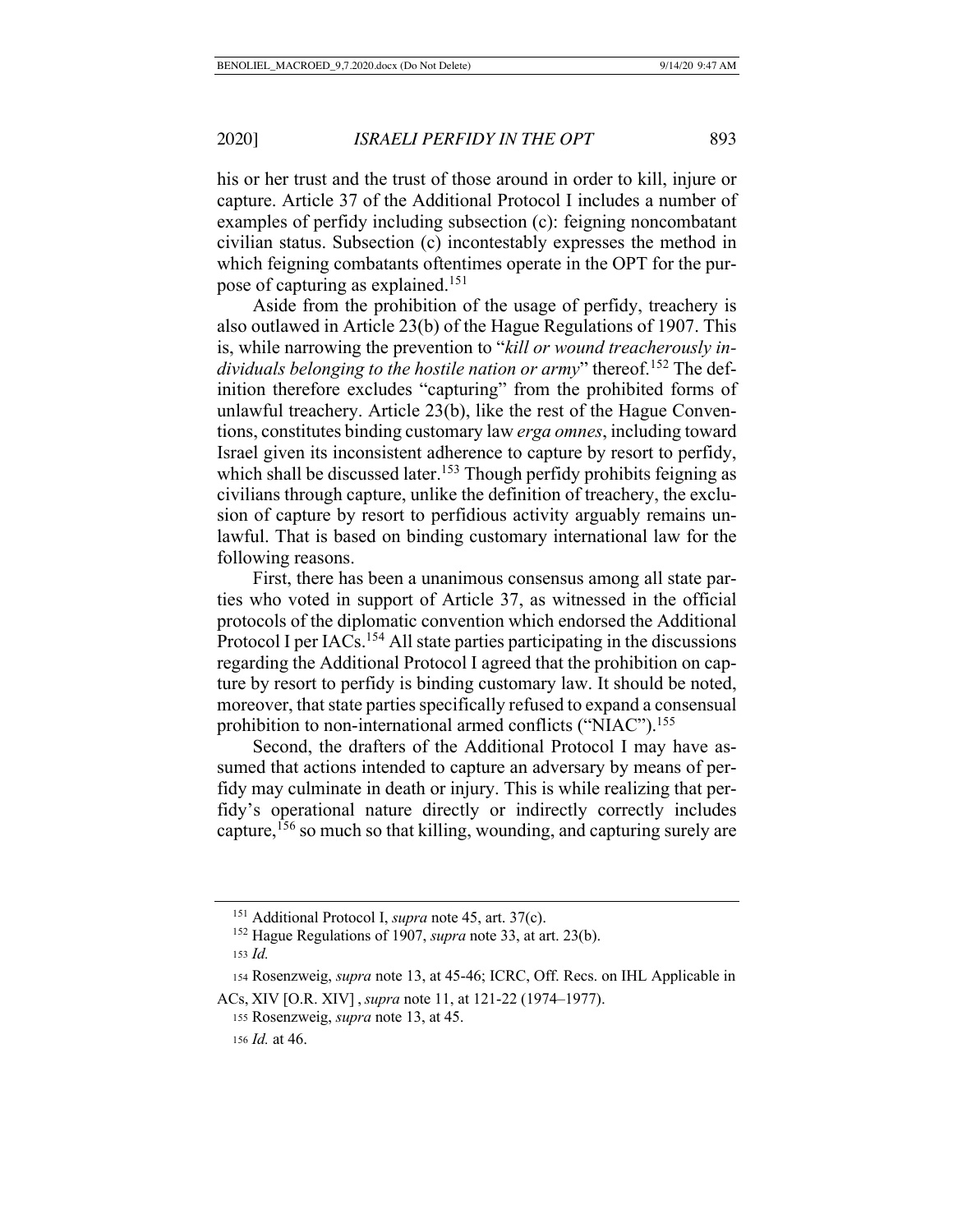all interrelated methods that effectively neutralize an adversary.<sup>157</sup> This proposition should be assumed with caution, however, given that there remains a grey area of perfidy which is not unequivocally sanctioned *per se* as it lies amid perfidy and ruses of war.<sup>158</sup> This grey area, in fact, formulates a permanent theoretical and practical polemic.<sup>159</sup> This concern arises as any prohibition which is restricted to acts with explicit results generates a negative incentive for parties to circumvent them using a significant number of alternative conducts. In the case of perfidy, such a grey area might invoke the use of military practices resorting to perfidy which are not directly aimed at killing, injuring, or capturing adversaries. Instead, these military practices might be aimed at forcing adversaries to submit to other advantageous tactical or operational measures while unlawfully resorting to perfidy. This inner tension in the interpretation of Article 37 is manifested in the fact that the first sentence of Article 37 is devoted, essentially, to a defined list of combat practices including the acts of killing, injuring, or capturing with a resort to perfidy.<sup>160</sup> In balance, however, Article 37 has the advantage of giving a definition of perfidy with a general open-ended scope.161

To illustrate this interpretative encounter, raising the white flag for the sole purpose of deflecting or delaying an attack is presumably not a direct violation of the prohibition contained in the first sentence of Article 37. That is true even though it happens to be a separate violation of Article 23(f) of the Hague Regulations. On the other hand, raising the white flag for the sole purpose of delaying an attack might

 <sup>157</sup> INTERNATIONAL COMMITTEE OF THE RED CROSS, CUSTOMARY INTERNATIONAL HUMANITARIAN LAW 1370 §862 (Jean-Marie Henckaerts & Louise Doswald-Beck eds, Vol. II Practice Part 1, 2005) [hereinafter ICRC CIHL PRACTICE].

 <sup>158</sup> COMMENTARY TO THE ADDITIONAL PROTOCOLS 1987, *supra* note 6, ¶ 1492 at 432-33. *But see id.* at ¶ 1507 (explaining that a combatant who takes part in an attack, or in a military operation preparatory to an attack, can use camouflage and make himself or herself virtually invisible against a natural or man-made background. He or she may however not feign a civilian status and hide amongst a crowd and "there is no double standard.").

 <sup>159</sup> *Id.*; INT'L COMM. OF THE RED CROSS, HANDBOOK ON INTERNATIONAL RULES GOVERNING MILITARY OPERATIONS§ 6.9.7 at 203-06 (2013) [hereinafter ICRC, HANDBOOK ON MILITARY OPERATIONS]. *See also* J. Ashley Roach, *Ruses and Perfidy Deception during Armed Conflict, 23 U. TOL. L. REV. 395, 398-400 (1992).* 

 <sup>160</sup> COMMENTARY TO THE ADDITIONAL PROTOCOLS 1987, *supra* note 6, ¶ 1494 at 432-33..

<sup>161</sup> *Id.*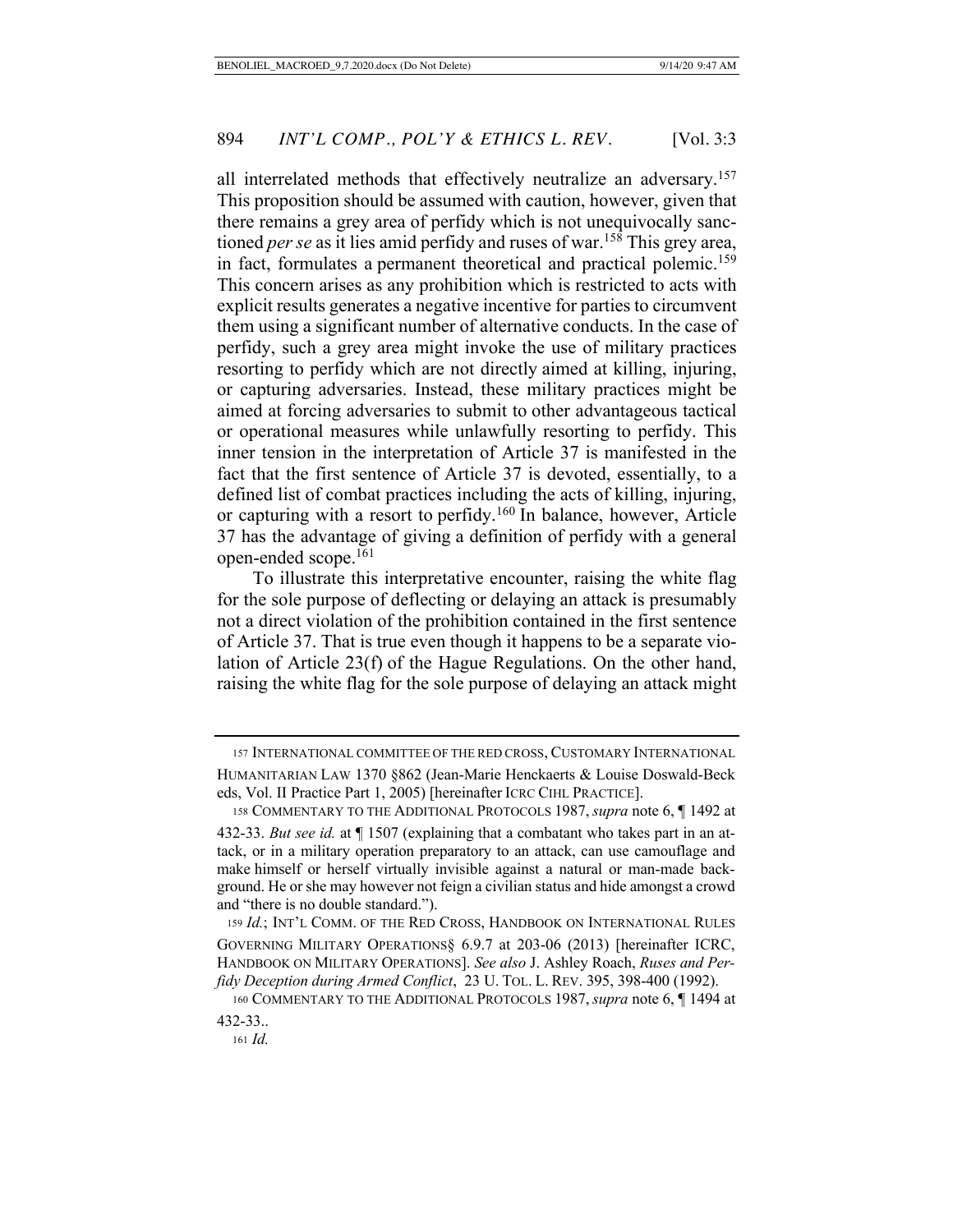cause adversaries to be killed, injured, or captured. In short, notwithstanding the realization that the drafters of Article 37 thoroughly incorporated capture in the prohibited results of perfidy, a vague causality between a perfidious act that has taken place and the consequences of combat may inflict on the ability to interpret the proper boundaries of forceful actions by resort to perfidy as a general concern.<sup>162</sup>

Third, and finally, the ICRC Study on Customary IHL further incorporates capture in the list of forbidden results of perfidy while feigning as civilians. The study concludes in Rule 65 that "Killing, injuring or capturing an adversary by resort to perfidy is prohibited."163 According to the ICRC, this prohibition constitutes binding customary international law. To conclude, as the prohibition of capture is incorporated in the Additional Protocol I, it has (since its signing) plausibly become a customary prohibition, and as such obligates Israel to avoid using perfidy while feigning as civilians for capture purposes.

It should be emphasized that Israel's military practice of perfidy while feigning civilian status does not presumably constitute the lawful use of ruses of war. Ruses of war include the use of camouflage, traps, mock operations, and misinformation, while they do not include perfidy.164 Unlike perfidy, ruses of war involve misinformation, deceit, or other steps to misinform the enemy under conditions where there is no requirement to speak the truth.<sup>165</sup>

 <sup>162</sup> MICHAEL BOTHE, KARL JOSEF PARTSCH & WALDEMAR A. SOLF, NEW RULES

FOR VICTIMS OF ARMED CONFLICT: COMMENTARY ON THE TWO 1977 PROTOCOLS ADDITIONAL TO THE GENEVA CONVENTIONS OF 1949 204 (1982) ("The causality between the perfidious act and the violating act [i.e. killing, injuring or capturing] must be stated in order to prove a breach of the prohibition."); Hays Parks, *supra* note 1, at 522.

 <sup>163</sup> INTERNATIONAL COMMITTEE OF THE RED CROSS, CUSTOMARY INTERNATIONAL HUMANITARIAN LAW 221 Rule 65 (Jean-Marie Henckaerts & Louise Doswald-Beck eds, Vol. I: Rules, 2009) [hereinafter ICRC, CIHL RULES]. *But see* the San Remo Manual, whereby the prohibition against treacherous capture has been regarded as not customary in either international or non-international armed conflicts and is therefore applicable only to states party to API. INST'L INST. OF HUMANITARIAN LAW, THE MANUAL ON THE LAW OF NON-INTERNATIONAL CONFLICT WITH COMMENTARY 43, 44 (2006).

<sup>164</sup> *See* COMMENTARY TO THE ADDITIONAL PROTOCOLS 1987, *supra* note 6, at 429.

 <sup>165</sup> Hague Regulations of 1907, *supra* note 33, at art. 24; Ferrell, *supra* note 150,

at 118–19; U.S. DEP'T OF THE ARMY, FIELD MANUAL FOR THE LAW OF LAND WARFARE §§ 48–50 (1956) (practice relating to Ruses of War).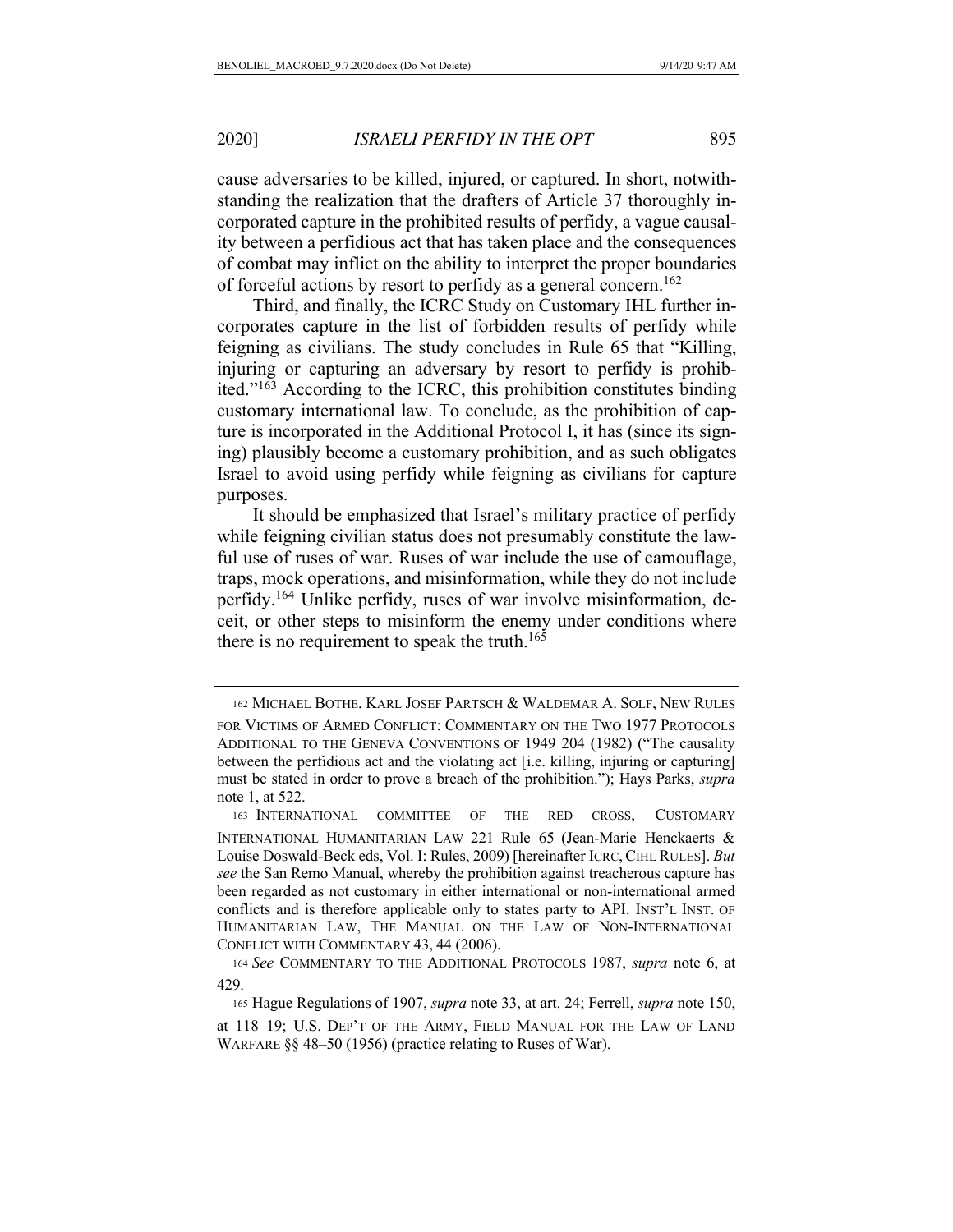The difference between a ruse and perfidy lies in numerous factors. First, a ruse implies the simulation of an unprohibited act. A person resorting to a ruse dissimulates one authorized act under the guise of another "*while letting it be understood that he was attacking from the left when in fact he attacked from the right.*"166 As the ICRC opinion stated, there remains a distinct contrast between the ruse and perfidy. This contrast was most clearly expressed by juxtaposing the two rules, as it had been done in Article 37 to the Additional Protocol  $I^{167}$ 

Secondly, ruses, are furthermore inoffensive and indirect in contrast to perfidy. Article 37(2) of the Additional Protocol I, however, creates an exception to the law by allowing the parties of an armed conflict to use ruses of war. This occurs when they are not perfidious as long as they "*do not invite the confidence of an adversary with respect to protection under that law.*"168

This does not mean that disguising a military object as a civilian object will certainly not be considered perfidy, which is prohibited under Article 37(1) of the Additional Protocol I.<sup>169</sup> It is likewise understandable why camouflage is a legal practice under Article 37(2), as nations have always camouflaged their combatants in practice.<sup>170</sup> This was also followed by the *opinio juris* of State parties to the enactment proceedings, whereby the legality of camouflage in Article 37(2) was upheld by one hundred and seventy-four states.<sup>171</sup> This certification is further reflected in many military manuals, including the Israel's. $172$ The inquiry remaining is whether capturing an adversary by resorting to camouflage as a civilian is allowed pursuant to article 37(2) of the Additional Protocol I, or does such camouflage constitute perfidy? Two answers plausibly apply. First, formally, military perfidy while feigning as civilians is forbidden such by resort to camouflage, as a combatant exploits the specific humanitarian protection given to the

 <sup>166</sup> ICRC, Off. Recs. on IHL Applicable in ACs, vol. XIV, *supra* note 11, at § 67 (1987) (opinion of the ICRC).

<sup>167</sup> *Id.*

 <sup>168</sup> Additional Protocol I, *supra* note 45, at art. 37(2).

 <sup>169</sup> Kevin Jon Heller, *Disguising A Military Object as A Civilian Object: Prohibited Perfidy or Permissible Ruse of War?*, 91 INT'L L. STUD. 517, 535 (2015).

<sup>170</sup> *Id.* at 521.

<sup>171</sup> Ratification of Protocol Additional to the Geneva Conventions of 12 August 1949 and relating to the Protection of Victims of International Armed Conflicts (Protocol I), 1125 U.N.T.S. 1977 (June 8, 1977), https://treaties.un.org/doc/Publication/UNTS/Volume%201125/volume-1125-I-17512-English.pdf.

 <sup>172</sup> Heller, *supra* note 169, at 522.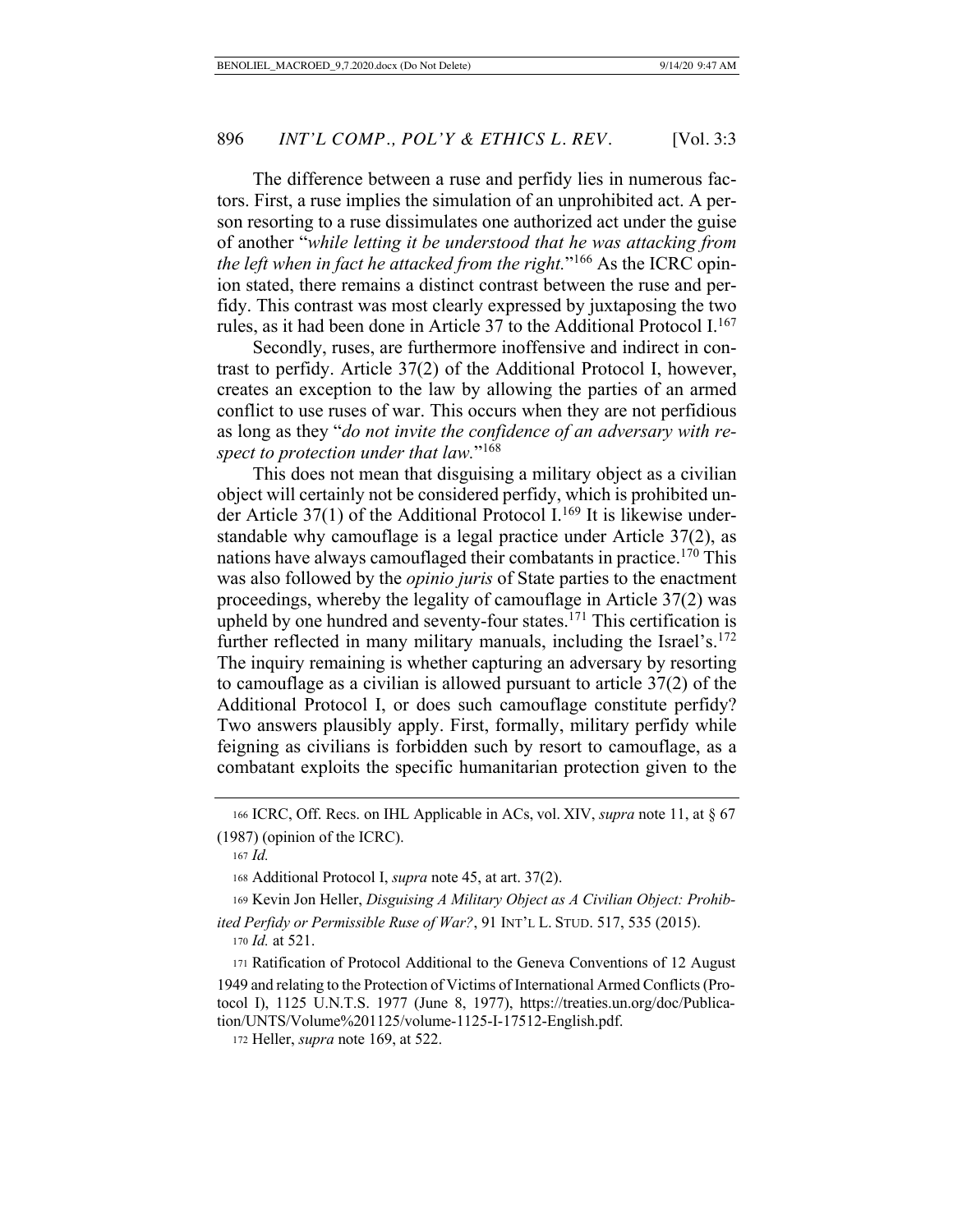would-be captured person. Such betrayal of the adversary, however, should not be considered a mere ruse of war. A method of war whereby combatant dresses as a civilian in a civilian area is a method that is not recognized as a ruse of war. That is, as perfidy specifically invites the confidence of an adversary with respect to protection under a specified legal rule. Such law forbids carrying out military action within a civilian population. This rule is based on Article 48 of the Additional Protocol I, and it is due to the significant difficulty of distinguishing between civilian and military targets in adherence to a specific made-to-measure rule. The latter upholds that perfidy, for its designated purposes as of Article  $37(1)(c)$ , assumes inviting the adversary to believe that he or she is safe in the presence of camouflaged combatants.173

Secondly, in postulating perfidy as a special case of unlawful betrayal of an adversary, the customary prohibition established over the years drew from European traditions of chivalry and mutuality as well as from the principles of distinction.<sup>174</sup> At its origins, the chivalry code, originating in the Middle Ages, created ethical codes concerning how knights should duel with each other.<sup>175</sup> According to the chivalric code, there are certain limits to the means and methods of combat which accord with accepted customs.<sup>176</sup> These limits include the prohibition of treachery such as faking a protected status. Chivalry is based on the knights' sense of honor and their constructed will to defeat their adversaries in a fair and honest manner.<sup>177</sup> Today, military actions surely no longer need to meet the original standards of chivalry. The principle of chivalry does not prevent the usage of military

<sup>173</sup> *Id.* at 535.

 <sup>174</sup> Rosenzweig, *supra* note 13, at 37-39; COMMENTARY TO THE ADDITIONAL PROTOCOLS 1987, *supra* note 6, ¶ 1498 at 434.

 <sup>175</sup> Rain Liivoja, *Chivalry without a Horse: Military Honor and the Modern Law* 

*of Armed Conflict*, 15 ENDC PROCEEDINGS 75 (2012); G.I.A.D. Draper, *The Interaction of Christianity and Chivalry in the Historical Development of the Law of*  War, 7 INT'L REV. RED CROSS 3, 6-7 (1965); COMMENTARY TO THE ADDITIONAL PROTOCOLS 1987, *supra* note 6, ¶ 1498 at 434.

<sup>176</sup> *Id.*

 <sup>177</sup> SOLIS, *supra* note 1, at 5-6; INTERNATIONAL AND OPERATIONAL LAW DEPARTMENT, OPERATIONAL LAW HANDBOOK 14 (Maj. Andrew Gillman, et al. eds., 2012); Rosenzweig, *supra* note 13, at 37-38. As Draper adds, the knight always trusted the word of another knight regardless of whether he was an enemy, and there were rules for both attack and defense. Perfidy was infamous and could not be redeemed by any act. *See* Draper *supra* note 175, at 20.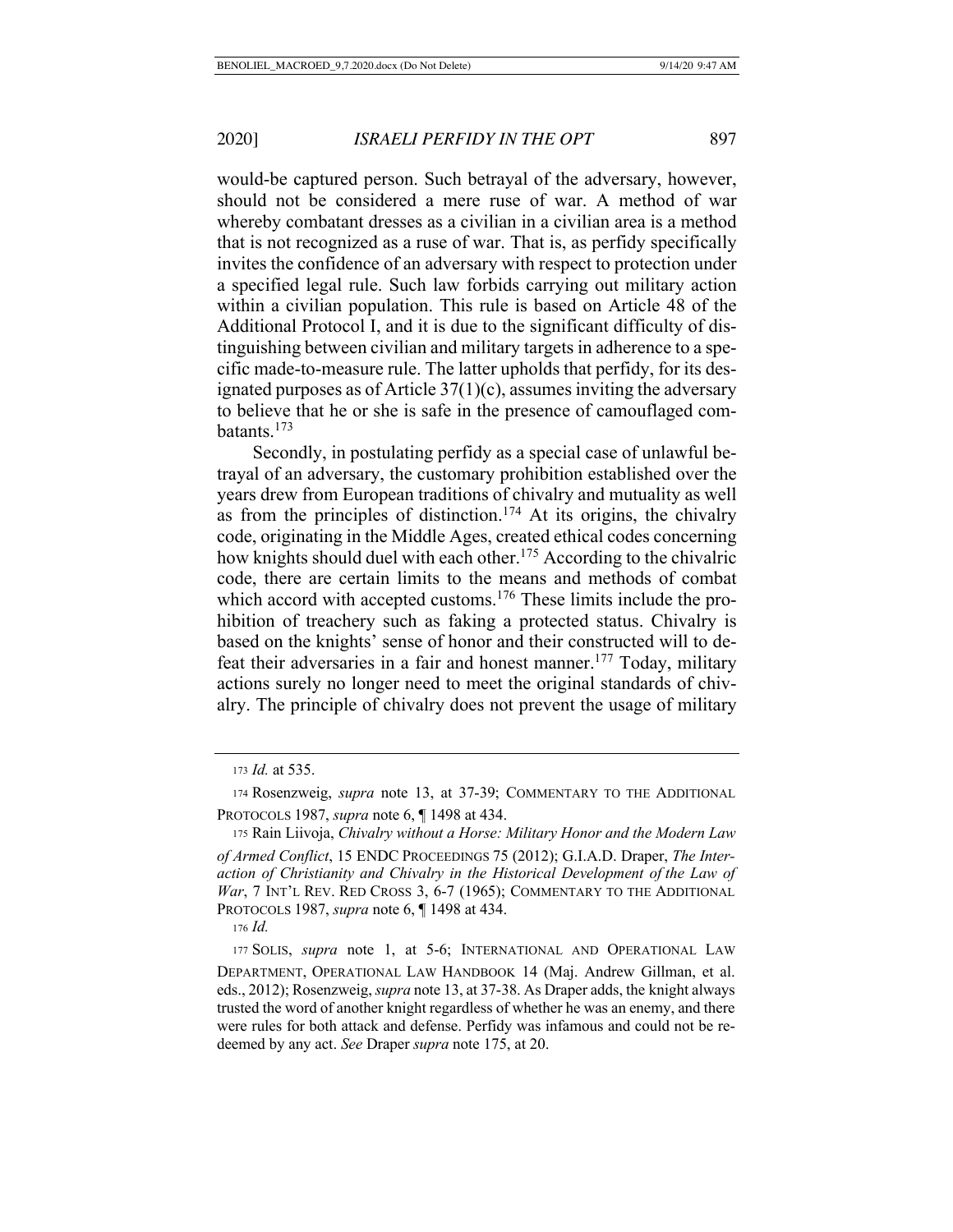surprise tactics that give one side a tactical advantage over the other, such as ambushes, baits, the planting of false information, and more.<sup>178</sup> Chivalry prohibits the exploitation of the humanitarian protection granted to civilians.<sup>179</sup> Regarding the topic of perfidy, chivalry is surely breached by combatants feigning civilian status by dressing as civilians and getting close to the person that they intend to capture. Such behavior invites the adversary's trust funneled by the intention of betraying this trust later, and therefore undermines the first concept of chivalry.

The subsequent concept constituting the prohibition of perfidy is the notion of mutuality or reciprocity. The concept of mutuality dictates that all parties involved in an armed conflict act according to international humanitarian law.180 That said, IHL today is in fact not subjected to the mutuality concept. To recall, if one party infringes the rules set by IHL, this does not exempt the other party from having to abide by those rules.<sup>181</sup> The State of Israel, and notably the United States and the United Kingdom, have argued over the years that their war on terrorism is an asymmetrical war that requires the practice of unique war methods notwithstanding reciprocity.<sup>182</sup> Critics surely reject this plight.<sup>183</sup> Indeed, an asymmetrical war offers contented grounds for developing various methods of war that refute the rules of IHL. This, in turn, makes it implausible to expect combatants to meet strict demands of distinction when their adversaries use that behavior to their advantage. Mutuality, however, is not a precondition for the application of international humanitarian law, and therefore a perfidious military force equally remains obliged in asymmetrical armed conflicts.

A counter-argument indubitably would accelerate a "slippery slope" dialectics toward the archetypal meltdown of the distinction principle fundamental to IHL. The notion of reciprocity, remarkably, is not included in Article 37 to the Additional Protocol I. The reason

 <sup>178</sup> David Luban, *Risk Taking and Force Protection* 35-39 (Geo. Pub. L. & Legal

Res. Paper No. 11-72, 2011), https://scholarship.law.georgetown.edu/facpub/654/. 179 Liivoja, *supra* note 175, at 87.

 <sup>180</sup> Sean Watts, *Reciprocity and the Law of War*, 50 HARV. INT'L L. J. 366, 379-

<sup>85 (2009);</sup> ANDREW T. GUZMAN, HOW INTERNATIONAL LAW WORKS: A RATIONAL CHOICE THEORY 42-54 (2008).

 <sup>181</sup> *See* Common Article 2 of 1949 GC I-IV, *supra* note 55.

 <sup>182</sup> Ferrell, *supra* note 150, at 1.

<sup>183</sup> *Id.*; Rosenzweig, *supra* note 13, at 51.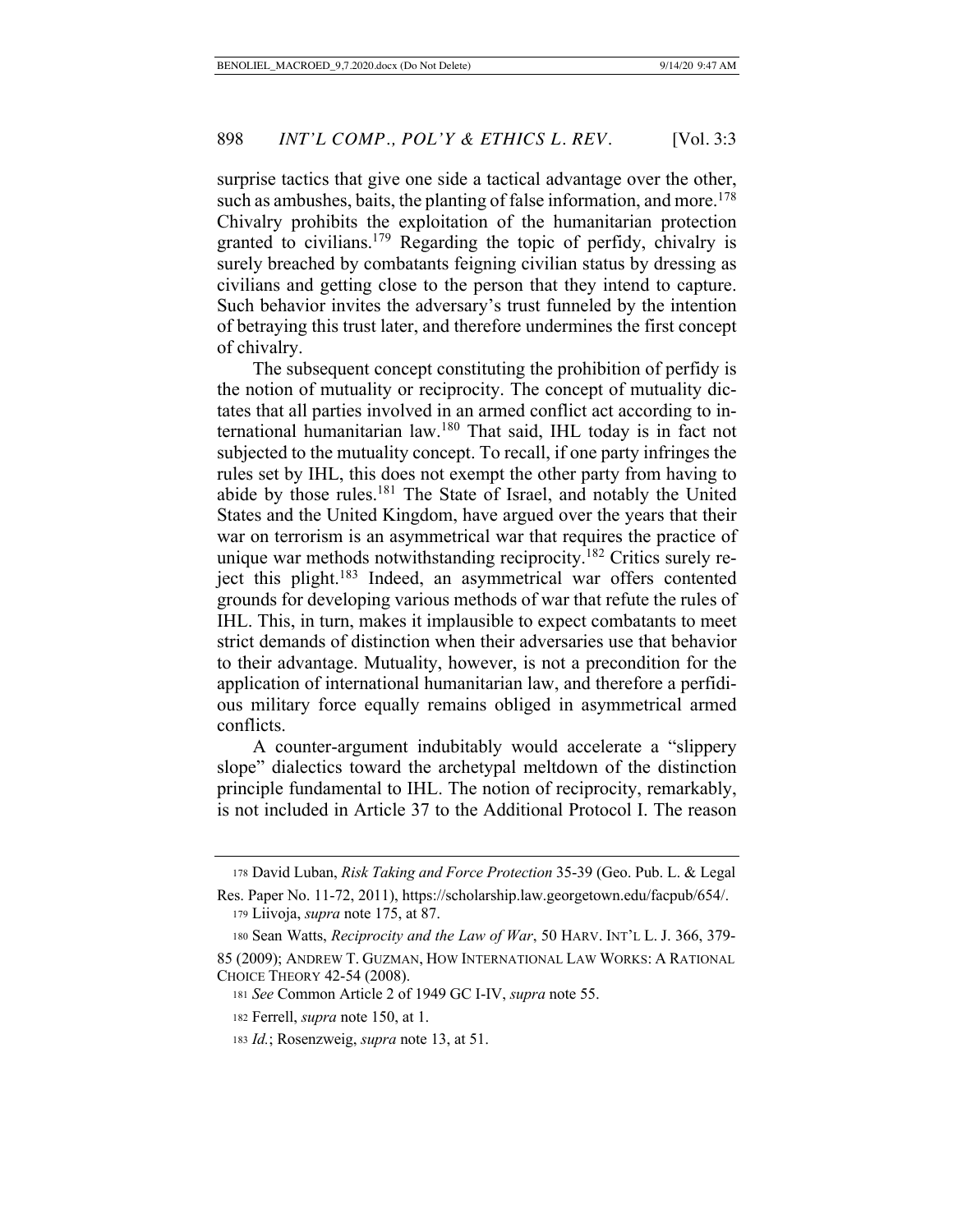being is that accepting unrestricted reciprocity would have abolished the concession achieved in Article 44 to the Additional Protocol I concerning combatants prisoners of war status.<sup>184</sup> The latter allows for certain conditions that an insurgent who cannot distinguish herself from the civilian population to maintain her status as a combatant merely by carrying her arms openly.<sup>185</sup> This affirmation has, to date, not been challenged by Palestinian insurgents acting perfidiously against their Israeli IDF adversaries.

Lastly, perfidy draws from the principles of distinction (discussed in extension in Part III(C)). More concretely lies the negative concept of the principle of distinction, whereby parties must avoid actions that can blur the distinction between civilians and combatants, such as wearing civilian clothing or using human shields. The purpose underlying the principle is to minimize the damage war inflicts on civilians. That is why when a combatant disguises herself as a civilian in order to surprise her adversary while misusing the protection granted to civilians in IHL, she breaches the principle of distinction and undermines the combatants' trust in IHL itself.<sup>186</sup>

## *B. Military Perfidious Capture Persistent Objection*

Israel's case for persistent objection over its otherwise prohibited perfidious activity is unsettled. To recall, a persistent objection is most suitably argued once a customary norm withstands a state's effort to refute it. $187$  It is thus used, ideally, as a fallback argument given that law-abiding states wish to be seen as following customary law instead

 <sup>184</sup> Additional Protocol I, *supra* note 45, art. 44, para. 3, reads: "Acts which comply with the requirements of this paragraph shall not be considered as perfidious within the meaning of Article 37 paragraph 1(c)."

 <sup>185</sup> COMMENTARY TO THE ADDITIONAL PROTOCOLS 1987, *supra* note 6, at ¶ 1506 at 438.

 <sup>186</sup> Rosenzweig, *supra* note 13, at 37; Ferell, *supra* note 150, at 105.

 <sup>187</sup> Ted L. Stein, *The Approach of the Different Drummer: The Principle of the Persistent in International Law*, 26 HARV. INT'L L. J. 468, 475-479 (1985); Patrick Dumberry, *Incoherent and Ineffective: The Concept of Persistent Objector Revisited*, 59 INT'L & COMP. L. Q. 779, 791 (2010) [hereinafter *Dumberry*, *Incoherent and Ineffective*].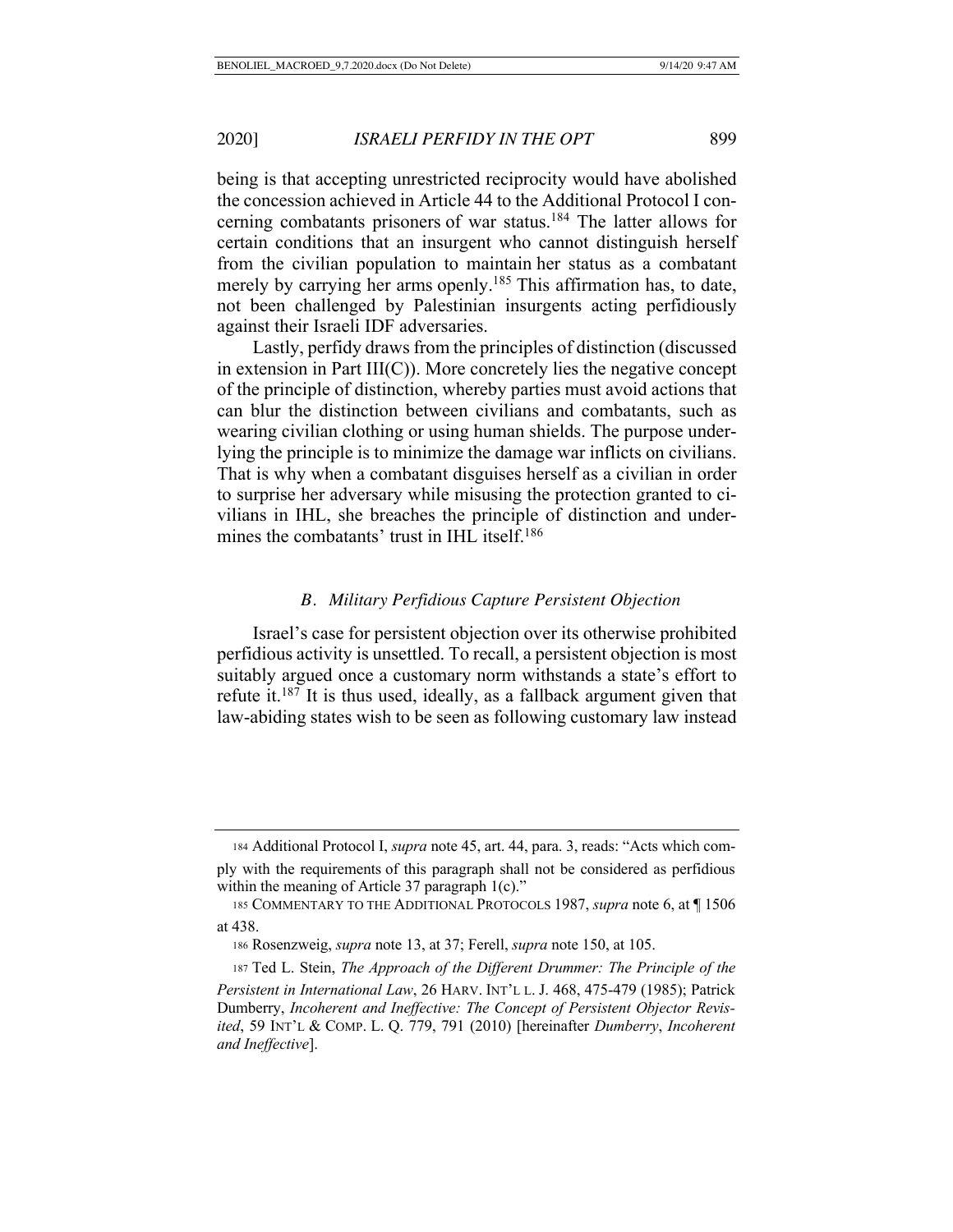of trying to bypass it.<sup>188</sup> Be that as it may, the objection must be expressed either verbally or as contrary practice.<sup>189</sup> In case the objection is verbal, it must be clearly expressed and made known to other states and maintained persistently.<sup>190</sup> The line between a persistent objection and customary law defiance is likewise never clear.<sup>191</sup> There are less than a handful of cases where international forums have dealt with these issues. In the frequently cited *Asylum* case (Colombia v. Peru) and *Anglo Norwegian Fisheries* case (United Kingdom v. Norway), the issue of the persistent objector doctrine was dealt with *Obiter Dictum*. Both cases were decided on different grounds and gave little

<sup>188</sup> Dumberry, Incoherent and Ineffective, *supra* note 187.

<sup>189</sup> *See* INTERNATIONAL LAW ASSOCIATION (ILA), COMMITTEE ON FORMATION

OF GENERAL CUSTOMARY INTERNATIONAL LAW, FINAL REPORT: STATEMENT OF PRINCIPLES APPLICABLE TO THE FORMATION OF GENERAL CUSTOMARY INTERNATIONAL LAW § 15(b) at 28 (2000) [hereinafter, ILA Customary Law study]; David A. Colson, *How Persistent Must the Persistent Objector Be?*, 61 WASH. L. REV. 957, 965, 968 (1986).

 <sup>190</sup> *See* International Law Commission, *Draft Conclusions on Identification of Customary International Law*, 2018 U.N.Y.B. INT'L L. COMM'N ii, Conclusion

<sup>15(2) (</sup>forthcoming), https://legal.un.org/ilc/texts/instruments/english/draft\_articles/1\_13\_2018.pdf; ILA

Customary Law study, *supra* note 189, at § 15.

 <sup>191</sup> Holning Lau, *Rethinking the Persistent Objector Doctrine in International Human Rights Law*, 6 CHI J. INT'L L. 495, 498 (2005); Colson, *supra* note 189, at 958; *See* OSCAR SCHACHTER, INTERNATIONAL LAW IN THEORY AND PRACTICE, RECUEIL DES COURS VOL 178 119, 138 (1982).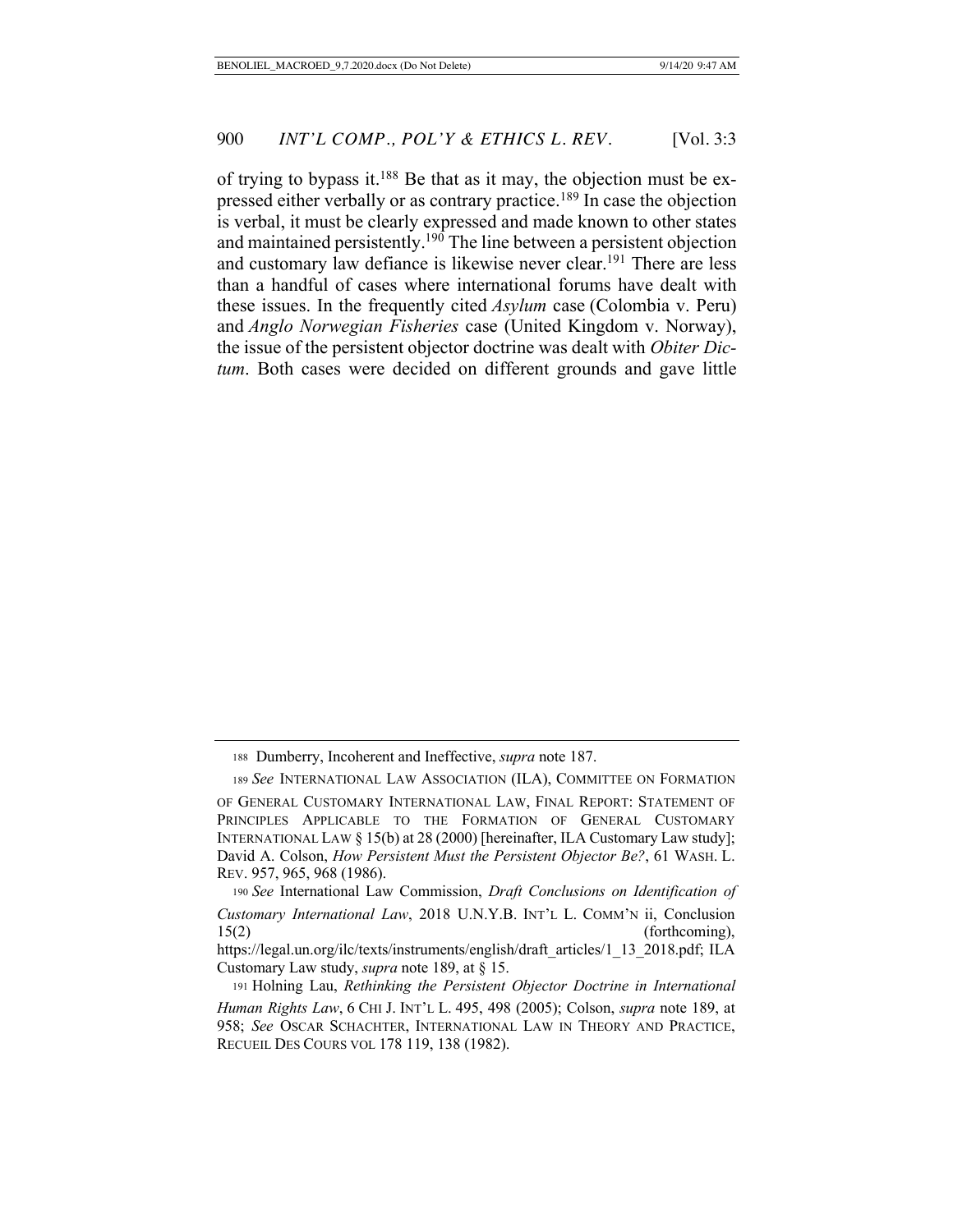guidance concerning the doctrine's definitions.192 The persistent objector norm is nevertheless largely accepted as current international law,<sup>193</sup> based on measurable judicial and arbitral support for it.<sup>194</sup>

Schacter notably suggested the consideration of numerous factors in assessing an objection's legality.<sup>195</sup> These included the circumstances of the adoption of the new principle, the reasons for its importance to the majority of states, the grounds for dissent, and the relative position of the dissenting states.196 Beginning with the circumstances of the objection, Israel continuously employed rigorous perfidious tactics already before the establishment of the State of Israel while still a *statu nascendi*. It has been used by its local paramilitary forces, and later by the IDF, endorsing two persistent objection settings. The first would have Israel argue that its state practice predated the customary norm forbidding capture by resort to perfidy. At the very least, a second setting upheld by the American Law Institute's third edition of its *Restatement of the Law* would have it that even

193 *See e.g.*, OPPENHEIM'S INTERNATIONAL LAW, VOL. I: PEACE 29 (Robert Jen-

<sup>192</sup> *See* Colom. v. Peru (Asylum case), Judgment, 1950 I.C.J. Rep. 266 (Nov. 20); U.K. v. Nor. (Fisheries case), Judgment, 1951 I.C.J. Rep. 116 (Dec. 18). For the only relevant human rights law case, *see* Michael Domingues v. United States, Case

<sup>12.285,</sup> Inter-Am. Ct. H.R., Report No. 62/07, (Oct. 22, 2002). Consequently, some scholars find little judicial support for the doctrine. *See e.g.*, Patrick Dumberry, *Incoherent and Ineffective: The Concept of Persistent Objector Revisited*, 59 INT'L & COMP. L. Q. 779, (2010) (arguing that given the scarcity of relevant case law judicial support for persistent objection remains weak).

nings & Arthur Watts eds., 9th ed. 1992); CHARLES ROUSSEAU, DROIT INTERNATIONAL PUBLIC, VOL. I 326 (1970); JAN HENDRIK WILLEM VERZIJL, INTERNATIONAL LAW IN HISTORICAL PERSPECTIVE, VOL. I 37 (1968). *But see* scholars who question the rule's existence, *e.g.*, ANTHONY A. D'AMATO, THE CONCEPT OF CUSTOM IN INTERNATIONAL LAW 233 (1973); Stein, *supra* note 187; Jonathan I. Charney, *The Persistent Objector Rule and the Development of Customary International Law*, 56 BRIT. Y.B. INT'L L. 1, 5-9 (1985).

 <sup>194</sup> *See e.g.*, Colom. v. Peru, 1950 I.C.J. Rep. at 266, 277-78; U.K. v. Nor., 1951 I.C.J. Rep. at 116, 131; U.K. v. Ice. (Fisheries Jurisdiction case), Judgment (Merits), 1974 I.C.J. Rep. 3, 10-11 (July 25, 1974); Christern, Becker, Fischbach, et al. cases, 10 R.I.A.A. 388, 397 (Germany-Venezuela Mixed Claims Commission 1903); Roach and Pinkerton v. U.S., Case 9647, Inter-Am. Comm'n H.R., Report No. 3/87, OEA/Ser.L/V/II.71, doc. 9 rev. 1, p. 168 (1986-1987).

<sup>195</sup> *See* OSCAR SCHACHTER, supra note 191, at 38-39. *See also*, JAMES A. GREEN, THE PERSISTENT OBJECTOR RULE IN INTERNATIONAL LAW Part II. 6 & Part III.8 (Oxford University Press, 2016) (discussing timeliness circumstances and discussing extra-legal considerations).

<sup>196</sup> *Id.*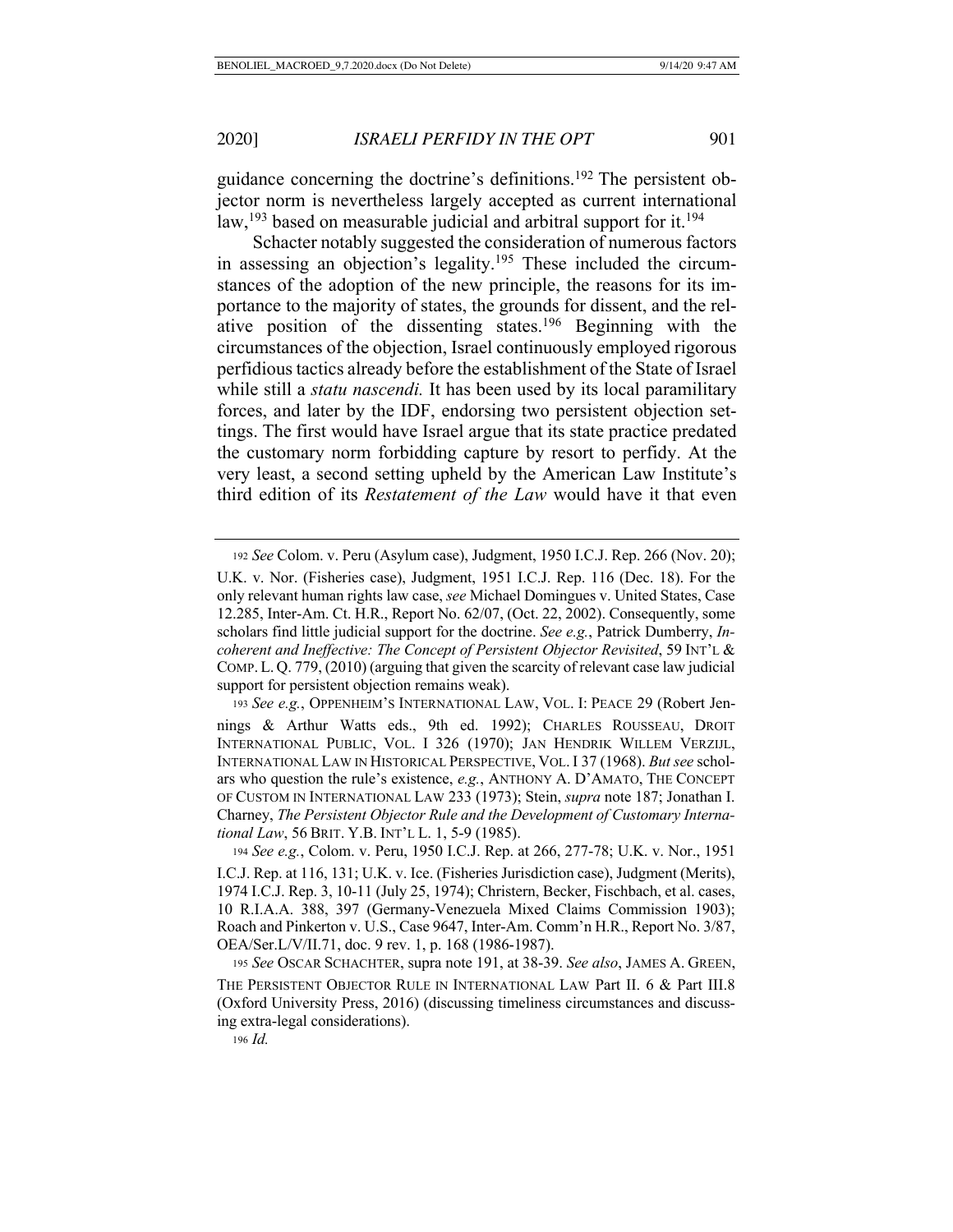when a customary norm emerges before the statehood of a new state is confirmed, the State may title persistent objector status if it does so immediately upon its creation.<sup>197</sup>

In Israel's case, the second scenario probably applies. Namely, the customary norm of capture by resort to perfidy was created at the earliest after 1977, the year the Additional Protocol I was announced and Article 37's inclusion of a prohibition of perfidious capture was consensually adopted. That is long after Israel may have begun its persistent objection. So much so, given that notably, no country made formal reservations concerning Israel's perfidious capture practices in the OPT. Perfidious capture surely has not been included in the Hague Regulation of 1899 and Article 23(b) of the Fourth Hague Convention respecting the Laws and Customs of War on Land, 1907, which originally only upheld treacherous killing or wounding as unlawful.<sup>198</sup>

The application of the doctrine to Israel's stance over perfidious capture underlies another important consideration. It lies in the conflicting forms of expression constituting Israel's objection—that is, given a divergence between Israel's state practice in objecting the perfidious norm and its *opinio juris*, which plausibly supports it. There are, in essence, two forms of expression of a model objection. These are either a verbal expression or through adoption of a contrary practice. Israel's tentative objection, though, remains in a controversial position. On the one hand, Israel's perfidious state practice in the OPT is continuous, publicly known, and defiant of the customary norm opposing it. Physical action like in the Israeli case may thus underlie a state's objection, even though there is no need for States to adopt contrary practices.199 On the other hand, Israel's *opinio juris* on the matter is remarkably conflicting. *Opinio juris* essentially means that states must act in compliance with the norm out of a sense of legal obligation. Assessing *opinio juris* includes the context, circumstances, and manner in which the state practice is carried out. In the ICJ *Lotus* 

<sup>197</sup> *See* RESTATEMENT (THIRD) FOREIGN RELATIONS LAW § 102 cmt. d (1987);

*see also* J. Brock McClane, *How Late in the Emergence of a Norm of Customary International Law May a Persistent Objector Object?*, 13 ILSA J. INTL L. 1, 22 (1989); MARK E. VILLIGER, CUSTOMARY INTERNATIONAL LAW AND TREATIES 16 (1985) (upholding that nascent states should have the option to object to customary rule).

 <sup>198</sup> Hague Regulations of 1899, *supra* note 45; Hague Regulations of 1907, *supra*  note 33, art. 23(b).

<sup>199</sup> *See* ILA Customary Law study, *supra* note 89, § 15(b) at 28.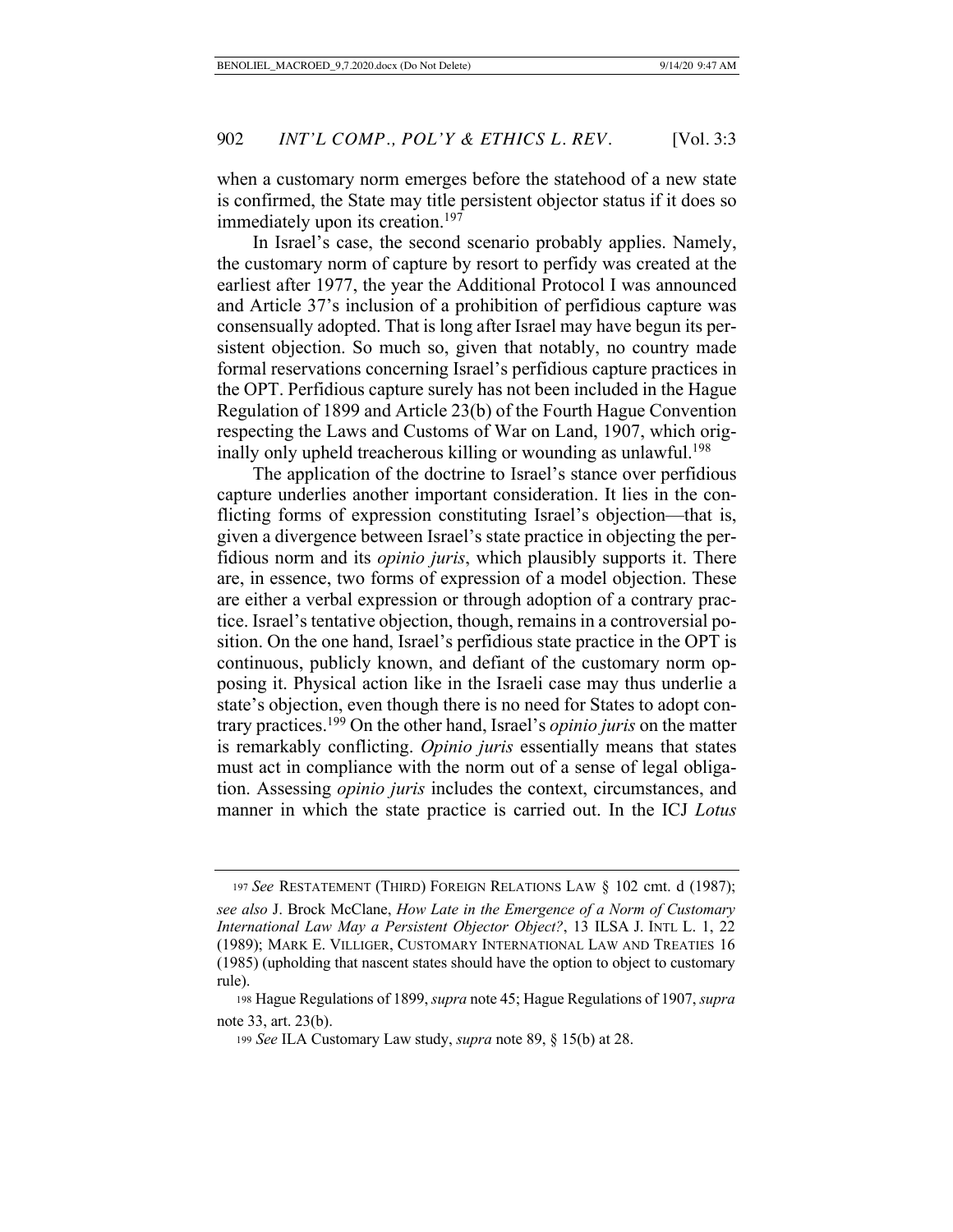*Case*, 200 cited approvingly by the *North Sea Continental Shelf* cases of 1969,201 the Court held them as "*evidence of a belief that this practice is rendered obligatory by the existence of a rule of law requiring it.*"202 Simply put, the intent underlying the *opinio juris* to object persistently and the substance of the objection should be adequately considered.<sup>203</sup> Evidence of objection by the objector state must, therefore, rebut a presumption of conscious acceptance of customary law, which Israel evidently did by its continuous perfidious capturing challenged by its contradicting following official statements.204

First among Israel's statements in support of the costmary norm prohibiting perfidy is included in the *travaux préparatoires* of the 1974-1977 Diplomatic Conference negotiating the Additional Protocols during its drafting between 1974 and 1977. These indicate that Article 37 notably was adopted by consensus. The consensus meant that Israel could have insisted on a vote to decide contrary to the approval of the draft article. Israel not only did not demand a vote, but instead considered it essential to append an *Explanation of the Vote* in support of the approved draft article.<sup>205</sup> As a result, Israel never objected to the inclusion of *capture* in Article 37, but rather the opposite.

A second supportive Israeli statement is found in a 1986 IDF's military manual on the *Conduct on the Battlefield According to the*  Laws of War.<sup>206</sup> The IDF's military manual states that as a basic policy, the IDF [Israeli Defense Forces]: "prohibits the resort to perfidy

<sup>205</sup> *See* ICRC, Off. Recs. on IHL Applicable in ACs, vol. I, *supra* note 11, at 311

("With regard to Article 35 of draft additional Protocol I the delegation of Israel wishes to declare that Israel regards this article, and in particular its paragraph  $1(C)$ as an essential and basic provision. It reaffirms the fundamental distinction made by customary international law between combatants and non-combatants.").

<sup>206</sup> *See*, Isr. Def. Forces, *Madrich ha-Lechima ba-Yabasha* [Conduct on the Battlefield According to the Laws of War] 8 (Agam-Mahad, 1986).

 <sup>200</sup> S.S. Lotus Case (Fr. v. Turk.), Judgment, 1927 P.C.I.J. (Ser. A) No. 10 (Sept. 7).

 <sup>201</sup> North Sea Continental Shelf Cases (Ger. v. Den.; Ger. v. Neth.), Judgment, 1969 I.C.J. Rep. 3 (Feb. 20).

<sup>202</sup> *Id*., at ¶ 77 at 44.

 <sup>203</sup> Colson, *supra* note 189, at 962.

<sup>204</sup> *Id.* at 958-59 (suggesting numerous settings for objectors to state their position including statements at time of signing acts of diplomatic conferences, statements explaining votes at international conferences). See discussion hereafter.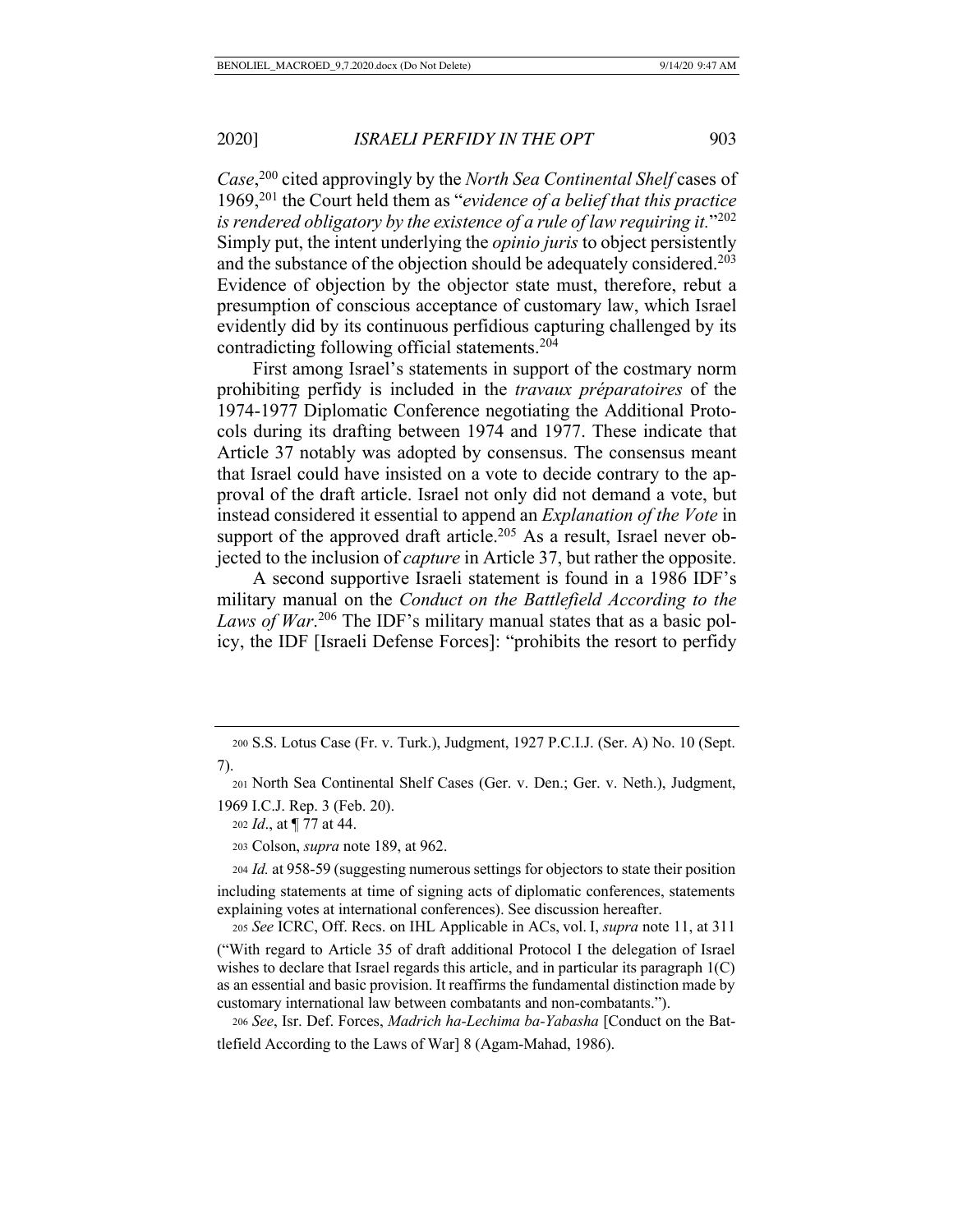to kill, injure or capture an adversary."207 Accordingly, Israel is once again committed to an unconditional prohibition of all sorts of perfidy. The third addition to Israel's supporting *opinio juris* is found in the Israeli Supreme Court *Targeted Killings* case in 2006.208 Israel's Supreme Court Chief Justice Barak states, albeit in *Obiter Dictum*:

In general, combatants and military objectives are legitimate targets for military attack. Their lives and bodies are endangered by combat. They can be killed and wounded. However, not every act of combat against them is permissible, and not every military means is permissible. Thus, for example, they can be shot and killed. However, "treacherous killing" and "perfidy" are forbidden.<sup>209</sup>

This statement remains unaccounted for in view of perfidious Israeli capture by later court proceedings henceforth. Fourth, dissenting to the ICJ's jurisdiction in the *Wall* Advisory Opinion, Israel upheld that terrorist actions by Palestinian insurgents are "in breach of the principle of distinction, which requires differentiation between civilians and combatants. They are in breach of the rule against perfidy  $\dots$  ."210 A fifth Israeli statement in support of the costmary norm prohibiting perfidy trails. Israel further stated before the 2001 Sharm El-Sheikh Fact-Finding Committee, as part of Israeli-Palestinian peace negotiations, that the "targeting of individual enemy combatants is permitted" provided that "the attack is carried out by combatants, who distinguish themselves as such, or at least carry their weapons openly, and it is not

<sup>207</sup> *Id*.; ICRC CIHL PRACTICE, *supra* note 157, at 1407 § 1157 ; DINSTEIN, LAWS OF WAR, *supra* note 40, at 266.

 <sup>208,</sup> Targeted Killings Case, *supra* note 28, at ¶ 23

<sup>209</sup> *Id.* The Court further based his conclusion on YORAM DINSTEIN, THE CONDUCT OF HOSTILITIES UNDER THE LAW OF INTERNATIONAL ARMED CONFLICT 200 (2016).

<sup>210</sup> Written Statement of the Government of Israel on Jurisdiction and Propriety to the International Court of Justice, Request for an Advisory Opinion from the 10th Emergency Special Session of the United Nations General Assembly on "the Legal Consequences Arising from the Construction of the Wall Being Built by Israel," § 3.81 (Jan. 30, 2004), https://www.icj-cij.org/files/case-related/131/1579.pdf.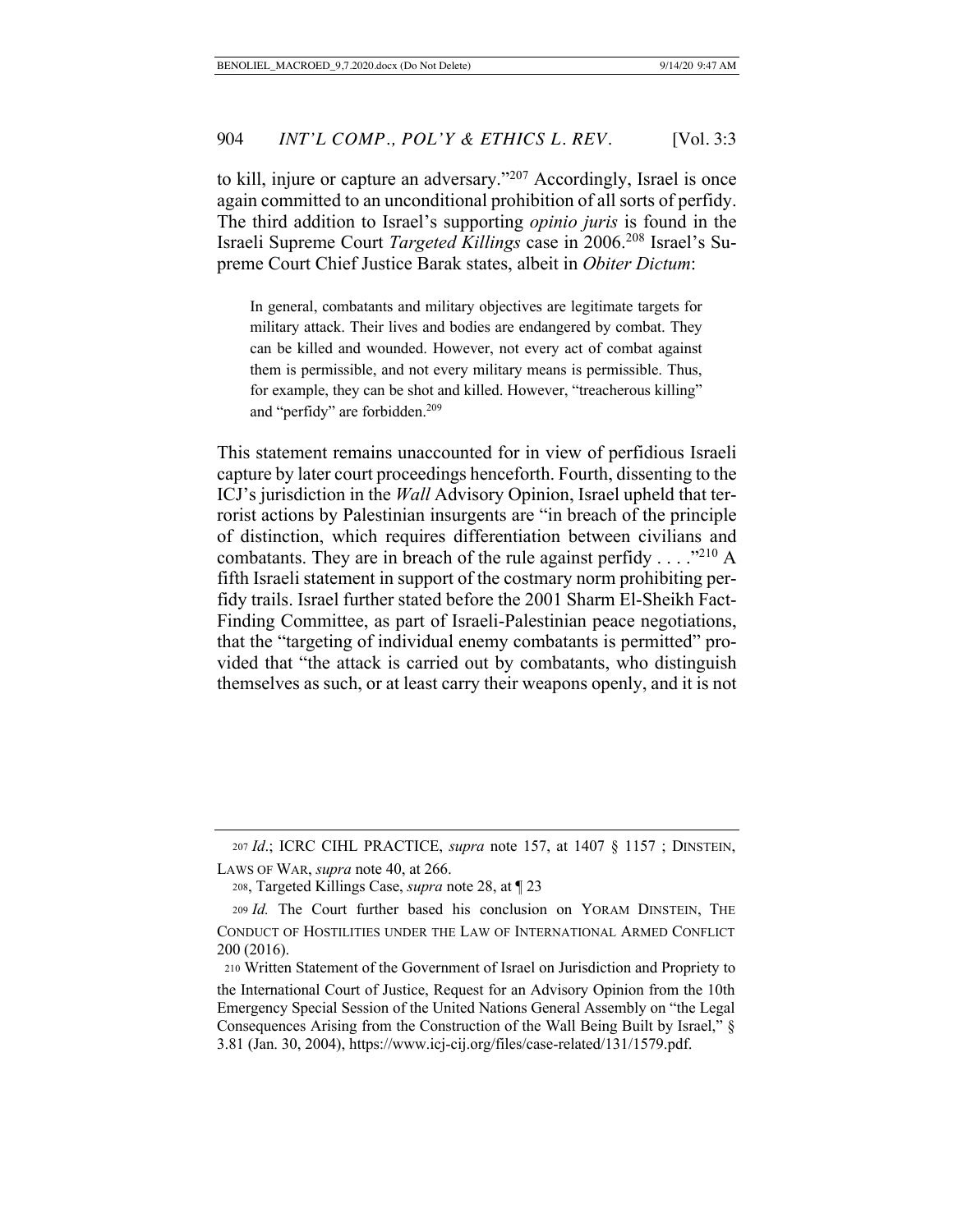done perfidiously."211 In so doing, Israel further referred to the ICRC's Model Manual definition of Perfidy.<sup>212</sup>

A difficulty arises though, as during the discussions regarding the Additional Protocol I, Israel's representative to the committee, Ambassador Hess, informed the committee of Israel's objection to subsection 1(4) as part of Israel's overall objection to the Protocol's scope of application to non-state entities. In view of Article 1(4), Ambassador Hess specifically rejected the expansion of the Protocol to conflicts between states and organizations fighting to realize their right to self-determination against colonial, foreign, or racist regimes.<sup>213</sup> The ambassador requested a separate vote for the said subsection. The committee chairman ordered a vote on the section as a whole however, and so Israel voted against Article 1, presenting four arguments to support its objection. According to the Israeli position at the mentioned committee, applying the articles of the Protocol to non-state actors without a special adjustment of the articles to the objective abilities of such organizations—and particularly to the lack of a legal system capable of meeting the Protocol's demands regarding legal procedures created an unwanted situation. This situation arguably meant that treaties that impose impractical demands on entities underlie no international responsibility. This is, as stated by Israel's Ambassador Hess:

62. Thirdly, when drafting article 1, paragraph 4, it was pointed out by a number of delegations that since obligations were being placed on non-State entities it would be necessary carefully to rewrite the other articles of the Protocol in order to ensure the necessary changes to enable non-State entities to apply it.

63. However, the Conference refrained from doing so and was now faced with a Protocol with detailed regulations which obligated non-State entities but could not be applied by them. For example, there were detailed regulations as to courts, tribunals, legal systems and appeals but non-State entities by definition did not possess such organs. What remained

<sup>211</sup> Government of Israel, Sharm El-Sheikh Fact-Finding Committee, Second Statement of the Government of Israel, §72 (Mar. 20, 2001), https://mfa.gov.il/MFA/MFA-Archive/2001/Pages/Sharm%20el-Sheikh%20Fact-Finding%20Committee%20-%20Second%20St.aspx.

 <sup>212</sup> ICRC, HANDBOOK ON MILITARY OPERATIONS, *supra* note 159, at 99 (2013) (defining "Perfidy").

 <sup>213</sup> ICRC, Off. Recs. on IHL Applicable in ACs, vol. VI, *supra* note 11, at 39-40.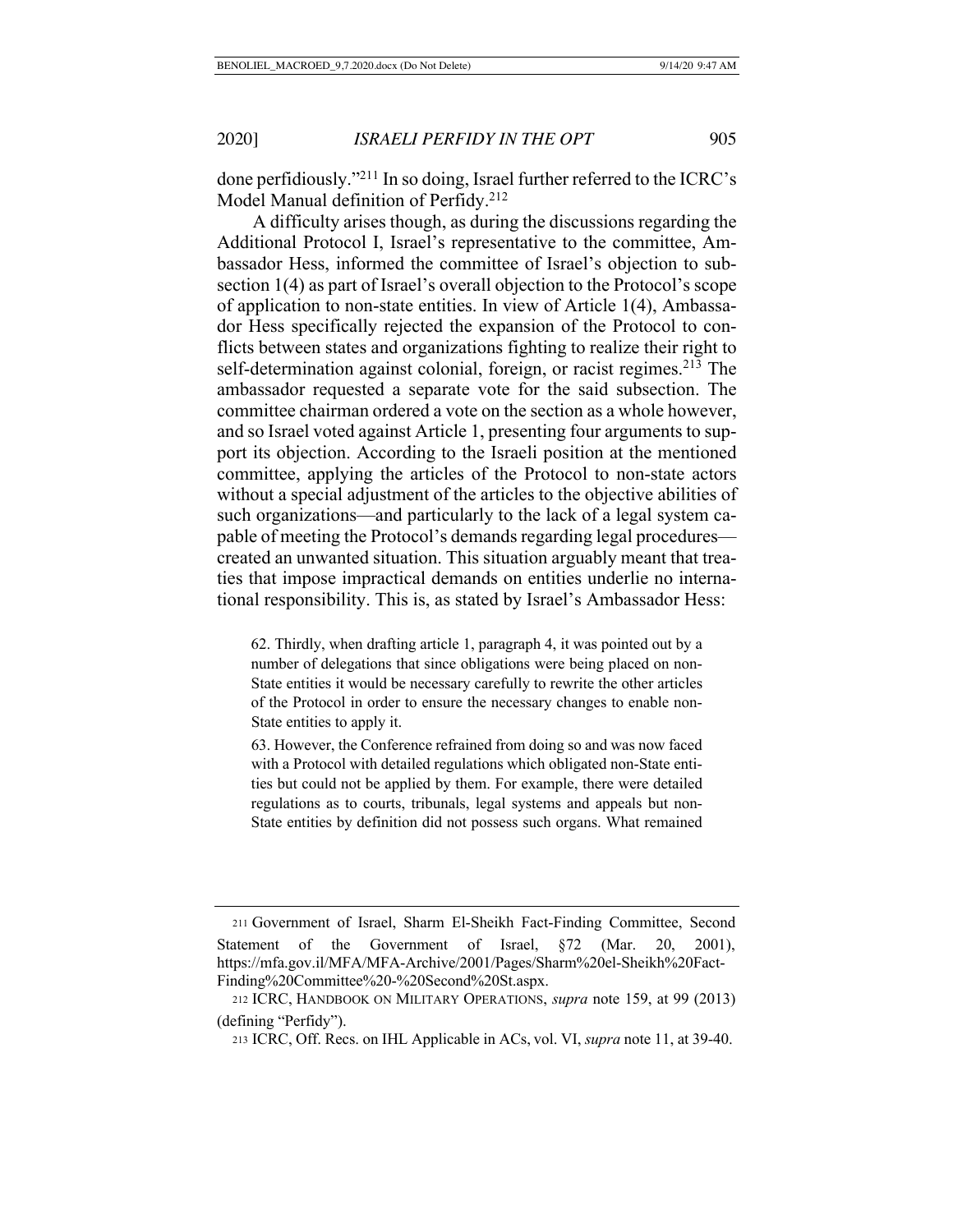were obligations without any international responsibility, a system which could not work. 214

Israel's objection to the application of relevant articles of the Additional Protocol I to non-state actors given the forceful Palestinian opposition to the OPT's belligerent occupation based on their proclaimed right to self-determination was, in fact, one of Israel's main objections to the Protocol.215 An objection which formally, albeit indirectly, also overarched the issue of perfidy.<sup>216</sup>

There plausibly remains a concern, albeit secondary, with Israel's interpretation of Article 37 of the Additional Protocol I as non-binding upon its application to conflicts with non-state entities. Israel indeed initially voted against Article 1(4), but then also maintained its objection to date.<sup>217</sup> Thus, although this is an article commonly viewed as reflecting customary law, it may stand to weaken Israel's *opinio juris* in support of the perfidy prohibition customary rule. In view of the Israeli-Palestinian conflict's longevity, funneled by the OPT's prolonged belligerent occupation, Israel's IDF depends on its undercover military apparatus as it repeatedly declares.

Should Israel's perfidious captures of wanted adversaries be possibly considered lawful, there would be a need for its continuous, concentrated, and widely publicized state practice to outweigh its conflicting *opinio juris*. This, however, is tentatively occurring. The ICRC study on Customary International Humanitarian Law thus supports such conclusion stating "When there is sufficiently dense practice, an *opinio juris* is generally contained within that practice and, as a result, it is not usually necessary to demonstrate separately the existence of an *opinio juris*."218 Moreover, unlike with Israel's well-established state practice, the ICRC study further concludes: "Opinio juris plays an important role, however, in certain situations where the practice is

<sup>214</sup> *Id.* at 42.

 <sup>215</sup> *See, e.g.*, Lapidot, Shany & Rosenzweig, *supra* note 71, at 26.

<sup>216</sup> *Id.*

<sup>217</sup> *Id.* at 11; *Targeted Killings Case*, ¶ 21 to Chief Justice Barak's decision. Considering the Israeli-Palestinian conflict during as of 2005 during the second Intifada an IAC, Court has bypassed the discussion over the applicability of article 1(4) to Additional Protocol I, *supra* note 45.

 <sup>218</sup> ICRC CIHL RULES, *supra* note 163, at xlvi.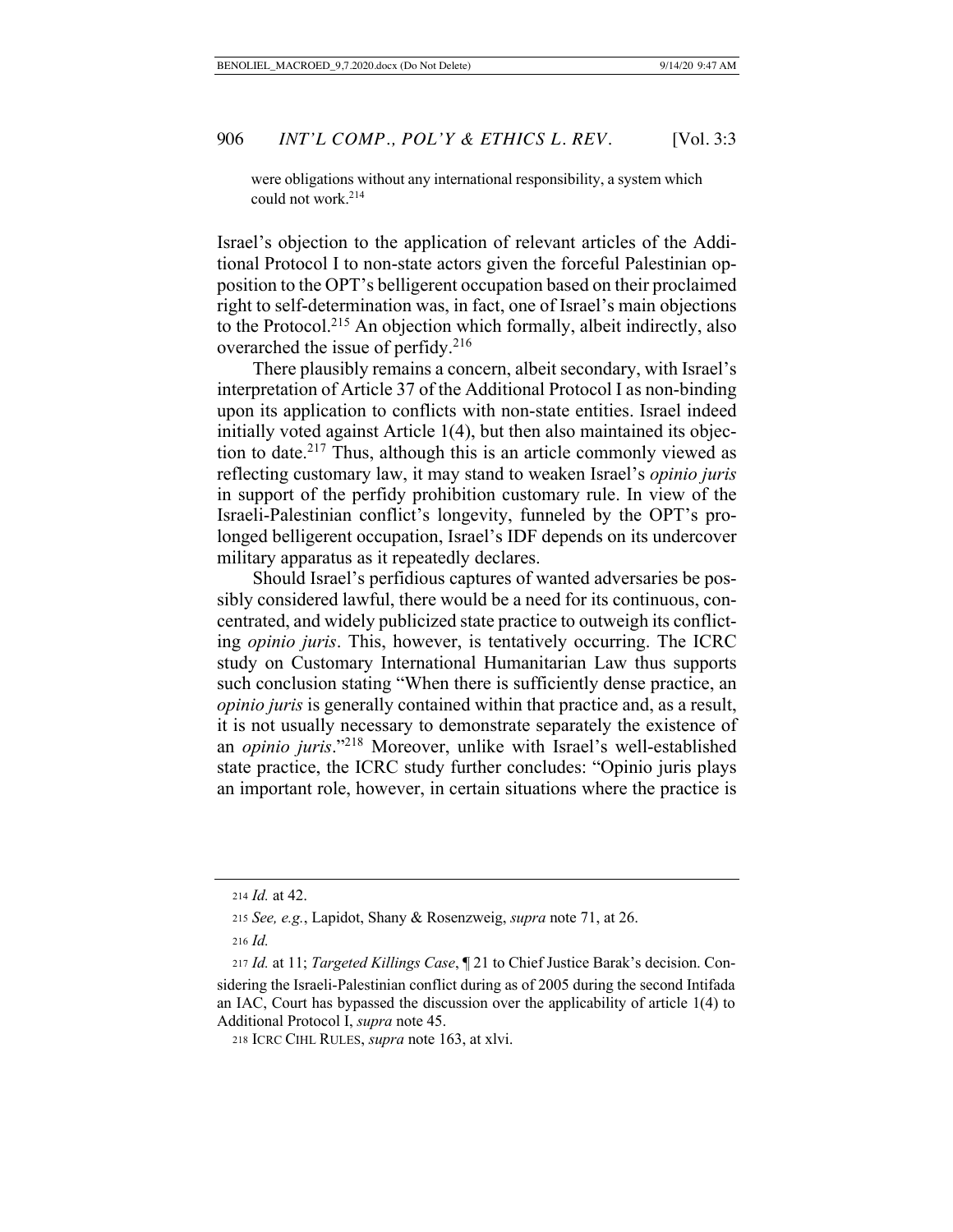ambiguous, in order to decide whether or not that practice counts toward the formation of custom."<sup>219</sup>

To conclude, Israel's perfidious capture occurs as customary law prohibits all forms of perfidy. In balance, however, Israel's unique blend of state practice funneled by conflicting *opinio juris*, which both rejects perfidy while at the same time officially publicizes it, tentatively may sustain Israel's objection.

# *C. Feigning as Spying*

Prior to capturing civilian suspects *in situs*, combatants perfidiously feigning as civilians may constitute lawful spying activity. The resort to spying instead of military perfidy may turn significantly for Israel given its contested perfidy policy. It thus remains conceivable that combatants, while preparing for capturing their adversaries by resort to perfidy, would be comparable to spies collecting information. If such archetypal form of passive perfidy ends in the capture of these IDF instigators, they would not be charged with infringing the laws of war and should be considered spies captured while collecting information about their adversaries. Spying per se, certainly, is not prohibited under IHL.<sup>220</sup> A spy is defined in Article 29 of the Second Hague Convention of 1899 based narrowly on conduct when "*acting clandestinely or on false pretenses, he obtains or endeavors to obtain information in the zone of operations of a belligerent, with the intention of communicating it to the hostile party . . . .*"221 Simply put, a person can still be considered a spy when obtaining or attempting to obtain information from the adversary by using perfidious methods, and collecting this information for the purpose of passing it to the party that sent him. Article 46 of the Additional Protocol I, moreover, relates to the principles that form the basis of Articles 24 and 29 of the Hague Regulations, stating, amongst other things, that a member of the armed forces of a party to the conflict that is captured by the adversary while spying will not be entitled to a prisoner of war status. In such a case, he or she can be treated as a spy.222 Article 46, to be sure, does not

<sup>219</sup> *Id.*

<sup>220</sup> *See id*. at 523.

 <sup>221</sup> Hague Regulations of 1899, *supra* note 45, at art. 29.

 <sup>222</sup> Additional Protocol I, *supra* note 45, at art. 46(1) ("Notwithstanding any other

provision of the Conventions or of this Protocol, any member of the armed forces of a Party to the conflict who falls into the power of an adverse Party while engaging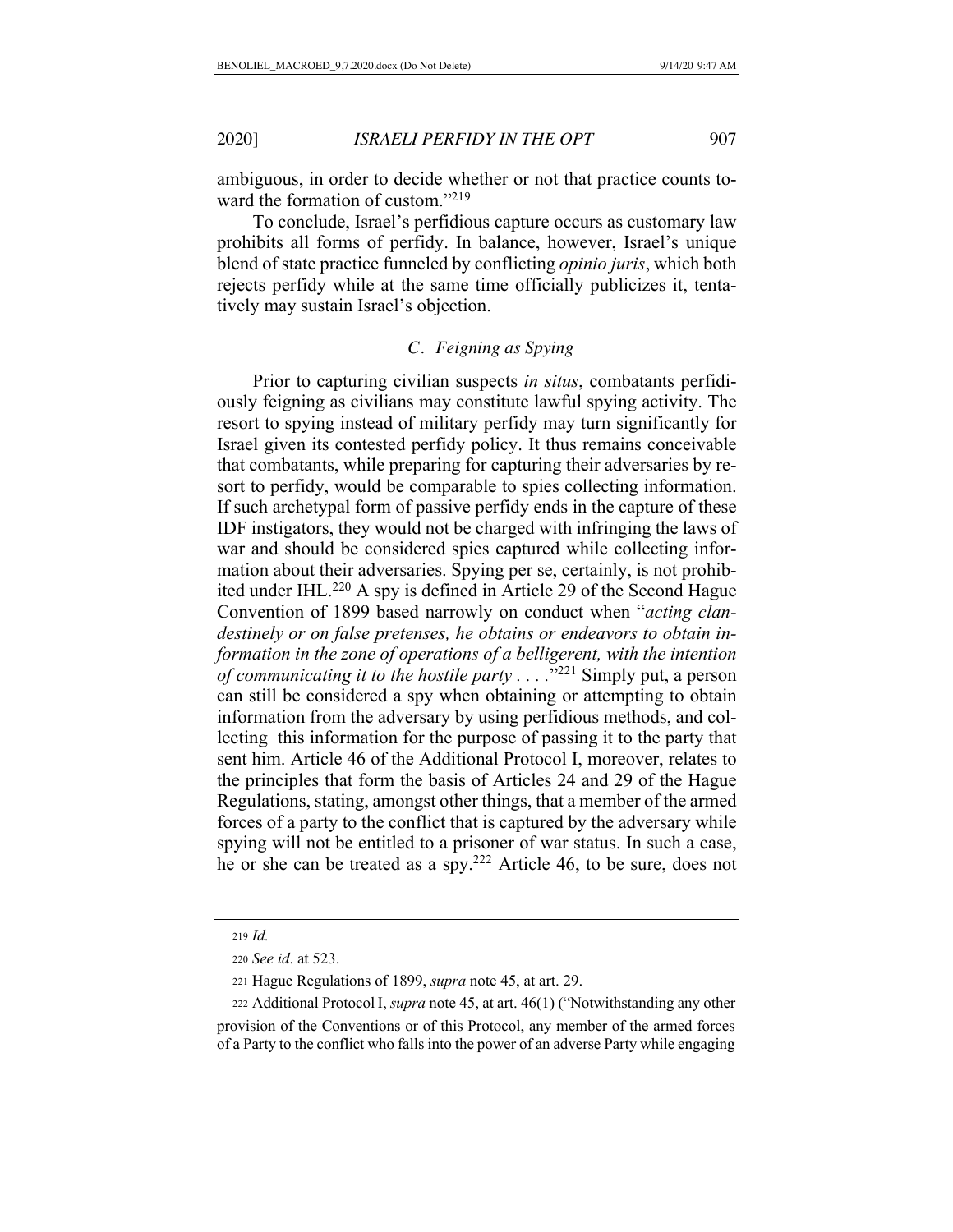refer to civilians or noncombatants acting as spies, and thus remains irrelevant to law enforcement police perfidy. Police perfidy pursuant to the law enforcement paradigm is governed by Article 29 of the Second Hague Convention, which remains outside the scope of the inquiry concerning military perfidy.223

Military perfidious activity while feigning civilian status is thus a precondition for such spying eminence. In balance, to be sure, a member of the armed forces of a party to a conflict, collecting or trying to collect information for his or her side in the adversary's territories, incontestably shall not be considered practicing espionage if she wears a uniform during the activity.<sup>224</sup> Articles  $46(1)$  and (2), read together, support the custom that a combatant in enemy territories in civilian wear attempting to collect information regarding her adversary is not entitled to prisoner of war status and criminal immunity. As a result, said combatants should be tried and punished according to local laws for causing unjustified harm to life or body.<sup>225</sup>

Could such passive perfidious feigning remain nevertheless outside the boundaries of spying? The intent to deceive the adversary while causing his or her death, injury, or capture, and which amasses to perfidious activity is considered subjective based on the betrayer's *mens rea*. 226 This could also incorporate indirect forms of perfidious activity, which amounts to spying. Such include the usage of perfidious combatants in combined forces, or perfidiously accompanying, coordinating, or backing the unlawful killing, injuring, or capturing of adversaries. The law is based on the objective notion of good faith and on the subjective notion of intention. The adversary's intention would be to create surprise precisely where security and confidence might normally be expected.<sup>227</sup> In that sense, notwithstanding its origins in

<sup>226</sup> Rosenzweig, *supra* note 13, at 69.

in espionage shall not have the right to the status of prisoner of war and may be treated as a spy.").

<sup>223</sup> Hague Regulations of 1899, *supra* note 45, at art. 29.

 <sup>224</sup> Additional Protocol I, *supra* note 45, at art. 46(2) ("A member of the armed forces of a Party to the conflict who, on behalf of that Party and in territory controlled by an adverse Party, gathers or attempts to gather information shall not be considered as engaging in espionage if, while so acting, he is in the uniform of his armed forces."

225 ICRC CIHL RULES, *supra* note 163, at 604 Rule 107; Rosenzweig, *supra* note 13, at 52.

<sup>227</sup> ICRC, Off. Recs. on IHL Applicable in ACs, vol. XIV, *supra* note 11, ¶ 68 at 255 (1987) (opinion of the ICRC).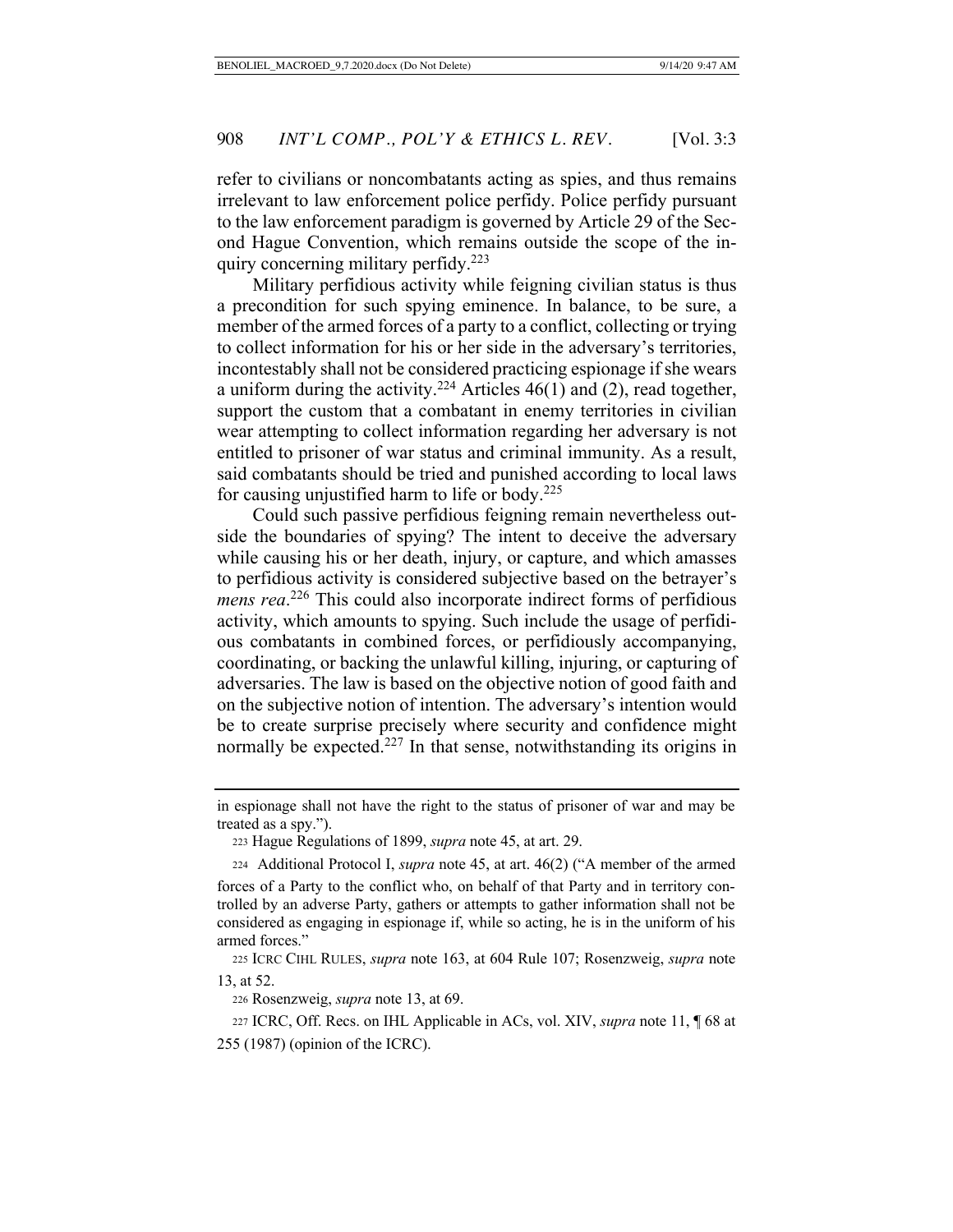the notion of chivalry, the modern understanding of perfidy mostly serves to safeguard the concept of distinction. Cloaking the distinction between combatants and civilians through military perfidy is thus exceedingly prejudicial to the chances of serious implementation of the rules of IHL, whereas lawful spying narrows down to the mere exception of information collection dynamics.

The term "spying" in Article 46(1) indeed includes the phrase "*gathers or attempts to gather information*" in subsection 46(2) and is the core term of Article 46. Article 46 is first and foremost relevant to spies, given a main component of being a spy is gathering or attempt to gather information.<sup>228</sup> Article 44(3) of Additional Protocol I obligates combatants to distinguish themselves strictly while preparing to engage or engaging in a military operation. Combatants, in continuation, may enter the adverse territory in civilian wear, and so long as they do not gather or attempt to gather information and distinguish themselves as required in Article 44(3), they are not deemed spies. That is consistent with article 46, granted that the distinction principle in Article 44(3) is not infringed. The condition for defining feigning combatants as spies assumes that they were strictly involved in gathering information, which therefore does not apply whenever perfidious activity amounting to espionage preconditions capture. Thus, military feigning with the mere intent to capture, with no additional activity of information gathering, does not constitute spying activity in international law.

# IV. PRINCIPLES OF MILITARY PERFIDY IN THE LAWS AND CUSTOMS OF WAR

Israel's resort to perfidious capturing based on persistent objection is a *sine qua non* in plausibly legalizing this military activity. In accounting for the legality of its perfidious policy, in such case, there remains a need to assess the breadth of military perfidy within the boundaries of IHL. This added consideration, in the natural flow of the principles of armed conflicts, should account for the four main humanitarian principles of international humanitarian law, namely military necessity, distinction, proportionality, and the prevention of unnecessary suffering. $229$ 

<sup>228</sup> *See* Ferrell, *supra* note 150.

<sup>229</sup> *See* Legality of the Threat or Use of Nuclear Weapons, Advisory Opinion, 1996 I.C.J. 226, ¶ 48 at 246-47 (Jul. 8) [hereinafter Nuclear Weapons Opinion].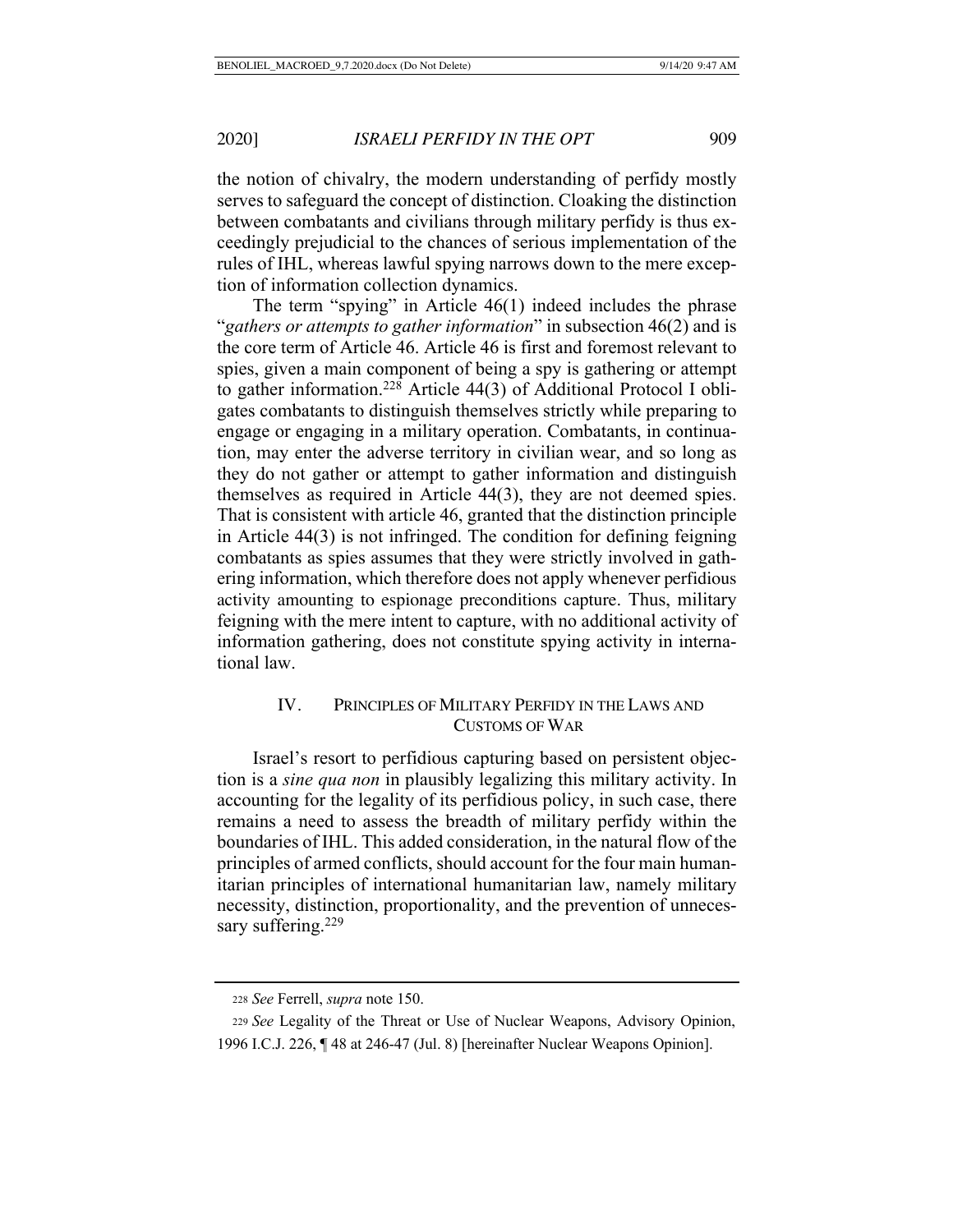#### *A. Military Necessity*

Perfidious activity, as explained above, is deemed unlawful, including for the purpose of capturing. The principle of military necessity, on its part, only permits the resort to lawful war methods. Lawful military necessity defined in Article 51(5)(b) of the Additional Protocol I is governed by several constraints. Namely, an attack or action must be intended to help in the military defeat of the enemy; it must be an attack on a military objective; and the harm caused to civilians or civilian property must be proportional and not "excessive in relation to the concrete and direct military advantage anticipated."230 Military necessity grounded in the meaning of "military objectives" thus permits measures which are actually necessary to accomplish a legitimate military purpose and are not otherwise prohibited by IHL.<sup>231</sup> This definition of military objectives forms one of the core pillars of IHL constituting binding customary law.<sup>232</sup>

Military necessity generally runs counter to humanitarian exigencies. The purpose of humanitarian law is consequently to strike a balance between military necessity and humanitarian constraints, thus underlying discretionary consideration of the archetypal "definite

<sup>230</sup> Additional Protocol I, *supra* note 45, at art. 51(5)(b) (considers an attack in-

discriminate as "an attack which may be expected to cause incidental loss of civilian life, injury to civilians, damage to civilian objects, or a combination thereof, which would be excessive in relation to the concrete and direct military advantage anticipated."). *See also* Craig J.S. Forrest, *The Doctrine of Military Necessity and the Protection of Cultural Property During Armed Conflicts*, 37 CAL. WESTERN INT'L. L.J. 177, 181-84 (2007); CHRISTOPHER GREENWOOD, CUSTOMARY LAW STATUS OF THE 1977 GENEVA PROTOCOLS 104-06 (A.J.M. Delissen & G.J. Tanja eds., 1991); William J. Fenrick, *The Rule of Proportionality and Protocol in Conventional Warfare*, 98 MIL. L. REV. 91, 93 (1982).

<sup>231</sup> Additional Protocol I, *supra* note 45, at art. 52(2) (offers a well-accepted "military objective" definition, which is "[i]n so far as objects are concerned, military objectives are limited to those objects which by their nature, location, purpose or use make an effective contribution to military action and whose total or partial destruction, capture or neutralization, in the circumstances ruling at the time, offers a definite military advantage."). *See also* Letter of Luis Moreno-Ocampo, Chief Prosecutor of the Int'l Crim. Ct., to Senders Concerning the Situation in Iraq 1, 5 (Feb. 9, 2006), http://www.iccnow.org/documents/OTP\_letter\_to\_senders\_re\_Iraq\_9\_February\_2006.pdf.

<sup>232</sup> Final Report to the Prosecutor by the Committee Established to Review the NATO Bombing Campaign Against the Federal Republic of Yugoslavia, 39 ILM 1257, ¶¶ 35, 42 at 1266, 1269 (Int'l Crim. Trib. for the Former Yugoslavia 2000) [hereinafter Final Report to Review NATO Bombing in Yugoslavia]; ICRC CIHL RULES, *supra* note 163, at 29-32.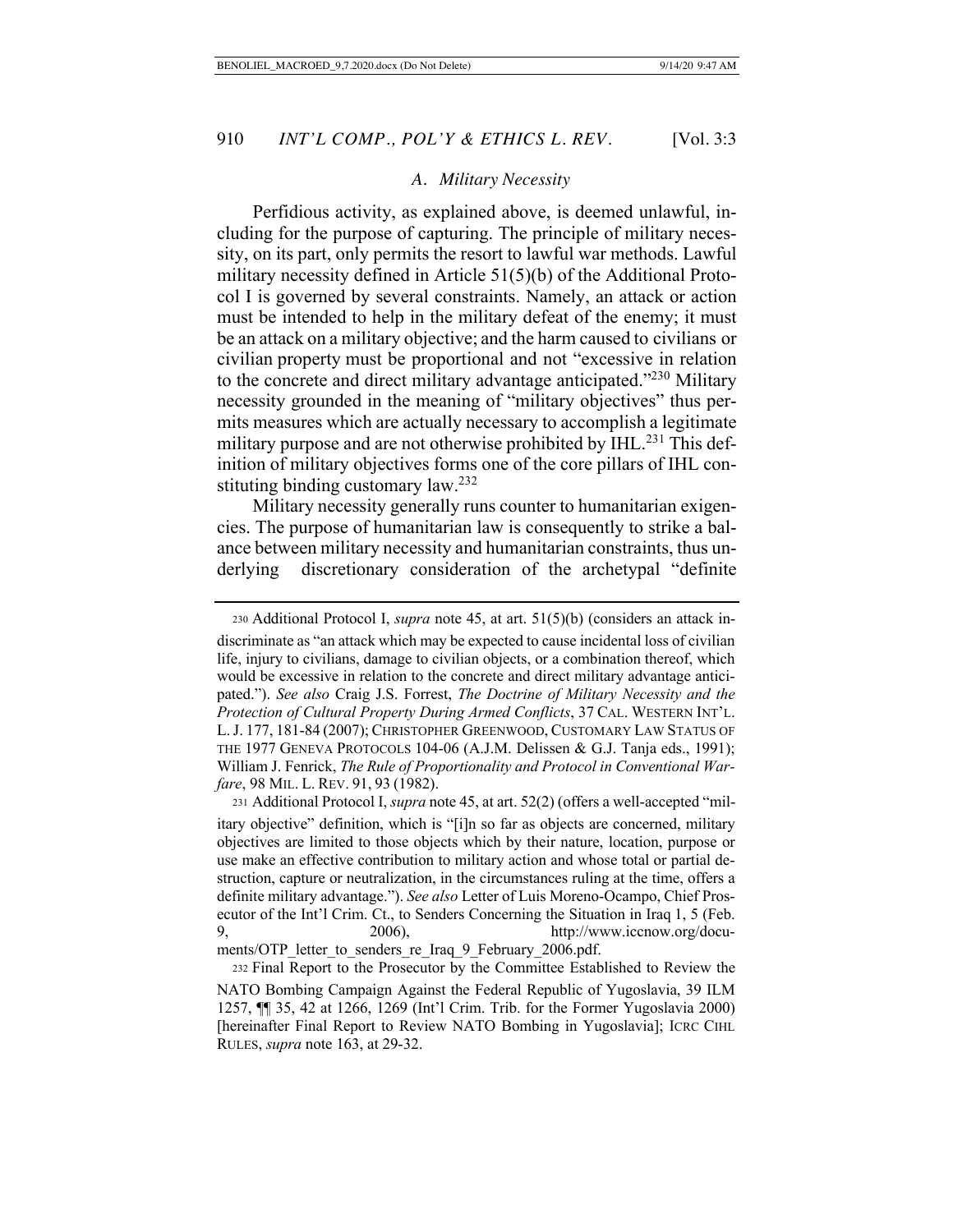military advantage" test.<sup>233</sup> In the condition that perfidious activity of feigning civilian status is permitted, in view of a member state's persistent objection, numerous challenges nevertheless remain.

First and foremost, perfidy for capturing often invokes a less harmful military necessity. The tension between military necessity and deceptive perfidious activity was first introduced in Article 15 to the Lieber Code of 1863, stating: "Military necessity admits . . . of such deception as does not involve the breaking of good faith either positively pledged, regarding agreements entered into during the war, or supposed by the modern law of war to exist."  $234$  Article 16 of the Lieber Code, followed by numerous Army field manuals, adds: "Military necessity . . . admits of deception, but disclaims acts of perfidy."235 Hays Parks explains the military necessity limitation toward perfidious activity as "military convenience should not be mistaken for military necessity . . . . Risk is an inherent part of military missions, and does not constitute military necessity for wear of civilian attire."236

Yet if the principle of military necessity licenses a set of exceptional measures including the killing of enemy combatants, it would be arduous to disqualify the lesser harmful perfidious activity for capturing military necessity.237 Based on the interplay of the principles of military necessity and humanity, the ICRC's 2009 *Interpretive Guidance on the Notion of Direct Participation in Hostilities* determines that "the kind and degree of force which is permissible against persons not entitled to protection against direct attack must not exceed what is actually necessary to accomplish a legitimate military purpose in the

<sup>236</sup> Hays Parks, *supra* note 1, at 543.

<sup>233</sup> Forrest, *supra* note 230, at 184-85.

<sup>234</sup> Francis Lieber, *Instructions for the Government of Armies of the United States in the Field*, *in* THE LAWS OF ARMED CONFLICT 3, 6 (Dietrich Schindler & Jiri Toman eds., 4th ed. 2004) (1863) [hereinafter *Lieber Code*]. *See generally* Burrus M. Carnahan, *Lincoln*, *Lieber and the Laws of War: The Origins and Limits of the Principle of Military Necessity*, 92 AM. J. INT'L. L. 213 (1998).

<sup>235</sup> *See, e.g.*, DIETER FLECK, THE HANDBOOK OF HUMANITARIAN LAW IN ARMED

CONFLICTS 30 (1999) (reflects the Joint Service Regulations for the German military, stating that "[i]n war, a belligerent may apply only that amount and kind of force necessary to defeat the enemy. Acts of war are only permissible if they are directed against military objects, if they are not likely to cause unnecessary suffering, and if they are not perfidious.").

<sup>237</sup> *Cf.* JENS DAVID OHLIN & LARRY MAY, NECESSITY IN INTERNATIONAL LAW 3 (2016).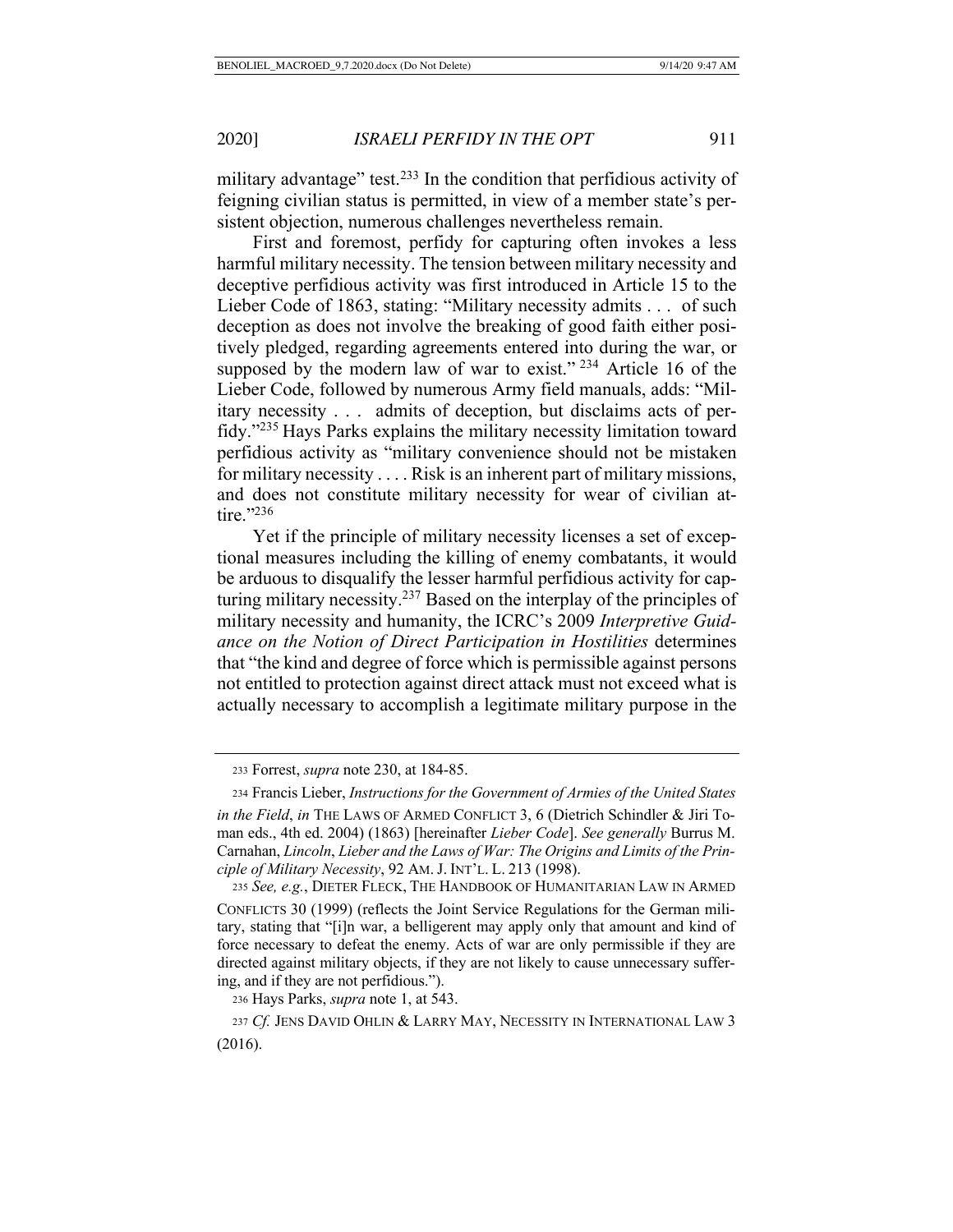prevailing circumstances."<sup>238</sup> It is therefore recognized that this balance of interests involves a complex assessment dependent on a wide range of operational and contextual factors. In some instances, this assessment should lead to the conclusion that means short of lethal force will be sufficient to achieve the aims of a given military operation.<sup>239</sup> Utilizing means short of lethal force is even possible when violating prescribed IHL rules, and at least when state parties may persistently object to the customary status of prohibited perfidious feigning of civilian status.

If military necessity may be deemed lawful, moreover, scholars such as Hill-Cawthorne argue that lawful military operations, be they killing, injuring, or even capturing of a target under IHL, may nonetheless be unlawful under IHRL if less harmful means are sufficient to render the target as hors de combat.<sup>240</sup> The importance of this proposition lies in the fact that in the case of perfidious capturing, the mere act of capturing could underlie this exact understanding. That is, when the alternative to perfidious capturing implies the killing of the adversary oftentimes funneled by incidental loss. The ICRC surely has observed the potential for superfluous violence and has attempted to introduce a "capture before kill" rule into IHL to offset this issue. Echoing the "Pictet Maxim,"241 of Part IX of the ICRC's Interpretive Guidance, it stipulates that "it would defy basic notions of humanity to kill an adversary or to refrain from giving him or her an opportunity to surrender where there is manifestly no necessity for the use of lethal force." $^{242}$ 

Another challenge of extenuating perfidious capturing as a military objective relates to the time frame for capture. A difficulty arises

238 NILS MELZER, INTERPRETIVE GUIDANCE ON THE NOTION OF DIRECT PARTICIPATION IN HOSTILITIES UNDER INTERNATIONAL HUMANITARIAN LAW, Recommendation IX at 17 (2009), https://www.icrc.org/en/doc/assets/files/other/icrc-002-0990.pdf [hereinafter NILS MELZER, INTERPRETIVE GUIDANCE ON DPH]; ICRC, CHALLENGES OF CONTEMPORARY ARMED CONFLICTS, *supra* note 23, at 13. <sup>239</sup> *Id.*

<sup>240</sup> Lawrence Hill-Cawthorne, *The Role of Necessity in International Humanitarian and Human Rights Law* 47 ISR. L. REV. 225, 232–34 (2014).

<sup>241</sup> JEAN PICTET, DEVELOPMENT AND PRINCIPLES OF INTERNATIONAL

HUMANITARIAN LAW 75-76 (1985) ("If we can put a soldier out of action by capturing him, we should not wound him, we must not kill him. If there are two means to achieve the same military advantage, we must choose the one which causes the lesser evil.").

242 NILS MELZER, INTERPRETIVE GUIDANCE ON DPH, *supra* note 238, at 82.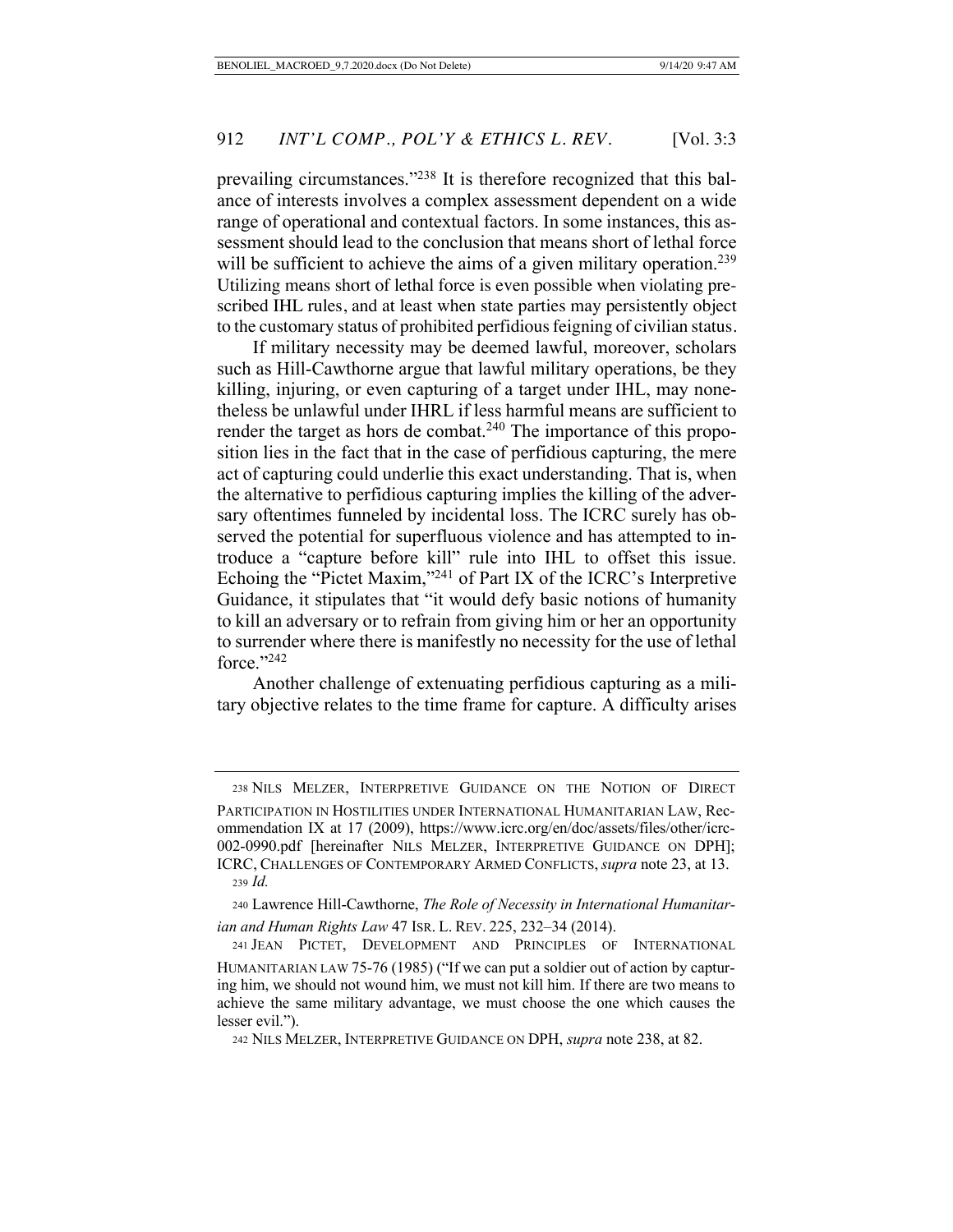when, in practice, perfidious capturing is done under the guise of surprise with the intention to capture wanted persons oftentimes before or after they engage in hostilities.<sup>243</sup> The inquiry of choosing attack targets was initially discussed in the Israeli model *Targeted Killings Case*. The Israeli government in this instance was of the view that civilians directly participating in hostilities constitute a legitimate target for attack adding that the timeliness factor in Article 52(2) of the Additional Protocol I did not constitute binding customary law.244 The opinion reflected in the ICRC's Guidance on the Notion of Direct Participation in Hostilities rejected this view, as did the Israeli Supreme Court.245 The ICRC's stance is that targeting civilians participating in hostilities is lawful only when they actually participate in hostilities and not before nor after.<sup>246</sup> The ICRC hence rejected standards such as "indirect causation"<sup>247</sup> or "materially facilitating harm"<sup>248</sup> as too wide, depriving large parts of the civilian population of their protection against direct attacks.<sup>249</sup> The ICRC's stance was based on a literal reading of Article 51(3) to the Additional Protocol I, stating: "Civilians shall enjoy the protection afforded by this section, unless and for such time as they take a direct part in hostilities."<sup>250</sup> Yet perfidious activity is arguably more accurately reflected in the Israeli Supreme Court's "revolving door" theory, whereby a wanted person may be further targeted for the brief duration of her preparation for deployment, execution of, and return from hostile acts against the occupying

<sup>243</sup> *See*, *e.g.*, Interview with Avi Issacharoff [Interviewed in Tel Aviv by Daniel Benoliel) (Mar. 2019) (on file with authors).

244Targeted Killings Additional Announcement, *supra* note 29, at ¶¶ 152-156.

245 NILS MELZER, INTERPRETIVE GUIDANCE ON DPH, *supra* note 238, at 52;

INTERNATIONAL COMMITTEE OF THE RED CROSS, THIRD EXPERT MEETING ON THE NOTION OF DIRECT PARTICIPATION IN HOSTILITIES: SUMMARY REPORT 30, 34 (Oct. 23-25, 2005).

<sup>246</sup> Human Rts. Comm'n, Inquiry Rep. on the Question of the Violations of Human Rights in the Occupied Arab Territories, U.N. Doc. E/CN.4/2001/121 (Mar. 16, 2001); Ben-Naftali & Michaeli, *supra* note 22.

<sup>247</sup> NILS MELZER, INTERPRETIVE GUIDANCE ON DPH, *supra* note 238, at 28-29.

<sup>248</sup> *Id.* at 28, 34; INTERNATIONAL COMMITTEE OF THE RED CROSS, SECOND EXPERT MEETING ON THE NOTION OF DIRECT PARTICIPATION IN HOSTILITIES: SUMMARY REPORT 27 (Oct. 25-26, 2004).

249 NILS MELZER, INTERPRETIVE GUIDANCE ON DPH, *supra* note 238, at 52; Tar-

geted Killings Additional Announcement, *supra* note 29, at ¶¶ 15.

<sup>250</sup> Additional Protocol I, *supra* note 45, at art. 52(2).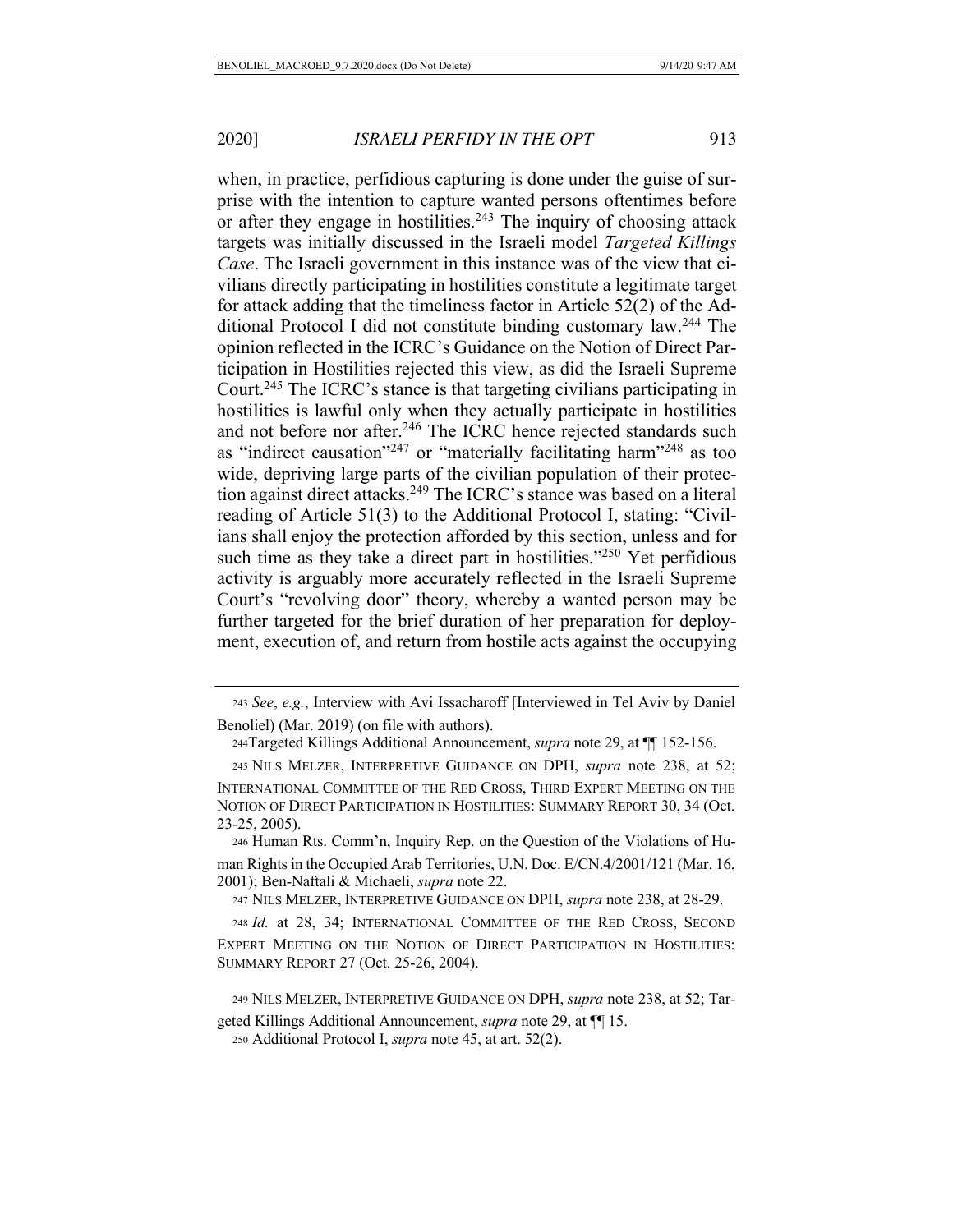power.251 This notion would ostensibly be strengthened if the wanted person repeatedly participates in hostilities, as opposed to a merely spontaneous, sporadic, or unorganized basis. In the former case, their participation ought to constitute legitimate military targets. $252$ 

Thus, if a perfidious activity is to be permitted in view of a member state's persistent objection to the rule forbidding perfidy, then the wider the scope of the wanted person's conduct by a greater frequency of involvement in the hostilities, its planning, and execution—the more necessary his or her capture may become.253 To conclude, complying with the military necessity principle where state parties constitute a persistent objection to perfidious capture means that such activity may be deemed lawful as lesser harm when considering capturing civilians that directly participate in hostilities.

#### *B. Distinction*

The principle of distinction, to recall, is a core principle among the humanitarian principles of the laws of war.254 In what may be a direct challenge to feigning civilian status for capture of wanted persons by resort to perfidious activity, the principle of distinction compels belligerents to take measures ensuring they are able to distinguish combatants from the civilian population.255 This inner tension between the principle of distinction and perfidy while feigning civilian status exists with regard to covert operations, as the required identification

<sup>251</sup> Israel's counter-terror policy defines them as persons considered dangerous terrorists suspected of serious crimes including grave assaults against Israeli civilians and IDF soldiers or the murder of "collaborators." *See, e.g.*, B'TSELEM, ACTIVITY OF THE UNDERCOVER UNITS IN THE OCCUPIED TERRITORIES, *supra* note 4, at 5.

<sup>252</sup> Targeted Killings Additional Announcement, *supra* note 29, at ¶ 25. *See also Direct Participation in Hostilities Under International Humanitarian Law*, INT'L COMM.RED CROSS (2003); NILS MELZER,INTERPRETIVE GUIDANCE ON DPH, *supra*  note 238, at 8; Antonio Cassese, Expert Opinion on Whether Israel's Targeted Killings of Palestinian Terrorists Is Consonant with International Humanitarian Law (HaMoked June 13, 2003).

<sup>253</sup> *See, e.g.*, Targeted Killings Additional Announcement, *supra* note 29, at ¶¶ 45-46.

<sup>254</sup> Nuclear Weapons Opinion, 1996 I.C.J. 226, ¶¶ 78-79 at 257. The distinction principle is stated in the Additional Protocol I, *supra* note 45, at arts. 51(5) (Protection of the civilian population against indiscriminate attacks), art.  $57(2)(a)(i)$ , art. 57(2)(c) (Precautions in attack), art. 58 (Precautions against the effects of attacks).

<sup>255</sup> *See* Additional Protocol I, *supra* note 45, at art. 48.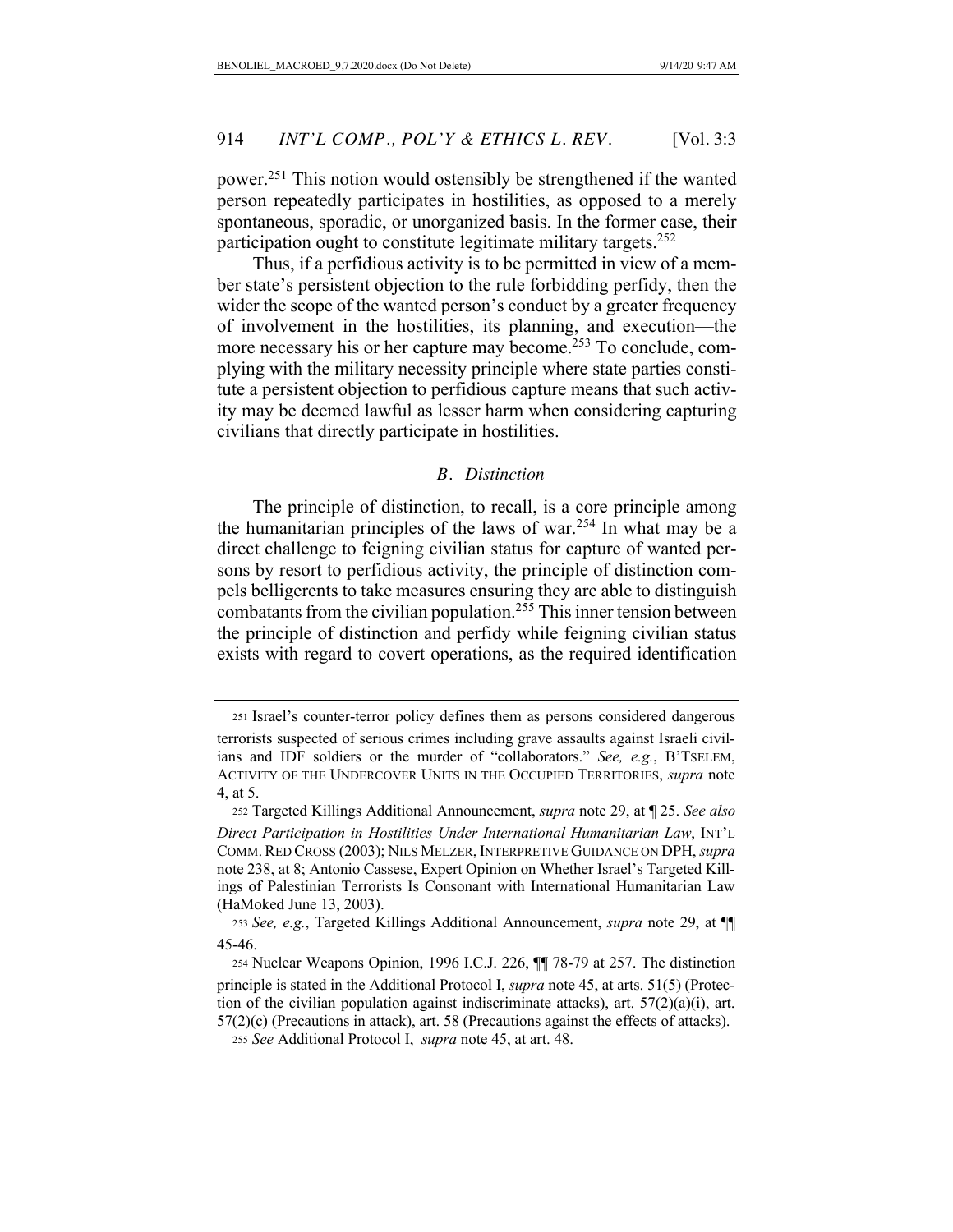by means of fixed distinguishable signs observable at a distance or a distinctive uniform seems to be a per se contradiction to covert operations themselves. Special forces may operate without wearing a military uniform, and they will logically be disposed to avoid using another distinctive sign visible at a distance so not to endanger their operation.256 Yet neither the 1907 Hague Regulations nor the 1949 Geneva Conventions enclose any explicit provision imposing upon armed forces a precise obligation to wear a uniform.<sup>257</sup> Article  $44(7)$ of the Additional Protocol I merely refers to a "generally accepted practice" of state parties,<sup>258</sup> indeed found in armies everywhere, without actually imposing this practice.<sup>259</sup> IHL thus remains silent on the constituent elements of a military uniform.<sup>260</sup> A sole obligation specifically juxtaposing perfidy to the duty to wear uniforms, moreover, refers to United Nations combatants.<sup>261</sup> State practice, therefore, determines what constitutes a military uniform.<sup>262</sup> Then, in balance, it remains clear that the wearing of civilian clothes is only illegal if it involves perfidy.263

Without this tension, States regularly implement the rule obligating their soldiers to distinguish themselves from the civilian population, usually by means of a distinctive sign—such as donning a military uniform or by carrying their weapons openly. The principle of distinction, moreover, upholds that parties to an armed conflict should

<sup>259</sup> *See* COMMENTARY TO THE ADDITIONAL PROTOCOLS 1987, *supra* note 6, ¶ 1723 at 542; *see also* Pfanner, *supra* note 256, at 104.

<sup>260</sup> Pfanner, *supra* note 256, at 105.

<sup>261</sup> Additional Protocol I, *supra* note 45, at art. 37(1)(d) (offering an example of perfidy as "[t]he feigning of protected status by the use of signs, emblems or uniforms of the United Nations or of neutral or other States not Parties to the conflict.").

<sup>262</sup> *See* Pfanner, *supra* note 256, at 105 (explaining that IHL implicitly instructs the states parties to specify it in their national legislation and especially their military manuals).

<sup>263</sup> *See* Pfanner, *supra* note 256, at 104; *see also* Giladi, *supra* note 6, at 399-400.

<sup>256</sup> Toni Pfanner, *Military Uniforms and the Law of War*, 86 INT'L. REV. RED CROSS 93, 108 (2004).

<sup>257</sup> *See id.* at 104; *see also* Giladi, *supra* note 6, at 399-400.

<sup>258</sup> Additional Protocol I, *supra* note 45, at art. 44(7) ("This Article is not intended to change the generally accepted practice of States with respect to the wearing of the uniform by combatants assigned to the regular, uniformed armed units of a Party to the conflict.").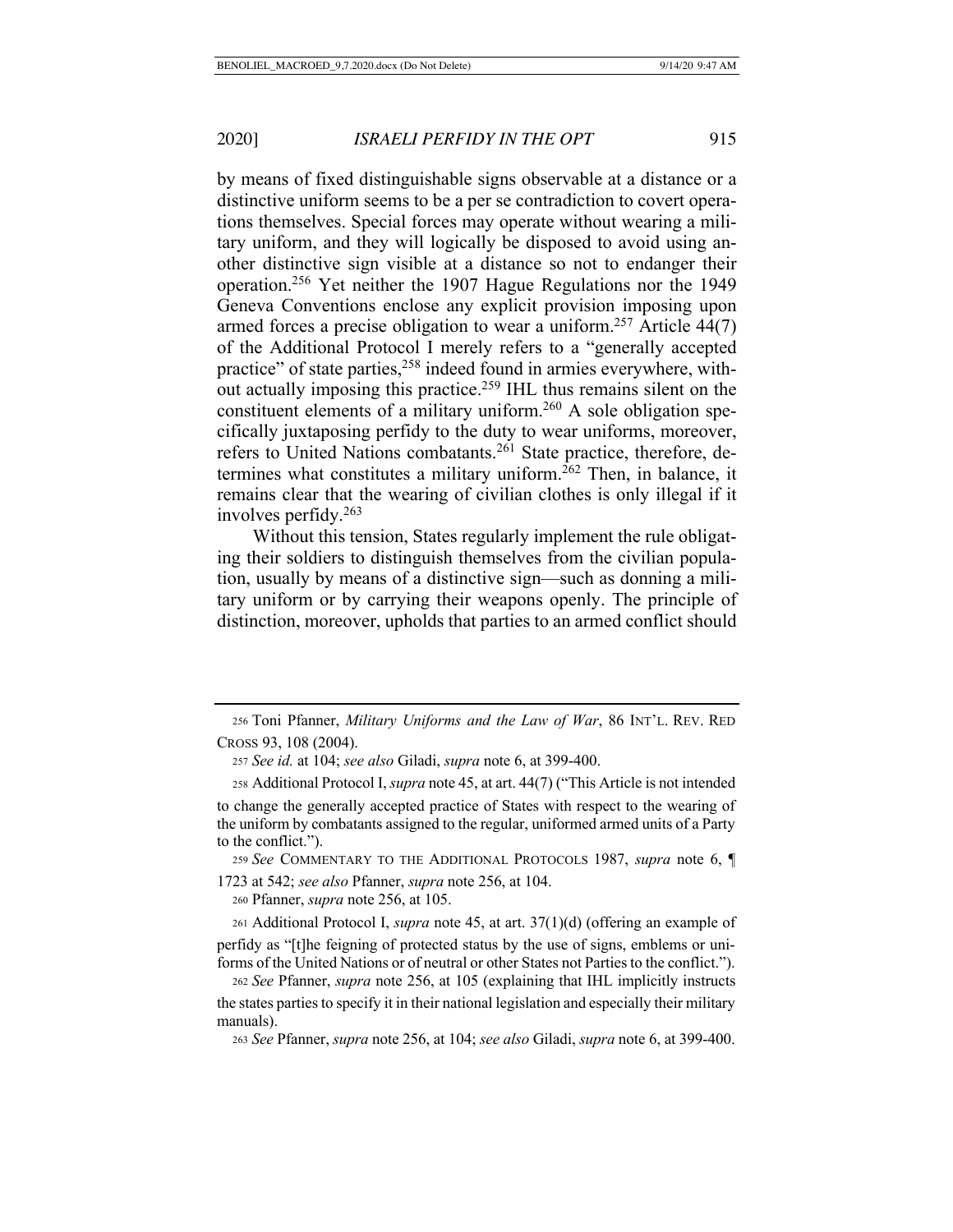refrain from directly attacking civilian targets.<sup>264</sup> The distinction principle is considered part of customary IHL and applies to any armed conflict.<sup>265</sup> This principle, then, has two facets affecting the legality of military feigning of civilian status with intent to capture.

The first contest refers to the positive aspect requiring the parties to avoid actions that can blur the distinction between civilians and combatants, particularly by wearing civilian clothing. Article 48 of the Additional Protocol I requires that the parties to an armed conflict take measures to distinguish themselves as combatants.266 It underlies concerns over the existence and scope of duty for members of armed forces to wear a uniform. The term "fixed distinctive [emblem/sign] recognizable at a distance" in Article 1(2) of The Hague Regulations and Article 4(A)(2)(b) of the Third Geneva Convention recounts and clearly comprises of a uniform in a conventional military sense.267 The infrequent jurisprudence dealing with uniforms has highlighted the part the uniform plays as a distinctive sign. This distinction was emphasized in 1969 by a Malaysian Court in the *Osman case*, <sup>268</sup> and in an Israeli military court which ruled in the *Kassem case*, 269 in the same year that the wearing of spotted caps and green attires satisfied the prerequisite of distinction. That is due to the fact that these articles of clothing were not the normal clothing of the populations of the region

<sup>264</sup> Additional Protocol I, *supra* note 45, at art. 51.

265 ICRC CIHL RULES, *supra* note 163, at 3 Rule 1.

<sup>266</sup> Additional Protocol I, *supra* note 45, at art. 48 ("In order to ensure respect for and protection of the civilian population and civilian objects, the Parties to a conflict are required at all times to distinguish between the civilian population and combatants and between civilian objects and military objectives and accordingly must conduct their operations only against military objectives."). *See also* EMILY CRAWFORD, THE TREATMENT OF COMBATANTS AND INSURGENTS UNDER THE LAW OF ARMED CONFLICT 3 (2010).

 <sup>267</sup> *See* GC III, art. 4(A)(2)(b); Hague Regulations of 1907, *supra* note 33, at art. 1(2).

<sup>268</sup> Osman v. Prosecutor (1969) 1 L. Rep., vol. 1 (PC) appeal taken from the Federal Court (Malaysia), reprinted in HOW DOES LAW PROTECT IN WAR? CASES, DOCUMENTS AND TEACHING MATERIALS ON CONTEMPORARY PRACTICE IN INTERNATIONAL HUMANITARIAN LAW 773 (Marco Sassòli & Antoine A. Bouvier eds., 1999).

<sup>269</sup> Military Prosecutor v. Omar Mahmud Kassem and Others, Israel, Military Court at Ramallah, Kassem case, Judgement, 13 April 1969, reprinted in HOW DOES LAW PROTECT IN WAR? CASES, DOCUMENTS AND TEACHING MATERIALS ON CONTEMPORARY PRACTICE IN INTERNATIONAL HUMANITARIAN LAW 806-11 (Marco Sassòli & Antoine A. Bouvier, 1999).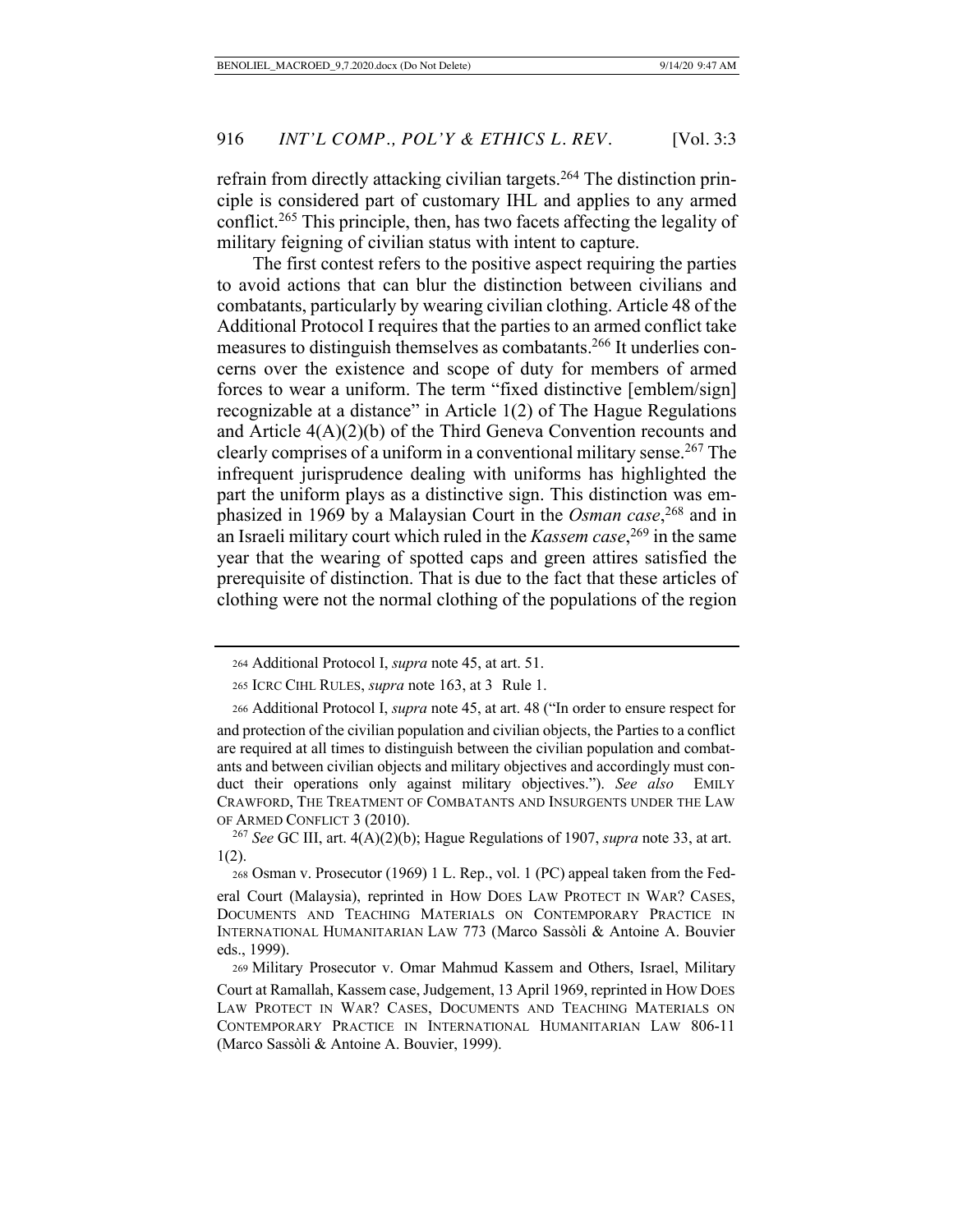in which the Palestinian insurgents were operational. The main goal of the distinctive emblem ought to be no longer recognizing a specific unit within the military, but to distinguish combatants from the civilian population. Thus, removal of uniform or a failure by a member of armed forces to wear a distinctive sign or carry arms openly has certain legal consequences. These do not constitute a *per se* violation of IHL, however.<sup>270</sup> It still remains plain that failure to distinguish combatants from civilians in accordance with the applicable requirements of IHL would fall within Article 37(1)(c) to Additional Protocol I. Wearing of civilian clothes consequently sums to feigning civilian, non-combatant status—that is, unless the person otherwise wears some article which serves as a distinguishing sign or at any rate carries his or her weaponry overtly.

Applying the subjective element of perfidy underlies additional case basis discretion. In itself, the feigning of civilian, non-combatant status is not enough to establish prohibited perfidy. The act enticing the self-reliance of the enemy needs to be intended. The wearing of civilian attire must therefore intentionally invite the confidence of the adversary to "lead him to believe" that he or she is legally protected.<sup>271</sup> Moreover, the acts alluring the self-assurance of the adversary by the wearing of civilian clothes ought to be carried out with "intent to betray" that confidence.<sup>272</sup> As the requirement is that an attack involves confidence building, both the objective and subjective elements of perfidy can be met only when there is some visual contact between the attacking forces and the adversary.273

As a result, surprise attacks such as perfidious ambushes, as well as attacks from a great distance, such as sniper attacks, ultimately fail to fulfill the positive element of distinction.274 A distinction would

<sup>270</sup> There is just a rebuttable assumption that regular armed forces would wear uni-

form. *See* YORAM DINSTEIN, THE CONDUCT OF HOSTILITIES UNDER THE LAW OF INTERNATIONAL ARMED CONFLICT, *supra* note 209, at 221; Ferrell, *supra* note 149. Giladi adds that there is a minority view according to which failure to wear uniform is a violation of the laws of war punishable under international and not domestic law. Proponents of this view tend to rely on the pre-1949 US Supreme Court decision in *Ex parte Quirin*, *supra* note 1. Giladi, *supra* note 6, at 401.

<sup>271</sup> *See* Commentary on the Additional Protocols, *supra* note 6, at 435.

<sup>272</sup> *Id*.

<sup>273</sup> Rosenzweig, *supra* note 13, at 13; Ferrell, *supra* note 150, at 118.

<sup>274</sup> Pfanner, *supra* note 256, at 108; Rosenzweig, *supra* note 13, at 13; Ferrell, *supra* note 150, at 118.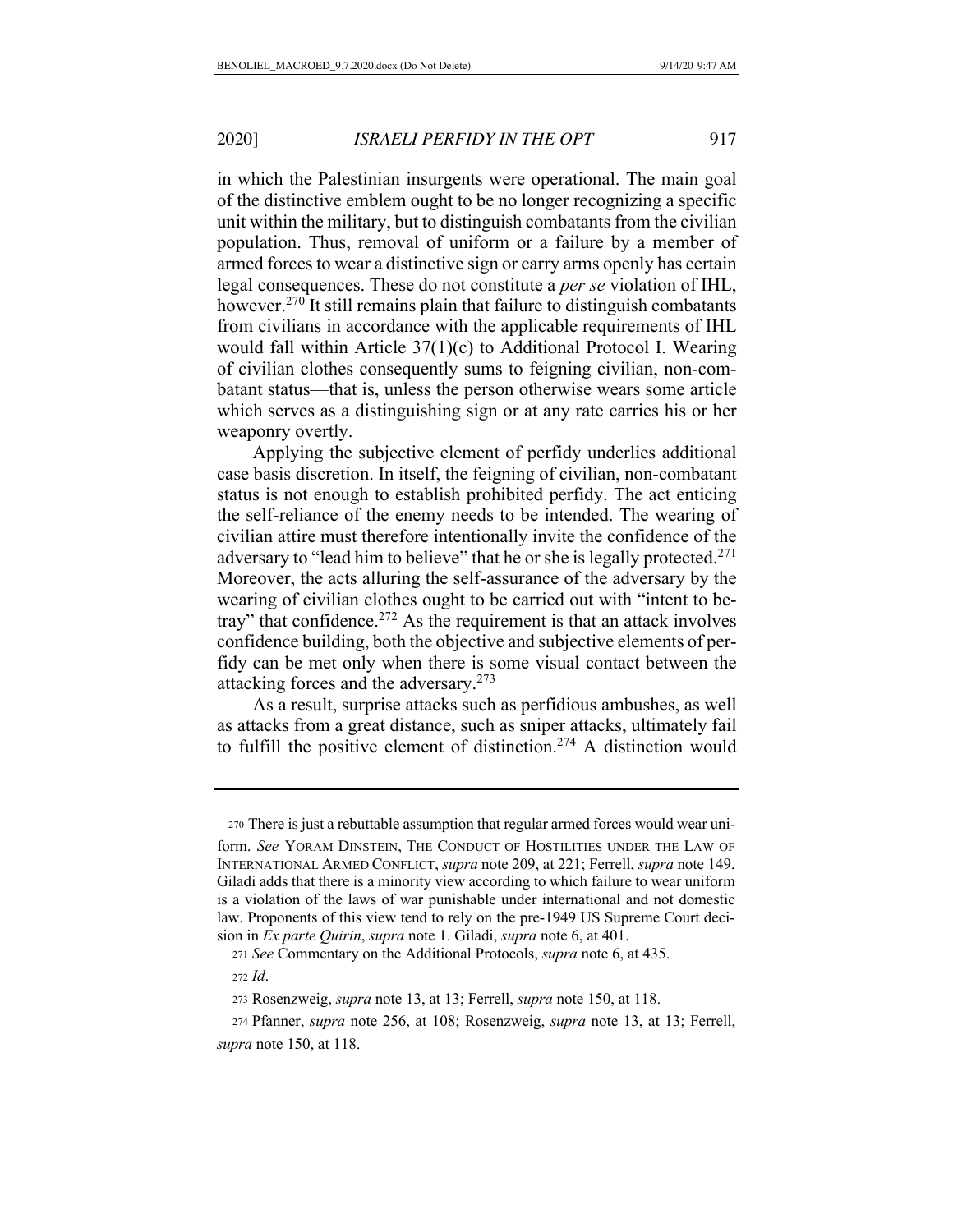only be achieved when perfidy is done sufficiently indirectly in space and/or time, as perfidious forces unveil themselves prior to the direct act of capturing. That is given the common rule whereby the protection of any attacking force is subordinate to protection of the civilian population underlying the principle of distinction.<sup>275</sup>

This indirectness inference hence touches upon a second core consideration. It concerns the period during which perfidious combatants are required to be self-distinct.<sup>276</sup> Article 44(3), clause 1, to Additional Protocol I demands self-distinction from combatants "while they are engaged in an attack or in a military operation preparatory to an attack".277 Though it may be a reasonable certainty that arms are carried openly throughout attacks, the toil lies with determining what "military operations preparatory to an attack" are. This assessment suggests that combatants may carry out some preparatory activities without the need to distinguish themselves.

As they intermingle with the civilian population for the purpose of preparing the specific attack, and once their presence amidst civilians postures any peril to the civilians, the obligation of self-distinction pertains. In the circumstances of the OPT, this means that Israeli combatants are not unavoidably obliged to distinguish themselves when moving about the OPT, even when on their way to an attack. As their preparatory movement to an attack brings them within the civilian population, they must carry their arms openly or use some form of a distinctive sign, unless they can show that their attendance pretenses no menace to civilians. Such is presumably in the case of Israeli security forces operating in the OPT given practically no contrasting evidence on behalf of otherwise vocal human rights activists.

Consequently, in the event where a member state adheres to perfidious activity while feigning civilian status for capture grounded in its persistent objection to the prohibition, the positive element of the principle of distinction is plausibly unlawful by direct and proximate attacks. They remain intricate and case-based in distant and or indirect perfidious attacks. In perspective, given the peremptory standard of the principle of distinction and especially its positive element, perfidious activity for capture may not clearly be considered distinctive even in the event that perfidious attacks occur against combatants or civilians directly participating in hostilities. The positive element of the

<sup>275</sup> *See*, *e.g.*, Hays Parks, *supra* note 1, at 543.

 <sup>276</sup> Giladi, *supra* note 6, at 421-22.

<sup>277</sup> Additional Protocol I, *supra* note 45, at art. 44(3), cl. 1.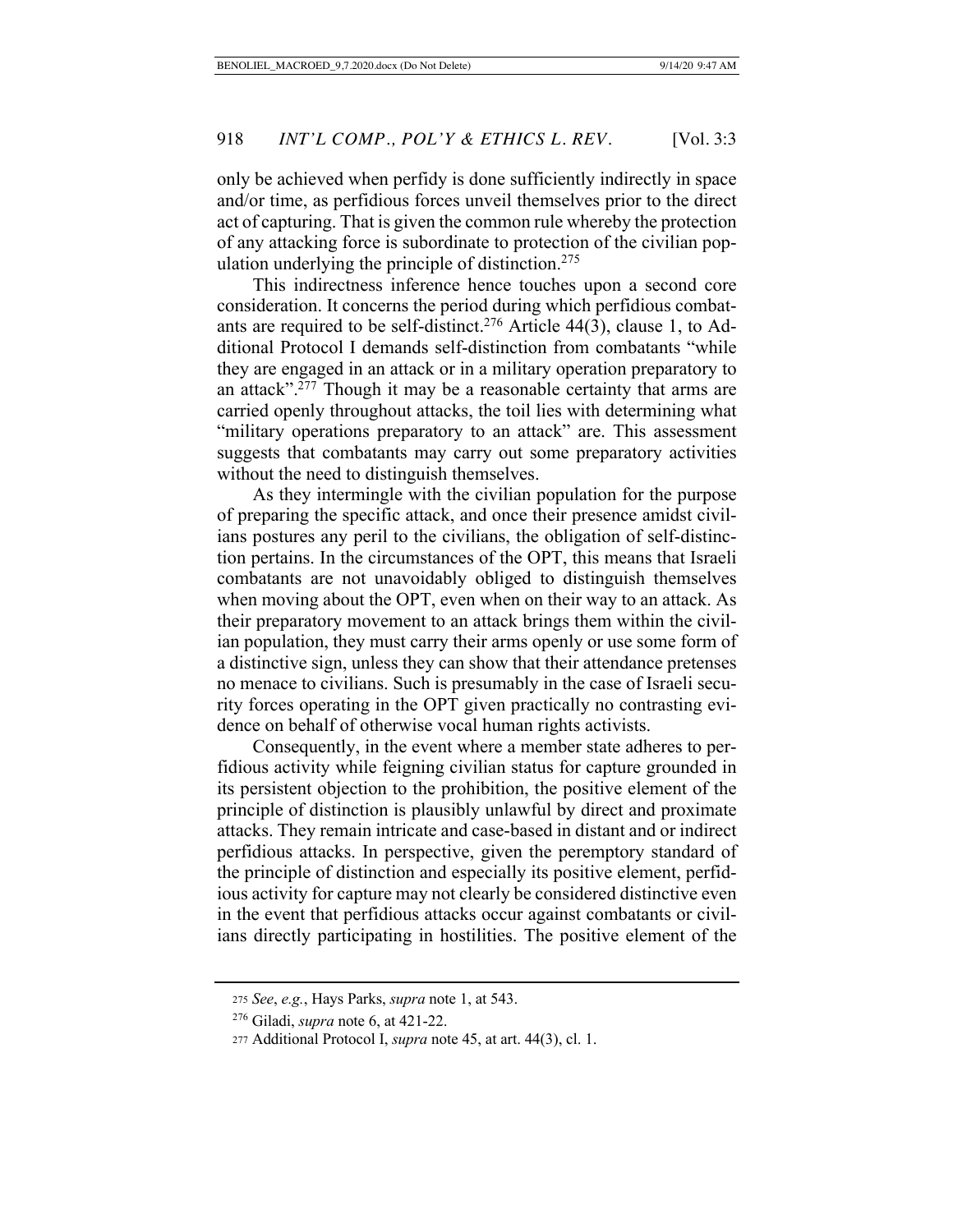principle of distinction holds the hardest constraint against lawful perfidy while feigning civilian status even for capture solely. We infer that if when feigning, Israeli combatants arrive at a Palestinian town or village in local dress, hiding their true identity, intent, and weapons, this constitutes, in principle, a violation of the distinction principle.

In an evidently similar scenario, the Israeli Supreme Court ruled that lack of distinction while applying the laws of war is unlawful.<sup>278</sup> The court specifically recognized the importance of distinguishing between civilians and combatants, rejecting the IDF's "early warning" military method by which the IDF used local Palestinians as active informants obliged to lead IDF combatants into urban areas suspected of concealing wanted Palestinian insurgents, while asking the civilian informants to turn themselves in or otherwise ensure buildings were empty.<sup>279</sup> The court ruled that the said military method violated the distinction principle by endangering civilians and involving them in the conflict as human shields. The present rationale rejecting undercover forces using civilian clothes while hiding from their adversaries remains a dilution of the protection extended to civilians upon the destruction of the principle of distinction.<sup>280</sup>

Second is the negative aspect of distinction, prohibiting the parties in armed conflict from directly attacking civilians or civilian targets. Given the peremptory standard of the principle of distinction, perfidious activity for capturing may, therefore, be only considered distinctive in the event of perfidious attacks occurring against combatants or civilians directly participating in hostilities. This is based on the strict condition that a member state is regarded as a persistent objector to the unlawfulness of perfidy while limiting the scope of lawful objection to solely non-peremptory norms.281 Perfidy that is persistently objected to may thus successfully overcome IHL norms which

 <sup>278</sup> *See Adalah Case*, *supra* note 108, at 81.

<sup>279</sup> The Court rejected the argument that the deployment of an undercover force among civilians until the final movement toward the attack actually reduces the risk posed to the civilians. *See id.* at 81.

<sup>280</sup> Rosenzweig, *supra* note 13, at 43.

<sup>281</sup> *See* Michael Domingues v. United States, Case 12.285, Inter-Am. Ct. H.R., Report No. 62/07, § 106 at 913 (Oct. 22, 2002). The Inter-American Commission on Human Rights rejected an attempted assertion of the persistent objector defense in Domingues v. United States (2002). The Inter-American Commission held that the prohibition against the juvenile death penalty to which the United States objected was not merely customary international law but a peremptory norm from which no derogation was permitted.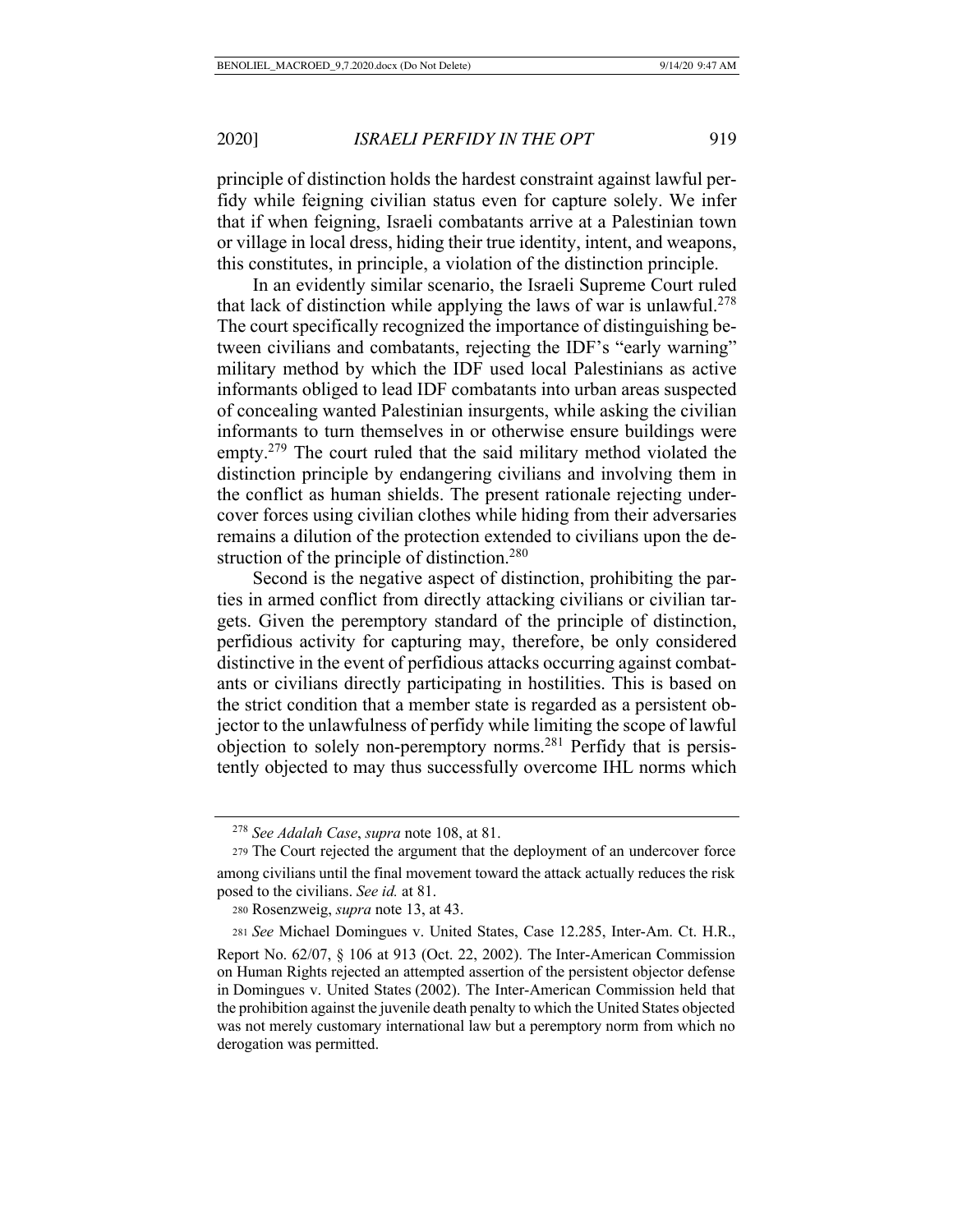have not attained the status of peremptory norms.<sup>282</sup> In practice, whenever the use of military feigning of civilian status in order to capture Palestinian civilians not participating in hostilities is used, it plausibly infringes the distinction principle. Feigning actions against civilians in such cases may be considered legal at most only when it is based on police feigning under the law enforcement paradigm, given its limited operational intensity.283

Under the negative facet of the principle of distinction, perfidy thus remains undistinctive due to a person's status whenever he or she is a member of a regular State armed forces, as generally defined by domestic law. Perfidy further remains undistinctive due to the person's function when he or she is a member of irregular State forces or of a non-State armed group by virtue of the continuous combat function performed. Lastly, perfidy remains undistinctive based on the criterion of conduct when he or she is a civilian directly participating in hostilities all told. In balance, in view of the Israeli Supreme Court's abovementioned "revolving door" theory, civilians could be further targeted for the brief duration of their preparation for, deployment in, execution of, and return from hostile acts against the occupying power. That is, if they repeatedly participate in hostilities, as opposed to a merely spontaneous, sporadic, or unorganized basis. In the former case, feigning civilian status for capturing civilians may also withstand the distinction principle.

Perfidious activity surely may not be directed at targets with primary humanitarian use such as civilian schools, hospitals or religious places of worship—these spaces are granted protected status.284 Oftentimes, dual usage is witnessed, as in the case of the Palestinians in the OPT and the Gaza Strip, where insurgents succumbed to using

<sup>282</sup> Lau, *supra* note 191, at 496.

<sup>283</sup> In any event, the main use of police law enforcement feigning civilian status practices could be justified during an attempt to combat criminal activity and not against civilians who are not suspected or involved in delinquency. Police intervention is essentially less intense and relies on the foundations of local criminal and public laws in the backdrop of international human rights law.

<sup>284</sup> Additional Protocol I, *supra* note 45, at art. 52(3). This article states that in a situation of doubt in regards to the usage of a certain target for military intentions, if, as a general rule, the type of target is dedicated to civilian purposes (schools, hospitals or cultural institutions), it should be presumed a civilian target. *See also* Stefan Oeter, *Methods and Means of Combat*, *in* HANDBOOK HUMANITARIAN L. 119, 158 (Dieter Fleck ed., 1995).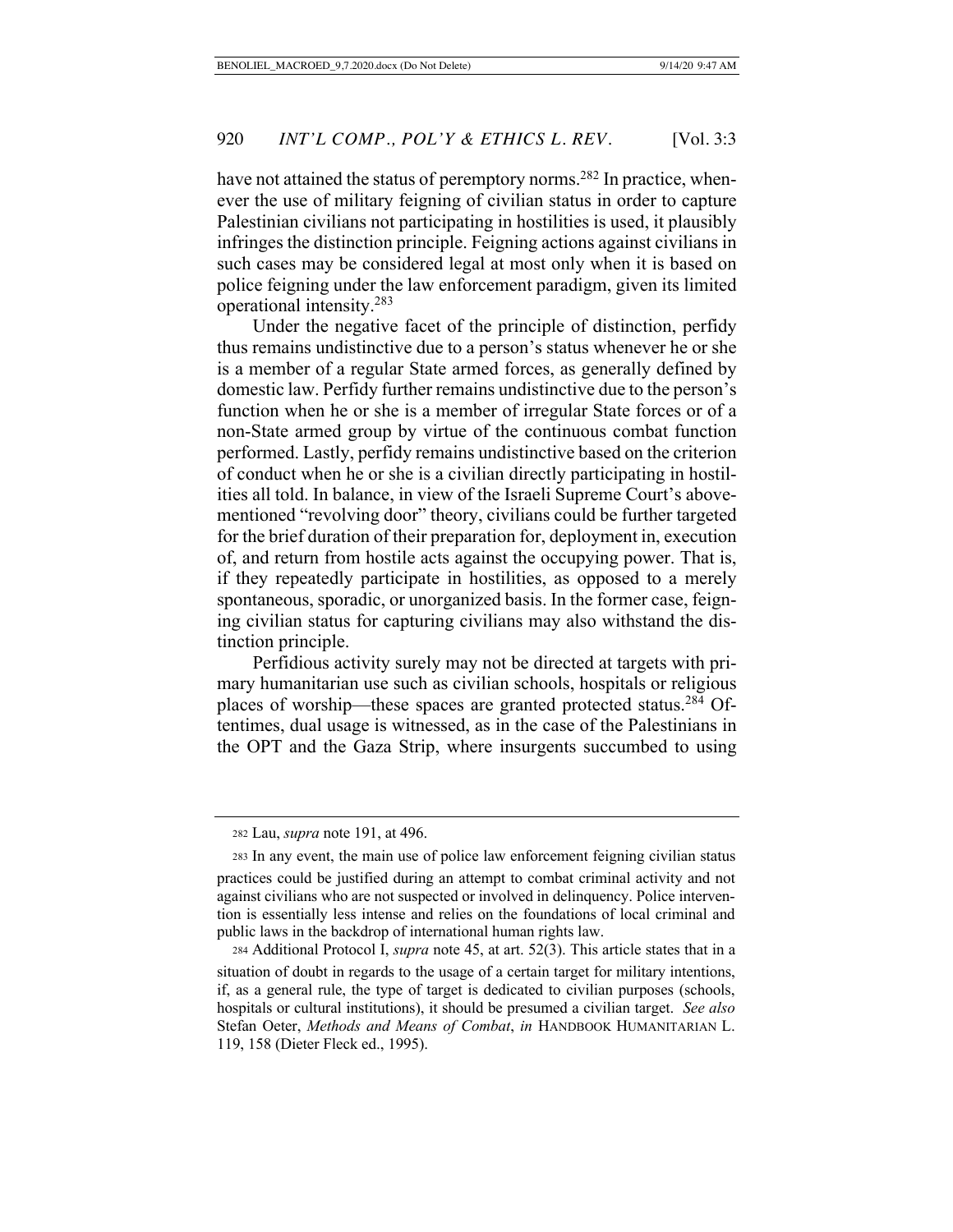such facilities for military purposes.<sup>285</sup> Military feigning in such locales may not inherently be considered a breach of the negative aspect of the distinction principle and would be evaluated on a case-by-case basis. Lastly, it remains an open question whether a member of the regular armed forces captured by an adverse party while abridging the requirement of distinction loses his or her right to be a prisoner of war. Such a forgoing of the POW status is not clearly stated in the 1907 Hague Regulations nor in the Third Geneva Convention. Additionally, Additional Protocol I foresees the forfeiting for spies,  $286$  and Article  $44(4)$  in particular for combatants<sup>287</sup> fails to meet the requirement of distinction. However, the specific rule in Additional Protocol I is related to a unique condition, and the aim of this provision is to adjust combatants in circumstances of warfare in occupied territories and in conflicts entailed in Article  $1(4)$  of the Protocol.<sup>288</sup>

# *C. Proportionality*

The principle of proportionality during an attack in IHL is codified in Article 51(5)(b) of Additional Protocol I and repeated in Article 57.289 The principle upholds that a military attack expected to cause incidental loss may not be excessive in relation to the concrete and

<sup>287</sup> Additional Protocol I, *supra* note 45, at art. 44(4) ("A combatant who falls into

 <sup>285</sup> *See* e.g., Yaakov Lappin, *IDF Shows Photos of Hamas Rocket Sites Dug into Hospital, Mosques*, JERUSALEM POST (Jul. 21, 2014), https://www.jpost.com/operation-protective-edge/idf-shows-photos-of-alleged-hamas-rocket-sites-dug-intohospital-mosques-368307; *Operation Cast Lead Humanitarian Aspects*, ISR. MINISTRY OF FOREIGN AFF. 9-10, https://mfa.gov.il/MFA\_Graphics/MFA%20Gallery/Documents/CastLeadHumanit arianReport.pdf.

<sup>286</sup> Additional Protocol I, *supra* note 45, at art. 46(1); *cf.id.* at art.47(1) (for situations with mercenaries).

the power of an adverse Party while failing to meet the requirements set forth in the second sentence of paragraph 3 shall forfeit his right to be a prisoner of war, but he shall, nevertheless, be given protections equivalent in all respects to those accorded to prisoners of war by the Third Geneva Convention and by this Protocol. This protection includes protections equivalent to those accorded to prisoners of war by the Third Convention in the case where such a person is tried and punished for any offences he has committed.").

<sup>288</sup> MICHAEL BOTHE, KARL JOSEPH PARTSCH & WALDEMAR A. SOLF, NEW RULES FOR VICTIMS OF ARMED CONFLICTS., COMMENTARY ON THE TWO 1977 PROTOCOLS ADDITIONAL TO THE GENEVA CONVENTIONS OF 1949 253 (1982); Pfanner, *supra* note 256, at 120.

<sup>289</sup> Additional Protocol I, *supra* note 45, at art. 51(5)(b), 57(2)(a)(iii).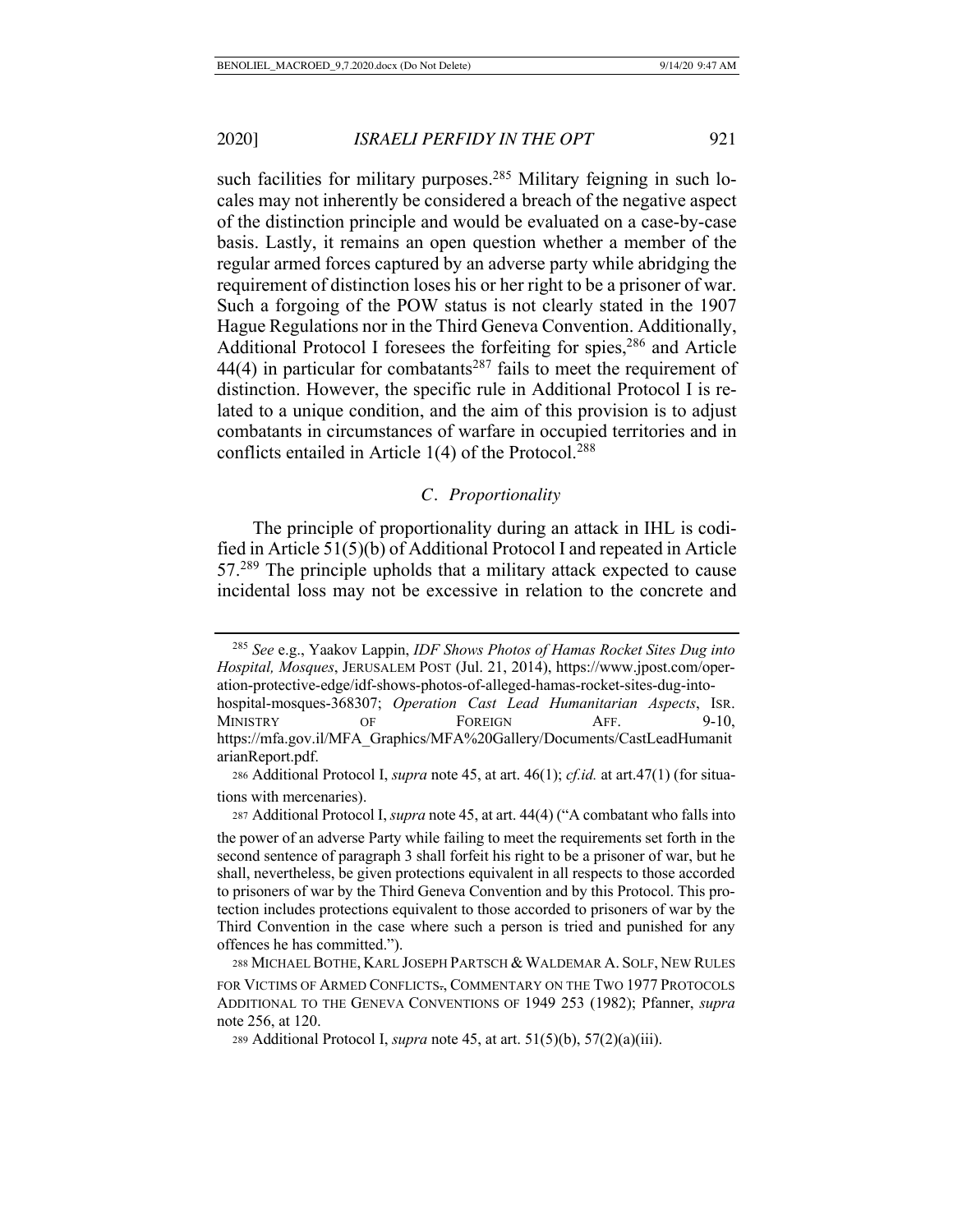direct military advantage anticipated.<sup>290</sup> This principle is surely extended to cover armed conflicts in mixed models within the context of belligerent occupations such as in the OPT. The committee reviewing the NATO bombings in Yugoslavia presented three secondary tests to determine whether a certain action was disproportional:<sup>291</sup> First, could a similar result be achieved by alternative less harmful means? Second, was there actual awareness of the predicted damages? Third, was the deviation from the principle of proportionality significant? All three concerns relate to the lawfulness of perfidious activity as follows.

At first glance, it seems that a military's feigning of civilian status deviates from the proportionality principle. According to the first test, a similar result could be accomplished by cooperation with PA security forces, as they coordinate their operations and intelligence with the IDF.292 On numerous occasions, the IDF apparently relies on such cooperation meant to arrest wanted Palestinian persons. Another alternative is indeed found within Israeli administrative law relating to belligerent occupation. In certain conditions, Israeli law permits administrative arrests in the OPT while carrying visible weaponry and wearing uniforms.<sup>293</sup> As a result, a prerequisite of any conceivably lawful military feigning activity for capture is that the military commander is able to exempt other less harmful alternatives.

<sup>290</sup> *Id*. at art. 51(5)(b). *See also* DINSTEIN, THE CONDUCT OF HOSTILITIES, *supra* note 206, at 12-13.

 <sup>291</sup> Final Report to Review NATO Bombing in Yugoslavia, *supra* note 232, at ¶ 48.

<sup>292</sup> *See* Tali Kroytoro, *Pesek Zman Be-Yeuda Ve-Shomron* [*Time Out in the Judea and Samaria Areas*], 445 MA'ARACHOT 43, 44 (2012) (Isr.) (in Hebrew); NETANAL GOVHARI, THE PARADOX OF ISRAELI-PALESTINIAN SECURITY: THREAT PERCEPTIONS AND NATIONAL SECURITY VIS-À-VIS THE OTHER IN ISRAELI SECURITY REASONING, 27-42 (Int'l Ctr. for the Study of Radicalisation 2018); Adnan Abu Amer, *Despite Mounting Violence, IDF-PA Security Cooperation Unlikely to End*, AL-MONITOR (Oct. 7, 2015), https://www.al-monitor.com/pulse/originals/2015/10/palestine-authority-israel-security-cooperation-negotiations.html; Agencies, *Israeli-Palestinian Security Ties likely to Continue Despite US Aid Freeze*, TIMES OF ISR. (Feb. 1, 2019), https://www.timesofisrael.com/israeli-palestinian-security-ties-likely-to-continue-despite-us-aid-freeze/.

293 ORDER REGARDING SECURITY DIRECTIVES, [Consolidated Version] (Judea and Samaria) (No. 1651), art. 30 at 5902, 2009-5770, KM No. 234 (in Hebrew). One of the tools of the Israeli administration in the OPT is Administration detention which allows for the detention of a person without a trail. *See Statistics on Administrative Detention*, B'TSELEM, https://www.btselem.org/administrative detention/statistics (last updated Aug. 10, 2020).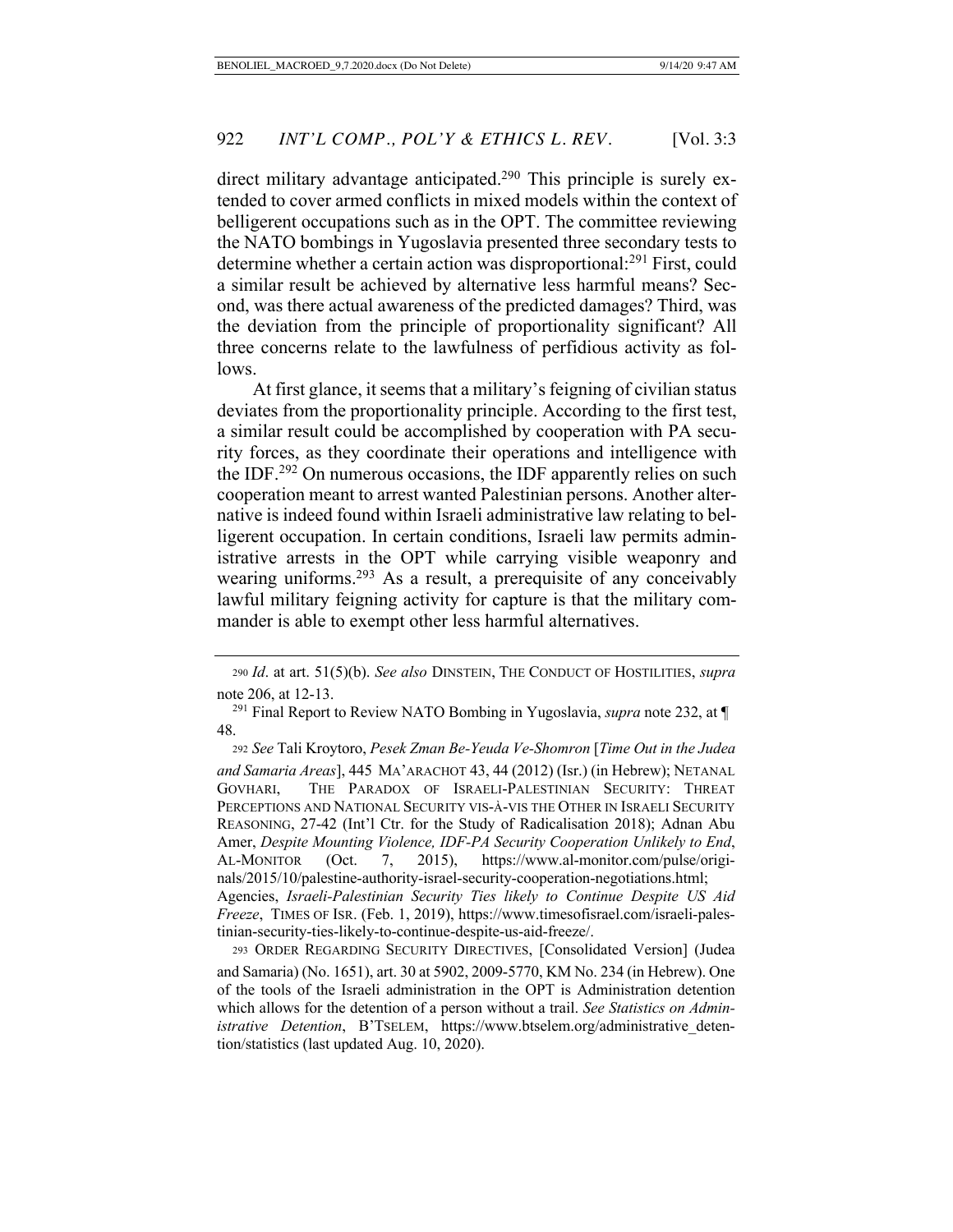With regard to the second test accounting for actual awareness of the predicted damages, it should be noted that military perfidy impersonating civilians regularly occurs within complex civilian conditions, often uncovering unexpected outcomes. Such perfidious actions thus have the potential to harm innocent bystanders. The IDF's past experiences are oftentimes disconcerting.294 Notwithstanding the relatively minimal number of casualties in the OPT as a result of feigning, however, it remains doubtful if one can assume that a military commander with reasonable intelligence could anticipate the full scale of results including loss of civilian lives.<sup>295</sup> It is clear that in situations in which the deviation from the proportionality principle is extreme, per the third test, this deviation can constitute an offense that justifies assigning personal criminal responsibility to the relevant parties and their commanding officers, as expressed in Article 8(2)(b)(4) of the Rome Statute, and as was decided by the committee reviewing the NATO bombing in Yugoslavia.296

Can we conclude that Israel acts in proportionality in its practice of perfidious capturing? The answer to this question remains uneven. In regards to cooperation with Palestinian Authority security agencies, conflicting and vague reports suggest that this cooperation is not continuous nor is it sufficiently reliable in preventing hostilities against the occupying power.<sup>297</sup> Israel has repeatedly reported that the Palestinian forces did not act as agreed by either failing to arrest suspects

 <sup>294</sup> Rosenzweig, *supra* note 13, at 25-26 (for a discussion over examples of risks in view of perfidious activity).

<sup>295</sup> Prosecutor v. Galić, Case No. IT-98-29 (5 December 2003) (Judgement), sec. IV.C (on the ex-ante reasonability of expectations of field commanders in assessing proportionality).

<sup>296</sup> Rome Statute of the International Criminal Court, art. 8(2)(b)(iv) (generally stating that if a party infringes the proportionality principle while attacking, such action may be considered a war crime); United Nations Criminal Tribunal of the former Yugoslavia, Final Report to the Prosecutor by the Committee Established to Review the NATO Bombing Campaign Against the Federal Republic of Yugoslavia, at ¶¶ 21-23.

<sup>297</sup> Nachum Barnea, *Haysh She-Khim'at Haya Ramatkal* [*The Man That Was Almost the Chief of Staff*], YEDIOT ACHRONOT, (June 6, 2019), https://www.yediot.co.il/articles/0,7340,L-5521482,00.html (Isr.) (in Hebrew) (Major General Nitzan Alon, former Commander of the IDF's Judea and Samaria Division, referring to the fragile cooperation and the mutual mistrust between the Israeli and Palestinian security forces).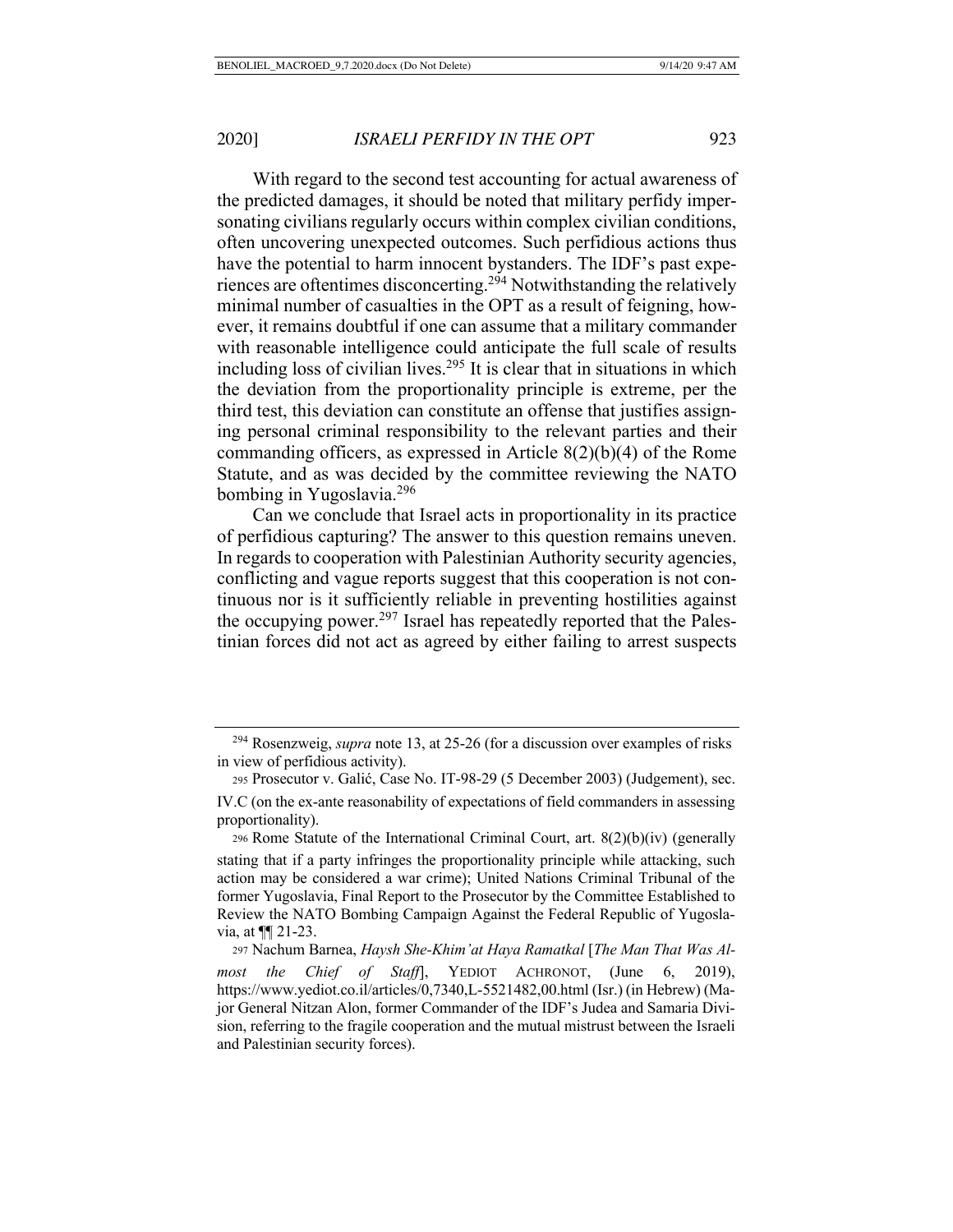or by arresting them as a façade only for very short periods.<sup>298</sup> On the Palestinian side, in balance, the Palestinian Authority tries to cooperate with Israel through discreet security channels, but simultaneously is witnessed to deviate local civil criticism toward the Israeli side by using inflammatory rhetoric.<sup>299</sup> We can cautiously conclude that these cooperative solutions remain limited and cannot systematically be used to replace feigning civilian status capturing actions, with respect to effectiveness for Israeli objectives but divorced from the question of propriety under IHL.<sup>300</sup> Equally importantly, there remains a severe practical limitation regarding the administrative arrests' alternative, whereby IDF soldiers arrest suspects while arriving in uniform and with visible weapons. Oftentimes, the arrival of IDF combatants in such conditions has led to shooting incidents, causing incidental loss to civilians and civilian infrastructure.<sup>301</sup> Both alternative methods

<sup>298</sup> *See* Roni Shaked, *Hasifa: Meratze Hamas That Pikud A'arafat*[*Expose: Hamas Murderers Under Arafat's Aegis*], YEDIOT ACHRONOT (Oct. 10, 1997), (Isr.) (in Hebrew); Yonah Jeremy Bob & Frank G. Runyeon, *IDF Intel Officer Testifies in NY on PA's 'Revolving Door Policy' for Terrorists*, JERUSALEM POST (Jan. 16, 2015), https://www.jpost.com/Israel-News/IDF-intel-officer-testifies-in-NY-on-PAs-revolving-door-policy-for-terrorists-387951; TOBY GREENE, BLAIR, LABOR, AND PALESTINE: CONFLICTING VIEWS ON MIDDLE EAST PEACE AFTER 9/11 110-11 (2014).

<sup>299</sup> Hillel Frisch, *The Triangle of Relations between Israel, Hamas-Gaza and the Palestinian Authority* 25-26 (Eur. Consortium for Pol. Res. 2017) Emily Mulder, *PA Under Renewed Criticism for Security Coordination with Israel*, MONDOWEISS (Apr. 18, 2016), https://mondoweiss.net/2016/04/pa-under-renewed-criticism-forsecurity-coordination-with-israel.

<sup>300</sup> *See* Doron Matza, *Ha-Rasut Ha-Falastinit 'al Hevel Dak* [*The Palestinian Authority on a Thin Line Forum for Regional Thinking*], FORUM FOR REGIONAL THINKING (Oct. 14, 2015), https://www.regthink.org/articles/- לע - תיניטסלפה - תושרה הבל-דק (Isr.) (in Hebrew).

<sup>301</sup> *See, e.g.*, CA 3569/03 Savaana v. Military Commander in the West Bank (Nov.

<sup>4, 2010),</sup> Nevo Legal Database (by subscription, in Hebrew) (Isr.); Elmaqusy, *supra* note 123; *Israeli Forces Kill Palestinian Man in West Bank Clash*, REUTERS (Dec. 4, 2018, 5:36 AM), https://www.reuters.com/article/us-israel-palestinians-violence/israeli-forces-kill-palestinian-man-in-west-bank-clash-palestinians-

idUSKBN1O312D; Yaniv Kubovich, Jack Khoury & Hagar Shezaf, *Palestinian Policeman killed in clashes with IDF in Nablus*, HAARETZ (Oct. 6, 2019), https://www.haaretz.com/israel-news/.premium-palestinian-killed-by-israeli-fire-

in-jenin-clashes-erupt-as-idf-demolishes-house-1.8501331; *E'kh Nirea Ma'atzar Leyli Ba-Yush* [*How a Night Arrest in the West Bank Looks Like*], ISR. DEF. FORCES, https://www.idf.il/%D7%90%D7%AA%D7%A8%D7%99%D7%9D/%D7%97% D7%98%D7%99%D7%91%D7%AA-

<sup>%</sup>D7%94%D7%A6%D7%A0%D7%97%D7%A0%D7%99%D7%9D/%D7%A6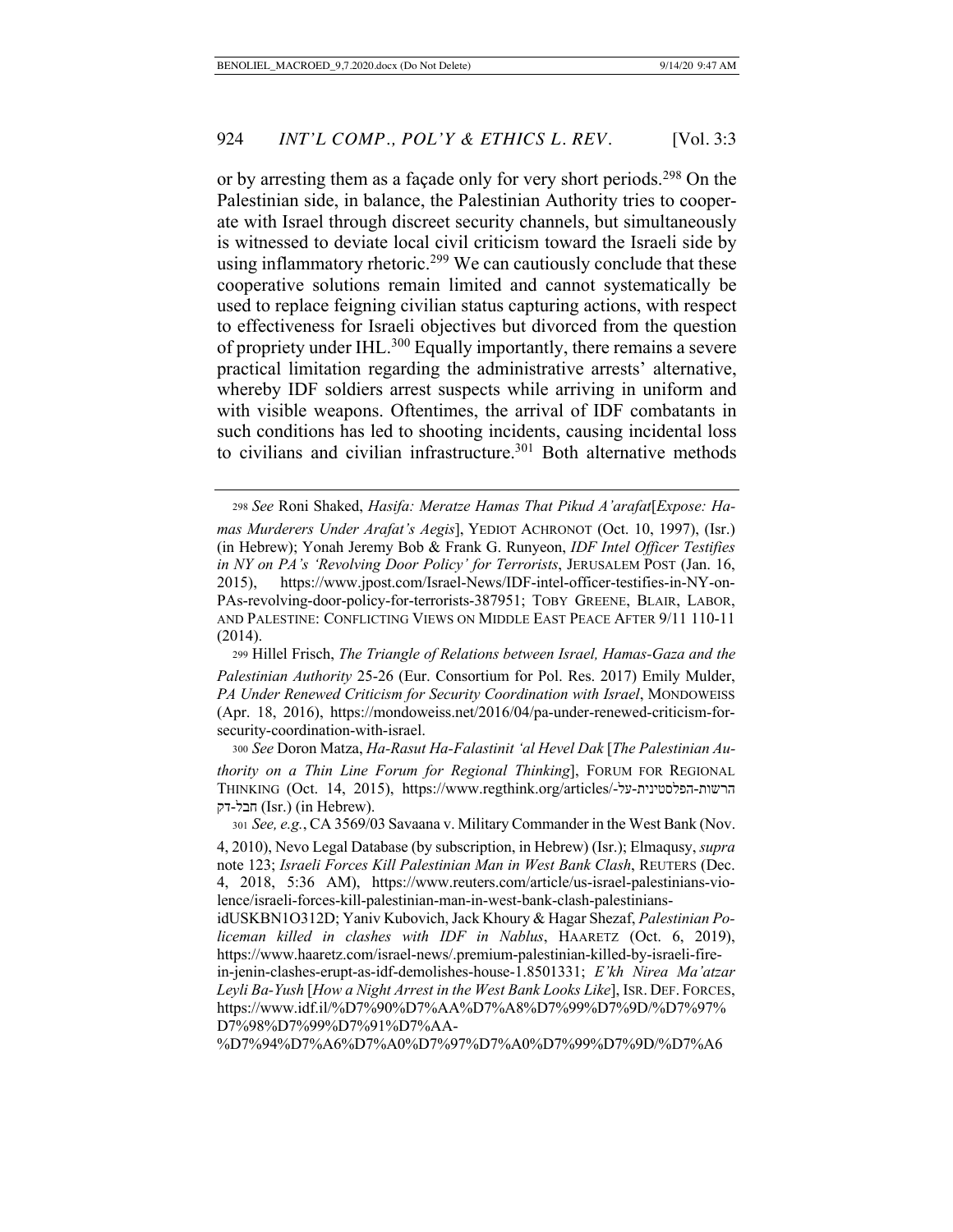moreover may also lead to the escape of wanted persons while inflicting on the risk of recurrence of hostilities. $302$ 

#### *D. Unnecessary Suffering*

The prohibition on the use of means or methods of warfare that are "of a nature to cause superfluous injury or unnecessary suffering" is beyond what is necessary to render them hors de combat. It is one of the oldest principles of the laws of war expressed already in the Saint Petersburg Declaration of 1868, and is a rule of customary IHL applicable in all armed conflicts.<sup>303</sup> Thus, harm that causes unnecessary suffering to those who are no longer taking part in hostilities is therefore illegal.304

Whereas the principle was developed only for means of warfare in the Saint Petersburg Declaration, the provisions in Article 35(2) of the 1977 Additional Protocol I also apply to methods of warfare. The terms "methods of warfare" include a broad assortment of rules contingent on the definition retained. Generally, "methods" define the way or manner weapons are used. However, the concept of the method of warfare also comprises any specific ways of conducting hostilities, whether in a tactical or strategic manner, to outweigh and weaken the adversary. Certain such prohibited methods relate to the protection of combatants, and notably the prohibition "to kill or wound treacherously individuals belonging to the hostile nation or army."305

%D7%A0%D7%97%D7%A0%D7%99%D7%9D/%D7%90%D7%99%D7%9A- %D7%A0%D7%A8%D7%90%D7%94-%D7%9E%D7%A2%D7%A6%D7%A8/ (Isr.) (in Hebrew).

<sup>303</sup> St. Petersburg Declaration, *supra* note 153; Additional Protocol I, *supra* note 45, at art. 35(2) (states "It is prohibited to employ weapons, projectiles and material and methods of warfare of a nature to cause superfluous injury or unnecessary suffering"). *See* Hague Regulations of 1907, *supra* note 33, at art. 23(e). This is also the view of the ICRC, in ICRC CIHL RULES, *supra* note 163, at 289 (Rule 85, and the opinion of the ICTY). *See Prosecutor v. Tadić*, *supra* note 60, at ¶ 127.

304 DINSTEIN, LAWS OF WAR, *supra* note 40, at 73-76; Nuclear Weapons Opinion, *supra* note 229, at ¶ 78.

<sup>302</sup> *See, e.g.*, Benyamin Berger, *Mahsom Tapuh: Mevokash Falestini Nora Ve-Niftsa Be'et Nisayon Briha*[*Tapuach Barrier: Palestinian Wanted Man Shot while Trying to Escape Arrest*], JDN (Mar. 8, 2015), https://www.jdn.co.il/news/israel/533922/; Elior Levy & Yoav Ziton, *Be-Mahalakh Ha-Layla: Falatini Neherag Be-'Imotim 'Im Tsahal Ba-Shomron* [*During the Night: Palestinians Killed in Clashes with IDF in Samaria*], YNET (Oct. 24, 2018),https://www.ynet.co.il/articles/0,7340,L-5378455,00.html.

<sup>305</sup> *See* Hague Regulations of 1907, *supra* note 33, at art. 23(b).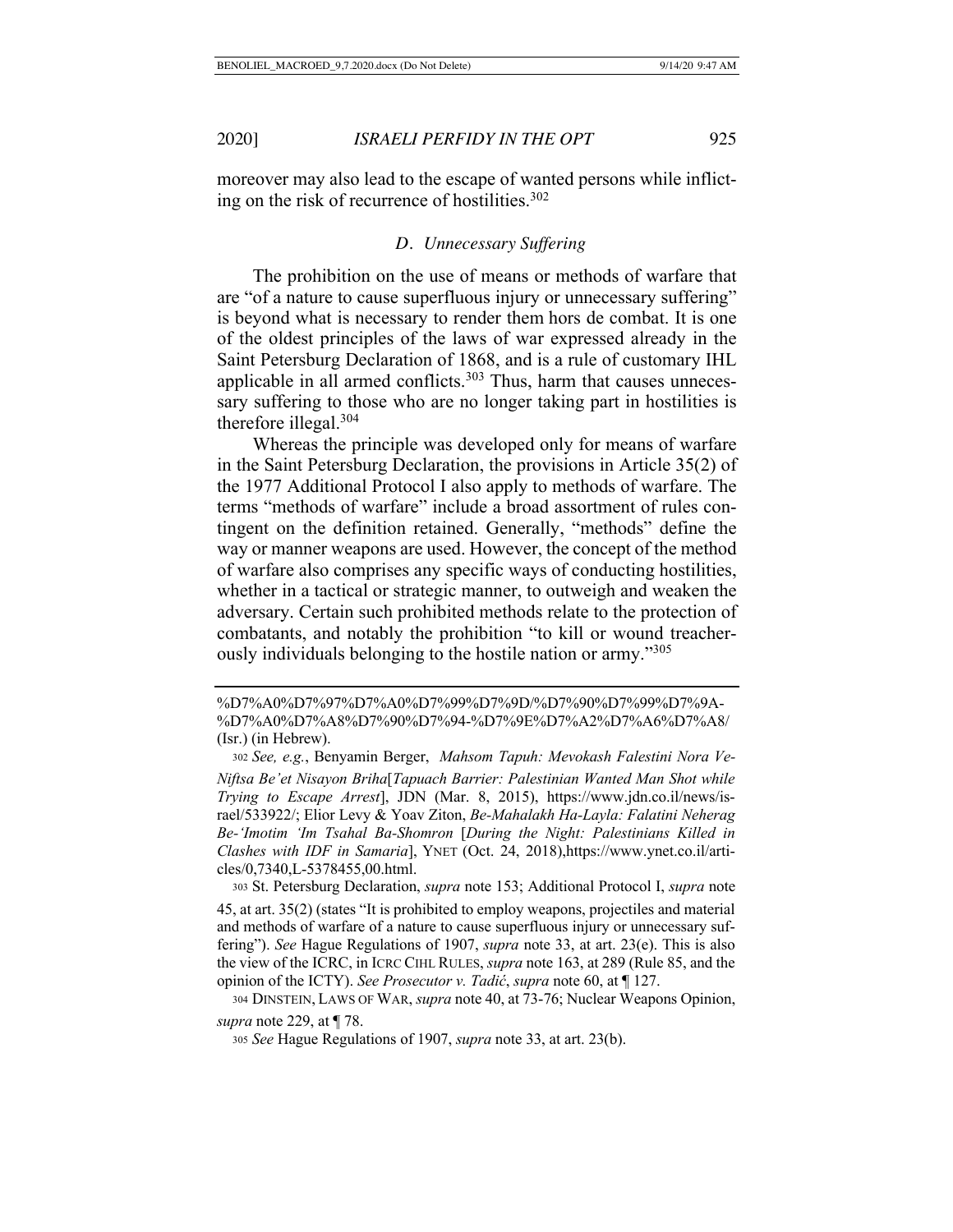Considering this principle, under the precondition that feigning civilian status for capturing may be covered by persistent objection to unlawful perfidy, military attacks should avoid perfidious actions when possible. That is, in protected areas with an emphasis on crowded civilian locales and other pertinent circumstances. Capturing through perfidy, in balance, does not inherently cause physical or mental damage beyond what is operationally necessary to neutralize individuals. In the Israeli case, it should be further noted that Israel views military feigning with the intent of killing or injuring as unlawful and has virtually no state practice of resorting to perfidy thereof.<sup>306</sup>

# V. CONCLUSION

Perfidy activity in the OPT is predominantly a military activity. It thus falls within the boundaries of the law of armed conflict as the *lex specialis* therein. While cautiously endorsing Israel's persistent objection to an otherwise customary international law norm forbidding all forms of perfidy, the argument is threefold. At a start, two underlying conflict of law concerns should be considered over the legality of Israel's perfidy in the OPT while feigning civilian status. First, the laws that apply in the OPT are defined, followed by a subsequent concern over the mixed applicability of the law of armed conflict and belligerent occupation law. Second, perfidy is separately assessed within the law enforcement paradigm alongside the conduct of hostilities paradigm—that is, while considering the conditions, classifying which among them constitutes the *lex specialis* both in theory and practice.

Specifically, the legality of the capture of wanted persons by resorting to perfidy while feigning civilian status is assessed within the boundaries of the law of armed conflict. While so doing, unlawful perfidy is further distinguished from lawful ruses of war. This is based on perfidy's three underlying rationales, namely chivalry, mutuality, and the principles of distinction. Given the practice's unlawfulness, if Israel is to be eligible to exercise perfidious capture in the OPT, it would need to be considered a persistent objector to the forbidding customary norm. Israel's unique blend of state practice funneled by conflicting *opinio juris*, which both formally rejects perfidy while at the same time publicly manifesting it, complicates matters contesting Israel's principled claim altogether. Future perfidy appearances should henceforth be watchfully reevaluated in view of IHL. This notion is based on either the alternative that this activity is legalized as police-type

<sup>306</sup> ICRC, Off. Recs. on IHL Applicable in ACs, *supra* note 11, at 404-05.